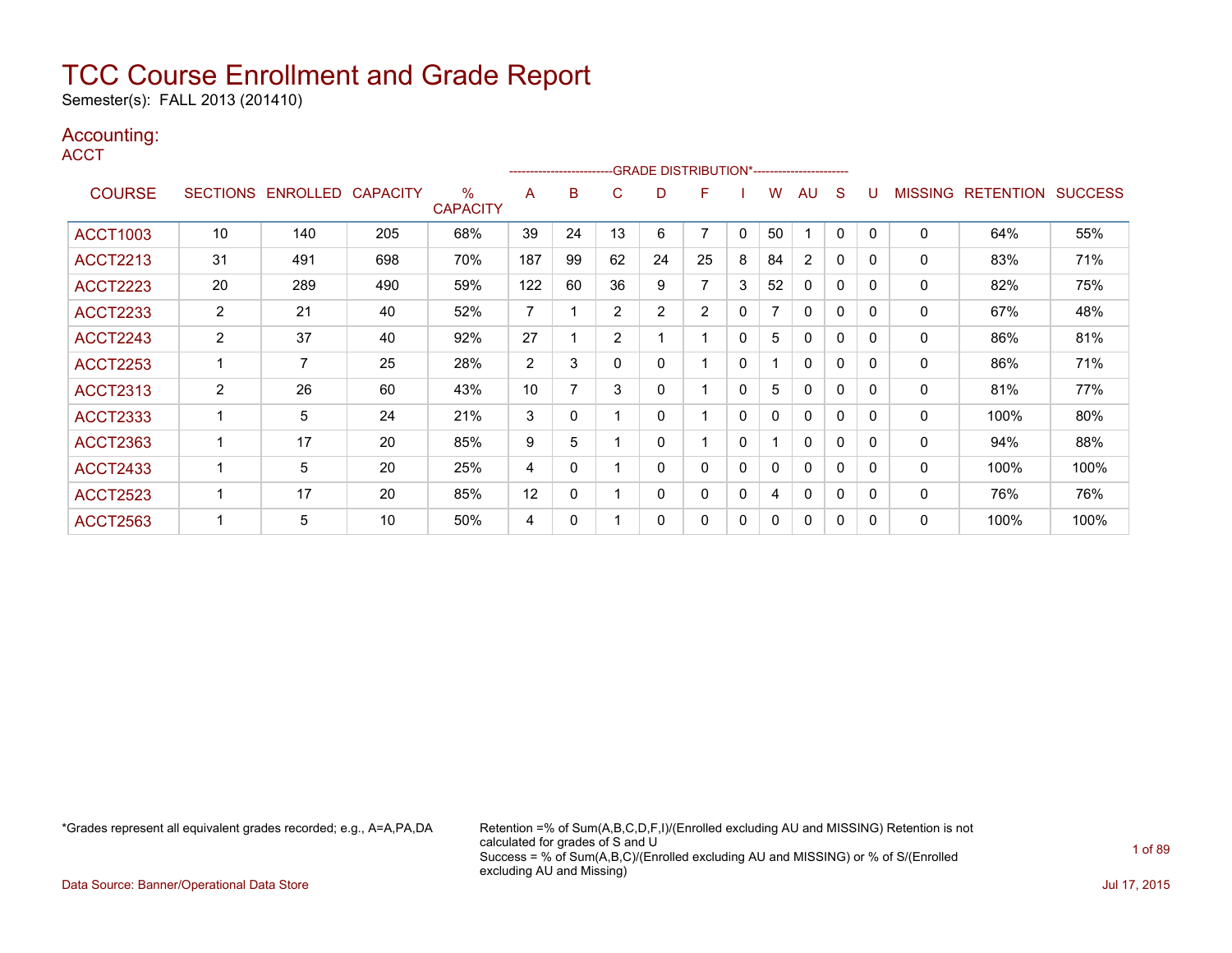Semester(s): FALL 2013 (201410)

### Aerospace Manufacturing:

AERO

|                 |                            |    |          |  | ------------------------GRADE DISTRIBUTION*----------------------- |  |              |    |  |  |                                          |     |
|-----------------|----------------------------|----|----------|--|--------------------------------------------------------------------|--|--------------|----|--|--|------------------------------------------|-----|
| COURSE          | SECTIONS ENROLLED CAPACITY |    | %        |  | A B C                                                              |  |              |    |  |  | D F I W AU S U MISSING RETENTION SUCCESS |     |
|                 |                            |    | CAPACITY |  |                                                                    |  |              |    |  |  |                                          |     |
| <b>AERO1993</b> | 35                         | 40 | 88%      |  |                                                                    |  | $\mathbf{r}$ | 16 |  |  | 54%                                      | 46% |

\*Grades represent all equivalent grades recorded; e.g., A=A,PA,DA Retention =% of Sum(A,B,C,D,F,I)/(Enrolled excluding AU and MISSING) Retention is not calculated for grades of S and U Success = % of Sum(A,B,C)/(Enrolled excluding AU and MISSING) or % of S/(Enrolled excluding AU and Missing)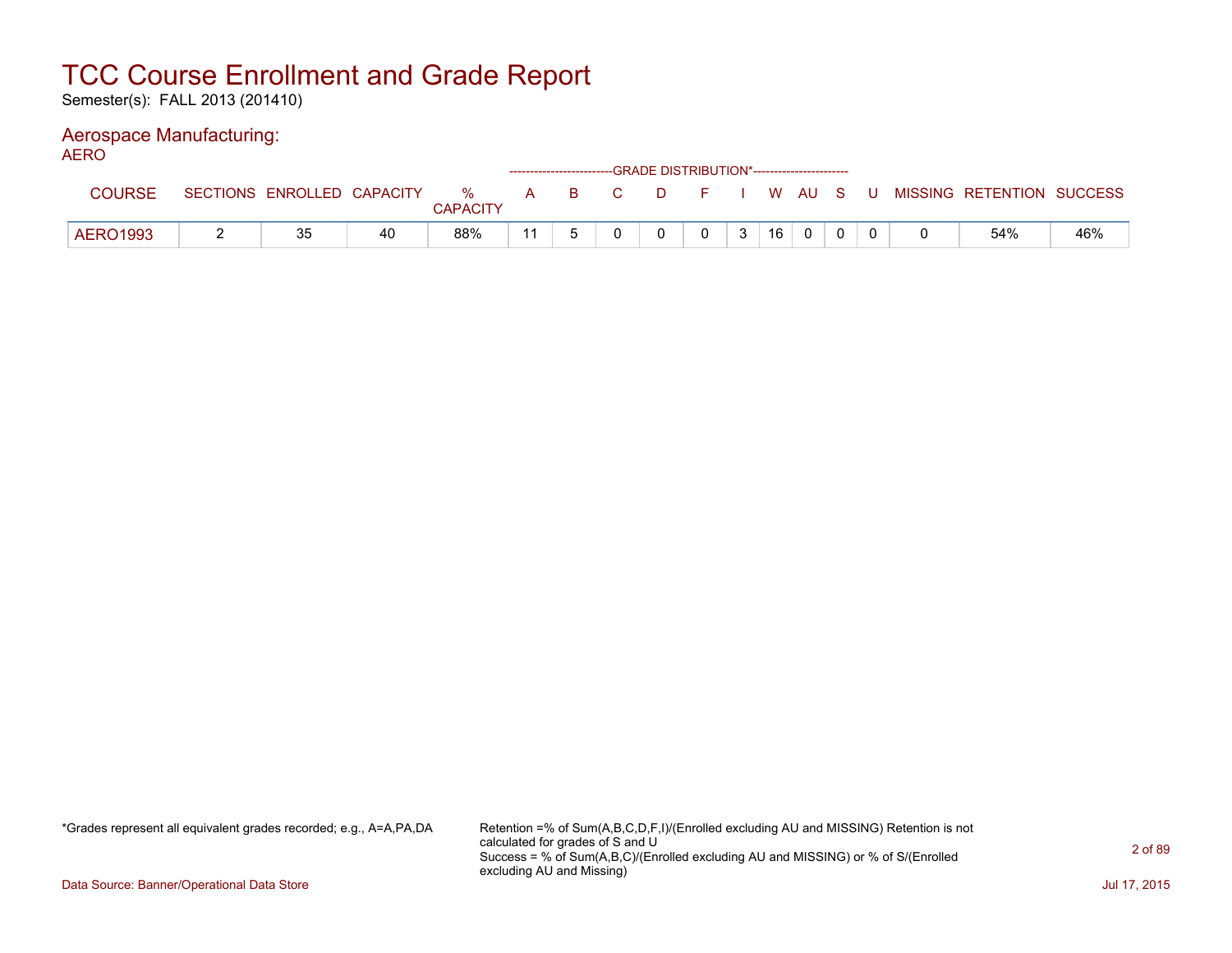Semester(s): FALL 2013 (201410)

#### Allied Health: ALDH<sub>1</sub>

| ALDN            |                            |     |                      | ------------------------GRADE DISTRIBUTION*----------------------- |       |    |    |          |    |  |  |                           |     |
|-----------------|----------------------------|-----|----------------------|--------------------------------------------------------------------|-------|----|----|----------|----|--|--|---------------------------|-----|
| <b>COURSE</b>   | SECTIONS ENROLLED CAPACITY |     | %<br><b>CAPACITY</b> |                                                                    | A B C |    |    | DFIWAUSU |    |  |  | MISSING RETENTION SUCCESS |     |
| <b>ALDH1323</b> | 261                        | 286 | 91%                  | 108                                                                | 65    | 32 | 6. |          | 41 |  |  | 84%                       | 79% |

\*Grades represent all equivalent grades recorded; e.g., A=A,PA,DA Retention =% of Sum(A,B,C,D,F,I)/(Enrolled excluding AU and MISSING) Retention is not calculated for grades of S and U Success = % of Sum(A,B,C)/(Enrolled excluding AU and MISSING) or % of S/(Enrolled excluding AU and Missing)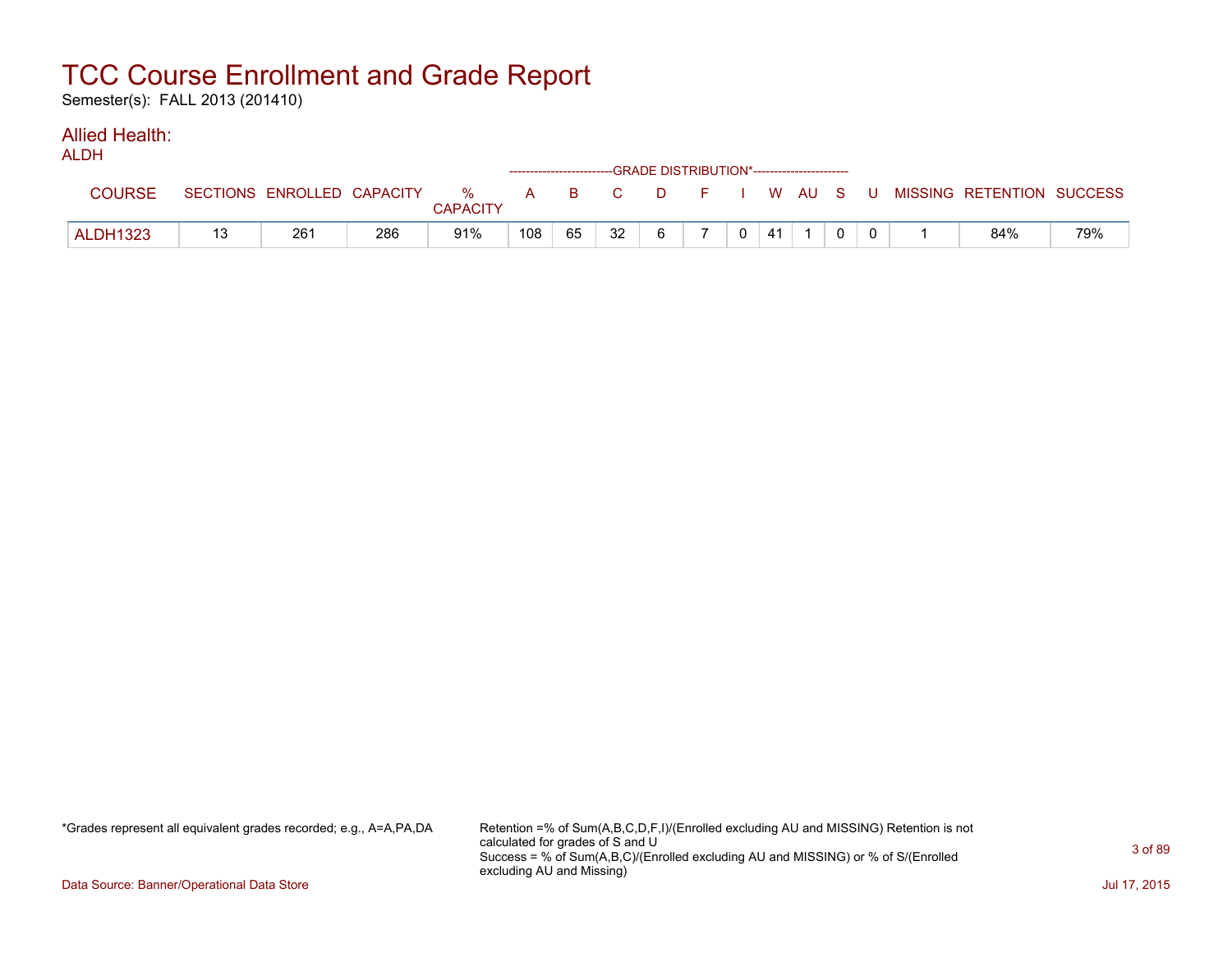Semester(s): FALL 2013 (201410)

#### Alternative Energy: ALTE

| ᄮᄕ              |                            |                 |  |              | ------------------------GRADE DISTRIBUTION*----------------------- |                |   |                |  |                                                  |     |
|-----------------|----------------------------|-----------------|--|--------------|--------------------------------------------------------------------|----------------|---|----------------|--|--------------------------------------------------|-----|
| <b>COURSE</b>   | SECTIONS ENROLLED CAPACITY | <b>CAPACITY</b> |  |              |                                                                    |                |   |                |  | % A B C D F I W AU S U MISSING RETENTION SUCCESS |     |
| <b>ALTE1442</b> |                            | 42%             |  | <sup>n</sup> | $\Omega$                                                           | 0 <sup>1</sup> | 2 | $\overline{0}$ |  | 60%                                              | 60% |

\*Grades represent all equivalent grades recorded; e.g., A=A,PA,DA Retention =% of Sum(A,B,C,D,F,I)/(Enrolled excluding AU and MISSING) Retention is not calculated for grades of S and U Success = % of Sum(A,B,C)/(Enrolled excluding AU and MISSING) or % of S/(Enrolled excluding AU and Missing)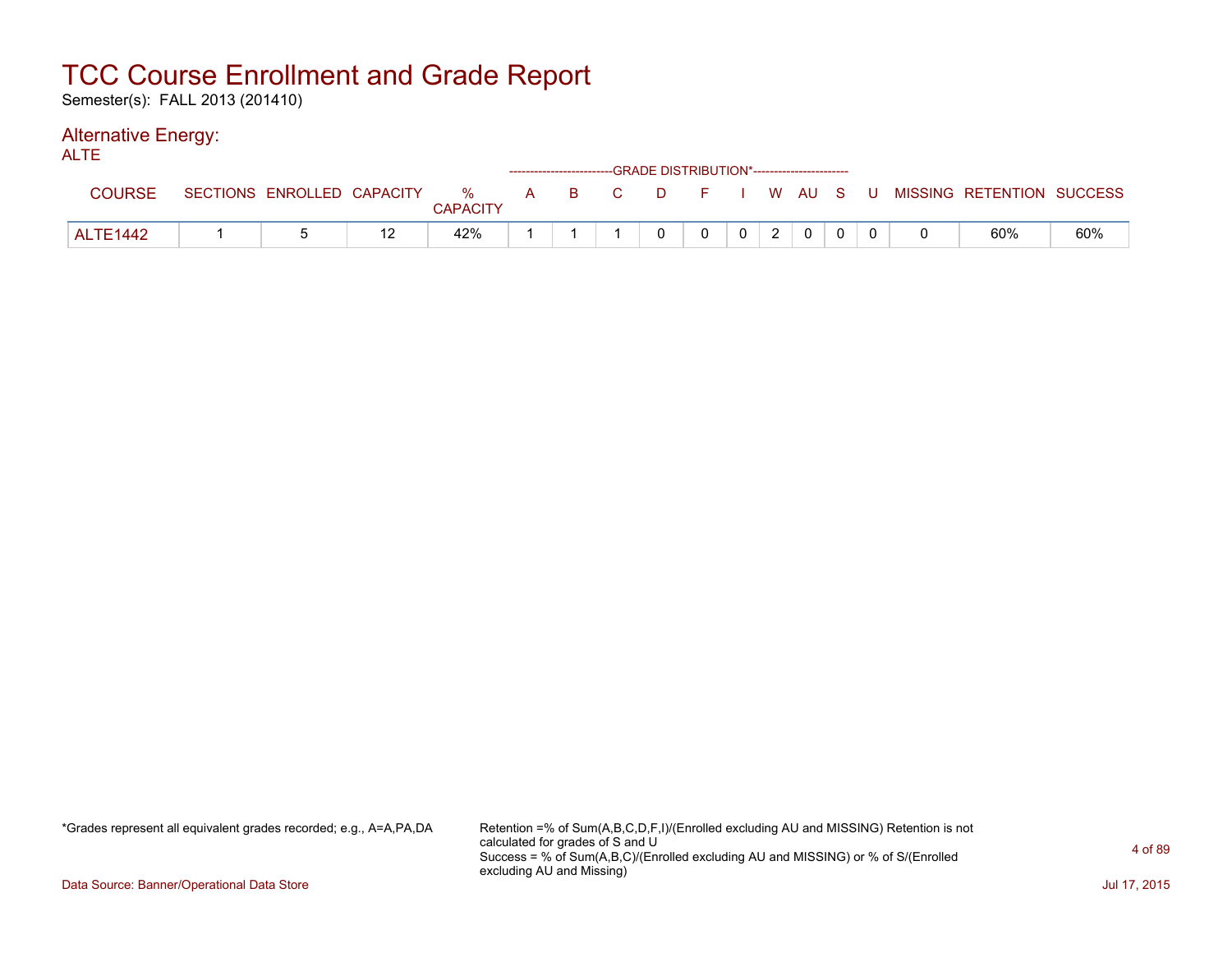Semester(s): FALL 2013 (201410)

### Arabic:

| <b>ARBC</b>     |                            |    |                         |   |  | ------------------------GRADE DISTRIBUTION*----------------------- |       |                |  |  |                                                |     |
|-----------------|----------------------------|----|-------------------------|---|--|--------------------------------------------------------------------|-------|----------------|--|--|------------------------------------------------|-----|
| <b>COURSE</b>   | SECTIONS ENROLLED CAPACITY |    | $\%$<br><b>CAPACITY</b> |   |  |                                                                    |       |                |  |  | A B C D F I W AU S U MISSING—RETENTION SUCCESS |     |
| <b>ARBC1103</b> |                            | 25 | 40%                     | 6 |  |                                                                    | $0-1$ | $\overline{4}$ |  |  | 60%                                            | 60% |

\*Grades represent all equivalent grades recorded; e.g., A=A,PA,DA Retention =% of Sum(A,B,C,D,F,I)/(Enrolled excluding AU and MISSING) Retention is not calculated for grades of S and U Success = % of Sum(A,B,C)/(Enrolled excluding AU and MISSING) or % of S/(Enrolled excluding AU and Missing)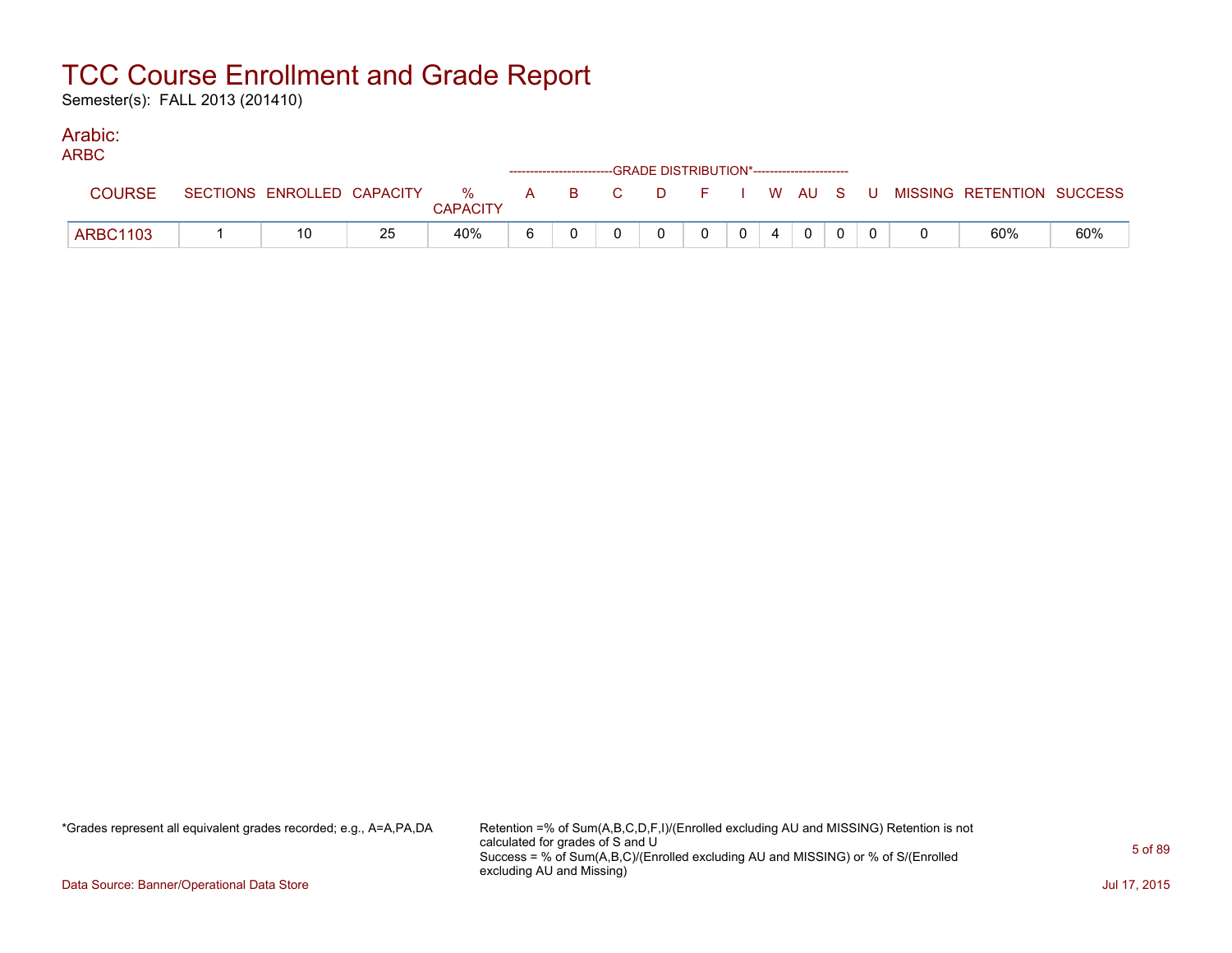Semester(s): FALL 2013 (201410)

#### Art: ART

|                |                |                            |                |                                  |                | ------------------- |                | -- GRADE DISTRIBUTION*----------------------- |              |              |                   |                |              |              |   |                           |      |
|----------------|----------------|----------------------------|----------------|----------------------------------|----------------|---------------------|----------------|-----------------------------------------------|--------------|--------------|-------------------|----------------|--------------|--------------|---|---------------------------|------|
| <b>COURSE</b>  |                | SECTIONS ENROLLED CAPACITY |                | $\frac{0}{0}$<br><b>CAPACITY</b> | A              | B                   | C              | D                                             | F            |              | W                 | <b>AU</b>      | S            | U            |   | MISSING RETENTION SUCCESS |      |
| <b>ART1013</b> | 6              | 62                         | 73             | 85%                              | 30             | 15                  | $\overline{7}$ | 0                                             | 1            | $\mathbf{0}$ | 9                 | 0              | $\mathbf{0}$ | $\mathbf{0}$ | 0 | 85%                       | 84%  |
| <b>ART1023</b> | 3              | 15                         | 28             | 54%                              | 6              | 2                   | 4              | 0                                             | $\mathbf{0}$ | 0            | 3                 | $\mathbf{0}$   | $\mathbf{0}$ | 0            | 0 | 80%                       | 80%  |
| <b>ART1033</b> | 3              | 8                          | 9              | 89%                              | 5              | 1                   | 0              | 0                                             | 0            | $\mathbf{0}$ | 0                 | $\overline{2}$ | $\mathbf{0}$ | $\Omega$     | 0 | 100%                      | 100% |
| <b>ART1053</b> | 4              | 60                         | 75             | 80%                              | 17             | 17                  | 8              | $\overline{2}$                                | 4            | 0            | $12 \overline{ }$ | 0              | $\mathbf{0}$ | 0            | 0 | 80%                       | 70%  |
| <b>ART1063</b> | 1              | 12                         | 20             | 60%                              | 8              | $\overline{2}$      | 0              | 0                                             | 0            | $\mathbf{0}$ | $\overline{2}$    | $\mathbf{0}$   | $\mathbf{0}$ | 0            | 0 | 83%                       | 83%  |
| <b>ART1083</b> | 1              | $\overline{7}$             | 9              | 78%                              | 3              | $\Omega$            | 1              | 1                                             | $\mathbf{0}$ | $\mathbf{0}$ | $\mathbf 1$       | $\mathbf{1}$   | $\mathbf{0}$ | $\Omega$     | 0 | 83%                       | 67%  |
| <b>ART1113</b> | 13             | 184                        | 252            | 73%                              | 79             | 39                  | 23             | 9                                             | 21           | $\mathbf{0}$ | 13                | 0              | $\mathbf{0}$ | $\Omega$     | 0 | 93%                       | 77%  |
| <b>ART1123</b> | 3              | 25                         | 26             | 96%                              | 11             | 9                   | $\overline{2}$ | 1                                             | $\mathbf{0}$ | $\mathbf{0}$ | $\overline{2}$    | 0              | $\Omega$     | 0            | 0 | 92%                       | 88%  |
| <b>ART1133</b> | 3              | 8                          | 10             | 80%                              | 4              | 3                   | 0              | 0                                             | 0            | 0            | 0                 | $\mathbf{1}$   | $\mathbf{0}$ | 0            | 0 | 100%                      | 100% |
| <b>ART2063</b> | 1              | 8                          | 8              | 100%                             | $\overline{7}$ | $\mathbf{0}$        | 1              | 0                                             | 0            | 0            | $\mathbf{0}$      | $\mathbf{0}$   | $\mathbf{0}$ | $\Omega$     | 0 | 100%                      | 100% |
| <b>ART2073</b> | 1              | 5                          | 3              | 167%                             | 3              | 0                   | 0              | 0                                             | 0            | 0            | 0                 | $\overline{2}$ | $\mathbf{0}$ | 0            | 0 | 100%                      | 100% |
| <b>ART2083</b> | 1              | 3                          | $\overline{7}$ | 43%                              | $\mathbf 1$    | $\mathbf{0}$        | 1              | 0                                             | 0            | $\mathbf{0}$ |                   | $\mathbf{0}$   | $\mathbf{0}$ | 0            | 0 | 67%                       | 67%  |
| <b>ART2143</b> | 2              | 13                         | 20             | 65%                              | 6              | 5                   | 1              | 0                                             | $\mathbf{0}$ | $\mathbf{0}$ |                   | $\mathbf{0}$   | $\Omega$     | 0            | 0 | 92%                       | 92%  |
| <b>ART2153</b> | -1             | 3                          | 5              | 60%                              | 3              | 0                   | 0              | 0                                             | 0            | 0            | 0                 | 0              | $\mathbf{0}$ | 0            | 0 | 100%                      | 100% |
| <b>ART2223</b> | 1              | 6                          | 10             | 60%                              | 1              | 4                   | 0              | 0                                             | $\mathbf{0}$ | $\mathbf{0}$ | 1                 | 0              | $\mathbf{0}$ | 0            | 0 | 83%                       | 83%  |
| <b>ART2233</b> | $\overline{1}$ | 1                          | 5              | 20%                              | $\mathbf 0$    | 1                   | 0              | 0                                             | 0            | 0            | 0                 | 0              | $\mathbf{0}$ | 0            | 0 | 100%                      | 100% |
| <b>ART2263</b> | 1              | 8                          | 10             | 80%                              | 3              | 4                   | 0              | 0                                             | $\mathbf{0}$ | 0            | 1                 | 0              | $\mathbf{0}$ | $\Omega$     | 0 | 88%                       | 88%  |
| <b>ART2273</b> |                | $\overline{2}$             | 5              | 40%                              | $\overline{2}$ | $\mathbf{0}$        | 0              | 0                                             | 0            | 0            | 0                 | 0              | $\mathbf{0}$ | 0            | 0 | 100%                      | 100% |
| <b>ART2283</b> | 1              | 5                          | 5              | 100%                             | 4              | $\Omega$            | $\Omega$       | 0                                             | $\Omega$     | $\Omega$     |                   | $\mathbf{0}$   | $\Omega$     | $\Omega$     | 0 | 80%                       | 80%  |
| <b>ART2313</b> | 1              | 10                         | 8              | 125%                             | $\mathbf{0}$   | 6                   | 1              | 0                                             | $\mathbf{0}$ | $\mathbf{0}$ |                   | $\overline{2}$ | $\Omega$     | $\Omega$     | 0 | 88%                       | 88%  |
| <b>ART2323</b> | 1              | $\overline{2}$             | 4              | 50%                              | 0              | 1                   | $\mathbf{0}$   | 0                                             | 0            | 0            | 0                 | 1              | 0            | $\Omega$     | 0 | 100%                      | 100% |
| <b>ART2413</b> |                | 12                         | 14             | 86%                              | 0              | 7                   | $\overline{2}$ | 0                                             |              | 0            | 2                 | 0              | 0            | 0            | 0 | 83%                       | 75%  |

\*Grades represent all equivalent grades recorded; e.g., A=A,PA,DA Retention =% of Sum(A,B,C,D,F,I)/(Enrolled excluding AU and MISSING) Retention is not calculated for grades of S and U Success = % of Sum(A,B,C)/(Enrolled excluding AU and MISSING) or % of S/(Enrolled excluding AU and Missing) Data Source: Banner/Operational Data Store Jul 17, 2015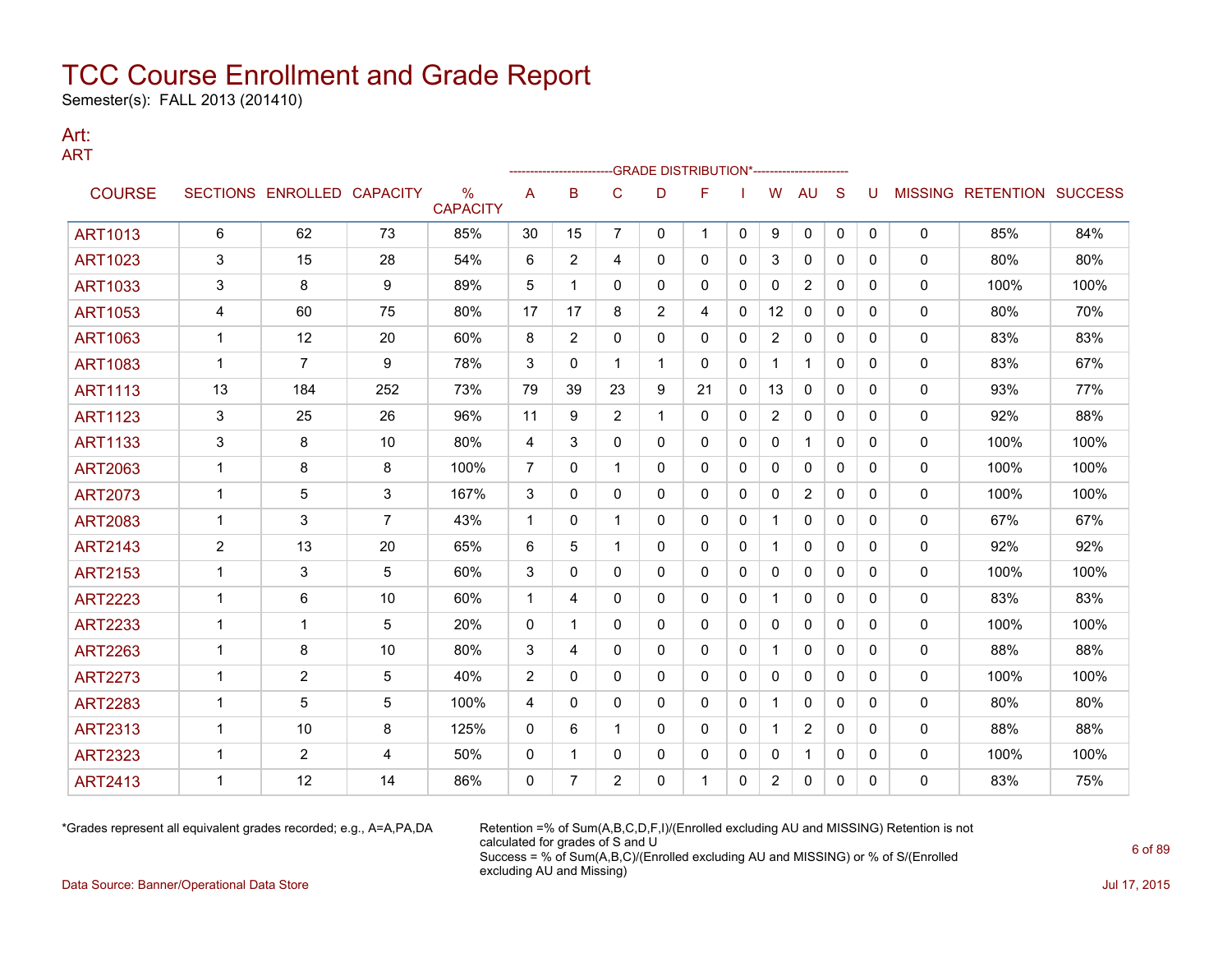Semester(s): FALL 2013 (201410)

#### Art: ART

|                |   |                            |    |                         | --------------------- |   |   | -GRADE DISTRIBUTION*----------------------- |   |   |                |    |              |    |                |                  |                |
|----------------|---|----------------------------|----|-------------------------|-----------------------|---|---|---------------------------------------------|---|---|----------------|----|--------------|----|----------------|------------------|----------------|
| <b>COURSE</b>  |   | SECTIONS ENROLLED CAPACITY |    | $\%$<br><b>CAPACITY</b> | A                     | В | C | D                                           | F |   | W              | AU | <sub>S</sub> |    | <b>MISSING</b> | <b>RETENTION</b> | <b>SUCCESS</b> |
| <b>ART2423</b> |   | $12 \overline{ }$          | 14 | 86%                     |                       |   |   | 0                                           |   | 0 | 2              | 0  | 0            | -0 | 0              | 83%              | 83%            |
| <b>ART2503</b> |   | 15                         | 15 | 100%                    | 5                     |   |   | 0                                           | 3 | 0 | 3              | 0  | 0            | -0 | 0              | 80%              | 60%            |
| <b>ART2813</b> |   | 19                         | 20 | 95%                     | 16                    |   |   | ົ                                           | 0 | 0 |                | 0  | 0            | -0 | 0              | 95%              | 84%            |
| <b>ART2853</b> | 3 | 28                         | 36 | 78%                     | 12                    | 6 |   |                                             |   |   | 6              | 0  | $\mathbf{0}$ | 0  |                | 78%              | 70%            |
| <b>ART2993</b> | 3 | $12 \overline{ }$          | 15 | 80%                     | 9                     |   |   | 0                                           |   | 0 | $\overline{2}$ | 0  | 0            | -0 | 0              | 83%              | 83%            |

\*Grades represent all equivalent grades recorded; e.g., A=A,PA,DA Retention =% of Sum(A,B,C,D,F,I)/(Enrolled excluding AU and MISSING) Retention is not calculated for grades of S and U Success = % of Sum(A,B,C)/(Enrolled excluding AU and MISSING) or % of S/(Enrolled excluding AU and Missing)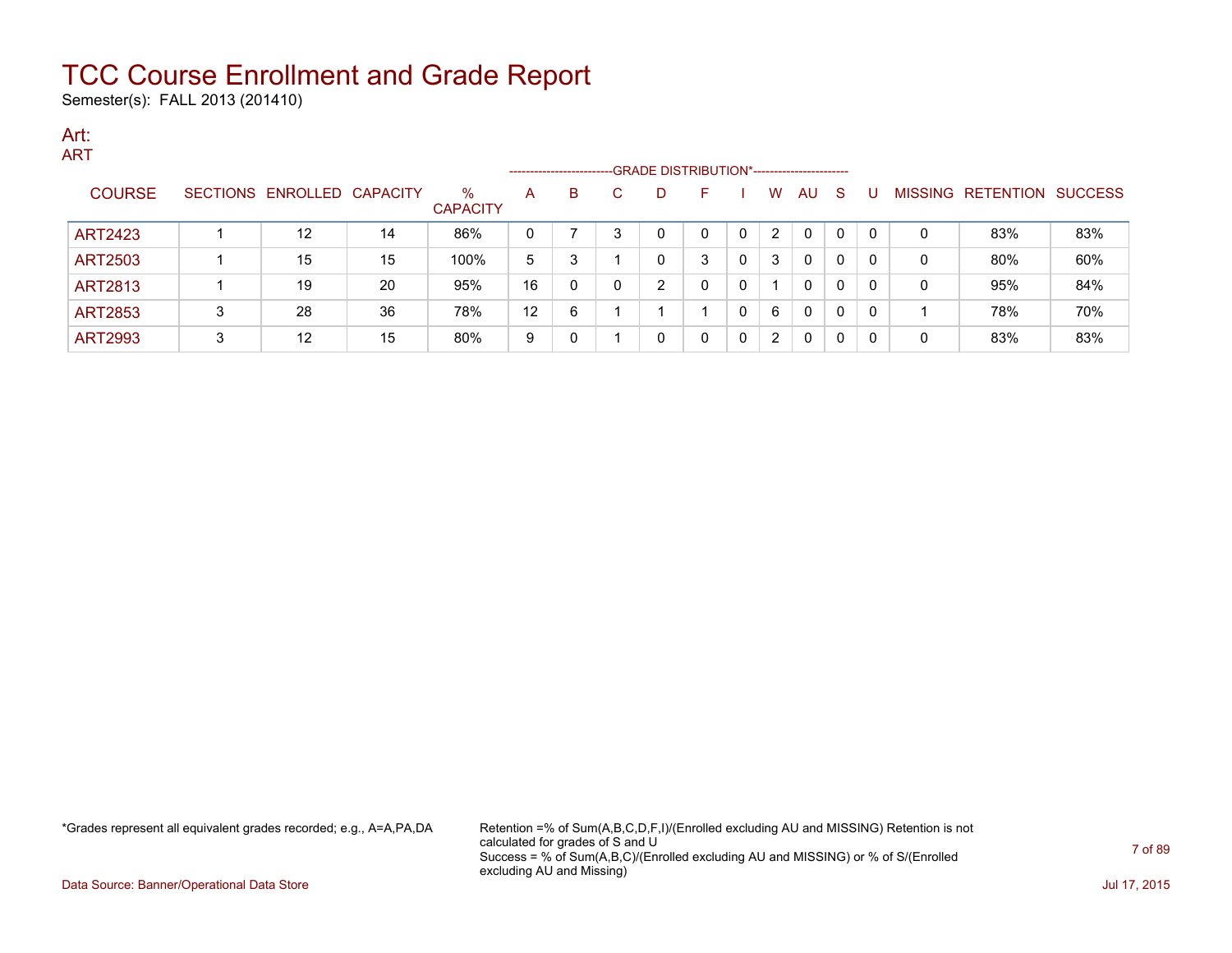Semester(s): FALL 2013 (201410)

#### Asian Studies: ASNS

| AƏNƏ            |                            |    |                      |  |          | ------------------------GRADE DISTRIBUTION*----------------------- |              |             |  |                                                |     |
|-----------------|----------------------------|----|----------------------|--|----------|--------------------------------------------------------------------|--------------|-------------|--|------------------------------------------------|-----|
| <b>COURSE</b>   | SECTIONS ENROLLED CAPACITY |    | %<br><b>CAPACITY</b> |  |          |                                                                    |              |             |  | A B C D F I W AU S U MISSING RETENTION SUCCESS |     |
| <b>ASNS1103</b> |                            | 20 | 35%                  |  | $\Omega$ | 0                                                                  | $\mathbf{0}$ | $\mathbf 0$ |  | 86%                                            | 86% |

\*Grades represent all equivalent grades recorded; e.g., A=A,PA,DA Retention =% of Sum(A,B,C,D,F,I)/(Enrolled excluding AU and MISSING) Retention is not calculated for grades of S and U Success = % of Sum(A,B,C)/(Enrolled excluding AU and MISSING) or % of S/(Enrolled excluding AU and Missing)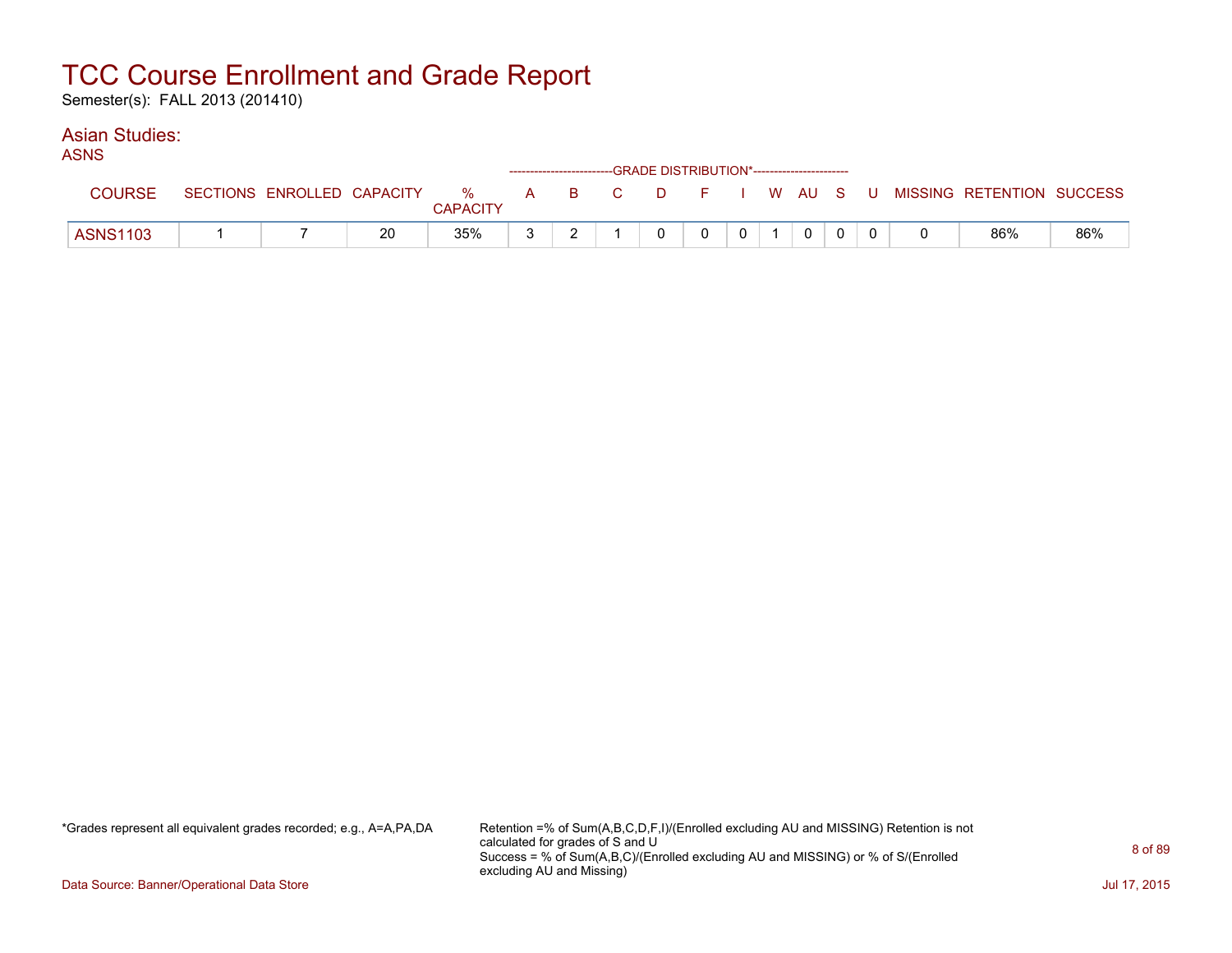Semester(s): FALL 2013 (201410)

### Astronomy:

| <b>ASTR</b>     |    |    |                 |    |    | ------------------------GRADE DISTRIBUTION*----------------------- |   |             |  |                                                                               |     |
|-----------------|----|----|-----------------|----|----|--------------------------------------------------------------------|---|-------------|--|-------------------------------------------------------------------------------|-----|
| <b>COURSE</b>   |    |    | <b>CAPACITY</b> |    |    |                                                                    |   |             |  | SECTIONS ENROLLED CAPACITY 3 % A B C D F I W AU S U MISSING RETENTION SUCCESS |     |
| <b>ASTR1104</b> | 80 | 90 | 89%             | 32 | 11 | $6\overline{6}$                                                    | 0 | $\mathbf 0$ |  | 91%                                                                           | 75% |

\*Grades represent all equivalent grades recorded; e.g., A=A,PA,DA Retention =% of Sum(A,B,C,D,F,I)/(Enrolled excluding AU and MISSING) Retention is not calculated for grades of S and U Success = % of Sum(A,B,C)/(Enrolled excluding AU and MISSING) or % of S/(Enrolled excluding AU and Missing)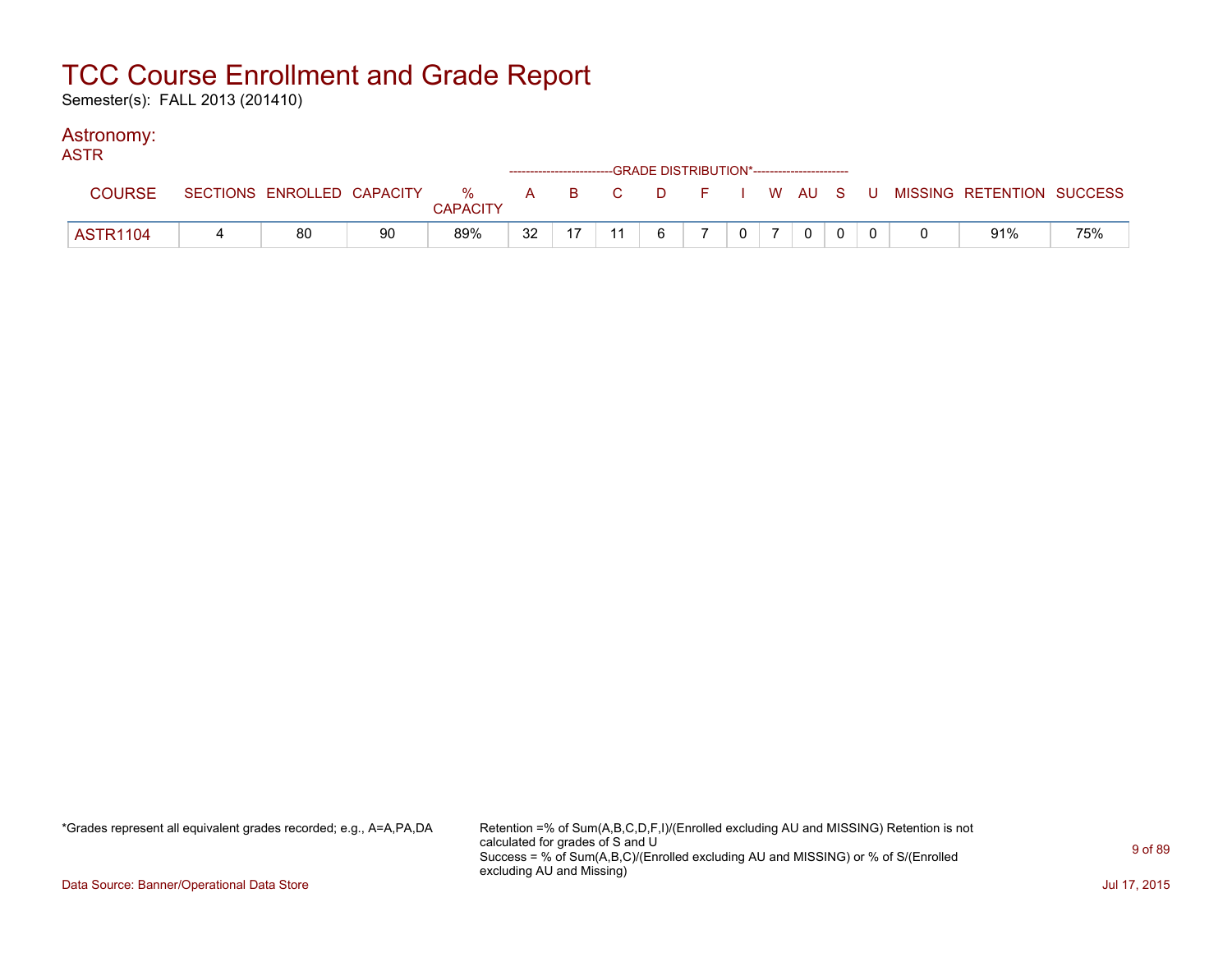Semester(s): FALL 2013 (201410)

#### Aviation Sciences Technology: AVST

|                 |                 |                   |    |                                  |                |                |                |   | -GRADE DISTRIBUTION*---------------------- |                |                |              |              |              |                |                          |      |
|-----------------|-----------------|-------------------|----|----------------------------------|----------------|----------------|----------------|---|--------------------------------------------|----------------|----------------|--------------|--------------|--------------|----------------|--------------------------|------|
| <b>COURSE</b>   | <b>SECTIONS</b> | ENROLLED CAPACITY |    | $\frac{0}{0}$<br><b>CAPACITY</b> | A              | в              | C              | D | F                                          |                | W              | AU           | S            |              | <b>MISSING</b> | <b>RETENTION SUCCESS</b> |      |
| <b>AVST1113</b> | $\mathbf 1$     | 33                | 30 | 110%                             | 9              | 15             | 8              | 0 | 1                                          | $\mathbf{0}$   | 0              | $\mathbf 0$  | $\mathbf{0}$ | $\mathbf{0}$ | 0              | 100%                     | 97%  |
| <b>AVST1209</b> | 1               | 1                 | 20 | 5%                               | 0              | 0              | 0              | 0 | 0                                          | 0              |                | 0            | 0            | 0            | 0              | $0\%$                    | 0%   |
| <b>AVST1222</b> |                 | 11                | 24 | 46%                              | 5              | 0              | $\Omega$       | 0 | 0                                          | 4              | 2              | $\mathbf{0}$ | 0            | 0            | $\Omega$       | 82%                      | 45%  |
| <b>AVST1232</b> | 1               | 9                 | 20 | 45%                              | 6              | $\Omega$       | $\mathbf{0}$   | 0 | 0                                          | 3              | 0              | $\mathbf{0}$ | 0            | 0            | $\mathbf{0}$   | 100%                     | 67%  |
| <b>AVST1239</b> |                 | 4                 | 10 | 40%                              | 1              | $\overline{2}$ |                | 0 | 0                                          | 0              | 0              | 0            | 0            | 0            | 0              | 100%                     | 100% |
| <b>AVST1259</b> |                 | 3                 | 10 | 30%                              | 2              |                | $\mathbf{0}$   | 0 | 0                                          | $\mathbf 0$    | $\mathbf{0}$   | $\mathbf{0}$ | 0            | $\Omega$     | 0              | 100%                     | 100% |
| <b>AVST1343</b> |                 | 18                | 24 | 75%                              | 16             | $\overline{2}$ | $\mathbf{0}$   | 0 | 0                                          | $\mathbf{0}$   | $\Omega$       | $\mathbf{0}$ | 0            | $\Omega$     | 0              | 100%                     | 100% |
| <b>AVST1354</b> |                 | $\overline{7}$    | 12 | 58%                              | 4              | 3              | $\mathbf{0}$   | 0 | 0                                          | $\mathbf{0}$   | $\Omega$       | $\mathbf{0}$ | 0            | 0            | $\mathbf{0}$   | 100%                     | 100% |
| <b>AVST1364</b> | $\overline{2}$  | 17                | 24 | 71%                              | 14             | 3              | $\mathbf{0}$   | 0 | 0                                          | $\mathbf{0}$   | $\Omega$       | $\mathbf{0}$ | 0            | $\Omega$     | 0              | 100%                     | 100% |
| <b>AVST2113</b> | 1               | 29                | 30 | 97%                              | 19             | 7              |                | 0 | 0                                          | 0              | $\overline{2}$ | 0            | 0            | $\mathbf{0}$ | 0              | 93%                      | 93%  |
| <b>AVST2132</b> | 1               | $\overline{2}$    | 24 | 8%                               | 0              | 0              | $\mathbf{0}$   | 0 | 0                                          |                |                | $\mathbf{0}$ | 0            | $\mathbf{0}$ | 0              | 50%                      | 0%   |
| <b>AVST2182</b> |                 | $\overline{2}$    | 24 | 8%                               | $\Omega$       | 0              | $\mathbf{0}$   | 0 | 0                                          | $\overline{2}$ | $\mathbf{0}$   | $\mathbf{0}$ | 0            | $\Omega$     | $\Omega$       | 100%                     | 0%   |
| <b>AVST2213</b> | $\mathbf 1$     | 5                 | 24 | 21%                              | $\overline{2}$ | 1              | $\overline{2}$ | 0 | 0                                          | 0              | 0              | $\mathbf{0}$ | 0            | 0            | 0              | 100%                     | 100% |
| <b>AVST2226</b> | $\overline{2}$  | 17                | 24 | 71%                              | 15             | $\overline{2}$ | $\mathbf{0}$   | 0 | 0                                          | 0              | 0              | $\mathbf{0}$ | 0            | 0            | $\mathbf{0}$   | 100%                     | 100% |
| <b>AVST2253</b> |                 | 8                 | 24 | 33%                              | 4              | 3              |                | 0 | 0                                          | 0              | 0              | $\mathbf{0}$ | 0            | 0            | 0              | 100%                     | 100% |
| <b>AVST2273</b> |                 | 14                | 16 | 88%                              | 11             | $\overline{2}$ | $\Omega$       | 0 | 0                                          |                | 0              | 0            | 0            | $\Omega$     | 0              | 100%                     | 93%  |

\*Grades represent all equivalent grades recorded; e.g., A=A,PA,DA Retention =% of Sum(A,B,C,D,F,I)/(Enrolled excluding AU and MISSING) Retention is not calculated for grades of S and U Success = % of Sum(A,B,C)/(Enrolled excluding AU and MISSING) or % of S/(Enrolled excluding AU and Missing)

Data Source: Banner/Operational Data Store Jul 17, 2015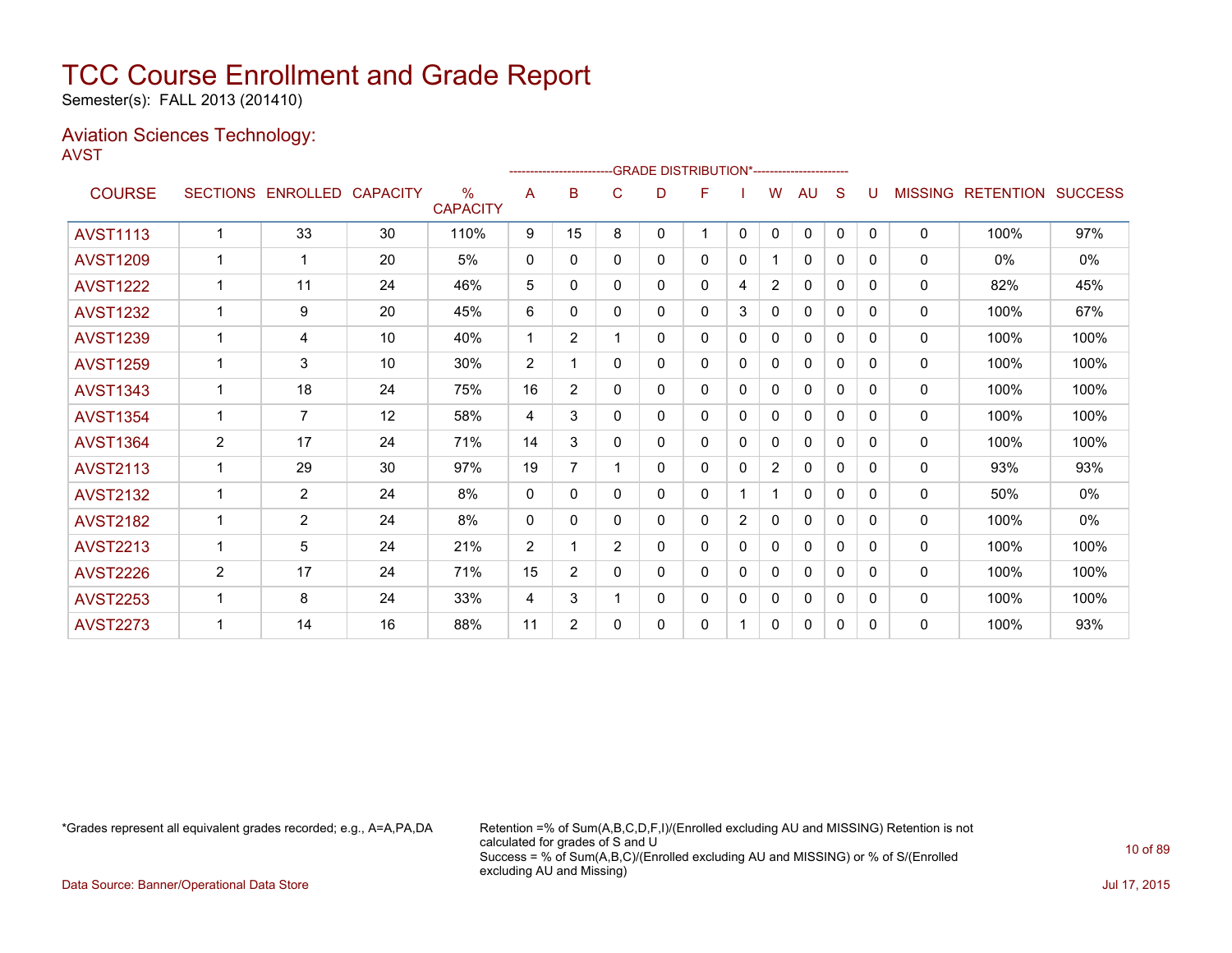Semester(s): FALL 2013 (201410)

### Biology:

BIOL

|                 |                |                            |       |                         |                | ------------------------ |              |                | -GRADE DISTRIBUTION*---------------------- |              |                |                |              |   |                |                          |      |
|-----------------|----------------|----------------------------|-------|-------------------------|----------------|--------------------------|--------------|----------------|--------------------------------------------|--------------|----------------|----------------|--------------|---|----------------|--------------------------|------|
| <b>COURSE</b>   |                | SECTIONS ENROLLED CAPACITY |       | $\%$<br><b>CAPACITY</b> | A              | B                        | C            | D              | F                                          |              | W              | AU             | S            |   | <b>MISSING</b> | <b>RETENTION SUCCESS</b> |      |
| <b>BIOL1114</b> | 41             | 644                        | 892   | 72%                     | 144            | 178                      | 131          | 52             | 65                                         | 0            | 74             | 0              | 0            | 0 | 0              | 89%                      | 70%  |
| <b>BIOL1224</b> | 53             | 1,060                      | 1,256 | 84%                     | 302            | 247                      | 199          | 59             | 72                                         |              | 178            | $\overline{2}$ | 0            | 0 | 0              | 83%                      | 71%  |
| <b>BIOL1314</b> | 17             | 338                        | 384   | 88%                     | 76             | 67                       | 69           | 17             | 33                                         | $\Omega$     | 73             | 3              | $\mathbf{0}$ | 0 | 0              | 78%                      | 63%  |
| <b>BIOL1323</b> | $\overline{2}$ | 25                         | 48    | 52%                     | 5              | 8                        | 7            | 2              | 0                                          | 0            | 3              | 0              | $\mathbf{0}$ | 0 | 0              | 88%                      | 80%  |
| <b>BIOL1383</b> | 69             | 1,321                      | 1,695 | 78%                     | 454            | 371                      | 179          | 79             | 94                                         | 3            | 141            | 0              | 0            | 0 | 0              | 89%                      | 76%  |
| <b>BIOL1404</b> | $\overline{2}$ | 22                         | 44    | 50%                     | $\overline{2}$ | 4                        | 8            | $\mathbf{0}$   | 3                                          | $\mathbf{0}$ | 4              |                | $\mathbf{0}$ | 0 | 0              | 81%                      | 67%  |
| <b>BIOL1604</b> | 6              | 69                         | 140   | 49%                     | 24             | 27                       | 6            | $\Omega$       | 5                                          | 0            |                | $\Omega$       | 0            | 0 | 0              | 90%                      | 83%  |
| <b>BIOL2123</b> | $\overline{2}$ | 16                         | 44    | 36%                     | 4              | 6                        |              | $\overline{2}$ |                                            | $\Omega$     | $\overline{2}$ | 0              | 0            | 0 | 0              | 88%                      | 69%  |
| <b>BIOL2134</b> | 26             | 453                        | 600   | 76%                     | 163            | 112                      | 74           | 21             | 26                                         |              | 54             | 2              | 0            | 0 | 0              | 88%                      | 77%  |
| <b>BIOL2154</b> | 18             | 325                        | 427   | 76%                     | 132            | 83                       | 49           | 13             | 11                                         | $\Omega$     | 37             | 0              | $\Omega$     | 0 | 0              | 89%                      | 81%  |
| <b>BIOL2164</b> | 18             | 322                        | 427   | 75%                     | 108            | 109                      | 54           | 6              | 11                                         | $\Omega$     | 34             | 0              | $\Omega$     | 0 | 0              | 89%                      | 84%  |
| <b>BIOL2213</b> |                | 7                          | 15    | 47%                     | 4              | 2                        | $\mathbf{0}$ | $\mathbf{0}$   | $\Omega$                                   | $\mathbf 0$  |                | 0              | 0            | 0 | 0              | 86%                      | 86%  |
| <b>BIOL2313</b> |                | 9                          | 24    | 38%                     | 6              | $\overline{2}$           | $\mathbf{0}$ | $\Omega$       | $\Omega$                                   | $\mathbf{0}$ |                | $\mathbf{0}$   | $\mathbf{0}$ | 0 | $\Omega$       | 89%                      | 89%  |
| <b>BIOL2993</b> |                |                            | 5     | 20%                     | 1              | 0                        | $\Omega$     | 0              | 0                                          | 0            | 0              | 0              | 0            | 0 | 0              | 100%                     | 100% |

\*Grades represent all equivalent grades recorded; e.g., A=A,PA,DA Retention =% of Sum(A,B,C,D,F,I)/(Enrolled excluding AU and MISSING) Retention is not calculated for grades of S and U Success = % of Sum(A,B,C)/(Enrolled excluding AU and MISSING) or % of S/(Enrolled excluding AU and Missing)

Data Source: Banner/Operational Data Store Jul 17, 2015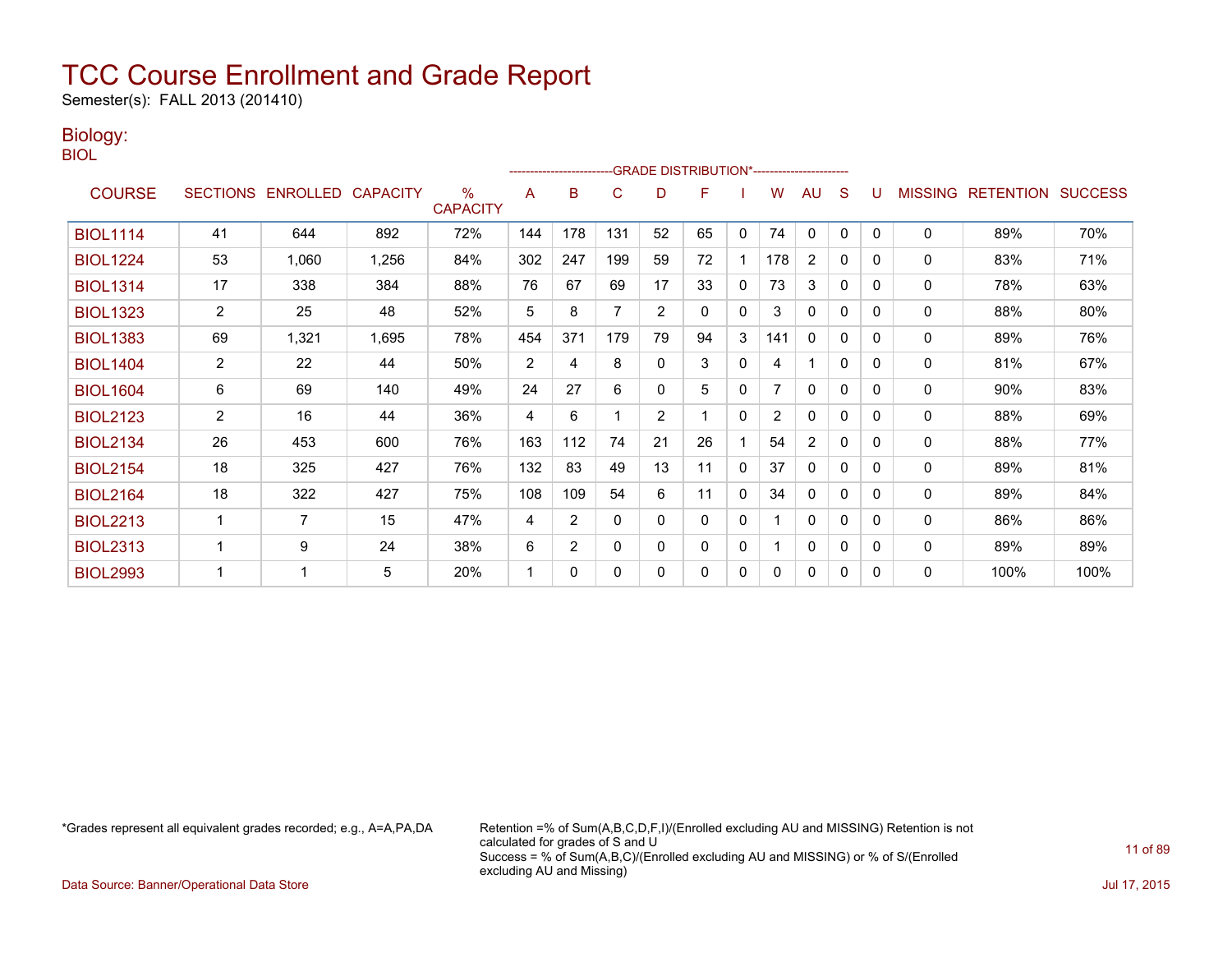Semester(s): FALL 2013 (201410)

#### Biotechnology: **BIOT**

|                 |   |                            |    |                         |   | ---------------------- | -GRADE DISTRIBUTION*----------------------- |    |                |              |    |   |                |                  |                |
|-----------------|---|----------------------------|----|-------------------------|---|------------------------|---------------------------------------------|----|----------------|--------------|----|---|----------------|------------------|----------------|
| <b>COURSE</b>   |   | SECTIONS ENROLLED CAPACITY |    | $\%$<br><b>CAPACITY</b> | A | B                      | D                                           | н. | w              | AU           | -S |   | <b>MISSING</b> | <b>RETENTION</b> | <b>SUCCESS</b> |
| <b>BIOT1113</b> | ົ | 10                         | 24 | 42%                     | 3 |                        |                                             | ⌒  | $\overline{2}$ | $\Omega$     | 0  |   | 0              | 80%              | 50%            |
| <b>BIOT1315</b> |   | 5                          | 12 | 42%                     | 3 | າ                      |                                             | 0  | $\Omega$       | 0            | 0  |   | 0              | 100%             | 100%           |
| <b>BIOT2101</b> |   |                            | 12 | 58%                     | 6 | 0                      |                                             | 0  | 0              | 0            | 0  |   | 0              | 100%             | 100%           |
| <b>BIOT2246</b> |   |                            | 12 | 58%                     | 3 | າ                      |                                             | 0  |                | $\mathbf{0}$ | 0  | 0 | 0              | 86%              | 86%            |
| <b>BIOT2335</b> |   | 9                          | 12 | 75%                     | 4 | 5                      |                                             |    | $\Omega$       | 0            | 0  |   | 0              | 100%             | 100%           |

\*Grades represent all equivalent grades recorded; e.g., A=A,PA,DA Retention =% of Sum(A,B,C,D,F,I)/(Enrolled excluding AU and MISSING) Retention is not calculated for grades of S and U Success = % of Sum(A,B,C)/(Enrolled excluding AU and MISSING) or % of S/(Enrolled excluding AU and Missing)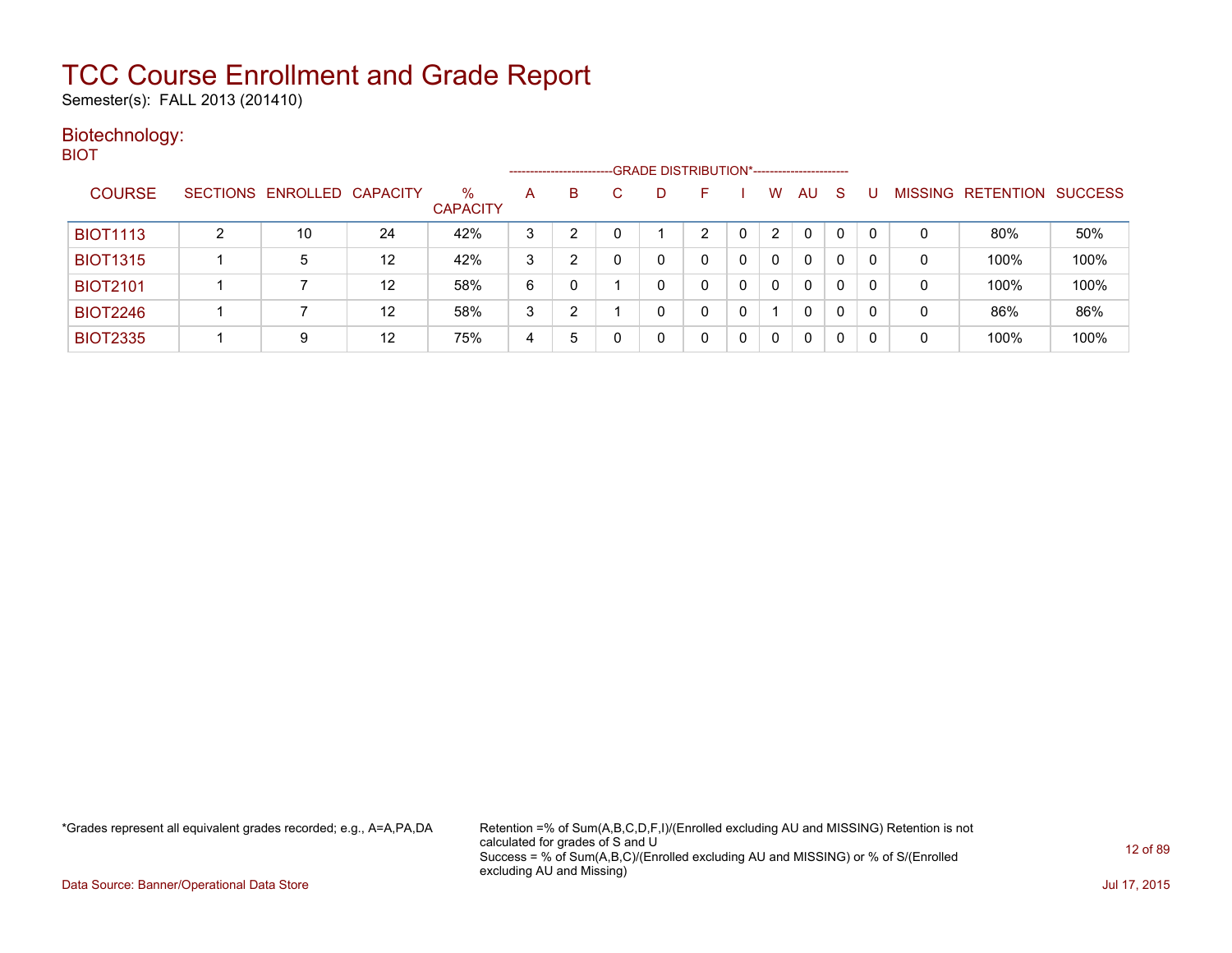Semester(s): FALL 2013 (201410)

#### Biomedical Equipment Technolog: **BMFT**

| ----            |                            |     |                      |   |               | -------------------------GRADE DISTRIBUTION*----------------------- |          |          |  |          |  |                           |      |
|-----------------|----------------------------|-----|----------------------|---|---------------|---------------------------------------------------------------------|----------|----------|--|----------|--|---------------------------|------|
| COURSE          | SECTIONS ENROLLED CAPACITY |     | %<br><b>CAPACITY</b> | A | and Barrow Co | C.                                                                  | DFIWAUSU |          |  |          |  | MISSING RETENTION SUCCESS |      |
| <b>BMET2343</b> |                            | 1 斥 | 53%                  |   |               |                                                                     |          | $\Omega$ |  | $\Omega$ |  | 100%                      | 100% |

\*Grades represent all equivalent grades recorded; e.g., A=A,PA,DA Retention =% of Sum(A,B,C,D,F,I)/(Enrolled excluding AU and MISSING) Retention is not calculated for grades of S and U Success = % of Sum(A,B,C)/(Enrolled excluding AU and MISSING) or % of S/(Enrolled excluding AU and Missing)

Data Source: Banner/Operational Data Store Jul 17, 2015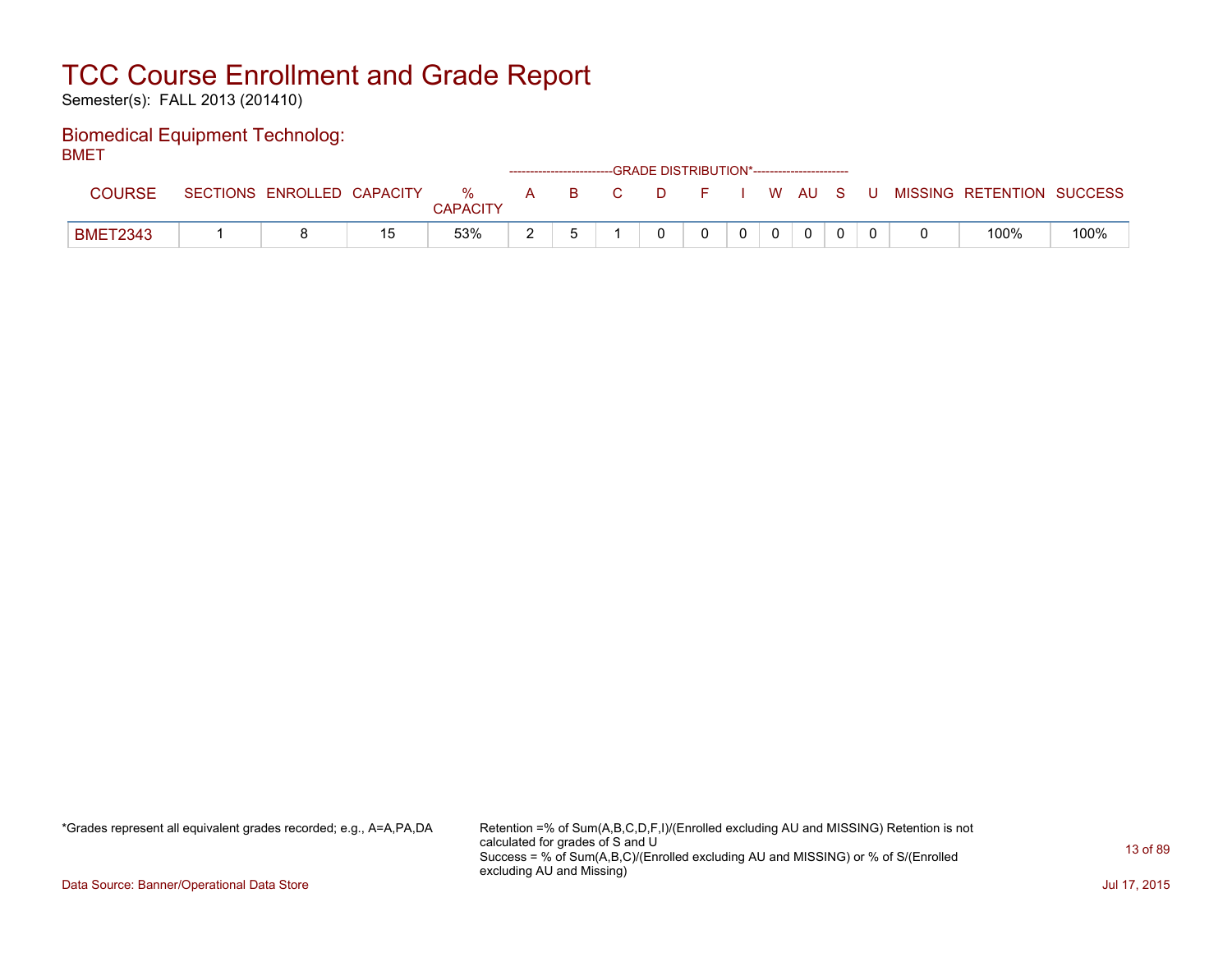Semester(s): FALL 2013 (201410)

### Business:

**BUSN** 

|                 |                |                   |                 |                         |                |                | ------------------------GRADE                DISTRIBUTION*---------------------- |                |                |                |    |              |              |              |                |                          |     |
|-----------------|----------------|-------------------|-----------------|-------------------------|----------------|----------------|----------------------------------------------------------------------------------|----------------|----------------|----------------|----|--------------|--------------|--------------|----------------|--------------------------|-----|
| <b>COURSE</b>   |                | SECTIONS ENROLLED | <b>CAPACITY</b> | $\%$<br><b>CAPACITY</b> | A              | B              | C                                                                                | D              | F              |                | W  | AU           | S            |              | <b>MISSING</b> | <b>RETENTION SUCCESS</b> |     |
| <b>BUSN1053</b> | 20             | 304               | 535             | 57%                     | 84             | 69             | 43                                                                               | 18             | 43             | $\overline{2}$ | 44 | 1            | $\mathbf{0}$ | $\Omega$     | $\mathbf 0$    | 85%                      | 65% |
| <b>BUSN1123</b> | 4              | 49                | 65              | 75%                     | 27             | 3              | 4                                                                                | $\overline{2}$ | 3              | 7              | 3  | $\mathbf{0}$ | $\mathbf{0}$ | $\Omega$     | 0              | 94%                      | 69% |
| <b>BUSN1143</b> | 8              | 72                | 160             | 45%                     | 40             | 13             |                                                                                  | 4              | 4              | $\Omega$       | 4  | $\Omega$     | $\Omega$     | $\Omega$     | 0              | 94%                      | 83% |
| <b>BUSN1153</b> | 4              | 35                | 60              | 58%                     | 10             | 10             |                                                                                  | 3              | 0              | 0              | 4  | $\mathbf{0}$ | 0            | 0            |                | 88%                      | 79% |
| <b>BUSN1353</b> | 3              | 42                | 54              | 78%                     | $\overline{7}$ |                | 6                                                                                | 6              | 3              | 0              | 13 | 0            | 0            | 0            | $\Omega$       | 69%                      | 48% |
| <b>BUSN2053</b> | 3              | 22                | 60              | 37%                     | 5              | $\overline{2}$ | $\Omega$                                                                         |                | 4              | $\mathbf{0}$   | 10 | $\mathbf{0}$ | $\Omega$     | $\Omega$     | $\mathbf 0$    | 55%                      | 32% |
| <b>BUSN2173</b> | $\overline{c}$ | 5                 | 18              | 28%                     | 3              | 0              |                                                                                  | 0              | 0              | $\mathbf{0}$   |    | 0            | $\mathbf{0}$ | $\Omega$     | 0              | 80%                      | 80% |
| <b>BUSN2203</b> |                | 14                | 20              | 70%                     |                | 5              |                                                                                  | 0              | 3              | $\mathbf{0}$   | 3  | $\mathbf{0}$ | $\Omega$     | $\Omega$     | $\mathbf{1}$   | 77%                      | 54% |
| <b>BUSN2213</b> | 3              | 55                | 65              | 85%                     | 17             | 13             |                                                                                  | 7              | 6              | $\Omega$       | 5  | $\mathbf{0}$ | $\Omega$     | $\Omega$     | 0              | 91%                      | 67% |
| <b>BUSN2313</b> | 8              | 109               | 202             | 54%                     | 38             | 40             | 16                                                                               | 3              | 3              | 0              | 9  | $\mathbf{0}$ | 0            | <sup>0</sup> | $\Omega$       | 92%                      | 86% |
| <b>BUSN2333</b> |                | 21                | 21              | 100%                    | 6              |                |                                                                                  | 0              | 1              | 0              | 12 | $\mathbf{0}$ | $\Omega$     | $\Omega$     | $\Omega$       | 43%                      | 38% |
| <b>BUSN2363</b> |                | 18                | 20              | 90%                     | 6              | 3              | 0                                                                                | 0              |                | 0              | 8  | $\mathbf{0}$ | 0            | $\Omega$     | 0              | 56%                      | 50% |
| <b>BUSN2403</b> | $\overline{2}$ | 26                | 40              | 65%                     | 9              | 4              | 4                                                                                | $\overline{2}$ | $\overline{2}$ | $\Omega$       | 5  | $\mathbf{0}$ | $\Omega$     | $\Omega$     | $\Omega$       | 81%                      | 65% |
| <b>BUSN2503</b> |                | 13                | 24              | 54%                     | 5              | $\overline{2}$ | $\Omega$                                                                         |                |                | $\Omega$       | 4  | $\mathbf{0}$ | $\Omega$     | $\Omega$     | $\mathbf 0$    | 69%                      | 54% |
| <b>BUSN2523</b> |                | 9                 | 20              | 45%                     | 6              |                |                                                                                  | 0              | 0              | 0              |    | $\mathbf{0}$ | 0            | $\Omega$     | $\mathbf 0$    | 89%                      | 89% |

\*Grades represent all equivalent grades recorded; e.g., A=A,PA,DA Retention =% of Sum(A,B,C,D,F,I)/(Enrolled excluding AU and MISSING) Retention is not calculated for grades of S and U Success = % of Sum(A,B,C)/(Enrolled excluding AU and MISSING) or % of S/(Enrolled excluding AU and Missing)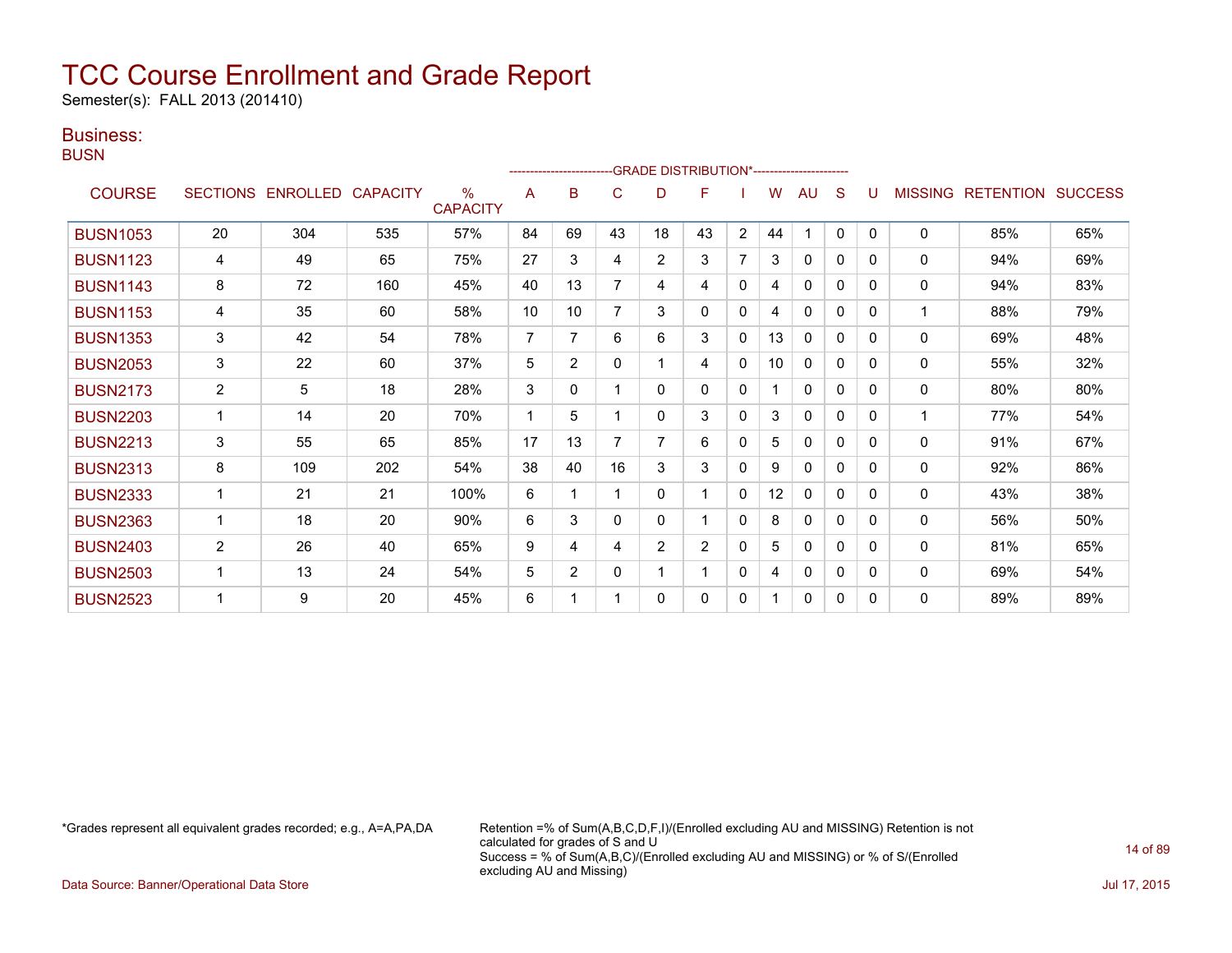Semester(s): FALL 2013 (201410)

#### Careers: CA<sub>D</sub><sub>C</sub>

| <b>CARS</b>     |    |     |                 | ------------------------GRADE DISTRIBUTION*----------------------- |   |   |                |                |                |    |  |                                                                             |     |
|-----------------|----|-----|-----------------|--------------------------------------------------------------------|---|---|----------------|----------------|----------------|----|--|-----------------------------------------------------------------------------|-----|
| <b>COURSE</b>   |    |     | <b>CAPACITY</b> |                                                                    |   |   |                |                |                |    |  | SECTIONS ENROLLED CAPACITY % A B C D F I W AU S U MISSING RETENTION SUCCESS |     |
| <b>CARS1011</b> | 62 | 160 | 39%             |                                                                    | 0 | 0 | 0 <sup>1</sup> | 3 <sup>1</sup> | $\overline{0}$ | 51 |  |                                                                             | 82% |

\*Grades represent all equivalent grades recorded; e.g., A=A,PA,DA Retention =% of Sum(A,B,C,D,F,I)/(Enrolled excluding AU and MISSING) Retention is not calculated for grades of S and U Success = % of Sum(A,B,C)/(Enrolled excluding AU and MISSING) or % of S/(Enrolled excluding AU and Missing)

Data Source: Banner/Operational Data Store Jul 17, 2015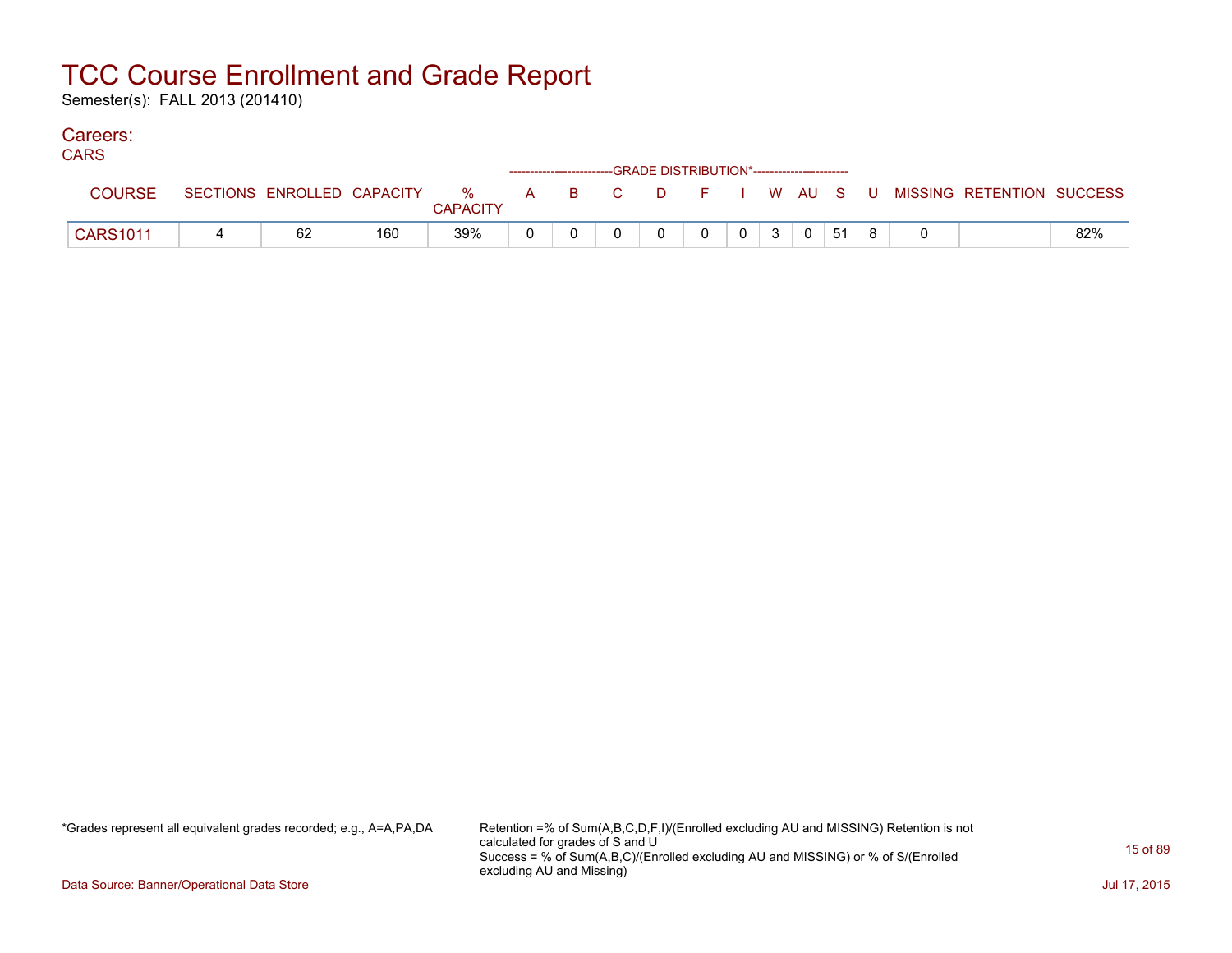Semester(s): FALL 2013 (201410)

#### Chemistry: **CHEM**

|                 |                 |          |          |                      |     | ---------------------- |    |    | -GRADE DISTRIBUTION*----------------------- |              |          |                |   |   |                |                  |                |
|-----------------|-----------------|----------|----------|----------------------|-----|------------------------|----|----|---------------------------------------------|--------------|----------|----------------|---|---|----------------|------------------|----------------|
| <b>COURSE</b>   | <b>SECTIONS</b> | ENROLLED | CAPACITY | %<br><b>CAPACITY</b> | A   | B                      | C. | D  | F                                           |              | w        | AU             | S |   | <b>MISSING</b> | <b>RETENTION</b> | <b>SUCCESS</b> |
| <b>CHEM1114</b> | 18              | 260      | 416      | 62%                  | 73  | 77                     | 32 | 15 | 32                                          |              | 31       | $\Omega$       | 0 |   |                | 88%              | 70%            |
| <b>CHEM1124</b> | 2               | 24       | 48       | 50%                  | 18  | 4                      | 0  | 0  |                                             | $\mathbf{0}$ | 2        | 0              | 0 | 0 | 0              | 92%              | 92%            |
| <b>CHEM1315</b> | 26              | 574      | 617      | 93%                  | 214 | 149                    | 81 | 28 | 40                                          | $\mathbf{0}$ | 60       | $\overline{2}$ | 0 | 0 | 0              | 90%              | 78%            |
| <b>CHEM1415</b> | 11              | 220      | 263      | 84%                  | 66  | 62                     | 31 | 6  | 15                                          | 0            | 40       | 0              | 0 | 0 | $\mathbf{0}$   | 82%              | 72%            |
| <b>CHEM2145</b> | 8               | 70       | 96       | 73%                  | 21  | 23                     | 15 | 2  | 4                                           | 0            | 5        | 0              | 0 | 0 | $\mathbf{0}$   | 93%              | 84%            |
| <b>CHEM2245</b> | 3               | 31       | 36       | 86%                  | 11  | 6                      | 5  |    | 0                                           | $\Omega$     | 8        | 0              | 0 | 0 | $\mathbf{0}$   | 74%              | 71%            |
| <b>CHEM2353</b> |                 | 7        | 12       | 58%                  | 4   | 3                      | 0  | 0  |                                             | 0            | $\Omega$ | 0              | 0 | 0 | 0              | 100%             | 100%           |

\*Grades represent all equivalent grades recorded; e.g., A=A,PA,DA Retention =% of Sum(A,B,C,D,F,I)/(Enrolled excluding AU and MISSING) Retention is not calculated for grades of S and U Success = % of Sum(A,B,C)/(Enrolled excluding AU and MISSING) or % of S/(Enrolled excluding AU and Missing)

Data Source: Banner/Operational Data Store Jul 17, 2015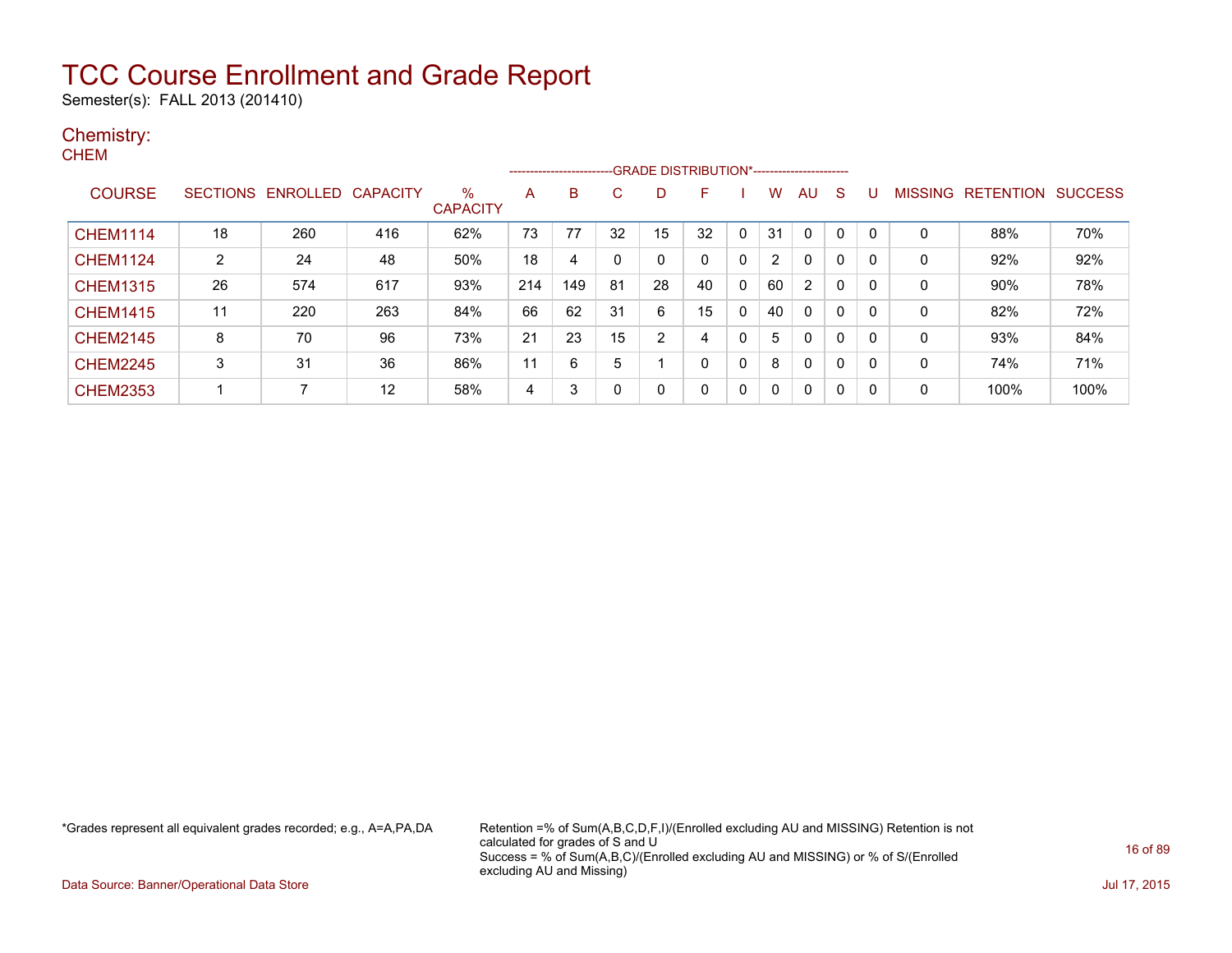Semester(s): FALL 2013 (201410)

### Child Development:

**CHLD** 

|                 |                |                            |     |                                  |             |                |                |              | -GRADE DISTRIBUTION*---------------------- |              |                |              |              |              |              |                           |      |
|-----------------|----------------|----------------------------|-----|----------------------------------|-------------|----------------|----------------|--------------|--------------------------------------------|--------------|----------------|--------------|--------------|--------------|--------------|---------------------------|------|
| <b>COURSE</b>   |                | SECTIONS ENROLLED CAPACITY |     | $\frac{0}{0}$<br><b>CAPACITY</b> | A           | B              | C              | D            | F                                          |              | W              | <b>AU</b>    | S            | U            |              | MISSING RETENTION SUCCESS |      |
| <b>CHLD1101</b> | $\mathfrak{S}$ | 35                         | 70  | 50%                              | 30          | 1              | 1              | $\mathbf 1$  | $\overline{2}$                             | $\mathbf{0}$ | 0              | 0            | 0            | $\mathbf{0}$ | $\mathbf 0$  | 100%                      | 91%  |
| <b>CHLD1102</b> | 4              | 69                         | 70  | 99%                              | 42          | 14             | 4              | 2            | 5                                          | 0            | $\overline{2}$ | $\mathbf{0}$ | $\Omega$     | $\Omega$     | $\Omega$     | 97%                       | 87%  |
| <b>CHLD1202</b> | 4              | 28                         | 60  | 47%                              | 16          | 4              | 4              | $\mathbf{0}$ | 2                                          | $\Omega$     | $\overline{2}$ | $\Omega$     | $\Omega$     | $\Omega$     | $\mathbf{0}$ | 93%                       | 86%  |
| <b>CHLD1302</b> | 4              | 43                         | 70  | 61%                              | 30          | 3              | 5              | $\Omega$     | $\overline{1}$                             | 0            | 4              | $\mathbf{0}$ | $\mathbf{0}$ | $\Omega$     | 0            | 91%                       | 88%  |
| <b>CHLD1402</b> | 3              | 23                         | 50  | 46%                              | 10          | 4              | $\overline{2}$ | 1            | -1                                         | 0            | 5              | $\mathbf{0}$ | $\mathbf{0}$ | 0            | 0            | 78%                       | 70%  |
| <b>CHLD1722</b> | $\mathbf{1}$   | 8                          | 20  | 40%                              | 2           | 1              | 1              | 2            | 2                                          | $\Omega$     | $\mathbf{0}$   | $\mathbf{0}$ | $\Omega$     | $\Omega$     | 0            | 100%                      | 50%  |
| <b>CHLD1733</b> | $\mathbf 1$    | 16                         | 20  | 80%                              | 5           | 3              | $\overline{2}$ | 1            | 4                                          | 0            |                | $\mathbf{0}$ | $\mathbf{0}$ | 0            | 0            | 94%                       | 62%  |
| <b>CHLD1742</b> | $\mathbf{1}$   | 11                         | 20  | 55%                              | 6           | $\overline{2}$ | 1              | 1            | $\mathbf{0}$                               | 0            |                | $\mathbf{0}$ | $\mathbf{0}$ | 0            | 0            | 91%                       | 82%  |
| <b>CHLD2003</b> | 4              | 74                         | 100 | 74%                              | 31          | 13             | 9              | 2            | 9                                          | 0            | 10             | $\mathbf{0}$ | $\mathbf{0}$ | 0            | 0            | 86%                       | 72%  |
| <b>CHLD2023</b> | 3              | 46                         | 64  | 72%                              | 15          | 10             | 6              | 5            | 3                                          | 0            | $\overline{7}$ | 0            | $\mathbf{0}$ | 0            | 0            | 85%                       | 67%  |
| <b>CHLD2032</b> | $\mathbf{1}$   | 13                         | 20  | 65%                              | 12          | 1              | $\Omega$       | $\mathbf{0}$ | $\Omega$                                   | 0            | $\mathbf{0}$   | $\mathbf{0}$ | $\Omega$     | $\Omega$     | $\mathbf{0}$ | 100%                      | 100% |
| <b>CHLD2042</b> | $\mathbf{1}$   | 9                          | 15  | 60%                              | 8           | $\Omega$       | $\mathbf{0}$   | $\Omega$     | 1                                          | $\Omega$     | $\mathbf{0}$   | $\mathbf{0}$ | $\Omega$     | $\Omega$     | 0            | 100%                      | 89%  |
| <b>CHLD2052</b> | $\mathbf{1}$   | 5                          | 15  | 33%                              | 4           | $\mathbf{0}$   | $\Omega$       | $\Omega$     | $\Omega$                                   | $\Omega$     | $\mathbf 1$    | $\mathbf{0}$ | $\mathbf{0}$ | $\Omega$     | $\Omega$     | 80%                       | 80%  |
| <b>CHLD2103</b> | 3              | 46                         | 64  | 72%                              | 11          | $\overline{7}$ | 12             | 1            | 11                                         | $\mathbf{0}$ | 4              | $\mathbf{0}$ | $\mathbf{0}$ | 0            | 0            | 91%                       | 65%  |
| <b>CHLD2113</b> | $\overline{2}$ | 24                         | 43  | 56%                              | 3           | $\overline{7}$ | 4              | 3            | 5                                          | $\Omega$     | $\overline{2}$ | $\mathbf{0}$ | $\Omega$     | $\Omega$     | $\mathbf{0}$ | 92%                       | 58%  |
| <b>CHLD2203</b> | $\overline{2}$ | 32                         | 45  | 71%                              | 10          | 11             | 4              | 1            | 4                                          | $\Omega$     | $\overline{2}$ | $\Omega$     | $\Omega$     | $\Omega$     | 0            | 94%                       | 78%  |
| <b>CHLD2213</b> | $\mathbf{1}$   | 17                         | 20  | 85%                              | 4           | 3              | 3              | 2            | 2                                          | 0            | 3              | $\mathbf{0}$ | $\mathbf{0}$ | 0            | $\mathbf{0}$ | 82%                       | 59%  |
| <b>CHLD2223</b> | $\mathbf 1$    | 4                          | 10  | 40%                              | $\mathbf 1$ | $\overline{2}$ | 1              | $\Omega$     | $\mathbf{0}$                               | 0            | 0              | $\mathbf{0}$ | $\mathbf{0}$ | $\Omega$     | 0            | 100%                      | 100% |
| <b>CHLD2233</b> | 1              | 24                         | 24  | 100%                             | 10          | 9              | 1              | 0            | 0                                          | 0            | 4              | 0            | $\mathbf{0}$ | 0            | 0            | 83%                       | 83%  |
| <b>CHLD2263</b> | $\mathbf 1$    | 9                          | 20  | 45%                              | 3           | 3              | $\Omega$       | $\mathbf{0}$ | 1                                          | 0            | $\overline{2}$ | $\mathbf{0}$ | $\Omega$     | 0            | $\mathbf{0}$ | 78%                       | 67%  |
| <b>CHLD2341</b> | $\mathbf{1}$   | $\overline{7}$             | 20  | 35%                              | 4           | 1              | $\Omega$       | $\mathbf{0}$ | $\mathbf{0}$                               | 0            | $\overline{2}$ | 0            | $\mathbf{0}$ | 0            | 0            | 71%                       | 71%  |
| <b>CHLD2513</b> | $\overline{1}$ | $\overline{7}$             | 9   | 78%                              | 4           | 1              | 1              | $\Omega$     | 0                                          | $\Omega$     | $\mathbf{1}$   | $\mathbf{0}$ | $\mathbf{0}$ | $\Omega$     | $\Omega$     | 86%                       | 86%  |

\*Grades represent all equivalent grades recorded; e.g., A=A,PA,DA Retention =% of Sum(A,B,C,D,F,I)/(Enrolled excluding AU and MISSING) Retention is not calculated for grades of S and U Success = % of Sum(A,B,C)/(Enrolled excluding AU and MISSING) or % of S/(Enrolled excluding AU and Missing)

Data Source: Banner/Operational Data Store Jul 17, 2015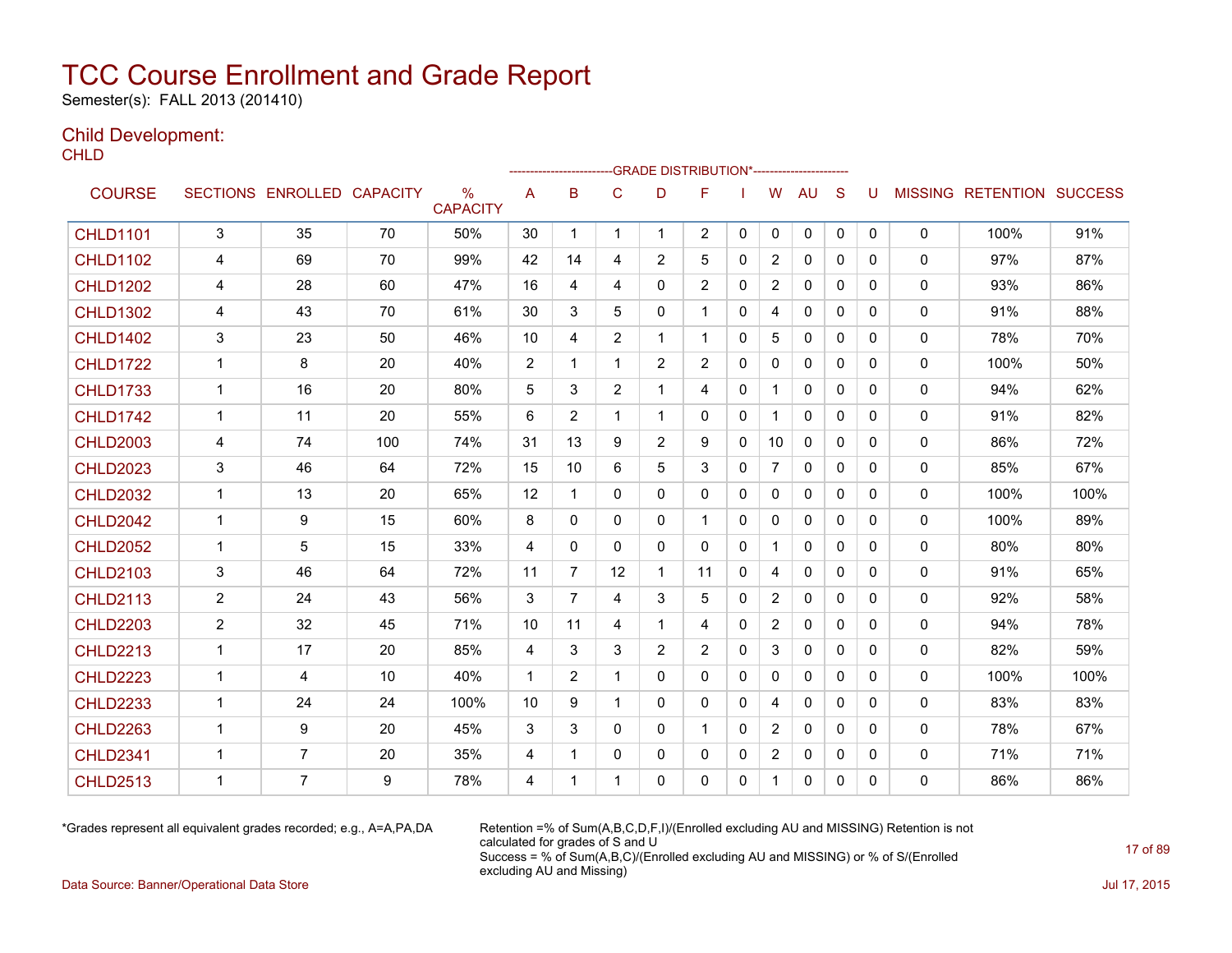Semester(s): FALL 2013 (201410)

### Child Development:

**CHLD** 

|                 |                            |    |                      |    | -------------------------- |    | -GRADE DISTRIBUTION*----------------------- |          |    |          |          |  |                           |     |
|-----------------|----------------------------|----|----------------------|----|----------------------------|----|---------------------------------------------|----------|----|----------|----------|--|---------------------------|-----|
| <b>COURSE</b>   | SECTIONS ENROLLED CAPACITY |    | %<br><b>CAPACITY</b> | A  |                            | D. |                                             |          | W. | AU.      | - S      |  | MISSING RETENTION SUCCESS |     |
| <b>CHLD2701</b> |                            | 20 | 85%                  | 10 | ົ                          |    |                                             | $\Omega$ | 3  | $\Omega$ | $\Omega$ |  | 82%                       | 82% |
| <b>CHLD2991</b> | 16                         | 20 | 80%                  | 3  | ົ                          |    |                                             |          |    |          |          |  | 56%                       | 44% |

\*Grades represent all equivalent grades recorded; e.g., A=A,PA,DA Retention =% of Sum(A,B,C,D,F,I)/(Enrolled excluding AU and MISSING) Retention is not calculated for grades of S and U Success = % of Sum(A,B,C)/(Enrolled excluding AU and MISSING) or % of S/(Enrolled excluding AU and Missing)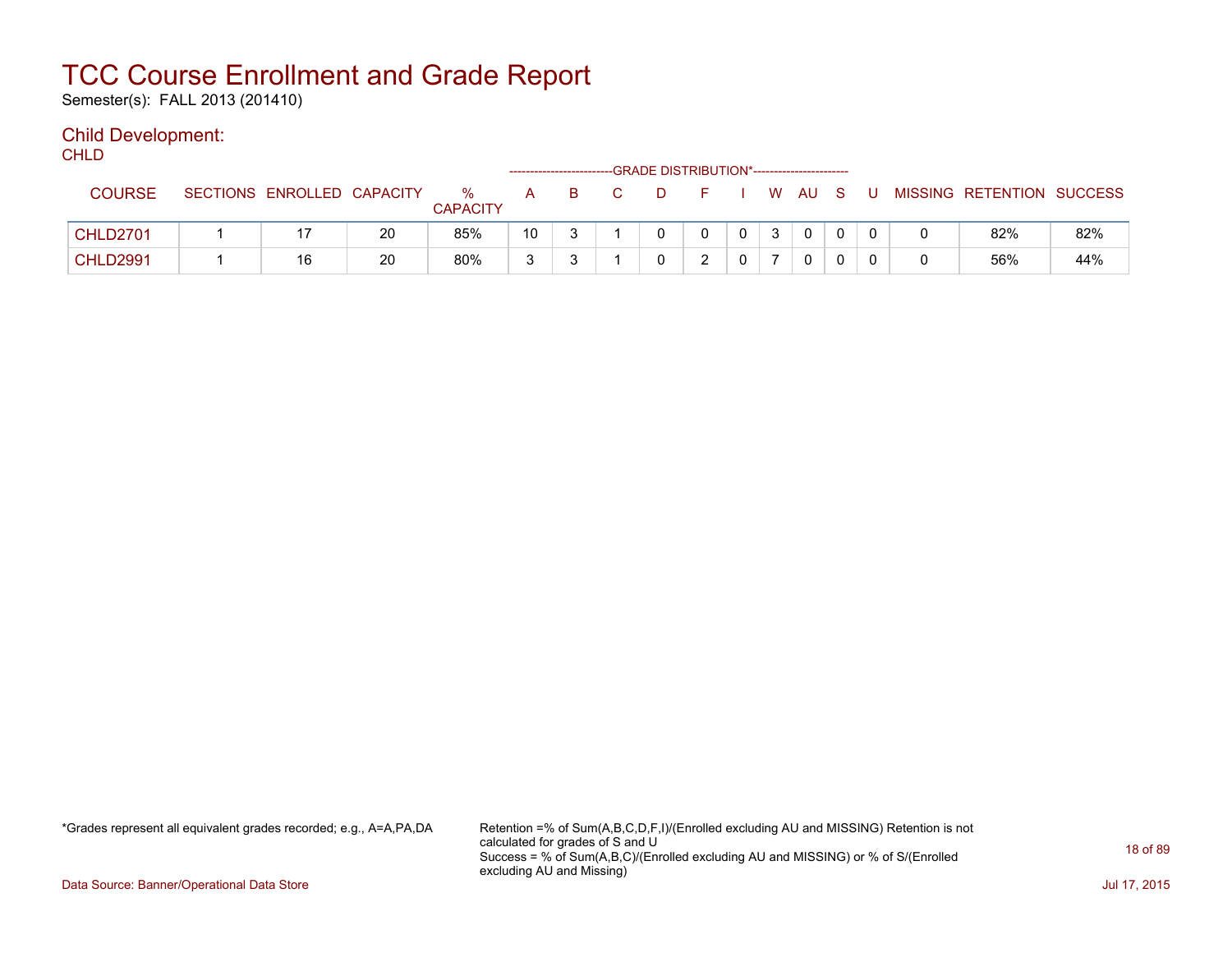Semester(s): FALL 2013 (201410)

#### Chinese: **CHNIC**

| טווווט          |                            |    |                         |   | ---------------------- |   | -GRADE DISTRIBUTION*----------------------- |   |   |              |             |          |   |                           |      |
|-----------------|----------------------------|----|-------------------------|---|------------------------|---|---------------------------------------------|---|---|--------------|-------------|----------|---|---------------------------|------|
| <b>COURSE</b>   | SECTIONS ENROLLED CAPACITY |    | $\%$<br><b>CAPACITY</b> | A | B.                     | D |                                             |   | W | <b>AU</b>    | -S          |          |   | MISSING RETENTION SUCCESS |      |
| <b>CHNS1103</b> | 18                         | 20 | 90%                     | 5 | 4                      |   |                                             |   | 4 |              | 0           | $\Omega$ | 0 | 76%                       | 65%  |
| <b>CHNS1213</b> | 8                          | 20 | 40%                     | 5 |                        | 0 |                                             | 0 | 3 | $\mathbf{0}$ |             | 0        | 0 | 62%                       | 62%  |
| <b>CHNS1313</b> | 10                         | 20 | 50%                     | 4 | 4                      |   |                                             | 0 |   | 0            | $\mathbf 0$ |          | 0 | 90%                       | 80%  |
| <b>CHNS2991</b> |                            |    | 100%                    |   |                        | 0 |                                             | 0 | 0 | 0            |             |          | 0 | 100%                      | 100% |

\*Grades represent all equivalent grades recorded; e.g., A=A,PA,DA Retention =% of Sum(A,B,C,D,F,I)/(Enrolled excluding AU and MISSING) Retention is not calculated for grades of S and U Success = % of Sum(A,B,C)/(Enrolled excluding AU and MISSING) or % of S/(Enrolled excluding AU and Missing)

Data Source: Banner/Operational Data Store Jul 17, 2015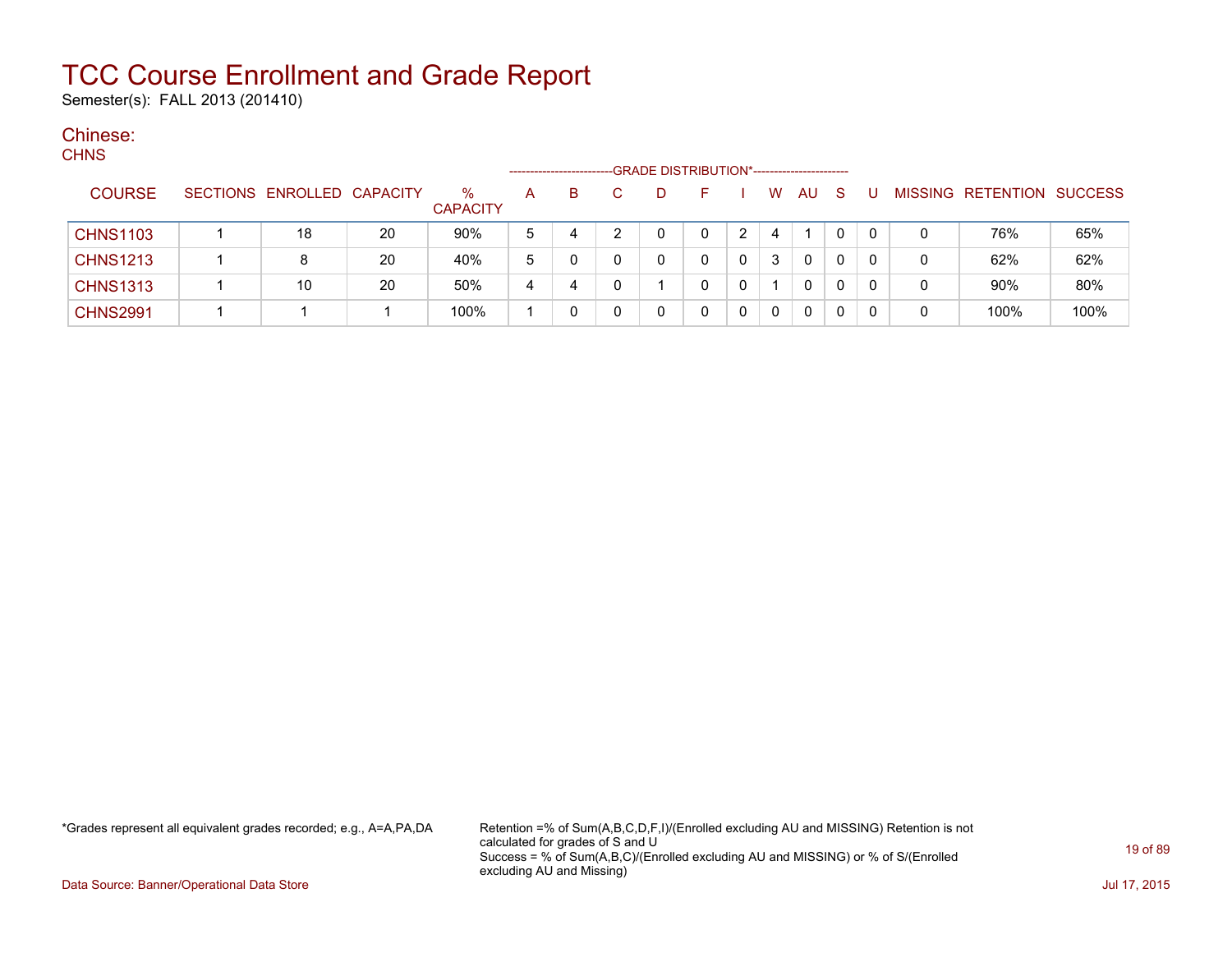Semester(s): FALL 2013 (201410)

#### Criminal Justice: CRIM

|                 |                |                   |          |                         |    | --------------------- |    |   |    |   |    |              |              |   |                |                  |                |
|-----------------|----------------|-------------------|----------|-------------------------|----|-----------------------|----|---|----|---|----|--------------|--------------|---|----------------|------------------|----------------|
| <b>COURSE</b>   |                | SECTIONS ENROLLED | CAPACITY | $\%$<br><b>CAPACITY</b> | A  | B                     | C. | D | F. |   | W  | AU           | S            |   | <b>MISSING</b> | <b>RETENTION</b> | <b>SUCCESS</b> |
| <b>CRIM1013</b> | 5              | 98                | 100      | 98%                     | 40 | 28                    | 9  |   |    |   | 19 | $\mathbf{0}$ | $\mathbf{0}$ | 0 | 0              | 81%              | 79%            |
| <b>CRIM2103</b> | $\overline{2}$ | 38                | 40       | 95%                     | 12 | 11                    | 11 |   |    | 0 | 4  | $\mathbf{0}$ | 0            | 0 | 0              | 89%              | 89%            |
| <b>CRIM2123</b> | 3              | 42                | 60       | 70%                     | 10 | 19                    | 6  |   |    |   | 6  | $\mathbf{0}$ | 0            | 0 | 0              | 86%              | 83%            |
| <b>CRIM2143</b> |                | 20                | 20       | 100%                    | 4  | 5                     | 4  | 4 | ົ  | 0 |    | $\mathbf{0}$ | 0            | 0 | $\mathbf{0}$   | 95%              | 65%            |
| <b>CRIM2223</b> | 2              | 37                | 40       | 92%                     | 9  | 17                    | 6  |   |    | 0 | 4  | $\mathbf{0}$ | 0            | 0 | 0              | 89%              | 86%            |
| <b>CRIM2993</b> |                | 12                | 15       | 80%                     | 12 | 0                     | 0  |   | 0  | 0 | 0  | 0            | 0            | 0 | 0              | 100%             | 100%           |

\*Grades represent all equivalent grades recorded; e.g., A=A,PA,DA Retention =% of Sum(A,B,C,D,F,I)/(Enrolled excluding AU and MISSING) Retention is not calculated for grades of S and U Success = % of Sum(A,B,C)/(Enrolled excluding AU and MISSING) or % of S/(Enrolled excluding AU and Missing)

Data Source: Banner/Operational Data Store Jul 17, 2015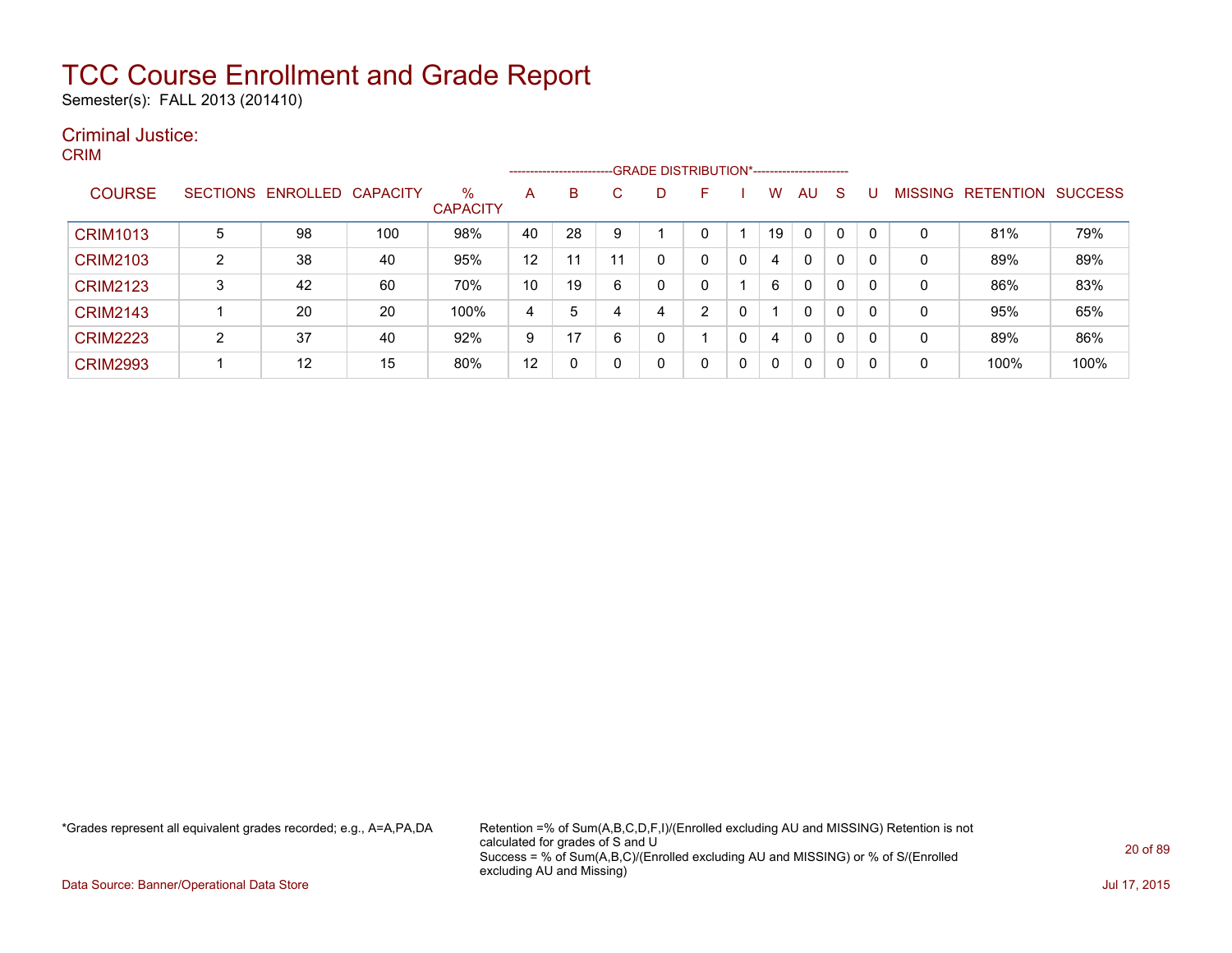Semester(s): FALL 2013 (201410)

#### CSCI Computer Info Systems: **CSCI**

|                 |                         |                            |       |                      |                | ------------------------GRADE                DISTRIBUTION*---------------------- |                |              |              |              |                |                |              |              |             |                                  |      |
|-----------------|-------------------------|----------------------------|-------|----------------------|----------------|----------------------------------------------------------------------------------|----------------|--------------|--------------|--------------|----------------|----------------|--------------|--------------|-------------|----------------------------------|------|
| <b>COURSE</b>   |                         | SECTIONS ENROLLED CAPACITY |       | %<br><b>CAPACITY</b> | A              | B                                                                                | $\mathsf{C}$   | D            | F            |              | W              | <b>AU</b>      | S            | U            |             | <b>MISSING RETENTION SUCCESS</b> |      |
| <b>CSCI1011</b> | $\mathbf{1}$            | 10                         | 15    | 67%                  | 9              | $\mathbf 0$                                                                      | $\mathbf 0$    | $\mathbf{0}$ | 0            | 0            | -1             | 0              | 0            | $\mathbf{0}$ | $\mathbf 0$ | 90%                              | 90%  |
| <b>CSCI1123</b> | $\mathbf 1$             | 13                         | 14    | 93%                  | 4              | 2                                                                                | 3              | 0            | 1            | 0            | 3              | 0              | 0            | $\mathbf{0}$ | 0           | 77%                              | 69%  |
| <b>CSCI1203</b> | 109                     | 1,558                      | 2,143 | 73%                  | 694            | 255                                                                              | 133            | 52           | 185          | 25           | 212            | $\overline{2}$ | $\mathbf{0}$ | $\Omega$     | 0           | 86%                              | 70%  |
| <b>CSCI1263</b> | 6                       | 81                         | 92    | 88%                  | 49             | $\overline{7}$                                                                   | 6              | 0            | 12           | 3            | 4              | 0              | 0            | $\mathbf{0}$ | 0           | 95%                              | 77%  |
| <b>CSCI1273</b> | $\mathbf 1$             | 16                         | 20    | 80%                  | 16             | 0                                                                                | 0              | 0            | 0            | 0            | 0              | 0              | 0            | 0            | 0           | 100%                             | 100% |
| <b>CSCI1283</b> | $\overline{2}$          | 26                         | 28    | 93%                  | 7              | 7                                                                                | 8              | 0            | 3            | 0            |                | 0              | 0            | $\mathbf{0}$ | 0           | 96%                              | 85%  |
| <b>CSCI1483</b> | 3                       | 50                         | 50    | 100%                 | 17             | 15                                                                               | 6              | 4            | 5            | 0            | 3              | 0              | 0            | $\mathbf{0}$ | 0           | 94%                              | 76%  |
| <b>CSCI1641</b> | $\mathbf 1$             | $\overline{7}$             | 20    | 35%                  | 5              | 2                                                                                | $\Omega$       | $\Omega$     | $\mathbf{0}$ | 0            | 0              | 0              | $\Omega$     | $\mathbf{0}$ | 0           | 100%                             | 100% |
| <b>CSCI1901</b> | $\overline{2}$          | 34                         | 40    | 85%                  | 21             | 6                                                                                | 2              | $\mathbf{0}$ | 5            | 0            | 0              | 0              | 0            | $\mathbf{0}$ | $\mathbf 0$ | 100%                             | 85%  |
| <b>CSCI2013</b> | 3                       | 36                         | 55    | 65%                  | 6              | 8                                                                                | 3              | 2            |              | $\mathbf{0}$ | 16             | $\Omega$       | $\Omega$     | $\Omega$     | 0           | 56%                              | 47%  |
| <b>CSCI2033</b> | 6                       | 85                         | 110   | 77%                  | 32             | 18                                                                               | 5              | 4            | 0            | $\mathbf 0$  | 26             | 0              | 0            | $\mathbf{0}$ | 0           | 69%                              | 65%  |
| <b>CSCI2043</b> | $\mathbf 1$             | 11                         | 20    | 55%                  | 4              | $\mathbf 1$                                                                      | $\Omega$       | 0            | 3            | $\mathbf 0$  | 3              | 0              | $\mathbf{0}$ | $\Omega$     | 0           | 73%                              | 45%  |
| <b>CSCI2133</b> | 3                       | 26                         | 50    | 52%                  | 10             | 4                                                                                | 3              | 0            | 1            | 0            | 8              | 0              | $\Omega$     | $\Omega$     | 0           | 69%                              | 65%  |
| <b>CSCI2143</b> | $\overline{2}$          | 18                         | 17    | 106%                 | 18             | 0                                                                                | $\mathbf 0$    | $\mathbf{0}$ | $\mathbf{0}$ | 0            | $\Omega$       | 0              | $\mathbf{0}$ | $\mathbf{0}$ | $\mathbf 0$ | 100%                             | 100% |
| <b>CSCI2163</b> | 3                       | 36                         | 40    | 90%                  | 12             | 8                                                                                | 3              | 1            | 7            | $\mathbf{0}$ | 5              | 0              | $\mathbf{0}$ | $\Omega$     | 0           | 86%                              | 64%  |
| <b>CSCI2263</b> | -1                      | 9                          | 9     | 100%                 | $\overline{7}$ | $\mathbf{0}$                                                                     | $\Omega$       | $\mathbf{0}$ | 0            | 1            |                | 0              | 0            | $\mathbf{0}$ | 0           | 89%                              | 78%  |
| <b>CSCI2283</b> | $\overline{2}$          | 23                         | 30    | 77%                  | 15             | 4                                                                                | $\Omega$       | $\Omega$     | $\mathbf{0}$ | 3            |                | $\Omega$       | $\mathbf{0}$ | $\Omega$     | 0           | 96%                              | 83%  |
| <b>CSCI2473</b> | $\overline{7}$          | 98                         | 111   | 88%                  | 25             | 27                                                                               | 14             | 5            | 4            | 0            | 19             | 4              | $\Omega$     | $\Omega$     | $\mathbf 0$ | 80%                              | 70%  |
| <b>CSCI2483</b> | $\overline{1}$          | 14                         | 20    | 70%                  | 9              | $\mathbf{1}$                                                                     | $\mathbf{0}$   | $\mathbf{0}$ | $\Omega$     | $\mathbf{0}$ | 4              | $\Omega$       | $\Omega$     | $\Omega$     | $\mathbf 0$ | 71%                              | 71%  |
| <b>CSCI2683</b> | 2                       | 33                         | 35    | 94%                  | 17             | 3                                                                                | $\overline{7}$ | $\Omega$     | 4            | $\mathbf{0}$ | 2              | $\Omega$       | $\Omega$     | $\Omega$     | $\mathbf 0$ | 94%                              | 82%  |
| <b>CSCI2843</b> | 5                       | 56                         | 79    | 71%                  | 23             | $\overline{7}$                                                                   | 8              | 3            | 2            | $\mathbf 0$  | 13             | $\Omega$       | $\Omega$     | $\Omega$     | $\mathbf 0$ | 77%                              | 68%  |
| <b>CSCI2973</b> | $\overline{\mathbf{1}}$ | 7                          | 10    | 70%                  | 2              | 3                                                                                | $\Omega$       | $\Omega$     | $\Omega$     | $\Omega$     | $\overline{2}$ | $\Omega$       | $\Omega$     | $\Omega$     | $\Omega$    | 71%                              | 71%  |

\*Grades represent all equivalent grades recorded; e.g., A=A,PA,DA Retention =% of Sum(A,B,C,D,F,I)/(Enrolled excluding AU and MISSING) Retention is not calculated for grades of S and U Success = % of Sum(A,B,C)/(Enrolled excluding AU and MISSING) or % of S/(Enrolled excluding AU and Missing)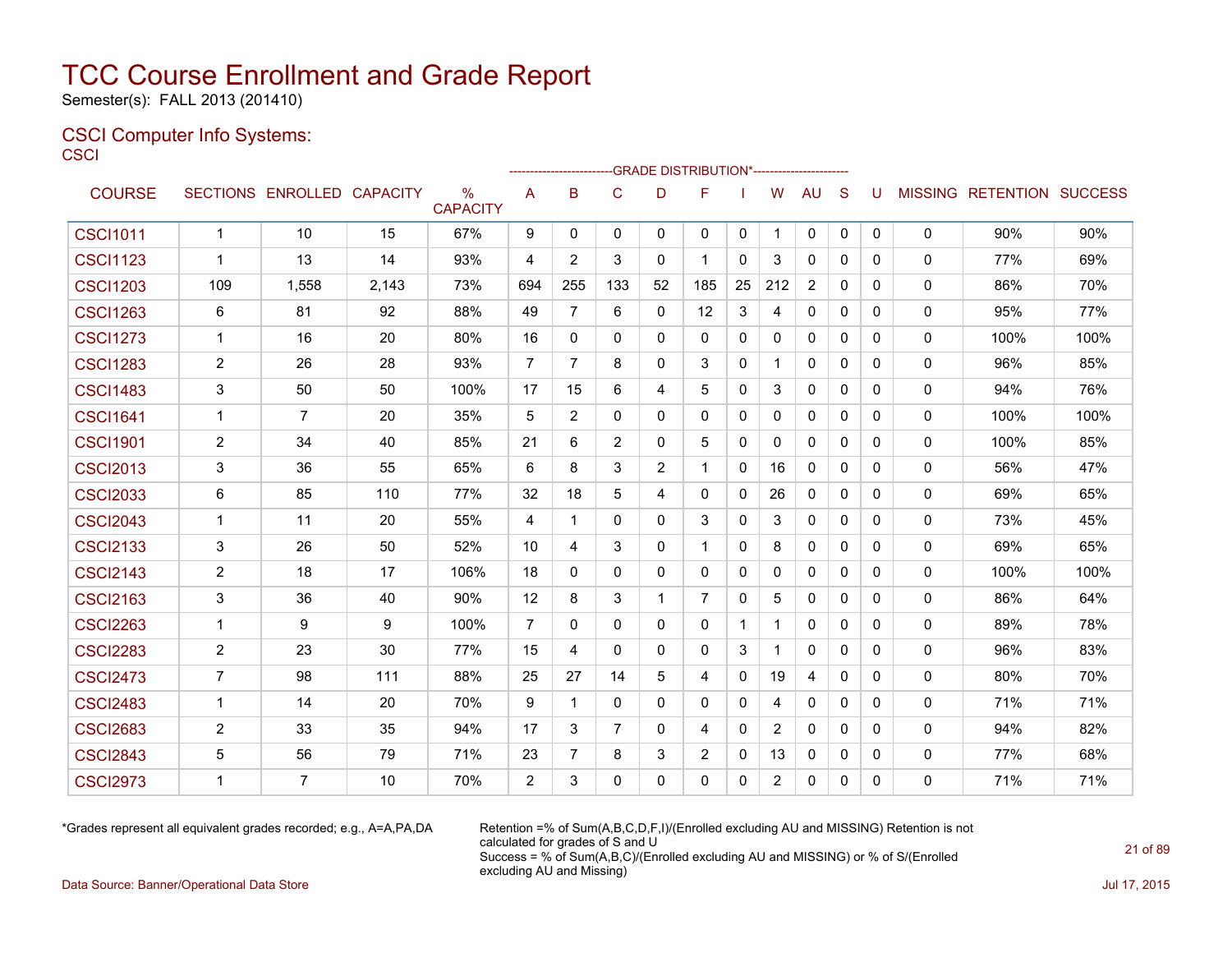Semester(s): FALL 2013 (201410)

#### CSCI Computer Info Systems: **CSCI**

| וטטט            |                            |                                        |  |  | ------------------------GRADE DISTRIBUTION*----------------------- |                |  |  |                                                |      |
|-----------------|----------------------------|----------------------------------------|--|--|--------------------------------------------------------------------|----------------|--|--|------------------------------------------------|------|
| COURSE          | SECTIONS ENROLLED CAPACITY | $\cdots$ % $\cdots$<br><b>CAPACITY</b> |  |  |                                                                    |                |  |  | A B C D F I W AU S U MISSING RETENTION SUCCESS |      |
| <b>CSCI2983</b> |                            | 100%                                   |  |  | 0                                                                  | $\overline{0}$ |  |  | 100%                                           | 100% |

\*Grades represent all equivalent grades recorded; e.g., A=A,PA,DA Retention =% of Sum(A,B,C,D,F,I)/(Enrolled excluding AU and MISSING) Retention is not calculated for grades of S and U Success = % of Sum(A,B,C)/(Enrolled excluding AU and MISSING) or % of S/(Enrolled excluding AU and Missing)

Data Source: Banner/Operational Data Store Jul 17, 2015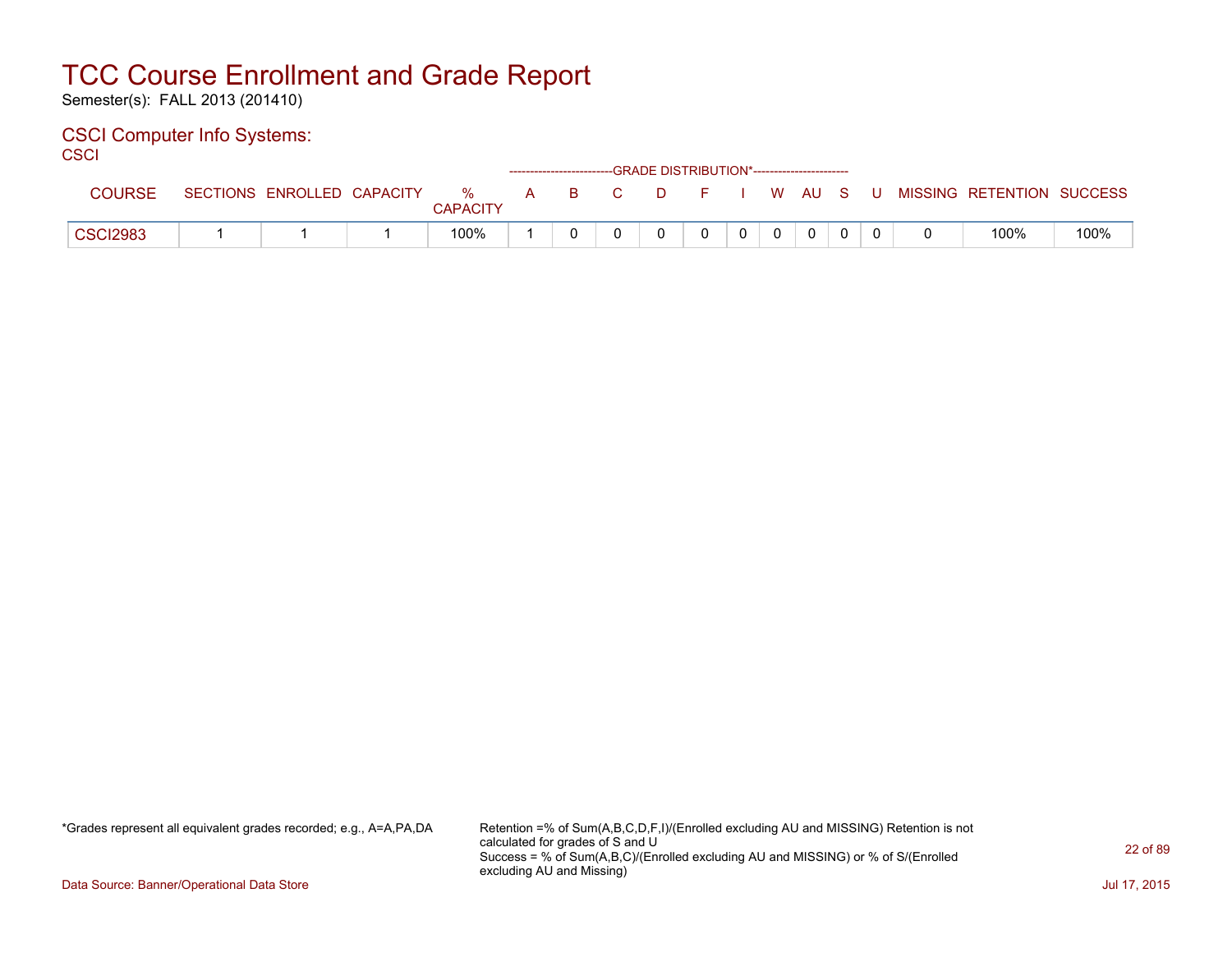Semester(s): FALL 2013 (201410)

### CSYS Computer Info Systems:

**CSYS** 

|                 |                |                   |                 |                         |                | --------------------- |                |                | -- GRADE DISTRIBUTION*----------------------- |              |                |              |              |          |              |                                  |      |
|-----------------|----------------|-------------------|-----------------|-------------------------|----------------|-----------------------|----------------|----------------|-----------------------------------------------|--------------|----------------|--------------|--------------|----------|--------------|----------------------------------|------|
| <b>COURSE</b>   |                | SECTIONS ENROLLED | <b>CAPACITY</b> | $\%$<br><b>CAPACITY</b> | A              | B                     | C              | D              | F                                             |              | W              | <b>AU</b>    | <sub>S</sub> | U        |              | <b>MISSING RETENTION SUCCESS</b> |      |
| <b>CSYS1013</b> | 5              | 78                | 83              | 94%                     | 34             | 17                    | 6              | $\mathbf{1}$   | $12 \overline{ }$                             | $\mathbf{0}$ | 8              | 0            | 0            | 0        | $\mathbf 0$  | 90%                              | 73%  |
| <b>CSYS1033</b> | $\overline{7}$ | 79                | 122             | 65%                     | 32             | 22                    | 6              | $\overline{2}$ | 9                                             | $\Omega$     | 8              | $\mathbf{0}$ | $\Omega$     | $\Omega$ | $\mathbf{0}$ | 90%                              | 76%  |
| <b>CSYS1043</b> | $\overline{c}$ | 28                | 28              | 100%                    | 8              | 11                    | 4              | $\Omega$       | 0                                             | $\mathbf{0}$ | 5              | $\mathbf{0}$ | $\Omega$     | 0        | 0            | 82%                              | 82%  |
| <b>CSYS1073</b> | $\overline{c}$ | 21                | 34              | 62%                     | 6              | 7                     | 3              | 1              | $\overline{2}$                                | 0            | $\overline{2}$ | 0            | $\mathbf{0}$ | 0        | 0            | 90%                              | 76%  |
| <b>CSYS1153</b> | $\mathbf{1}$   | 10                | 14              | 71%                     | $\mathbf 1$    | 3                     | 4              | 0              | 0                                             | 0            | $\overline{2}$ | 0            | 0            | 0        | 0            | 80%                              | 80%  |
| <b>CSYS1203</b> | 9              | 142               | 159             | 89%                     | 61             | 19                    | 11             | 5              | 25                                            | $\mathbf{0}$ | 21             | $\mathbf{0}$ | $\Omega$     | 0        | $\Omega$     | 85%                              | 64%  |
| <b>CSYS1211</b> | 3              | 38                | 42              | 90%                     | 28             | 5                     | $\mathbf{1}$   | $\mathbf 0$    | 0                                             | $\mathbf{0}$ | 4              | $\mathbf{0}$ | $\mathbf{0}$ | 0        | $\mathbf 0$  | 89%                              | 89%  |
| <b>CSYS1393</b> | $\mathbf 1$    | 11                | 12              | 92%                     | 4              | 1                     | $\overline{2}$ | $\overline{2}$ | $\mathbf{1}$                                  | $\mathbf{0}$ | $\mathbf 1$    | $\mathbf{0}$ | $\mathbf{0}$ | 0        | 0            | 91%                              | 64%  |
| <b>CSYS1443</b> | $\mathbf{1}$   | 5                 | 10              | 50%                     | 3              | $\Omega$              | $\Omega$       | $\mathbf{1}$   | 0                                             | $\mathbf{0}$ | $\mathbf 1$    | $\mathbf{0}$ | $\Omega$     | $\Omega$ | $\mathbf 0$  | 80%                              | 60%  |
| <b>CSYS2023</b> | $\overline{2}$ | 20                | 19              | 105%                    | 18             | $\Omega$              | 0              | $\overline{2}$ | 0                                             | $\Omega$     | $\mathbf{0}$   | $\mathbf{0}$ | $\Omega$     | 0        | 0            | 100%                             | 90%  |
| <b>CSYS2033</b> | $\overline{c}$ | 32                | 34              | 94%                     | 3              | 8                     | 8              | $\overline{2}$ | 6                                             | $\mathbf{0}$ | 5              | $\mathbf{0}$ | $\Omega$     | $\Omega$ | $\mathbf 0$  | 84%                              | 59%  |
| <b>CSYS2063</b> | 2              | 21                | 21              | 100%                    | 13             | $\overline{2}$        | 1              | 0              | 4                                             | $\mathbf{0}$ |                | $\mathbf{0}$ | $\mathbf{0}$ | 0        | $\mathbf{0}$ | 95%                              | 76%  |
| <b>CSYS2073</b> | 8              | 118               | 164             | 72%                     | 63             | 12                    | 12             | 11             | $\mathbf 1$                                   | $\mathbf{0}$ | 18             | 1            | $\Omega$     | $\Omega$ | 0            | 85%                              | 74%  |
| <b>CSYS2413</b> | $\mathbf{1}$   | 5                 | 15              | 33%                     | 4              | 1                     | 0              | $\mathbf{0}$   | 0                                             | $\mathbf{0}$ | 0              | 0            | $\mathbf{0}$ | 0        | 0            | 100%                             | 100% |
| <b>CSYS2463</b> | $\overline{2}$ | 23                | 29              | 79%                     | 9              | 5                     | $\Omega$       | 3              | $\mathbf{1}$                                  | $\mathbf{0}$ | 5              | $\mathbf{0}$ | $\Omega$     | $\Omega$ | 0            | 78%                              | 61%  |
| <b>CSYS2493</b> | $\mathbf 1$    | 11                | 16              | 69%                     | 6              | $\overline{2}$        | $\overline{2}$ | 0              | $\mathbf{1}$                                  | $\Omega$     | $\mathbf{0}$   | $\mathbf{0}$ | $\Omega$     | $\Omega$ | 0            | 100%                             | 91%  |
| <b>CSYS2503</b> | $\mathbf{1}$   | 13                | 15              | 87%                     | 9              | 0                     | $\mathbf{1}$   | 0              | 0                                             | 3            | $\mathbf{0}$   | $\mathbf{0}$ | $\Omega$     | $\Omega$ | 0            | 100%                             | 77%  |
| <b>CSYS2563</b> | $\overline{2}$ | 15                | 20              | 75%                     | $\overline{7}$ | $\overline{2}$        | 1              | $\mathbf{1}$   | $\mathbf 1$                                   | $\mathbf{0}$ | 3              | $\mathbf{0}$ | $\Omega$     | 0        | 0            | 80%                              | 67%  |
| <b>CSYS2573</b> | $\overline{c}$ | 13                | 20              | 65%                     | 7              | 4                     | 0              | $\mathbf 1$    | 0                                             | $\mathbf{0}$ |                | $\mathbf{0}$ | $\mathbf{0}$ | 0        | 0            | 92%                              | 85%  |
| <b>CSYS2613</b> | $\mathbf 1$    | 10                | 15              | 67%                     | 5              | 0                     | $\Omega$       | 0              | 1                                             | 0            | 4              | 0            | $\Omega$     | $\Omega$ | 0            | 60%                              | 50%  |
| <b>CSYS2673</b> | $\mathbf 1$    | 14                | 14              | 100%                    | 5              | $\overline{2}$        | 2              | 1              | 1                                             | $\Omega$     | 3              | 0            | $\mathbf{0}$ | 0        | 0            | 79%                              | 64%  |
| <b>CSYS2683</b> | 1              | 13                | 14              | 93%                     | 5              | 5                     |                | 0              | 0                                             | $\mathbf{0}$ | $\overline{2}$ | 0            | 0            | $\Omega$ | $\mathbf{0}$ | 85%                              | 85%  |

\*Grades represent all equivalent grades recorded; e.g., A=A,PA,DA Retention =% of Sum(A,B,C,D,F,I)/(Enrolled excluding AU and MISSING) Retention is not calculated for grades of S and U Success = % of Sum(A,B,C)/(Enrolled excluding AU and MISSING) or % of S/(Enrolled excluding AU and Missing)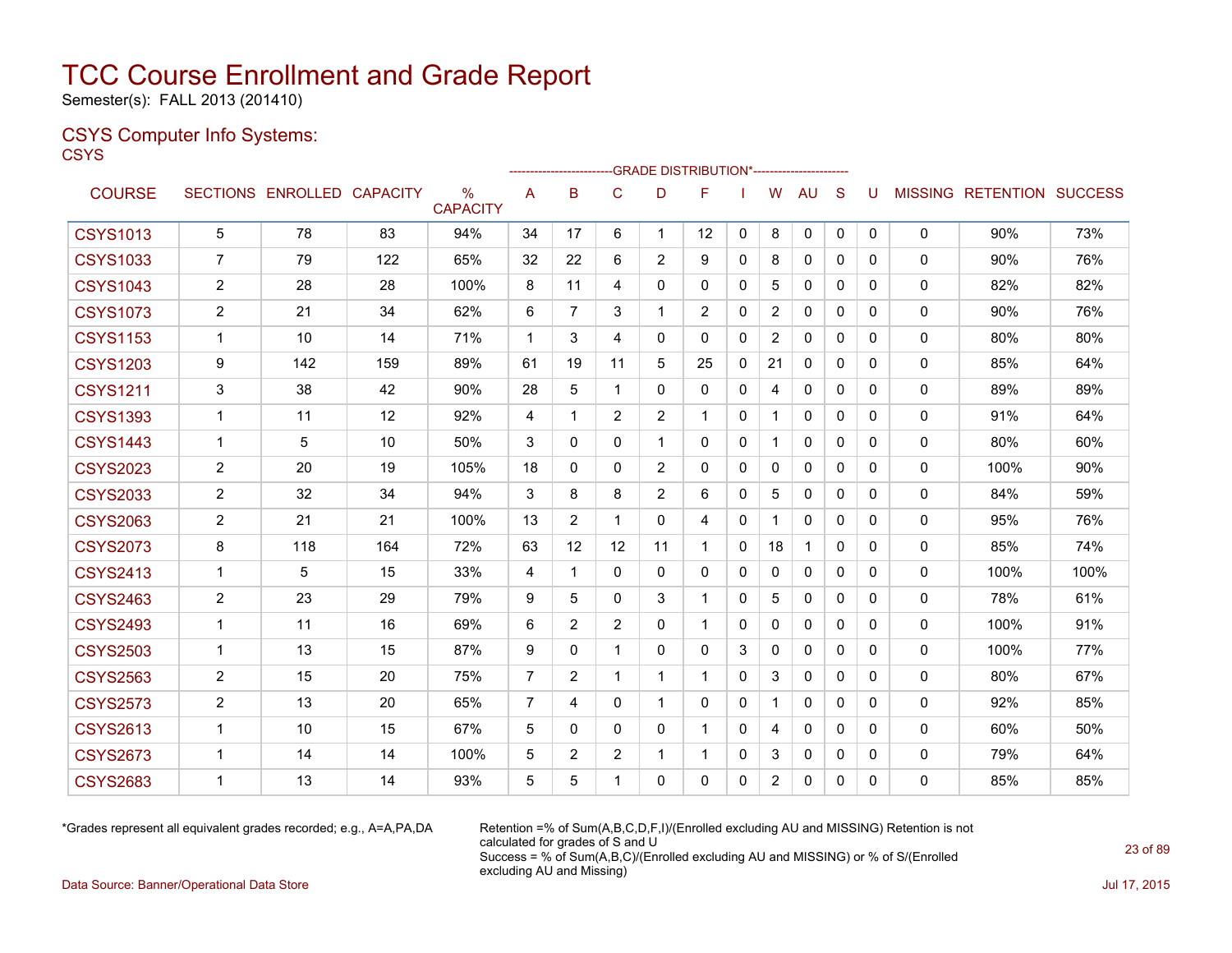Semester(s): FALL 2013 (201410)

### CSYS Computer Info Systems:

**CSYS** 

|                 |   |                            |    |                         |         | -------------------------- |   | -GRADE DISTRIBUTION*----------------------- |   |   |                |    |              |          |                |                  |                |
|-----------------|---|----------------------------|----|-------------------------|---------|----------------------------|---|---------------------------------------------|---|---|----------------|----|--------------|----------|----------------|------------------|----------------|
| <b>COURSE</b>   |   | SECTIONS ENROLLED CAPACITY |    | $\%$<br><b>CAPACITY</b> | A       | В                          |   | D                                           |   |   | w              | AU | <sub>S</sub> |          | <b>MISSING</b> | <b>RETENTION</b> | <b>SUCCESS</b> |
| <b>CSYS2713</b> |   | 10                         | 14 | 71%                     | 0       | $\Omega$                   | 5 | 0                                           | 3 | 0 | $\overline{2}$ | 0  |              | $\Omega$ | 0              | 80%              | 50%            |
| <b>CSYS2733</b> |   | 14                         | 14 | 100%                    | 10      |                            |   | 0                                           |   | 0 |                | 0  | $\mathbf{0}$ | 0        | 0              | 93%              | 86%            |
| <b>CSYS2753</b> |   | $12 \overline{ }$          | 14 | 86%                     | 2       | 5                          | ົ | 0                                           | 0 | 0 | 3              | 0  | 0            | 0        | 0              | 75%              | 75%            |
| <b>CSYS2763</b> | າ | 24                         | 28 | 86%                     | $12 \,$ | 6                          | ົ | 0                                           | 0 | 0 | 3              |    |              | $\Omega$ | 0              | 87%              | 87%            |
| <b>CSYS2853</b> |   | 11                         | 14 | 79%                     | 4       |                            |   | ົ                                           |   | 0 | 0              | 0  | $\Omega$     | $\Omega$ | 0              | 100%             | 73%            |

\*Grades represent all equivalent grades recorded; e.g., A=A,PA,DA Retention =% of Sum(A,B,C,D,F,I)/(Enrolled excluding AU and MISSING) Retention is not calculated for grades of S and U Success = % of Sum(A,B,C)/(Enrolled excluding AU and MISSING) or % of S/(Enrolled excluding AU and Missing)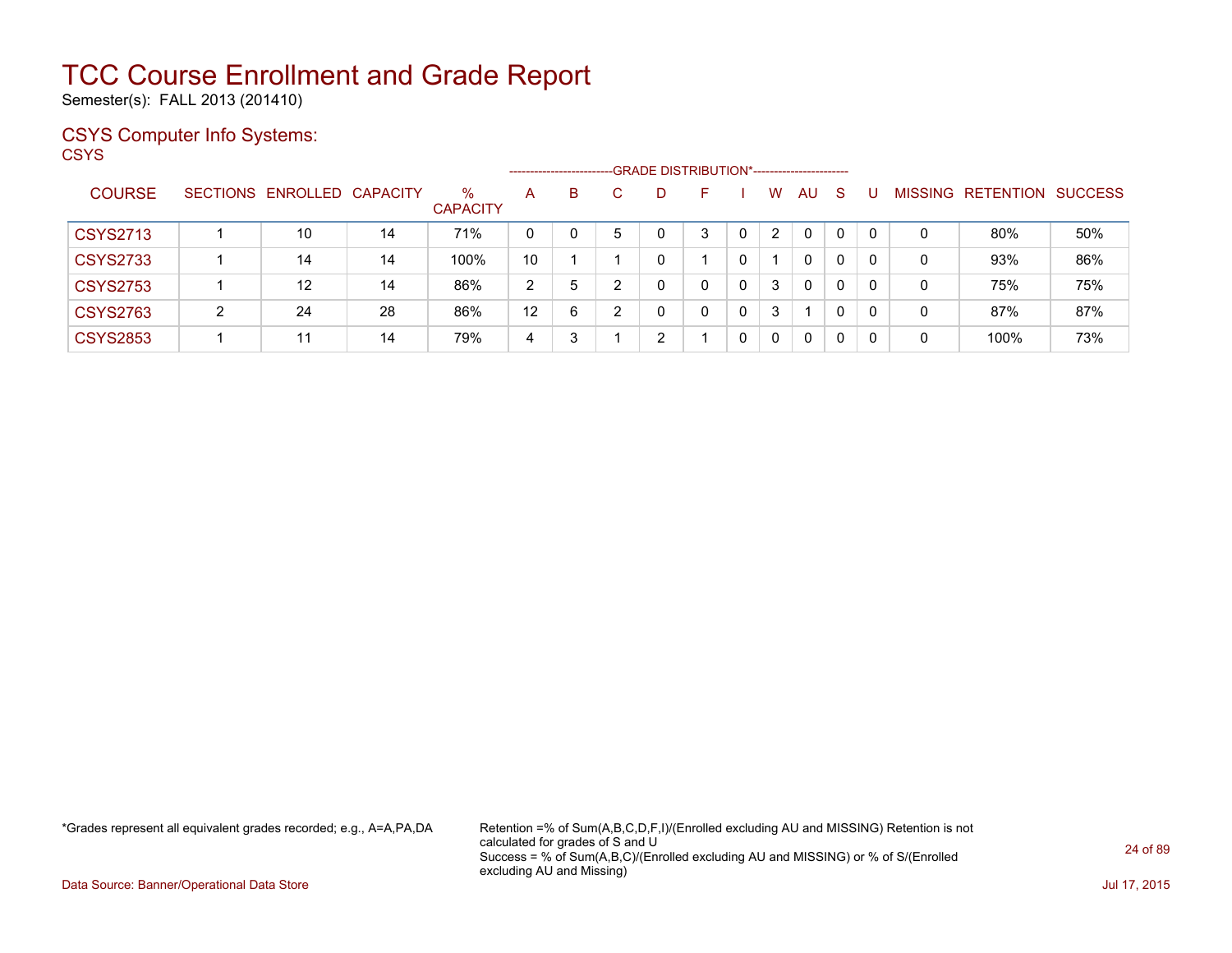Semester(s): FALL 2013 (201410)

### Dental Hygiene:

DHYG

|                 |                 |                 |                 |                      | --------------------- |    |                | -GRADE DISTRIBUTION*----------------------- |              |   |   |              |          |              |                |                  |                |
|-----------------|-----------------|-----------------|-----------------|----------------------|-----------------------|----|----------------|---------------------------------------------|--------------|---|---|--------------|----------|--------------|----------------|------------------|----------------|
| <b>COURSE</b>   | <b>SECTIONS</b> | <b>ENROLLED</b> | <b>CAPACITY</b> | %<br><b>CAPACITY</b> | A                     | B  | С              | D                                           | F            |   | w | AU           | S        |              | <b>MISSING</b> | <b>RETENTION</b> | <b>SUCCESS</b> |
| <b>DHYG1012</b> |                 | 14              | 14              | 100%                 | 6                     | 8  |                | 0                                           | 0            | 0 | 0 | 0            | 0        | 0            | 0              | 100%             | 100%           |
| <b>DHYG1022</b> |                 | 14              | 14              | 100%                 | 11                    | 3  | 0              | 0                                           | $\mathbf{0}$ | 0 | 0 | $\Omega$     | $\Omega$ | 0            | 0              | 100%             | 100%           |
| <b>DHYG1303</b> |                 | 14              | 14              | 100%                 | 6                     | 8  |                | 0                                           | 0            | 0 | 0 | $\mathbf{0}$ | 0        | 0            | 0              | 100%             | 100%           |
| <b>DHYG1363</b> |                 | 14              | 14              | 100%                 | 6                     | 8  |                | 0                                           | 0            | 0 | 0 | $\mathbf{0}$ | 0        | $\mathbf{0}$ | 0              | 100%             | 100%           |
| <b>DHYG1384</b> |                 | 14              | 14              | 100%                 | 13                    |    | 0              | 0                                           | 0            | 0 | 0 | $\mathbf{0}$ | 0        | $\Omega$     | $\mathbf{0}$   | 100%             | 100%           |
| <b>DHYG1412</b> |                 | 14              | 14              | 100%                 | 9                     | 5  |                | 0                                           | 0            | 0 | 0 | $\Omega$     | $\Omega$ | 0            | $\mathbf 0$    | 100%             | 100%           |
| <b>DHYG1421</b> | 2               | 14              | 14              | 100%                 | 10                    | 4  |                | 0                                           | 0            | 0 | 0 | 0            | 0        | 0            | 0              | 100%             | 100%           |
| <b>DHYG2312</b> |                 | 14              | 14              | 100%                 | 11                    | 3  | 0              | 0                                           | 0            | 0 | 0 | $\mathbf{0}$ | 0        | 0            | 0              | 100%             | 100%           |
| <b>DHYG2343</b> |                 | 14              | 14              | 100%                 | 3                     | 11 |                | 0                                           | 0            | 0 | 0 | $\mathbf{0}$ | 0        | 0            | 0              | 100%             | 100%           |
| <b>DHYG2362</b> |                 | 14              | 14              | 100%                 | $\overline{2}$        | 10 | $\overline{2}$ | 0                                           | 0            | 0 | 0 | $\mathbf{0}$ | $\Omega$ | 0            | 0              | 100%             | 100%           |
| <b>DHYG2385</b> |                 | 14              | 14              | 100%                 | 6                     | 6  | $\overline{2}$ | 0                                           | 0            | 0 | 0 | $\mathbf{0}$ | 0        | 0            | 0              | 100%             | 100%           |

\*Grades represent all equivalent grades recorded; e.g., A=A,PA,DA Retention =% of Sum(A,B,C,D,F,I)/(Enrolled excluding AU and MISSING) Retention is not calculated for grades of S and U Success = % of Sum(A,B,C)/(Enrolled excluding AU and MISSING) or % of S/(Enrolled excluding AU and Missing)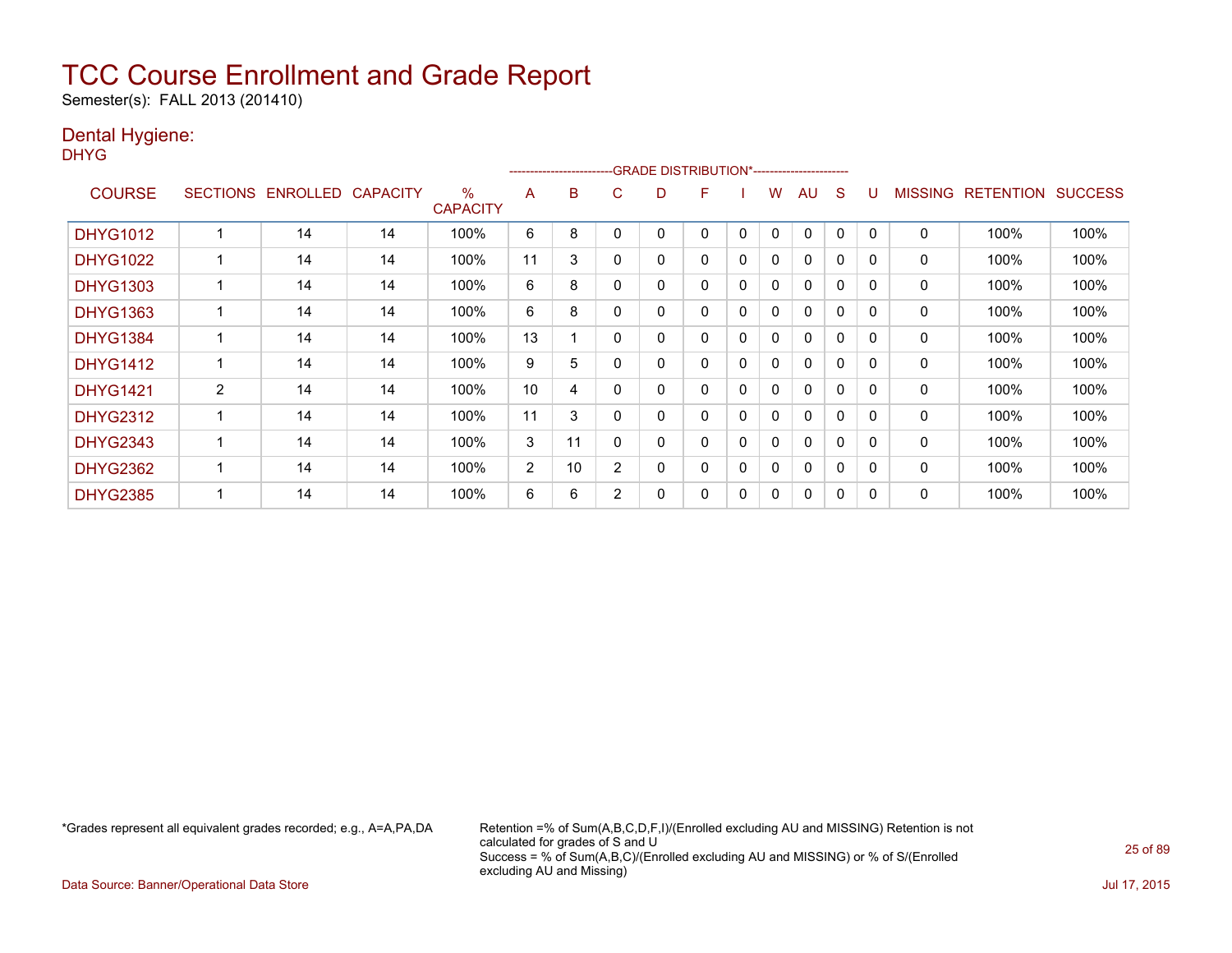Semester(s): FALL 2013 (201410)

#### Diagnostic Medical Sonography: DMS

|                |                            |    |                      |   | -------------------------- | -GRADE DISTRIBUTION*----------------------- |   |          |     |  |                           |      |
|----------------|----------------------------|----|----------------------|---|----------------------------|---------------------------------------------|---|----------|-----|--|---------------------------|------|
| <b>COURSE</b>  | SECTIONS ENROLLED CAPACITY |    | %<br><b>CAPACITY</b> | A |                            |                                             |   | W        | AU. |  | MISSING RETENTION SUCCESS |      |
| <b>DMS1002</b> |                            | 12 | 92%                  |   |                            |                                             | n | $\Omega$ | 0   |  | 100%                      | 100% |
| <b>DMS1103</b> |                            | 12 | 92%                  |   |                            |                                             |   |          | 0   |  | 100%                      | 100% |

\*Grades represent all equivalent grades recorded; e.g., A=A,PA,DA Retention =% of Sum(A,B,C,D,F,I)/(Enrolled excluding AU and MISSING) Retention is not calculated for grades of S and U Success = % of Sum(A,B,C)/(Enrolled excluding AU and MISSING) or % of S/(Enrolled excluding AU and Missing)

Data Source: Banner/Operational Data Store Jul 17, 2015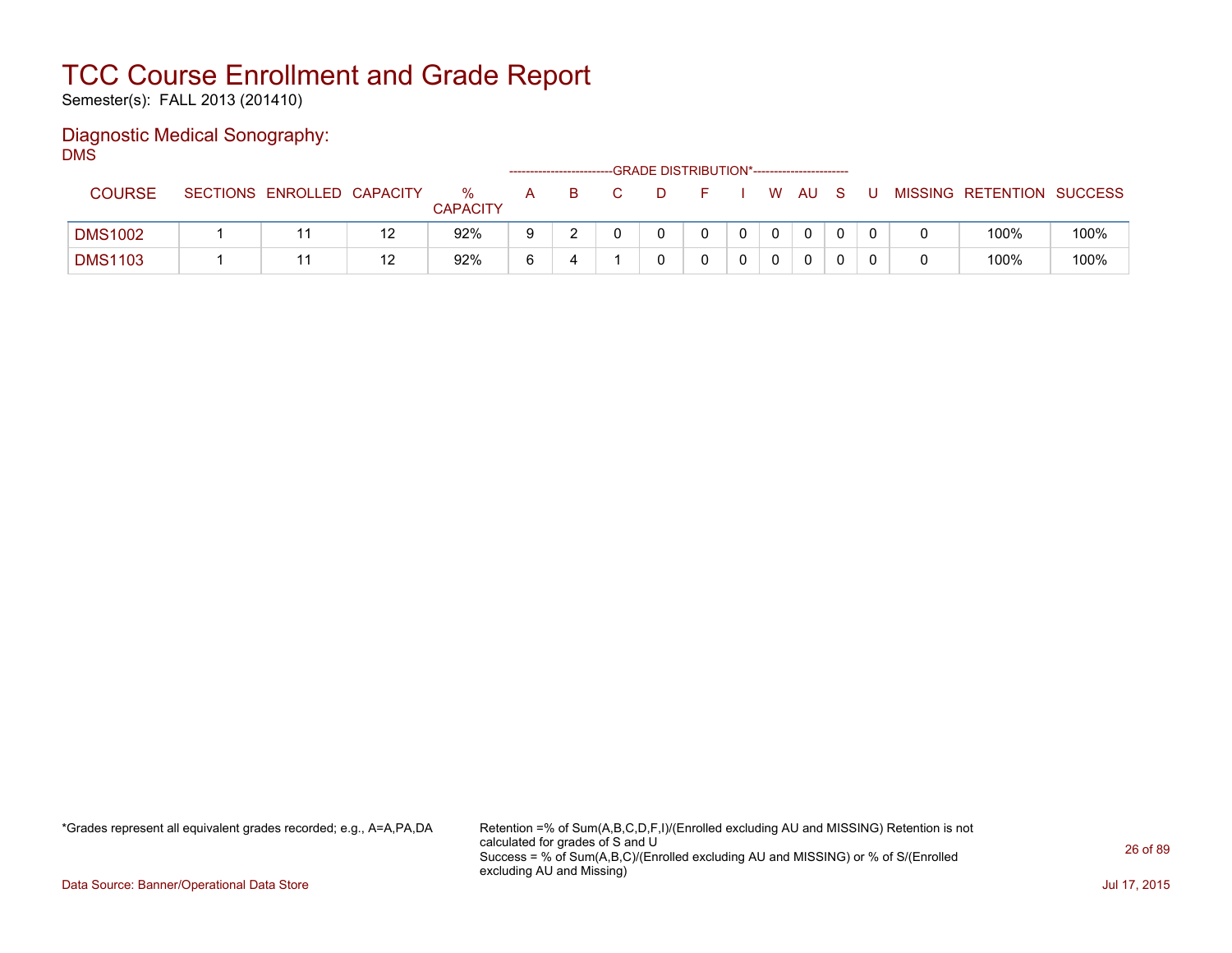Semester(s): FALL 2013 (201410)

### Drafting Design Engr Tech:

DRFT

|                 |                |                            |    |                         | ------------------------- |                |   | --GRADE DISTRIBUTION*----------------------- |   |   |                       |              |              |              |                |           |                |
|-----------------|----------------|----------------------------|----|-------------------------|---------------------------|----------------|---|----------------------------------------------|---|---|-----------------------|--------------|--------------|--------------|----------------|-----------|----------------|
| <b>COURSE</b>   |                | SECTIONS ENROLLED CAPACITY |    | $\%$<br><b>CAPACITY</b> | A                         | B              | C | D                                            |   |   | W                     | AU.          | -S           |              | <b>MISSING</b> | RETENTION | <b>SUCCESS</b> |
| <b>DRFT1323</b> | $\overline{2}$ | 33                         | 33 | 100%                    | 21                        | 3              |   |                                              | 0 | 0 |                       | $\mathbf{0}$ | 0            | $\mathbf{0}$ | 0              | 79%       | 76%            |
| <b>DRFT1442</b> |                | 11                         | 16 | 69%                     |                           |                |   | 0                                            | 0 | 0 | 3                     | $\mathbf{0}$ | $\Omega$     | $\mathbf{0}$ | 0              | 73%       | 73%            |
| <b>DRFT2203</b> |                | 11                         | 16 | 69%                     |                           | $\overline{2}$ | ົ | 0                                            | 0 | 0 | 0                     | $\mathbf{0}$ | $\mathbf{0}$ | 0            | 0              | 100%      | 100%           |
| <b>DRFT2223</b> |                | 18                         | 18 | 100%                    | 7                         | 8              |   | 0                                            | 0 | 0 | 3                     | $\Omega$     | $\Omega$     | 0            | 0              | 83%       | 83%            |
| <b>DRFT2293</b> |                |                            |    | 100%                    |                           |                |   | 0                                            | 0 | 0 | 0                     | $\mathbf{0}$ | $\mathbf{0}$ | 0            | 0              | 100%      | 100%           |
| <b>DRFT2393</b> |                | 19                         | 20 | 95%                     | 15                        |                |   | 0                                            | 0 | 0 | $\mathbf{2}^{\prime}$ | 1            | 0            | 0            | 0              | 89%       | 89%            |

\*Grades represent all equivalent grades recorded; e.g., A=A,PA,DA Retention =% of Sum(A,B,C,D,F,I)/(Enrolled excluding AU and MISSING) Retention is not calculated for grades of S and U Success = % of Sum(A,B,C)/(Enrolled excluding AU and MISSING) or % of S/(Enrolled excluding AU and Missing)

Data Source: Banner/Operational Data Store Jul 17, 2015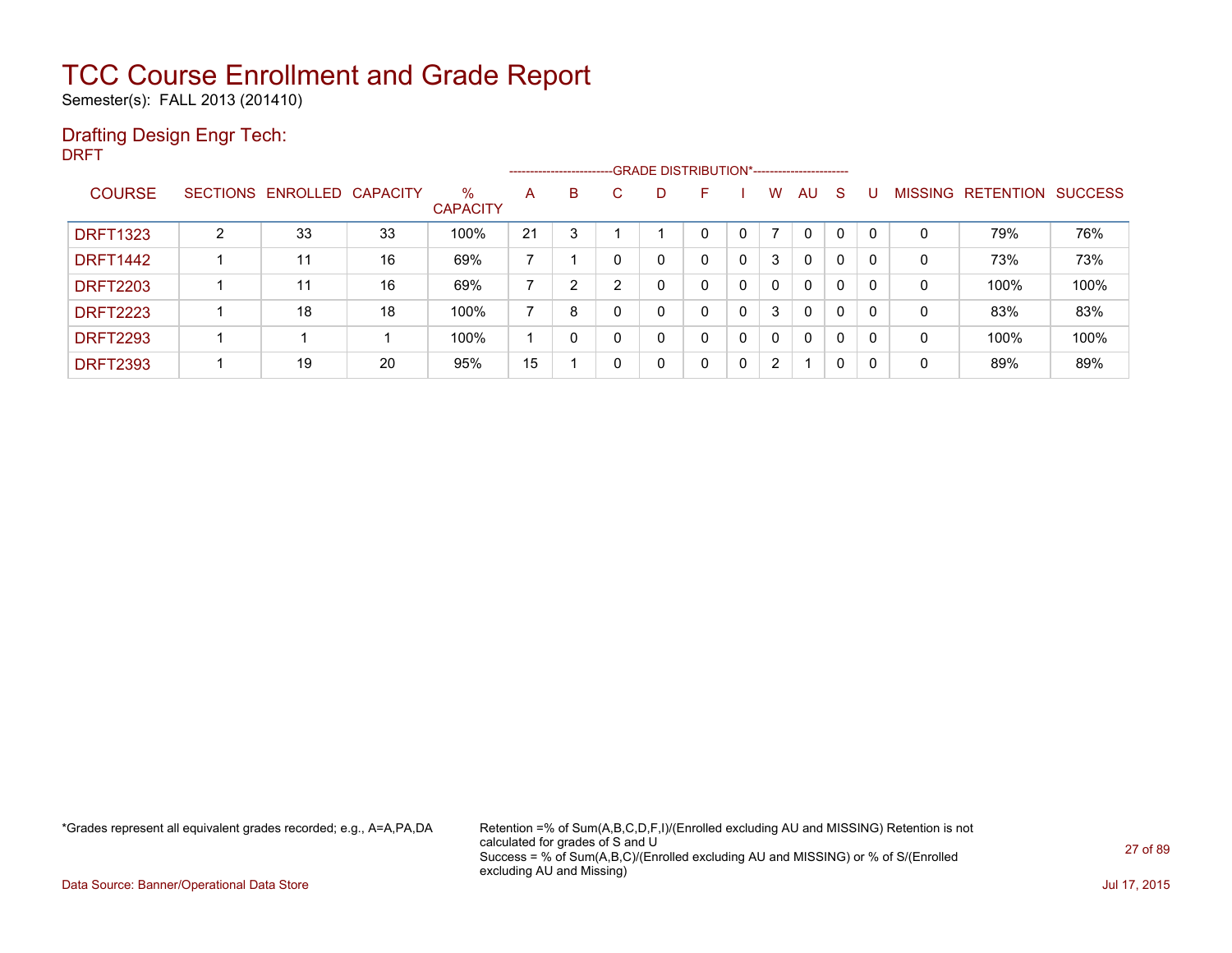Semester(s): FALL 2013 (201410)

#### Economics: ECON

| ◡◡◡╷៶           |                 |                   |     |                      | -------------------- |     |     | -GRADE DISTRIBUTION*----------------------- |    |    |    |           |              |   |   |                   |                |
|-----------------|-----------------|-------------------|-----|----------------------|----------------------|-----|-----|---------------------------------------------|----|----|----|-----------|--------------|---|---|-------------------|----------------|
| <b>COURSE</b>   | <b>SECTIONS</b> | ENROLLED CAPACITY |     | %<br><b>CAPACITY</b> | A                    | B.  |     | D                                           |    |    | W  | <b>AU</b> | <sub>S</sub> |   |   | MISSING RETENTION | <b>SUCCESS</b> |
| <b>ECON1353</b> | 10              | 136               | 216 | 63%                  | 50                   | 18  | 10  | 9                                           | 14 |    | 28 | 0         | 0            |   | 0 | 79%               | 57%            |
| <b>ECON2013</b> | 32              | 584               | 880 | 66%                  | 198                  | 162 | 91  | 28                                          | 34 | -5 | 66 | 0         | 0            |   | 0 | 89%               | 77%            |
| <b>ECON2023</b> | 22              | 342               | 552 | 62%                  | 130                  | 101 | -41 | 16                                          | 8  |    | 39 | 0         | 0            | 0 | 0 | 89%               | 80%            |
| <b>ECON2123</b> |                 | 11                | 20  | 55%                  | 4                    |     |     | 0                                           |    |    | 3  | 0         | 0            |   | 0 | 73%               | 73%            |

\*Grades represent all equivalent grades recorded; e.g., A=A,PA,DA Retention =% of Sum(A,B,C,D,F,I)/(Enrolled excluding AU and MISSING) Retention is not calculated for grades of S and U Success = % of Sum(A,B,C)/(Enrolled excluding AU and MISSING) or % of S/(Enrolled excluding AU and Missing)

Data Source: Banner/Operational Data Store Jul 17, 2015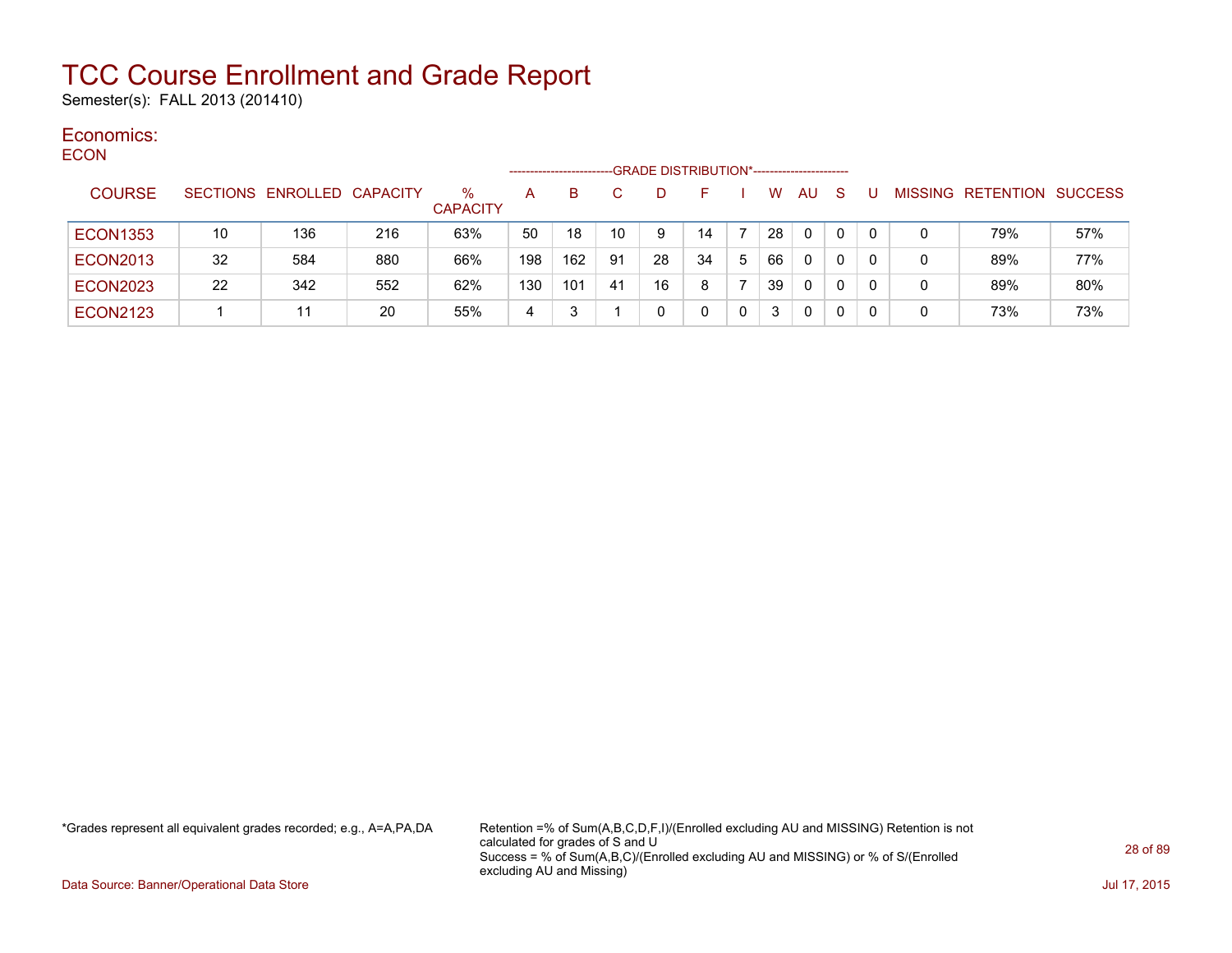Semester(s): FALL 2013 (201410)

### Electronics Technology:

ELET

|                 |   |                            |    |                         |    | --------------------------GRADE DISTRIBUTION*----------------------- |    |   |   |              |                |              |              |          |                |                  |                |
|-----------------|---|----------------------------|----|-------------------------|----|----------------------------------------------------------------------|----|---|---|--------------|----------------|--------------|--------------|----------|----------------|------------------|----------------|
| <b>COURSE</b>   |   | SECTIONS ENROLLED CAPACITY |    | $\%$<br><b>CAPACITY</b> | A  | B                                                                    | C. | D | F |              | W              | AU           | <sub>S</sub> |          | <b>MISSING</b> | <b>RETENTION</b> | <b>SUCCESS</b> |
| <b>ELET1212</b> | າ | 36                         | 37 | 97%                     | 19 | 10                                                                   | ົ  |   | 0 | $\mathbf{0}$ | 4              | $\Omega$     | $\mathbf 0$  |          | $\Omega$       | 89%              | 86%            |
| <b>ELET1303</b> |   | 18                         | 18 | 100%                    | 8  | 8                                                                    | ი  | 0 | 0 | 0            | $\overline{2}$ | 0            | $\mathbf 0$  | $\Omega$ | 0              | 89%              | 89%            |
| <b>ELET1442</b> |   | 8                          | 12 | 67%                     |    | 3                                                                    |    |   |   | 0            |                | $\mathbf{0}$ | 0            | $\Omega$ | 0              | 88%              | 62%            |
| <b>ELET2244</b> |   | 12                         | 16 | 75%                     | 2  | 2                                                                    |    |   | 0 | 0            | 3              | $\mathbf{0}$ | 0            | $\Omega$ | 0              | 75%              | 67%            |
| <b>ELET2525</b> |   | 12                         | 15 | 80%                     | 4  |                                                                      |    | 2 | 0 | 0            |                | $\mathbf{0}$ | 0            | $\Omega$ | 0              | 92%              | 75%            |
| <b>ELET2533</b> |   | 10                         | 12 | 83%                     | ⇁  | 3                                                                    |    | 0 | 0 | 0            | $\Omega$       | $\mathbf{0}$ | 0            | $\Omega$ | 0              | 100%             | 100%           |
| <b>ELET2992</b> | ົ | 20                         | 24 | 83%                     | 15 |                                                                      | ົ  | 0 | 0 |              | -1             | 0            | $\mathbf{0}$ | $\Omega$ | 0              | 95%              | 90%            |

\*Grades represent all equivalent grades recorded; e.g., A=A,PA,DA Retention =% of Sum(A,B,C,D,F,I)/(Enrolled excluding AU and MISSING) Retention is not calculated for grades of S and U Success = % of Sum(A,B,C)/(Enrolled excluding AU and MISSING) or % of S/(Enrolled excluding AU and Missing)

Data Source: Banner/Operational Data Store Jul 17, 2015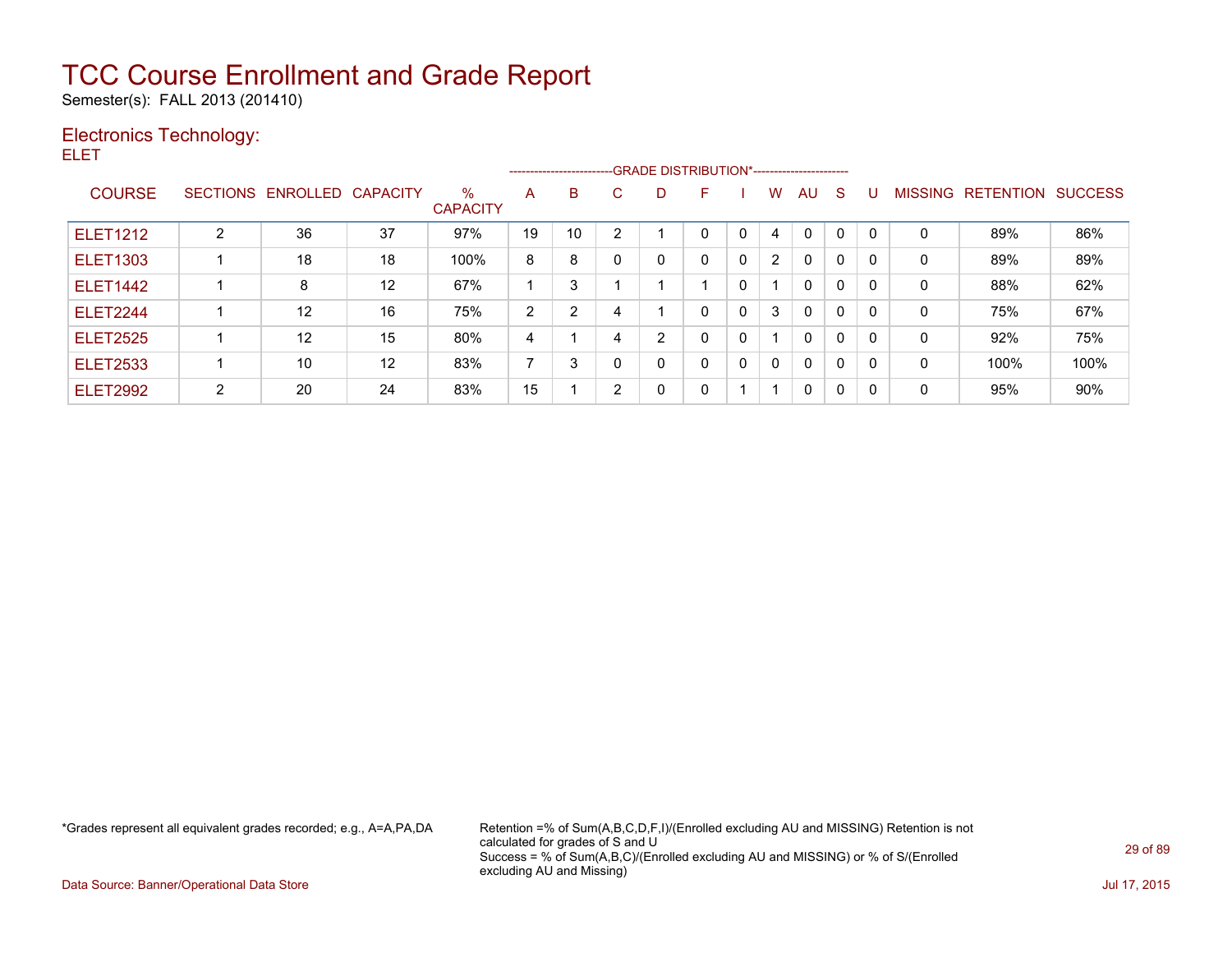Semester(s): FALL 2013 (201410)

#### English: **ENGL**

|                 |                |                            |       |                         |                |                |              |              | ---GRADE                                   DISTRIBUTION*------------------------ |                |                       |              |              |              |             |                                  |     |
|-----------------|----------------|----------------------------|-------|-------------------------|----------------|----------------|--------------|--------------|----------------------------------------------------------------------------------|----------------|-----------------------|--------------|--------------|--------------|-------------|----------------------------------|-----|
| <b>COURSE</b>   |                | SECTIONS ENROLLED CAPACITY |       | $\%$<br><b>CAPACITY</b> | A              | B              | $\mathbf C$  | D            | F                                                                                |                | W                     | <b>AU</b>    | S            | U            |             | <b>MISSING RETENTION SUCCESS</b> |     |
| <b>ENGL0611</b> | $\mathbf{1}$   | $\overline{2}$             | 10    | 20%                     | 0              | 0              | 0            | $\mathbf{0}$ | $\mathbf{0}$                                                                     | 0              | $\overline{2}$        | 0            | $\mathbf{0}$ | $\mathbf{0}$ | $\mathbf 0$ | 0%                               | 0%  |
| <b>ENGL0621</b> | -1             | 2                          | 10    | 20%                     | 0              | 0              | 0            | 0            | 0                                                                                | 0              | $\mathbf{2}^{\prime}$ | $\mathbf{0}$ | $\mathbf{0}$ | 0            | 0           | 0%                               | 0%  |
| <b>ENGL0641</b> | $\mathbf 1$    | 3                          | 10    | 30%                     | 0              | $\mathbf{0}$   | 0            | $\mathbf{0}$ | $\mathbf{0}$                                                                     | 0              | 3                     | 0            | $\mathbf{0}$ | 0            | 0           | $0\%$                            | 0%  |
| <b>ENGL0813</b> | $\mathbf 1$    | 1                          | 15    | 7%                      | $\mathbf{0}$   | $\Omega$       | $\mathbf{0}$ | $\Omega$     | 0                                                                                | $\mathbf{0}$   |                       | $\mathbf{0}$ | $\Omega$     | 0            | 0           | 0%                               | 0%  |
| <b>ENGL0823</b> | $\mathbf 1$    | 3                          | 15    | 20%                     | $\mathbf{0}$   | 2              | $\mathbf{0}$ | $\mathbf{0}$ | 0                                                                                | $\mathbf{0}$   |                       | $\mathbf{0}$ | $\mathbf{0}$ | $\Omega$     | 0           | 67%                              | 67% |
| <b>ENGL0903</b> | 15             | 210                        | 300   | 70%                     | 29             | 38             | 47           | 17           | 36                                                                               | $\mathbf 1$    | 41                    | $\mathbf{1}$ | $\mathbf{0}$ | $\mathbf{0}$ | 0           | 80%                              | 55% |
| <b>ENGL0913</b> | 33             | 596                        | 660   | 90%                     | 200            | 137            | 73           | 20           | 73                                                                               | $\mathbf 0$    | 92                    | 1            | $\mathbf{0}$ | $\mathbf{0}$ | $\mathbf 0$ | 85%                              | 69% |
| <b>ENGL0923</b> | 23             | 415                        | 460   | 90%                     | 63             | 91             | 79           | 26           | 75                                                                               | $\mathbf 0$    | 81                    | $\mathbf{0}$ | $\Omega$     | $\Omega$     | 0           | 80%                              | 56% |
| <b>ENGL0933</b> | 38             | 677                        | 740   | 91%                     | 105            | 168            | 118          | 54           | 73                                                                               | $\overline{2}$ | 157                   | $\Omega$     | $\Omega$     | $\Omega$     | $\mathbf 0$ | 77%                              | 58% |
| <b>ENGL1003</b> | 116            | 2,094                      | 2,301 | 91%                     | 749            | 424            | 262          | 113          | 237                                                                              | $\overline{2}$ | 307                   | $\mathbf{0}$ | $\Omega$     | $\Omega$     | 0           | 85%                              | 69% |
| <b>ENGL1071</b> | $\mathbf 1$    | $\overline{2}$             | 5     | 40%                     | 0              | $\mathbf{0}$   | $\mathbf{0}$ | $\mathbf{0}$ | $\mathbf{0}$                                                                     | 0              | $\overline{2}$        | $\mathbf{0}$ | $\Omega$     | $\Omega$     | 0           | 0%                               | 0%  |
| <b>ENGL1083</b> | $\mathbf 1$    | 19                         | 20    | 95%                     | 5              | $\overline{7}$ | 3            | 1            | 1                                                                                | 0              | 2                     | 0            | $\mathbf{0}$ | 0            | 0           | 89%                              | 79% |
| <b>ENGL1091</b> | $\mathbf 1$    | 11                         | 20    | 55%                     | 7              | 2              | $\mathbf{0}$ | -1           | 0                                                                                | 0              |                       | 0            | $\mathbf{0}$ | 0            | 0           | 91%                              | 82% |
| <b>ENGL1113</b> | 157            | 3,204                      | 3,478 | 92%                     | 720            | 891            | 562          | 162          | 328                                                                              | 8              | 531                   | 2            | $\mathbf{0}$ | $\mathbf{0}$ | 0           | 83%                              | 68% |
| <b>ENGL1123</b> | $\mathbf{1}$   | 10                         | 20    | 50%                     | $\mathbf{1}$   | 3              | 2            | $\mathbf 1$  | 2                                                                                | $\mathbf{0}$   |                       | $\mathbf{0}$ | $\Omega$     | $\mathbf{0}$ | 0           | 90%                              | 60% |
| <b>ENGL1131</b> | $\overline{2}$ | 6                          | 40    | 15%                     | 3              | 1              | $\mathbf{1}$ | -1           | $\mathbf{0}$                                                                     | $\mathbf 0$    | 0                     | $\mathbf 0$  | $\mathbf{0}$ | $\mathbf{0}$ | $\mathbf 0$ | 100%                             | 83% |
| <b>ENGL1213</b> | 80             | 1,357                      | 1,724 | 79%                     | 359            | 334            | 200          | 65           | 147                                                                              | $\mathbf{1}$   | 251                   | $\mathbf{0}$ | $\Omega$     | $\Omega$     | 0           | 82%                              | 66% |
| <b>ENGL1691</b> | $\overline{2}$ | 11                         | 40    | 28%                     | 9              | 0              | 0            | 1            | $\mathbf{0}$                                                                     | 0              |                       | 0            | $\mathbf{0}$ | 0            | 0           | 91%                              | 82% |
| <b>ENGL2223</b> | $\mathbf{1}$   | 6                          | 20    | 30%                     | $\mathbf{1}$   | $\mathbf{1}$   | $\mathbf{0}$ | $\mathbf 1$  | $\Omega$                                                                         | $\mathbf{0}$   | 3                     | $\mathbf{0}$ | $\Omega$     | $\Omega$     | 0           | 50%                              | 33% |
| <b>ENGL2333</b> | 3              | 47                         | 50    | 94%                     | 16             | 11             | 5            | $\mathbf 1$  | 2                                                                                | $\mathbf{0}$   | 12                    | $\mathbf{0}$ | $\Omega$     | $\Omega$     | 0           | 74%                              | 68% |
| <b>ENGL2343</b> | $\overline{2}$ | 33                         | 40    | 82%                     | $\overline{7}$ | 9              | 6            | 0            | 3                                                                                | 0              | 8                     | 0            | $\mathbf{0}$ | 0            | 0           | 76%                              | 67% |
| <b>ENGL2383</b> | 3              | 33                         | 60    | 55%                     | 6              | 13             | 6            |              | 4                                                                                | 0              | 3                     | $\mathbf{0}$ | 0            | 0            | 0           | 91%                              | 76% |

\*Grades represent all equivalent grades recorded; e.g., A=A,PA,DA Retention =% of Sum(A,B,C,D,F,I)/(Enrolled excluding AU and MISSING) Retention is not calculated for grades of S and U Success = % of Sum(A,B,C)/(Enrolled excluding AU and MISSING) or % of S/(Enrolled excluding AU and Missing)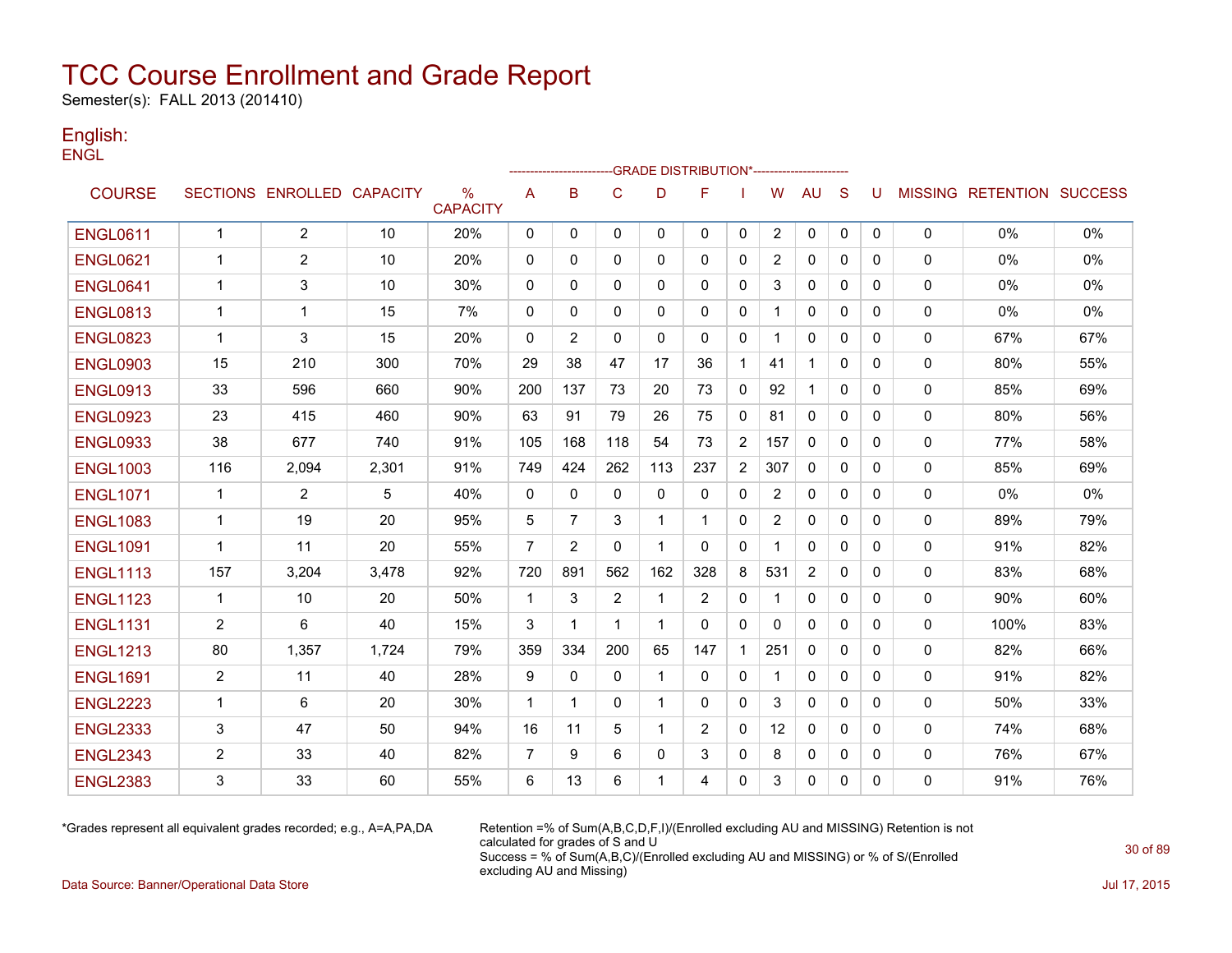Semester(s): FALL 2013 (201410)

#### English: **ENGL**

|                 |                 |                   |    |                         |                   |                |                |                | -GRADE DISTRIBUTION*---------------------- |              |                |                |              |              |                |                  |                |
|-----------------|-----------------|-------------------|----|-------------------------|-------------------|----------------|----------------|----------------|--------------------------------------------|--------------|----------------|----------------|--------------|--------------|----------------|------------------|----------------|
| <b>COURSE</b>   | <b>SECTIONS</b> | ENROLLED CAPACITY |    | $\%$<br><b>CAPACITY</b> | A                 | B              | C              | D              | F                                          |              | W              | AU             | S            |              | <b>MISSING</b> | <b>RETENTION</b> | <b>SUCCESS</b> |
| <b>ENGL2413</b> | 4               | 76                | 85 | 89%                     | 20                | 20             | 17             | $\overline{2}$ | 7                                          | $\mathbf{0}$ | 9              | 1              | 0            | 0            | $\mathbf{0}$   | 88%              | 76%            |
| <b>ENGL2433</b> | $\mathbf 1$     | 19                | 20 | 95%                     | 12                | 0              |                |                |                                            | $\mathbf{0}$ | 4              | $\mathbf{0}$   | 0            | 0            | $\mathbf 0$    | 79%              | 68%            |
| <b>ENGL2443</b> | $\mathbf 1$     | 17                | 20 | 85%                     | 4                 | 4              | 5              | 0              | $\Omega$                                   |              | 3              | $\mathbf{0}$   | 0            | 0            | $\mathbf{0}$   | 82%              | 76%            |
| <b>ENGL2453</b> | $\mathbf 1$     | 4                 | 5  | 80%                     | $\overline{c}$    | $\overline{2}$ | $\mathbf{0}$   | $\mathbf{0}$   | $\Omega$                                   | $\mathbf{0}$ | $\Omega$       | $\mathbf{0}$   | 0            | $\Omega$     | $\mathbf{0}$   | 100%             | 100%           |
| <b>ENGL2463</b> | 1               | 13                | 20 | 65%                     | 6                 | 0              | 0              | 0              | 0                                          | 0            | 0              | $\overline{7}$ | 0            | $\Omega$     | 0              | 100%             | 100%           |
| <b>ENGL2473</b> | $\mathbf{1}$    | 15                | 20 | 75%                     | 9                 | ٠              | $\overline{2}$ | $\mathbf{0}$   |                                            | 0            |                | 1              | $\mathbf{0}$ | $\mathbf{0}$ | 0              | 93%              | 86%            |
| <b>ENGL2533</b> | 1               | -1                | 1  | 100%                    | 1                 | 0              | $\Omega$       | 0              | $\Omega$                                   | 0            | $\Omega$       | $\mathbf{0}$   | 0            | $\Omega$     | $\mathbf 0$    | 100%             | 100%           |
| <b>ENGL2543</b> | $\overline{2}$  | 26                | 40 | 65%                     | 14                | 4              | 4              | $\mathbf{0}$   | $\overline{2}$                             | $\mathbf{0}$ | $\overline{2}$ | $\mathbf{0}$   | 0            | $\Omega$     | 0              | 92%              | 85%            |
| <b>ENGL2653</b> | 1               | 4                 | 5  | 80%                     | 2                 | $\mathbf{0}$   |                | $\Omega$       | $\Omega$                                   | $\mathbf{0}$ |                | $\mathbf{0}$   | 0            | $\Omega$     | 0              | 75%              | 75%            |
| <b>ENGL2673</b> | 1               | 15                | 20 | 75%                     | 6                 | 3              |                | $\mathbf{0}$   |                                            | $\mathbf{0}$ | 4              | $\mathbf{0}$   | 0            | $\Omega$     | 0              | 73%              | 67%            |
| <b>ENGL2773</b> | 1               | 19                | 20 | 95%                     | $12 \overline{ }$ | 2              |                | $\mathbf{0}$   |                                            | $\mathbf{0}$ | 3              | $\mathbf{0}$   | 0            | $\Omega$     | $\mathbf{0}$   | 84%              | 79%            |
| <b>ENGL2883</b> | -1              | 12                | 20 | 60%                     | 4                 | $\overline{2}$ | 3              |                |                                            | 0            |                | $\mathbf 0$    | $\mathbf{0}$ | $\Omega$     | 0              | 92%              | 75%            |
| <b>ENGL2993</b> | ٠               | 10                | 20 | 50%                     | 7                 |                | $\Omega$       | $\mathbf{0}$   | $\mathbf{0}$                               | 0            | $\overline{2}$ | $\mathbf{0}$   | 0            | $\Omega$     | 0              | 80%              | 80%            |

\*Grades represent all equivalent grades recorded; e.g., A=A,PA,DA Retention =% of Sum(A,B,C,D,F,I)/(Enrolled excluding AU and MISSING) Retention is not calculated for grades of S and U Success = % of Sum(A,B,C)/(Enrolled excluding AU and MISSING) or % of S/(Enrolled excluding AU and Missing)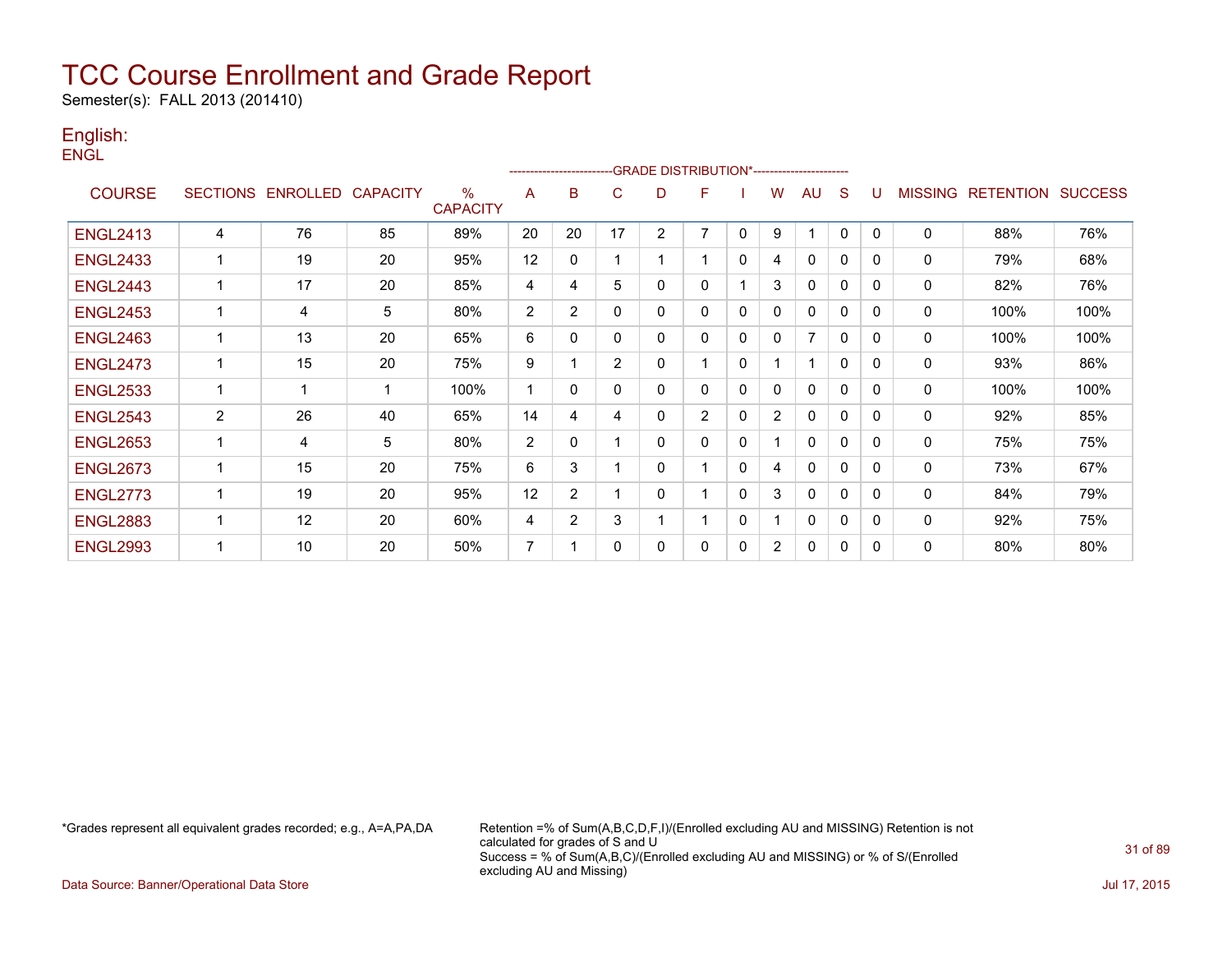Semester(s): FALL 2013 (201410)

### Engineering:

**ENGR** 

|                 |   |                   |                 |                         | ------------------------- |    |        | -GRADE DISTRIBUTION*---------------------- |                |              |    |              |              |          |                |                  |                |
|-----------------|---|-------------------|-----------------|-------------------------|---------------------------|----|--------|--------------------------------------------|----------------|--------------|----|--------------|--------------|----------|----------------|------------------|----------------|
| <b>COURSE</b>   |   | SECTIONS ENROLLED | <b>CAPACITY</b> | $\%$<br><b>CAPACITY</b> | A                         | B  | C.     | D                                          | F              |              | w  | <b>AU</b>    | <sub>S</sub> |          | <b>MISSING</b> | <b>RETENTION</b> | <b>SUCCESS</b> |
| <b>ENGR1111</b> | 4 | 120               | 125             | 96%                     | 105                       | 4  | $\sim$ |                                            |                |              | 9  | $\Omega$     | 0            |          | 0              | 92%              | 92%            |
| <b>ENGR1132</b> | 3 | 72                | 71              | 101%                    | 21                        | 36 |        | 3                                          | 0              | 0            | 5  | $\mathbf{0}$ | $\Omega$     |          | 0              | 93%              | 89%            |
| <b>ENGR1242</b> | 3 | 69                | 69              | 100%                    | 31                        | 24 |        | 0                                          | 0              |              | 6  | $\mathbf{0}$ | $\Omega$     | $\Omega$ | 0              | 91%              | 90%            |
| <b>ENGR2103</b> | 3 | 76                | 80              | 95%                     | 18                        | 12 | 13     | 10                                         | $\overline{2}$ | $\mathbf{0}$ | 21 | $\mathbf{0}$ | 0            |          | 0              | 72%              | 57%            |
| <b>ENGR2143</b> | 2 | 28                | 60              | 47%                     | 9                         | 3  | 8      | 2                                          | 0              | 0            | 6  | $\mathbf{0}$ | 0            |          | 0              | 79%              | 71%            |
| <b>ENGR2213</b> | 2 | 49                | 60              | 82%                     | 19                        | 12 | 5      | 4                                          |                | 0            | 8  | $\mathbf{0}$ | $\Omega$     | $\Omega$ | 0              | 84%              | 73%            |
| <b>ENGR2523</b> | 3 | 39                | 80              | 49%                     | 17                        | 9  |        | 3                                          | 0              | 0            | 6  | $\mathbf{0}$ | 0            |          | 0              | 85%              | 77%            |
| <b>ENGR2613</b> | 3 | 45                | 49              | 92%                     | $\overline{ }$            | 16 | 9      | 3                                          |                | 0            | 9  | $\mathbf{0}$ | 0            | $\Omega$ | 0              | 80%              | 71%            |

\*Grades represent all equivalent grades recorded; e.g., A=A,PA,DA Retention =% of Sum(A,B,C,D,F,I)/(Enrolled excluding AU and MISSING) Retention is not calculated for grades of S and U Success = % of Sum(A,B,C)/(Enrolled excluding AU and MISSING) or % of S/(Enrolled excluding AU and Missing)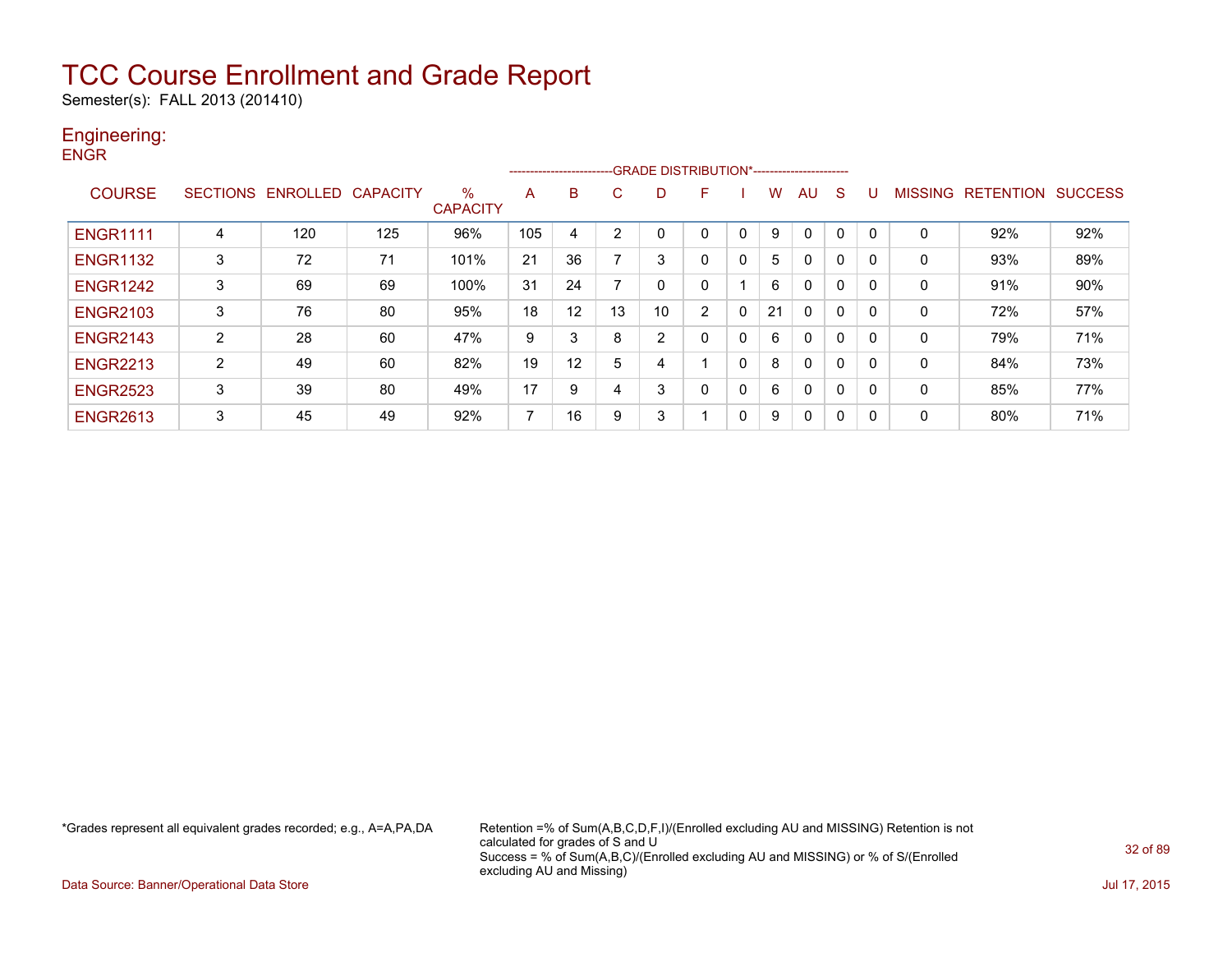Semester(s): FALL 2013 (201410)

#### Engineering Technology: **ENGT**

|                 |   |                            |                |                      |    | ---------------------- |              |   | -GRADE DISTRIBUTION*----------------------- |              |              |              |              |   |                |                  |                |
|-----------------|---|----------------------------|----------------|----------------------|----|------------------------|--------------|---|---------------------------------------------|--------------|--------------|--------------|--------------|---|----------------|------------------|----------------|
| <b>COURSE</b>   |   | SECTIONS ENROLLED CAPACITY |                | %<br><b>CAPACITY</b> | A  | B                      | C            | D | F                                           |              | W            | AU           | S            | U | <b>MISSING</b> | <b>RETENTION</b> | <b>SUCCESS</b> |
| <b>ENGT1313</b> |   | 14                         | 18             | 78%                  | 9  | 3                      |              |   |                                             | $\Omega$     | 2            | 0            | $\mathbf{0}$ |   | 0              | 86%              | 86%            |
| <b>ENGT1363</b> |   | 15                         | 18             | 83%                  | 8  | 6                      |              | 0 |                                             | $\mathbf{0}$ | 0            | 0            | 0            |   | 0              | 100%             | 100%           |
| <b>ENGT1443</b> | 2 | 12                         | 30             | 40%                  | 8  |                        | 0            | 0 | 0                                           | $\mathbf{0}$ | 3            | 0            | 0            |   | 0              | 75%              | 75%            |
| <b>ENGT1463</b> |   | 14                         | 20             | 70%                  | 10 |                        | 2            | 0 |                                             | 0            |              | 0            | 0            |   | 0              | 93%              | 93%            |
| <b>ENGT2153</b> |   | 5                          | 15             | 33%                  | 5  | 0                      | 0            | 0 | 0                                           | 0            | 0            | $\mathbf{0}$ | 0            |   | 0              | 100%             | 100%           |
| <b>ENGT2462</b> | 2 | 17                         | 21             | 81%                  | 17 | 0                      | $\mathbf{0}$ | 0 |                                             | $\mathbf{0}$ | 0            | $\mathbf{0}$ | 0            |   | 0              | 100%             | 100%           |
| <b>ENGT2643</b> | 1 | 4                          | $\overline{2}$ | 200%                 | 4  | 0                      | 0            | 0 |                                             | $\Omega$     | $\mathbf{0}$ | 0            | $\mathbf{0}$ |   | 0              | 100%             | 100%           |

\*Grades represent all equivalent grades recorded; e.g., A=A,PA,DA Retention =% of Sum(A,B,C,D,F,I)/(Enrolled excluding AU and MISSING) Retention is not calculated for grades of S and U Success = % of Sum(A,B,C)/(Enrolled excluding AU and MISSING) or % of S/(Enrolled excluding AU and Missing)

Data Source: Banner/Operational Data Store Jul 17, 2015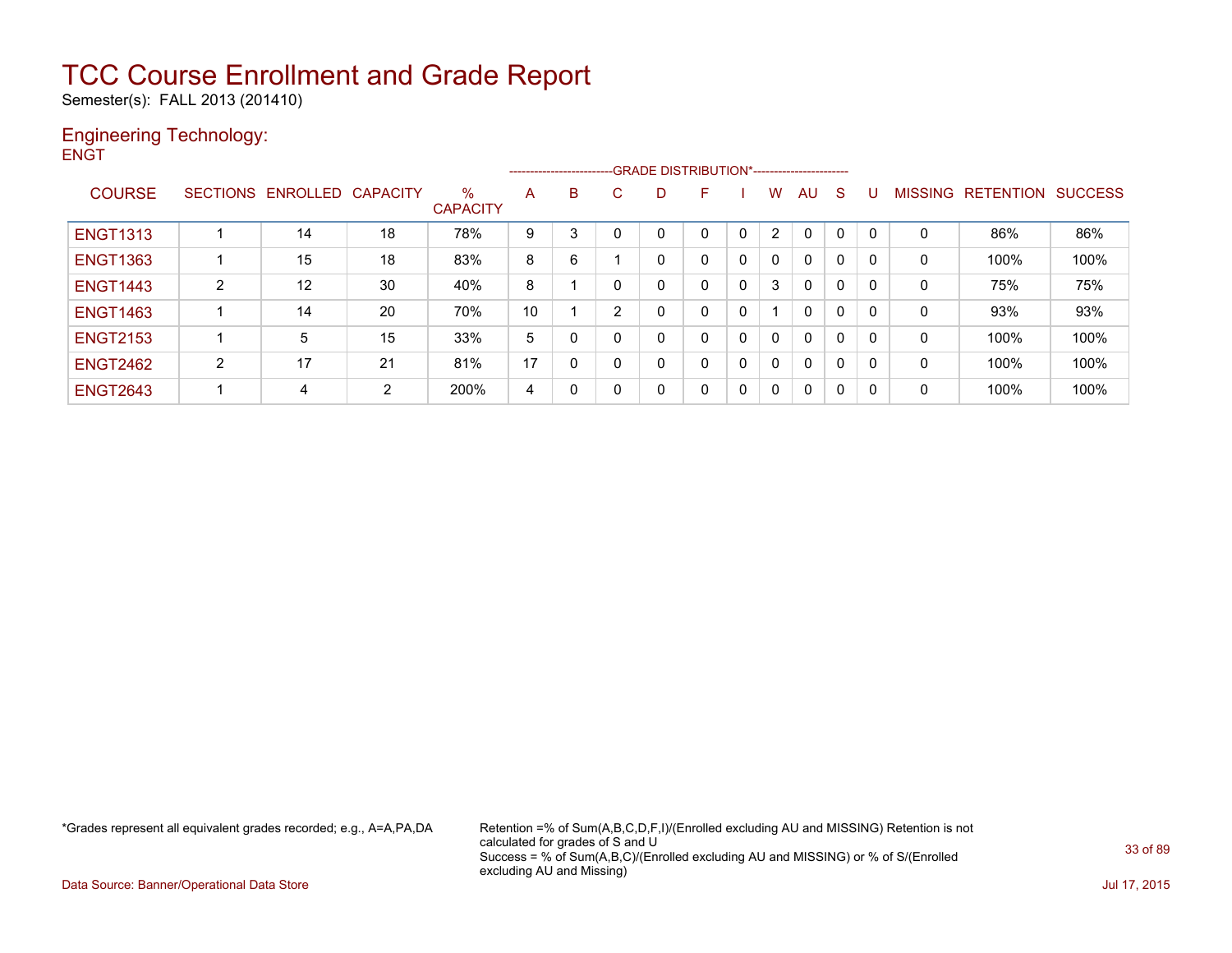Semester(s): FALL 2013 (201410)

#### English as a Second Language: **ESLG**

|                 |                |                            |     |                                  |                |              | ------------------------GRADE                DISTRIBUTION*---------------------- |              |              |              |                |              |              |          |              |                                  |      |
|-----------------|----------------|----------------------------|-----|----------------------------------|----------------|--------------|----------------------------------------------------------------------------------|--------------|--------------|--------------|----------------|--------------|--------------|----------|--------------|----------------------------------|------|
| <b>COURSE</b>   |                | SECTIONS ENROLLED CAPACITY |     | $\frac{0}{0}$<br><b>CAPACITY</b> | A              | B            | C                                                                                | D            | F            |              | W              | <b>AU</b>    | S            | U        |              | <b>MISSING RETENTION SUCCESS</b> |      |
| <b>ESLG0513</b> | $\mathbf{1}$   | $\mathbf{1}$               | 15  | 7%                               | 1              | $\mathbf{0}$ | $\mathbf{0}$                                                                     | $\Omega$     | 0            | $\mathbf{0}$ | 0              | 0            | $\mathbf{0}$ | 0        | $\mathbf 0$  | 100%                             | 100% |
| <b>ESLG0523</b> | 1              | 5                          | 15  | 33%                              | 5              | 0            | $\mathbf{0}$                                                                     | $\mathbf{0}$ | $\mathbf{0}$ | 0            | $\mathbf{0}$   | $\mathbf{0}$ | $\Omega$     | 0        | 0            | 100%                             | 100% |
| <b>ESLG0533</b> | 1              | 6                          | 15  | 40%                              | 4              | 2            | $\mathbf{0}$                                                                     | $\mathbf{0}$ | 0            | 0            | 0              | $\mathbf{0}$ | $\Omega$     | 0        | 0            | 100%                             | 100% |
| <b>ESLG0543</b> | 1              | 6                          | 15  | 40%                              | $\overline{2}$ | 2            | $\overline{2}$                                                                   | $\mathbf{0}$ | $\mathbf{0}$ | 0            | 0              | $\mathbf{0}$ | $\mathbf{0}$ | 0        | 0            | 100%                             | 100% |
| <b>ESLG0553</b> | 1              | 3                          | 15  | 20%                              | 2              | $\mathbf{0}$ | 0                                                                                | 1            | 0            | $\Omega$     | $\mathbf{0}$   | $\mathbf{0}$ | $\mathbf{0}$ | 0        | $\mathbf{0}$ | 100%                             | 67%  |
| <b>ESLG0613</b> | $\mathbf 1$    | 10                         | 15  | 67%                              | 10             | $\Omega$     | $\mathbf{0}$                                                                     | $\mathbf{0}$ | $\mathbf{0}$ | $\mathbf{0}$ | $\mathbf{0}$   | $\mathbf{0}$ | $\Omega$     | $\Omega$ | 0            | 100%                             | 100% |
| <b>ESLG0623</b> | $\mathbf 1$    | 9                          | 15  | 60%                              | 6              | 3            | $\mathbf 0$                                                                      | $\mathbf{0}$ | 0            | $\Omega$     | $\mathbf{0}$   | $\mathbf{0}$ | $\Omega$     | $\Omega$ | $\mathbf 0$  | 100%                             | 100% |
| <b>ESLG0633</b> | $\mathbf 1$    | 10                         | 15  | 67%                              | 8              | 1            | 1                                                                                | $\Omega$     | 0            | $\Omega$     | $\mathbf{0}$   | $\mathbf{0}$ | $\Omega$     | $\Omega$ | 0            | 100%                             | 100% |
| <b>ESLG0643</b> | 2              | 22                         | 15  | 147%                             | 16             | 5            | 1                                                                                | $\mathbf{0}$ | 0            | 0            | 0              | $\mathbf{0}$ | $\mathbf{0}$ | 0        | 0            | 100%                             | 100% |
| <b>ESLG0713</b> | $\overline{2}$ | 22                         | 30  | 73%                              | 12             | 10           | $\mathbf{0}$                                                                     | $\mathbf{0}$ | $\mathbf{0}$ | $\mathbf{0}$ | $\mathbf{0}$   | $\mathbf{0}$ | $\Omega$     | 0        | 0            | 100%                             | 100% |
| <b>ESLG0723</b> | $\overline{2}$ | 25                         | 30  | 83%                              | 21             | 3            | $\mathbf 1$                                                                      | 0            | 0            | 0            | $\Omega$       | $\mathbf{0}$ | $\mathbf{0}$ | 0        | 0            | 100%                             | 100% |
| <b>ESLG0733</b> | $\overline{2}$ | 19                         | 30  | 63%                              | 10             | 4            | 5                                                                                | $\mathbf{0}$ | 0            | $\Omega$     | 0              | $\mathbf{0}$ | $\Omega$     | 0        | 0            | 100%                             | 100% |
| <b>ESLG0743</b> | 2              | 14                         | 30  | 47%                              | 5              | 3            | 3                                                                                | 3            | $\mathbf{0}$ | $\Omega$     | $\mathbf{0}$   | 0            | $\Omega$     | $\Omega$ | $\mathbf{0}$ | 100%                             | 79%  |
| <b>ESLG0753</b> | $\overline{2}$ | 21                         | 30  | 70%                              | 16             | 5            | $\mathbf{0}$                                                                     | $\mathbf{0}$ | 0            | $\mathbf{0}$ | $\Omega$       | $\mathbf{0}$ | $\Omega$     | 0        | 0            | 100%                             | 100% |
| <b>ESLG0813</b> | 1              | 9                          | 15  | 60%                              | 9              | $\Omega$     | $\mathbf{0}$                                                                     | $\mathbf{0}$ | $\mathbf{0}$ | $\mathbf{0}$ | $\mathbf{0}$   | $\mathbf{0}$ | $\Omega$     | 0        | 0            | 100%                             | 100% |
| <b>ESLG0823</b> | $\mathbf 1$    | 13                         | 15  | 87%                              | 5              | 4            | 1                                                                                | 2            | 1            | 0            | 0              | $\mathbf{0}$ | $\Omega$     | 0        | 0            | 100%                             | 77%  |
| <b>ESLG0833</b> | $\mathbf 1$    | 10                         | 15  | 67%                              | $\overline{7}$ | 3            | $\mathbf{0}$                                                                     | $\mathbf{0}$ | $\mathbf{0}$ | $\Omega$     | $\mathbf{0}$   | $\mathbf{0}$ | $\mathbf{0}$ | 0        | 0            | 100%                             | 100% |
| <b>ESLG0843</b> | 1              | 8                          | 15  | 53%                              | $\mathbf 1$    | 6            | 0                                                                                | $\mathbf 1$  | 0            | $\mathbf{0}$ | 0              | $\mathbf{0}$ | $\mathbf{0}$ | 0        | 0            | 100%                             | 88%  |
| <b>ESLG0853</b> | $\mathbf{1}$   | 10                         | 15  | 67%                              | 9              | -1           | $\mathbf{0}$                                                                     | $\mathbf{0}$ | 0            | $\mathbf{0}$ | $\mathbf{0}$   | $\Omega$     | $\Omega$     | $\Omega$ | 0            | 100%                             | 100% |
| <b>ESLG0991</b> | $\overline{2}$ | 12                         | 30  | 40%                              | 12             | $\Omega$     | $\mathbf{0}$                                                                     | $\Omega$     | $\Omega$     | $\Omega$     | $\mathbf{0}$   | $\Omega$     | $\Omega$     | $\Omega$ | $\Omega$     | 100%                             | 100% |
| <b>ESLG0992</b> | 1              | 1                          | 15  | 7%                               | $\mathbf 0$    | 1            | 0                                                                                | $\mathbf{0}$ | 0            | $\Omega$     | 0              | $\mathbf{0}$ | 0            | 0        | 0            | 100%                             | 100% |
| <b>ESLG0993</b> | 8              | 50                         | 120 | 42%                              | 22             | 20           | 6                                                                                | 0            | 0            | 0            | $\overline{2}$ | $\mathbf{0}$ | 0            | 0        | 0            | 96%                              | 96%  |

\*Grades represent all equivalent grades recorded; e.g., A=A,PA,DA Retention =% of Sum(A,B,C,D,F,I)/(Enrolled excluding AU and MISSING) Retention is not calculated for grades of S and U Success = % of Sum(A,B,C)/(Enrolled excluding AU and MISSING) or % of S/(Enrolled excluding AU and Missing)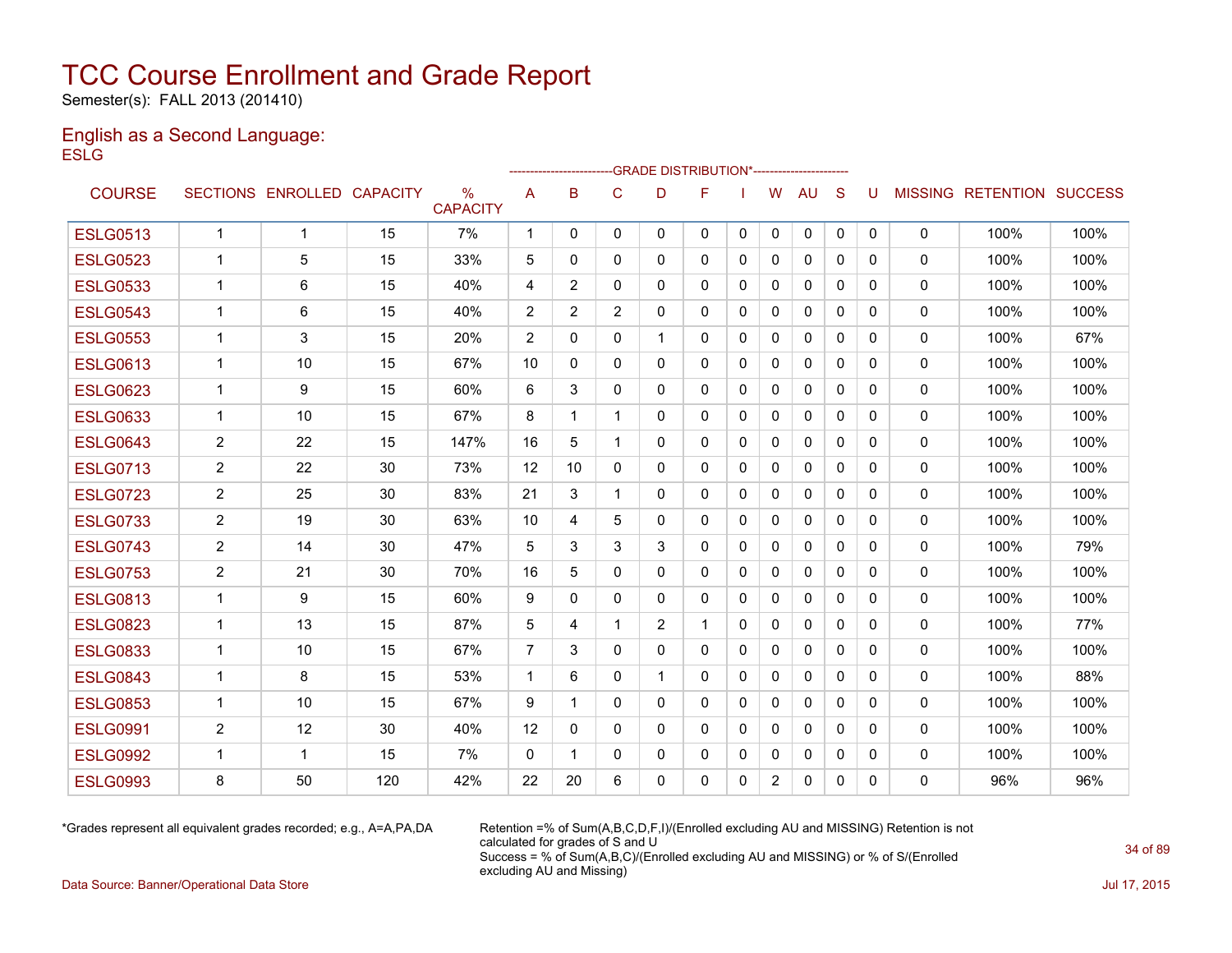Semester(s): FALL 2013 (201410)

### Event Management:

EVNT

|                 |                            |    |                      |    |   | -GRADE DISTRIBUTION*----------------------- |  |    |             |  |                           |      |
|-----------------|----------------------------|----|----------------------|----|---|---------------------------------------------|--|----|-------------|--|---------------------------|------|
| <b>COURSE</b>   | SECTIONS ENROLLED CAPACITY |    | %<br><b>CAPACITY</b> | А  | B | D                                           |  | W  | AU          |  | MISSING RETENTION SUCCESS |      |
| <b>EVNT1113</b> | 17                         | 20 | 85%                  | 10 | 6 |                                             |  |    | 0           |  | 94%                       | 94%  |
| <b>EVNT2113</b> | 8                          | 20 | 40%                  | b  |   |                                             |  |    | 0           |  | 100%                      | 100% |
| <b>EVNT2213</b> | 15                         | 20 | 75%                  | 4  |   |                                             |  | ્ર | $\mathbf 0$ |  | 80%                       | 53%  |

\*Grades represent all equivalent grades recorded; e.g., A=A,PA,DA Retention =% of Sum(A,B,C,D,F,I)/(Enrolled excluding AU and MISSING) Retention is not calculated for grades of S and U Success = % of Sum(A,B,C)/(Enrolled excluding AU and MISSING) or % of S/(Enrolled excluding AU and Missing)

Data Source: Banner/Operational Data Store Jul 17, 2015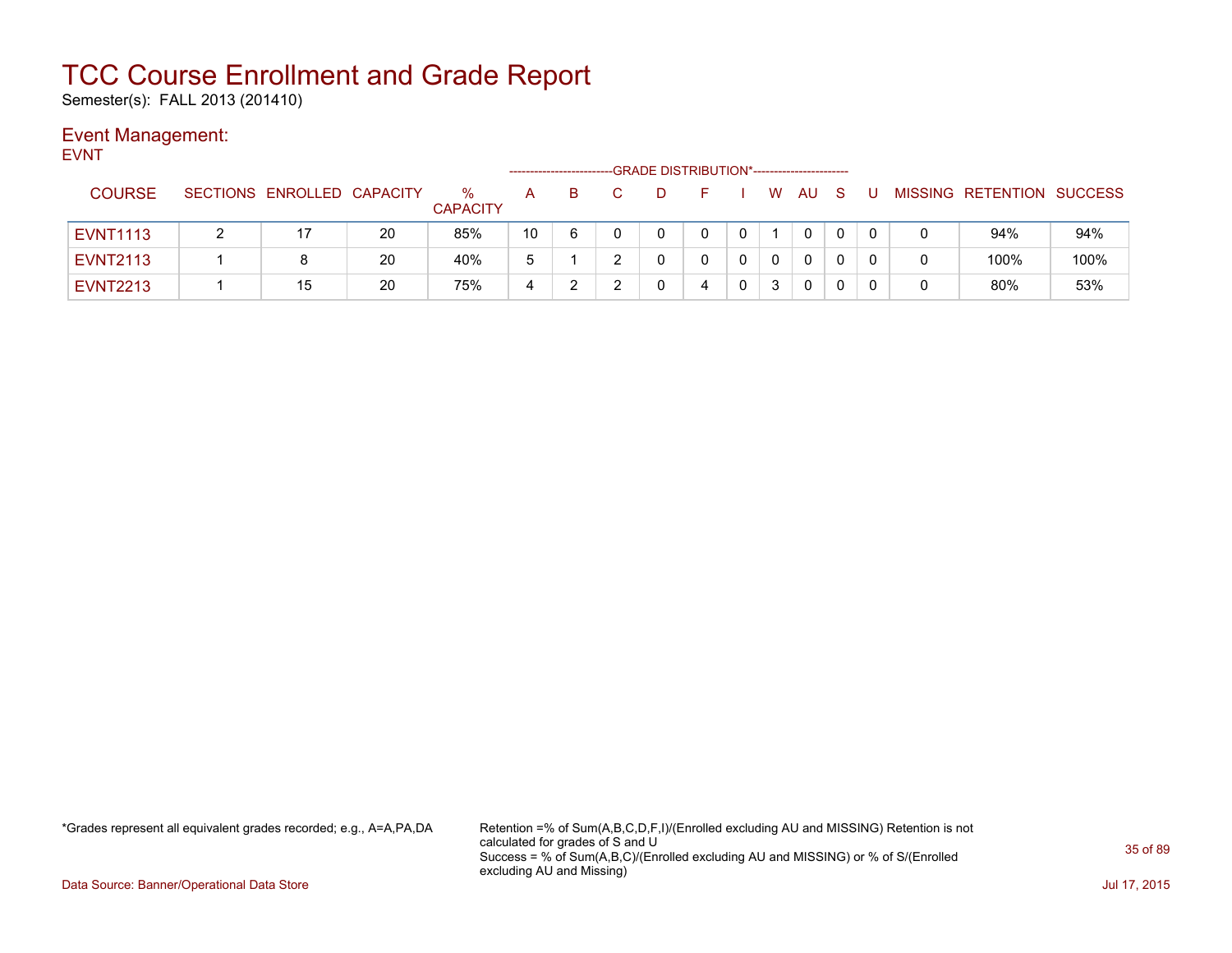Semester(s): FALL 2013 (201410)

#### Fire & Emergency Medical Svcs: FEMS

|                 |                |                   |                 |                                  |                |                |              | ------------------------GRADE                DISTRIBUTION*---------------------- |   |              |                |              |              |              |                |                          |      |
|-----------------|----------------|-------------------|-----------------|----------------------------------|----------------|----------------|--------------|----------------------------------------------------------------------------------|---|--------------|----------------|--------------|--------------|--------------|----------------|--------------------------|------|
| <b>COURSE</b>   |                | SECTIONS ENROLLED | <b>CAPACITY</b> | $\frac{9}{6}$<br><b>CAPACITY</b> | A              | B              | $\mathsf{C}$ | D                                                                                | F |              | W              | <b>AU</b>    | S            |              | <b>MISSING</b> | <b>RETENTION SUCCESS</b> |      |
| <b>FEMS1513</b> | $\overline{2}$ | 44                | 40              | 110%                             | 34             | 3              | 0            | 0                                                                                | 0 | -1           | 6              | $\Omega$     | $\mathbf{0}$ | $\mathbf{0}$ | $\mathbf{0}$   | 86%                      | 84%  |
| <b>FEMS1523</b> |                | 24                | 20              | 120%                             | 18             | 3              | $\Omega$     | 0                                                                                | 0 |              | $\overline{2}$ | 0            | $\Omega$     | $\Omega$     | 0              | 92%                      | 88%  |
| <b>FEMS1533</b> | $\overline{2}$ | 37                | 40              | 92%                              | 27             | 6              |              | $\Omega$                                                                         | 0 |              | 2              | $\Omega$     | 0            | $\Omega$     | $\mathbf{0}$   | 95%                      | 92%  |
| <b>FEMS2413</b> | 1              | 14                | 15              | 93%                              | 8              | 6              | 0            | 0                                                                                | 0 | 0            | 0              | 0            | 0            | 0            | 0              | 100%                     | 100% |
| <b>FEMS2424</b> | $\mathbf 1$    | 14                | 15              | 93%                              | 10             | 4              | 0            | 0                                                                                | 0 | 0            | 0              | 0            | 0            | 0            | $\mathbf{0}$   | 100%                     | 100% |
| <b>FEMS2431</b> |                | 15                | 15              | 100%                             | 13             | $\overline{2}$ | 0            | 0                                                                                | 0 | $\Omega$     | 0              | $\mathbf{0}$ | $\Omega$     | $\Omega$     | $\mathbf{0}$   | 100%                     | 100% |
| <b>FEMS2513</b> | 1              | 6                 | 15              | 40%                              | $\overline{1}$ | 4              |              | 0                                                                                | 0 | 0            | 0              | $\mathbf{0}$ | $\Omega$     | $\Omega$     | $\Omega$       | 100%                     | 100% |
| <b>FEMS2521</b> | $\mathbf{1}$   | 10                | 15              | 67%                              | 8              | $\overline{2}$ | 0            | 0                                                                                | 0 | $\Omega$     | $\mathbf{0}$   | $\Omega$     | $\Omega$     | $\Omega$     | 0              | 100%                     | 100% |
| <b>FEMS2532</b> |                | 6                 | 15              | 40%                              | 2              | 3              |              | 0                                                                                | 0 | $\Omega$     | 0              | $\mathbf{0}$ | $\Omega$     | 0            | 0              | 100%                     | 100% |
| <b>FEMS2621</b> |                | 4                 | 15              | 27%                              | 3              |                | 0            | 0                                                                                | 0 | $\Omega$     | 0              | $\Omega$     | $\Omega$     | 0            | $\mathbf{0}$   | 100%                     | 100% |
| <b>FEMS2713</b> | $\mathbf{1}$   | 4                 | 15              | 27%                              | $\mathbf{1}$   | $\overline{2}$ | 0            | 0                                                                                | 0 | $\mathbf{0}$ |                | $\mathbf{0}$ | $\mathbf{0}$ | 0            | $\Omega$       | 75%                      | 75%  |
| <b>FEMS2724</b> | 1              | 4                 | 15              | 27%                              | 2              | $\overline{2}$ | 0            | 0                                                                                | 0 | 0            | 0              | 0            | 0            | 0            | $\mathbf{0}$   | 100%                     | 100% |
| <b>FEMS2731</b> |                | 4                 | 15              | 27%                              | 3              |                | 0            | 0                                                                                | 0 | $\Omega$     | 0              | $\mathbf{0}$ | $\Omega$     | 0            | $\mathbf{0}$   | 100%                     | 100% |
| <b>FEMS2741</b> | 1              | 4                 | 15              | 27%                              | $\mathbf{0}$   | $\Omega$       | 3            | 0                                                                                | 0 | $\Omega$     |                | $\mathbf{0}$ | $\Omega$     | $\Omega$     | $\Omega$       | 75%                      | 75%  |
| <b>FEMS2821</b> | $\mathbf{1}$   | 4                 | 15              | 27%                              | 2              | 1              | 0            | 0                                                                                | 0 | $\Omega$     |                | $\mathbf{0}$ | $\Omega$     | 0            | 0              | 75%                      | 75%  |
| <b>FEMS2831</b> | 1              | 4                 | 15              | 27%                              | $\overline{2}$ | 1              | 0            | 0                                                                                | 0 | $\Omega$     |                | $\mathbf{0}$ | $\Omega$     | 0            | $\mathbf{0}$   | 75%                      | 75%  |
| <b>FEMS2841</b> |                | 4                 | 15              | 27%                              | 2              |                | 0            | 0                                                                                | 0 | 0            |                | $\mathbf{0}$ | $\Omega$     | $\Omega$     | $\Omega$       | 75%                      | 75%  |
| <b>FEMS2993</b> | 4              | 59                | 80              | 74%                              | 48             | 3              | 0            | 0                                                                                | 0 | 3            | 5              | $\mathbf{0}$ | $\mathbf{0}$ | 0            | $\Omega$       | 92%                      | 86%  |

\*Grades represent all equivalent grades recorded; e.g., A=A,PA,DA Retention =% of Sum(A,B,C,D,F,I)/(Enrolled excluding AU and MISSING) Retention is not calculated for grades of S and U Success = % of Sum(A,B,C)/(Enrolled excluding AU and MISSING) or % of S/(Enrolled excluding AU and Missing)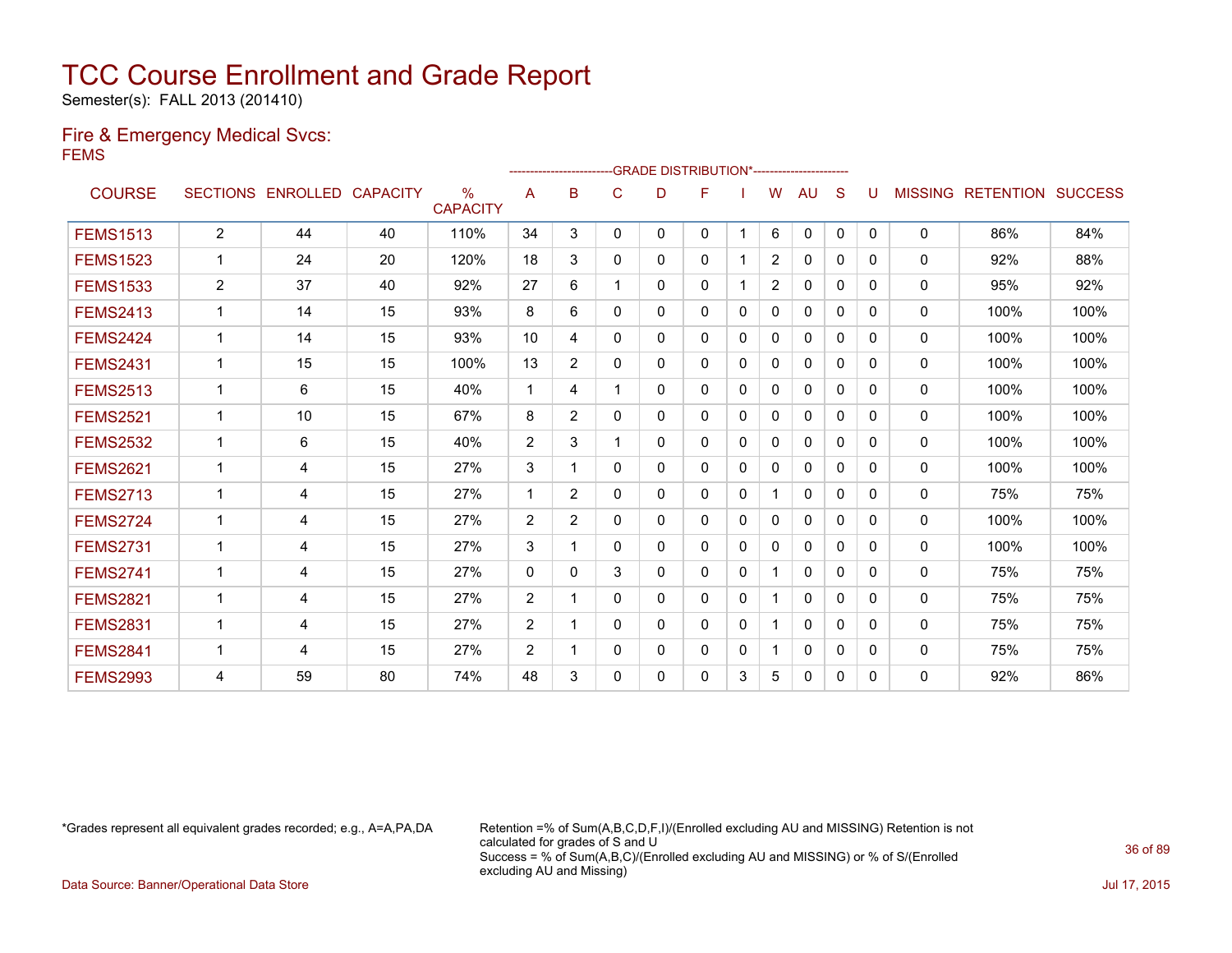Semester(s): FALL 2013 (201410)

### French: FREN

|                 |   |                            |     |                         |                | ------------------------- |   | -GRADE DISTRIBUTION*----------------------- |   |   |          |    |              |     |   |                                  |      |
|-----------------|---|----------------------------|-----|-------------------------|----------------|---------------------------|---|---------------------------------------------|---|---|----------|----|--------------|-----|---|----------------------------------|------|
| <b>COURSE</b>   |   | SECTIONS ENROLLED CAPACITY |     | $\%$<br><b>CAPACITY</b> | A              | B                         |   | D                                           |   |   | W        | AU | <sub>S</sub> |     |   | <b>MISSING RETENTION SUCCESS</b> |      |
| <b>FREN1103</b> | 5 | 70                         | 105 | 67%                     | 15             | 12                        | 5 | 6                                           | 4 | 0 | 27       |    | 0            |     | 0 | 61%                              | 46%  |
| <b>FREN1213</b> |   |                            | 20  | 35%                     | $\overline{2}$ |                           |   | 0                                           |   | 0 | $\Omega$ |    | 0            |     | 0 | 100%                             | 100% |
| <b>FREN1313</b> |   | 14                         | 20  | 70%                     | 3              | 3                         | 3 | 0                                           | 0 | 0 | 2        | 3  | $\mathbf{0}$ | - 0 | 0 | 82%                              | 82%  |
| <b>FREN2113</b> |   | 6                          | 20  | 30%                     | 0              |                           |   | 0                                           |   |   | $\Omega$ | 4  | 0            | -0  | 0 | 100%                             | 100% |
| <b>FREN2143</b> |   |                            | ົ   | 100%                    |                |                           |   | 0                                           |   |   | $\Omega$ | 0  | 0            |     | 0 | 100%                             | 50%  |

\*Grades represent all equivalent grades recorded; e.g., A=A,PA,DA Retention =% of Sum(A,B,C,D,F,I)/(Enrolled excluding AU and MISSING) Retention is not calculated for grades of S and U Success = % of Sum(A,B,C)/(Enrolled excluding AU and MISSING) or % of S/(Enrolled excluding AU and Missing)

Data Source: Banner/Operational Data Store **July 17, 2015**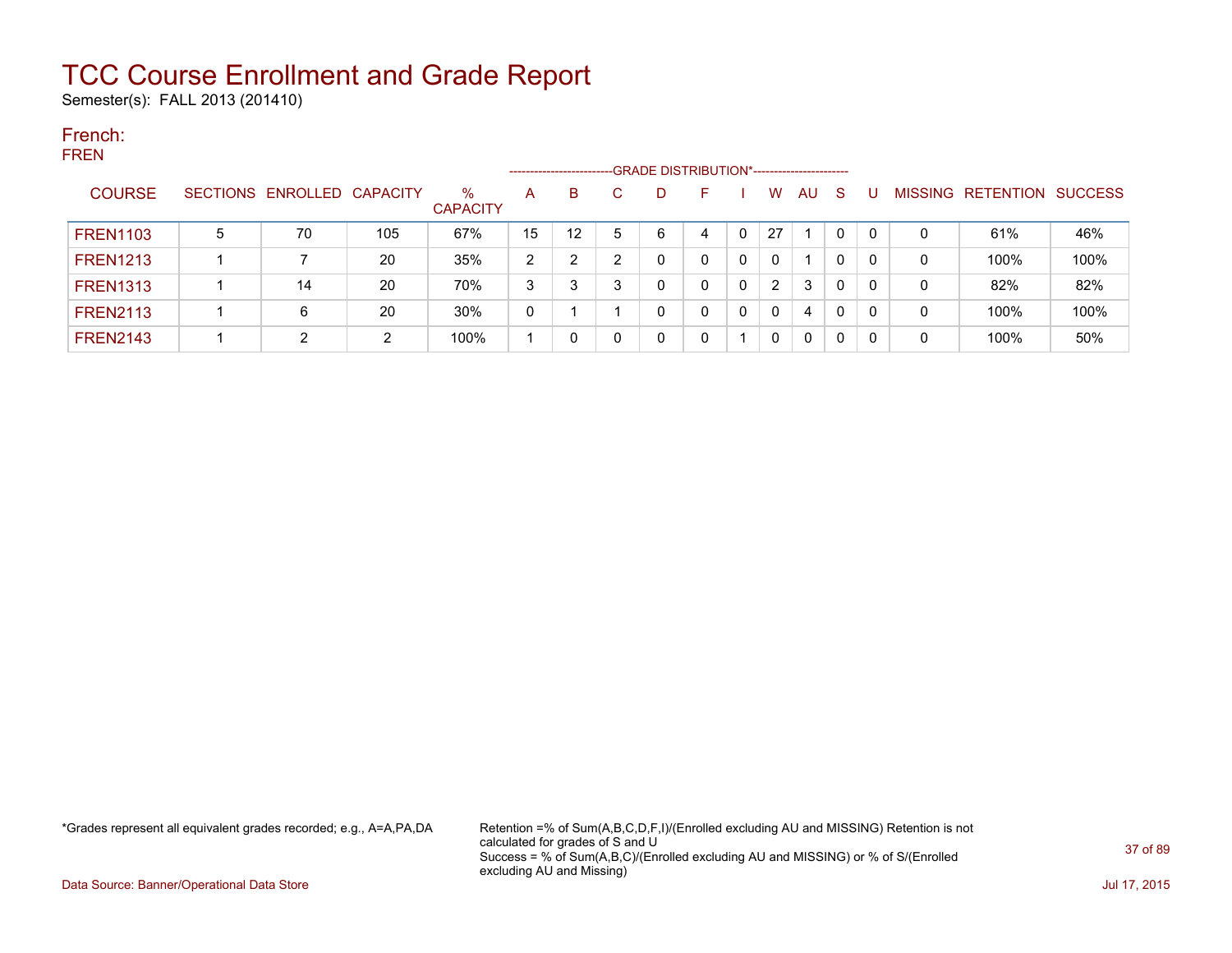Semester(s): FALL 2013 (201410)

### Geography:

| <b>GEOG</b>     |                 |                   |     |                         | -------------------- |    |              |    | -GRADE DISTRIBUTION*---------------------- |              |                |              |              |              |                |                  |                |
|-----------------|-----------------|-------------------|-----|-------------------------|----------------------|----|--------------|----|--------------------------------------------|--------------|----------------|--------------|--------------|--------------|----------------|------------------|----------------|
| <b>COURSE</b>   | <b>SECTIONS</b> | ENROLLED CAPACITY |     | $\%$<br><b>CAPACITY</b> | A                    | B  | C.           | D  | F                                          |              | w              | AU           | S            |              | <b>MISSING</b> | <b>RETENTION</b> | <b>SUCCESS</b> |
| GEOG1014        | $\overline{2}$  | 28                | 44  | 64%                     | 6                    | 3  | 5            |    | ⇁                                          | $\Omega$     | 6              | 0            | $\mathbf{0}$ | $\Omega$     | 0              | 79%              | 50%            |
| GEOG1023        | 3               | 60                | 70  | 86%                     | 33                   | 16 | 8            | 0  |                                            | $\mathbf 0$  | $\overline{2}$ | $\mathbf{0}$ | $\mathbf{0}$ | $\mathbf{0}$ | $\mathbf{0}$   | 97%              | 95%            |
| GEOG1043        | 19              | 289               | 440 | 66%                     | 71                   | 89 | 62           | 13 | 29                                         | $\mathbf 0$  | 25             | $\mathbf{0}$ | $\mathbf{0}$ | 0            | 0              | 91%              | 77%            |
| GEOG2013        |                 | 7                 | 24  | 29%                     | 2                    | 3  |              | 0  | 2                                          | $\mathbf 0$  | 0              | 0            | $\mathbf{0}$ | 0            | 0              | 100%             | 71%            |
| GEOG2033        | 3               | 63                | 75  | 84%                     | 29                   | 15 | 14           | 2  |                                            | $\mathbf 0$  | 2              | $\mathbf{0}$ | $\mathbf{0}$ | 0            | $\mathbf{0}$   | 97%              | 92%            |
| <b>GEOG2344</b> |                 | $\overline{2}$    | 10  | 20%                     | 0                    | 0  | $\mathbf{0}$ |    | 0                                          | $\mathbf{0}$ |                | 0            | 0            | 0            | 0              | 50%              | 0%             |
| <b>GEOG2354</b> |                 | 11                | 15  | 73%                     | 3                    | 2  |              | 3  | 2                                          | 0            | 0              | $\mathbf 0$  | 0            | 0            | 0              | 100%             | 55%            |

\*Grades represent all equivalent grades recorded; e.g., A=A,PA,DA Retention =% of Sum(A,B,C,D,F,I)/(Enrolled excluding AU and MISSING) Retention is not calculated for grades of S and U Success = % of Sum(A,B,C)/(Enrolled excluding AU and MISSING) or % of S/(Enrolled excluding AU and Missing)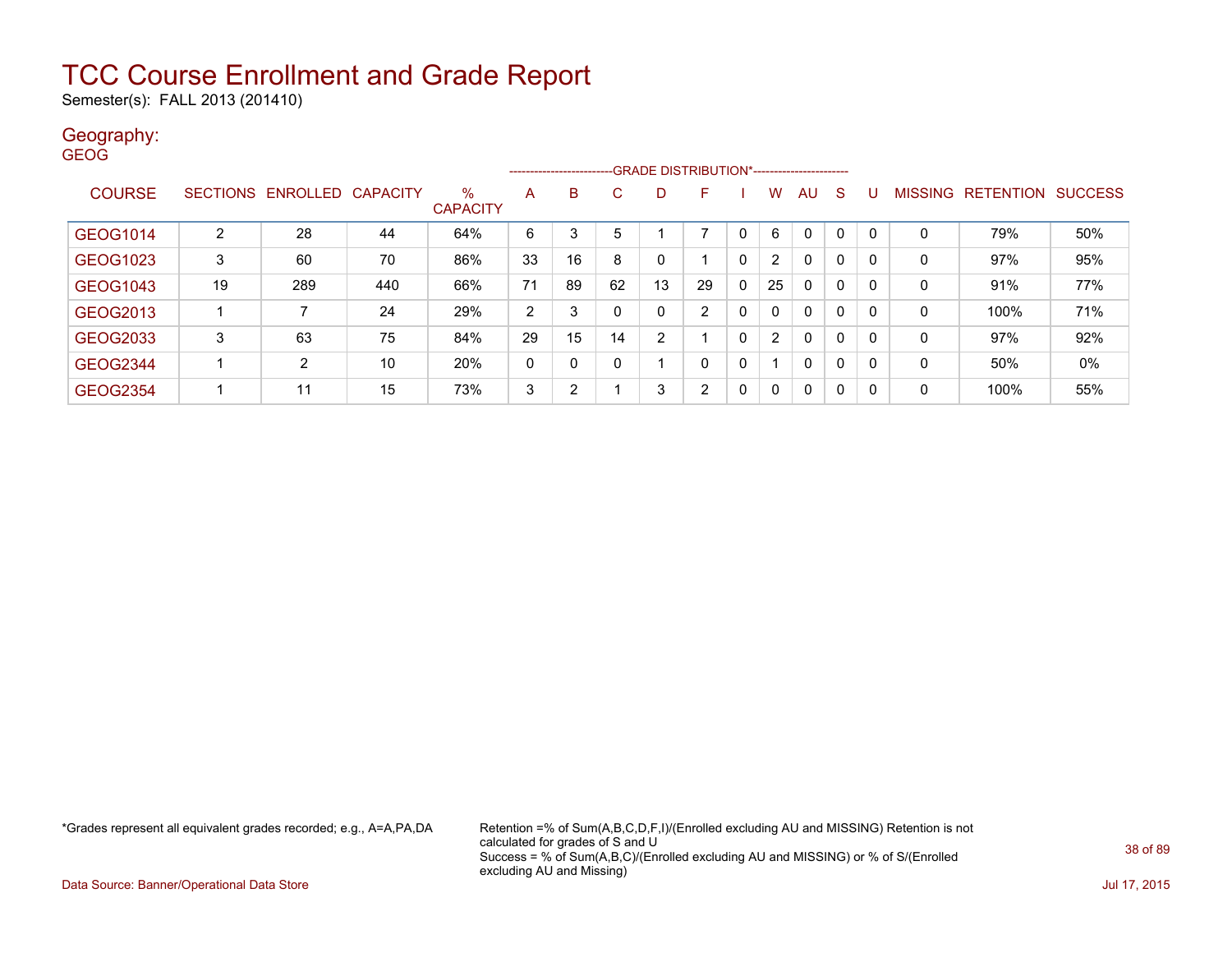Semester(s): FALL 2013 (201410)

### Geology:

| <b>GEOL</b>     |                            |    |                         |              |          |    |       | -GRADE DISTRIBUTION*----------------------- |                |    |              |    |                           |     |
|-----------------|----------------------------|----|-------------------------|--------------|----------|----|-------|---------------------------------------------|----------------|----|--------------|----|---------------------------|-----|
| <b>COURSE</b>   | SECTIONS ENROLLED CAPACITY |    | $\%$<br><b>CAPACITY</b> | $\mathsf{A}$ | <b>B</b> | C. | - D - | $-$ F $-$                                   |                |    | I WAUS       | -U | MISSING RETENTION SUCCESS |     |
| <b>GEOL1014</b> | 53                         | 64 | 83%                     | 27           | 13       |    |       | 0                                           | $\overline{0}$ | -9 | $\mathbf{0}$ |    | 83%                       | 81% |
| <b>GEOL1113</b> | 34                         | 44 | 77%                     |              | 6        | Q  |       | 4                                           |                | 8  | $\Omega$     |    | 76%                       | 56% |

\*Grades represent all equivalent grades recorded; e.g., A=A,PA,DA Retention =% of Sum(A,B,C,D,F,I)/(Enrolled excluding AU and MISSING) Retention is not calculated for grades of S and U Success = % of Sum(A,B,C)/(Enrolled excluding AU and MISSING) or % of S/(Enrolled excluding AU and Missing)

Data Source: Banner/Operational Data Store Jul 17, 2015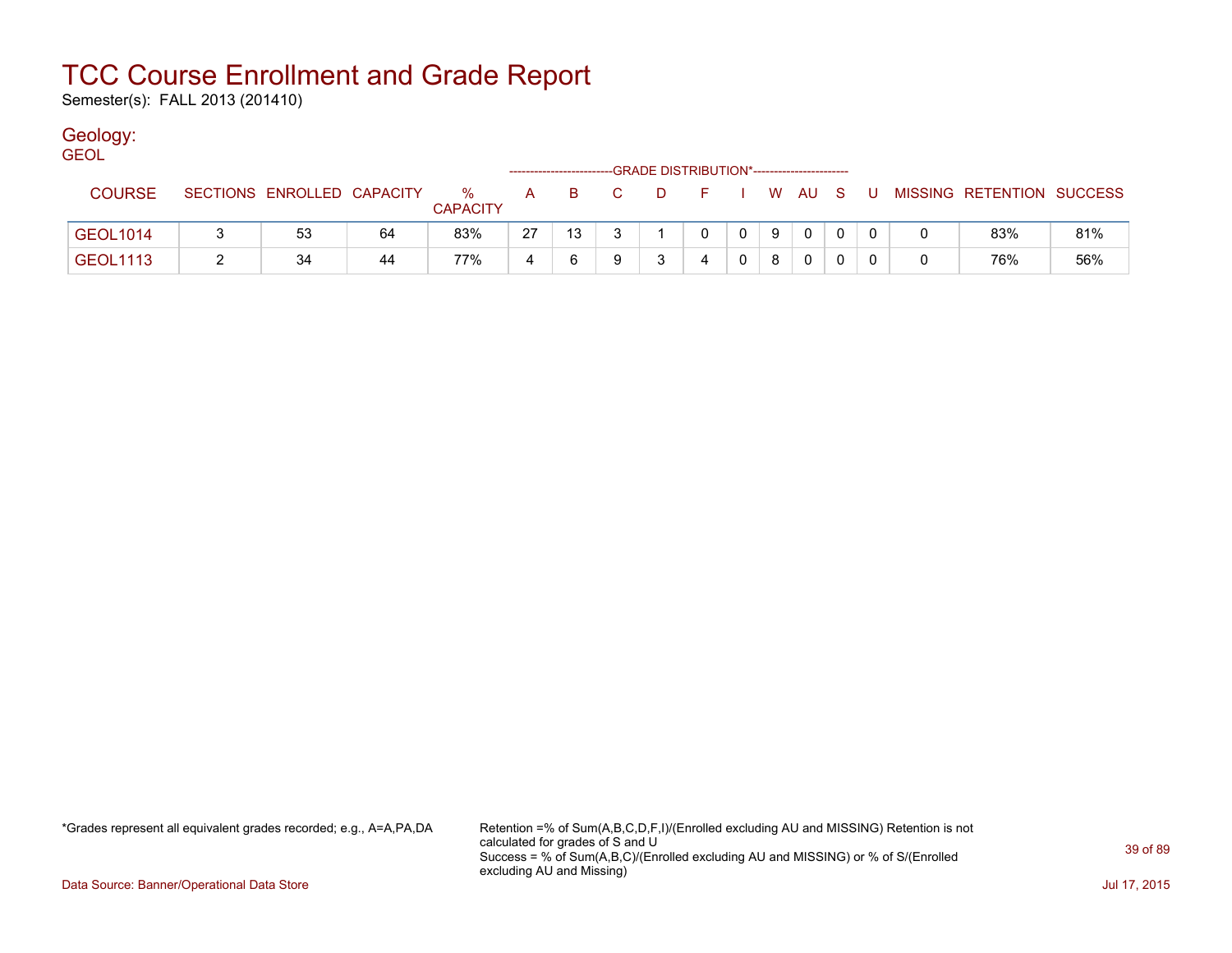Semester(s): FALL 2013 (201410)

### Geographical Information Sys:

GIS

|               |                            |    |                      |   | ----------------------- |  | -GRADE DISTRIBUTION*----------------------- |  |      |     |                           |      |
|---------------|----------------------------|----|----------------------|---|-------------------------|--|---------------------------------------------|--|------|-----|---------------------------|------|
| <b>COURSE</b> | SECTIONS ENROLLED CAPACITY |    | %<br><b>CAPACITY</b> | A |                         |  |                                             |  | W AU | . U | MISSING RETENTION SUCCESS |      |
| GIS2344       | 19                         | 35 | 54%                  |   |                         |  |                                             |  |      |     | 61%                       | 44%  |
| GIS2393       |                            |    | 100%                 |   |                         |  |                                             |  | 0    |     | 100%                      | 100% |

\*Grades represent all equivalent grades recorded; e.g., A=A,PA,DA Retention =% of Sum(A,B,C,D,F,I)/(Enrolled excluding AU and MISSING) Retention is not calculated for grades of S and U Success = % of Sum(A,B,C)/(Enrolled excluding AU and MISSING) or % of S/(Enrolled excluding AU and Missing)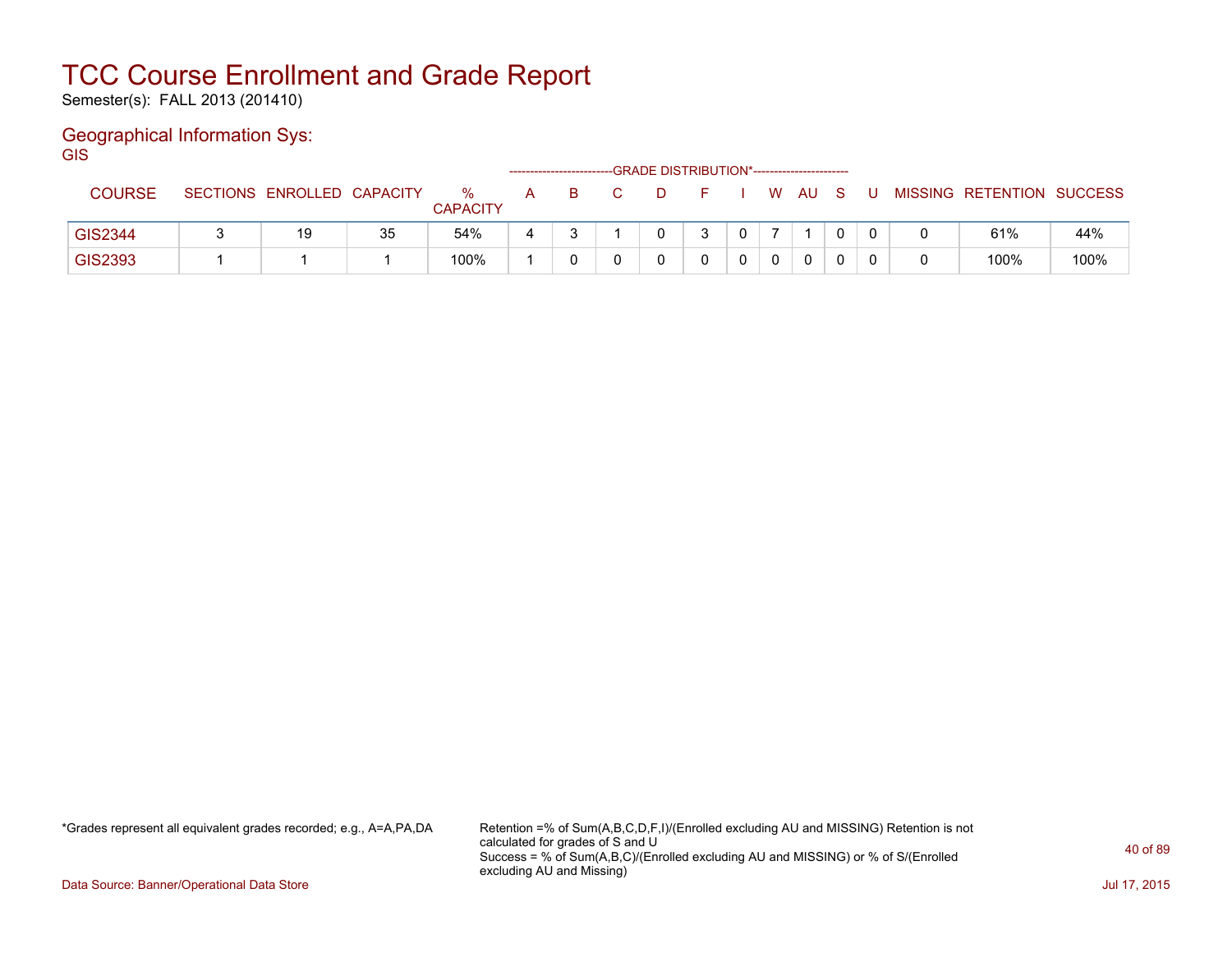Semester(s): FALL 2013 (201410)

#### German: **CDMM**

| יוויוויוט       |   |                            |    |                         |    | --------------------- | -GRADE DISTRIBUTION*----------------------- |   |              |              |    |  |                   |                |
|-----------------|---|----------------------------|----|-------------------------|----|-----------------------|---------------------------------------------|---|--------------|--------------|----|--|-------------------|----------------|
| <b>COURSE</b>   |   | SECTIONS ENROLLED CAPACITY |    | $\%$<br><b>CAPACITY</b> | A  | B                     | D                                           |   | W            | AU.          | -S |  | MISSING RETENTION | <b>SUCCESS</b> |
| <b>GRMN1001</b> |   |                            | 25 | 32%                     | 6  |                       |                                             |   | $\mathbf{0}$ | $\Omega$     | 0  |  | 100%              | 100%           |
| <b>GRMN1103</b> |   | 24                         | 50 | 48%                     | 10 | 6                     |                                             |   | 6            | $\mathbf{0}$ | 0  |  | 75%               | 67%            |
| <b>GRMN1213</b> | າ | 19                         | 50 | 38%                     | 8  | 4                     |                                             | 4 | 2            | 0            | 0  |  | 89%               | 68%            |
| <b>GRMN2113</b> |   |                            | 25 | 28%                     | 5  |                       |                                             |   | $\Omega$     | 0            | 0  |  | 100%              | 100%           |

\*Grades represent all equivalent grades recorded; e.g., A=A,PA,DA Retention =% of Sum(A,B,C,D,F,I)/(Enrolled excluding AU and MISSING) Retention is not calculated for grades of S and U Success = % of Sum(A,B,C)/(Enrolled excluding AU and MISSING) or % of S/(Enrolled excluding AU and Missing)

Data Source: Banner/Operational Data Store Jul 17, 2015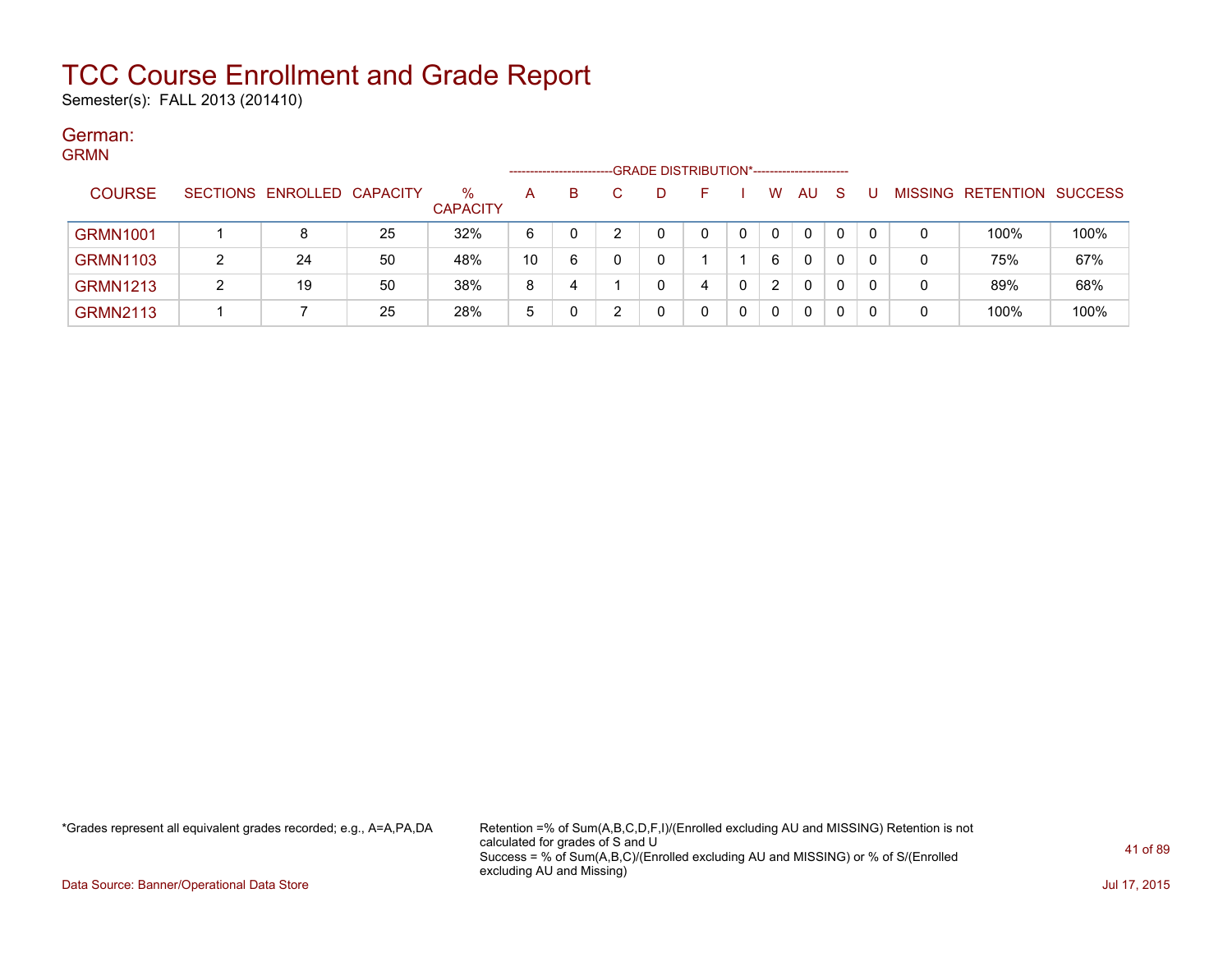Semester(s): FALL 2013 (201410)

### Graphics and Imaging Tech: GRPH

|                 |                            |   |                         |   |          | -------------------------GRADE DISTRIBUTION*----------------------- |   |          |          |              |             |          |              |              |                           |      |
|-----------------|----------------------------|---|-------------------------|---|----------|---------------------------------------------------------------------|---|----------|----------|--------------|-------------|----------|--------------|--------------|---------------------------|------|
| <b>COURSE</b>   | SECTIONS ENROLLED CAPACITY |   | $\%$<br><b>CAPACITY</b> | A | B        | ⌒<br>U                                                              | D | F        |          | w            | AU          | -S       | U            |              | MISSING RETENTION SUCCESS |      |
| <b>GRPH1014</b> |                            | 0 |                         | 0 |          |                                                                     | 0 | 0        |          | 0            | $\mathbf 0$ | $\Omega$ | 0            | $\mathbf 0$  | 100%                      | 100% |
| <b>GRPH1233</b> |                            | 0 |                         | 0 |          |                                                                     | 0 | 0        | $\Omega$ | $\mathbf{0}$ | 0           | 0        | $\mathbf{0}$ | 0            | 100%                      | 100% |
| <b>GRPH1242</b> |                            | 0 |                         | 0 |          |                                                                     | 0 | 0        |          | 0            | $\mathbf 0$ | 0        | 0            | 0            | 100%                      | 100% |
| <b>GRPH1334</b> | 5                          | 0 |                         | 5 | 0        |                                                                     | 0 | $\Omega$ | 0        | 0            | $\mathbf 0$ | 0        | $\mathbf{0}$ | $\mathbf{0}$ | 100%                      | 100% |
| <b>GRPH2014</b> |                            | 0 |                         |   | 0        |                                                                     | 0 | 0        | $\Omega$ | $\mathbf{0}$ | $\mathbf 0$ | 0        | 0            | $\mathbf{0}$ | 100%                      | 100% |
| <b>GRPH2022</b> |                            | 0 |                         |   | 0        |                                                                     | 0 | 0        | $\Omega$ | $\mathbf{0}$ | 0           | 0        | 0            | 0            | 100%                      | 100% |
| <b>GRPH2064</b> | 5                          | 0 |                         | 5 | $\Omega$ |                                                                     | 0 | 0        | $\Omega$ | $\mathbf{0}$ | $\mathbf 0$ | 0        | $\mathbf{0}$ | $\mathbf{0}$ | 100%                      | 100% |
| <b>GRPH2132</b> |                            | 0 |                         | 0 |          |                                                                     | 0 | 0        | 0        | 0            | 0           | 0        | $\mathbf{0}$ | 0            | 100%                      | 100% |

\*Grades represent all equivalent grades recorded; e.g., A=A,PA,DA Retention =% of Sum(A,B,C,D,F,I)/(Enrolled excluding AU and MISSING) Retention is not calculated for grades of S and U Success = % of Sum(A,B,C)/(Enrolled excluding AU and MISSING) or % of S/(Enrolled excluding AU and Missing)

Data Source: Banner/Operational Data Store Jul 17, 2015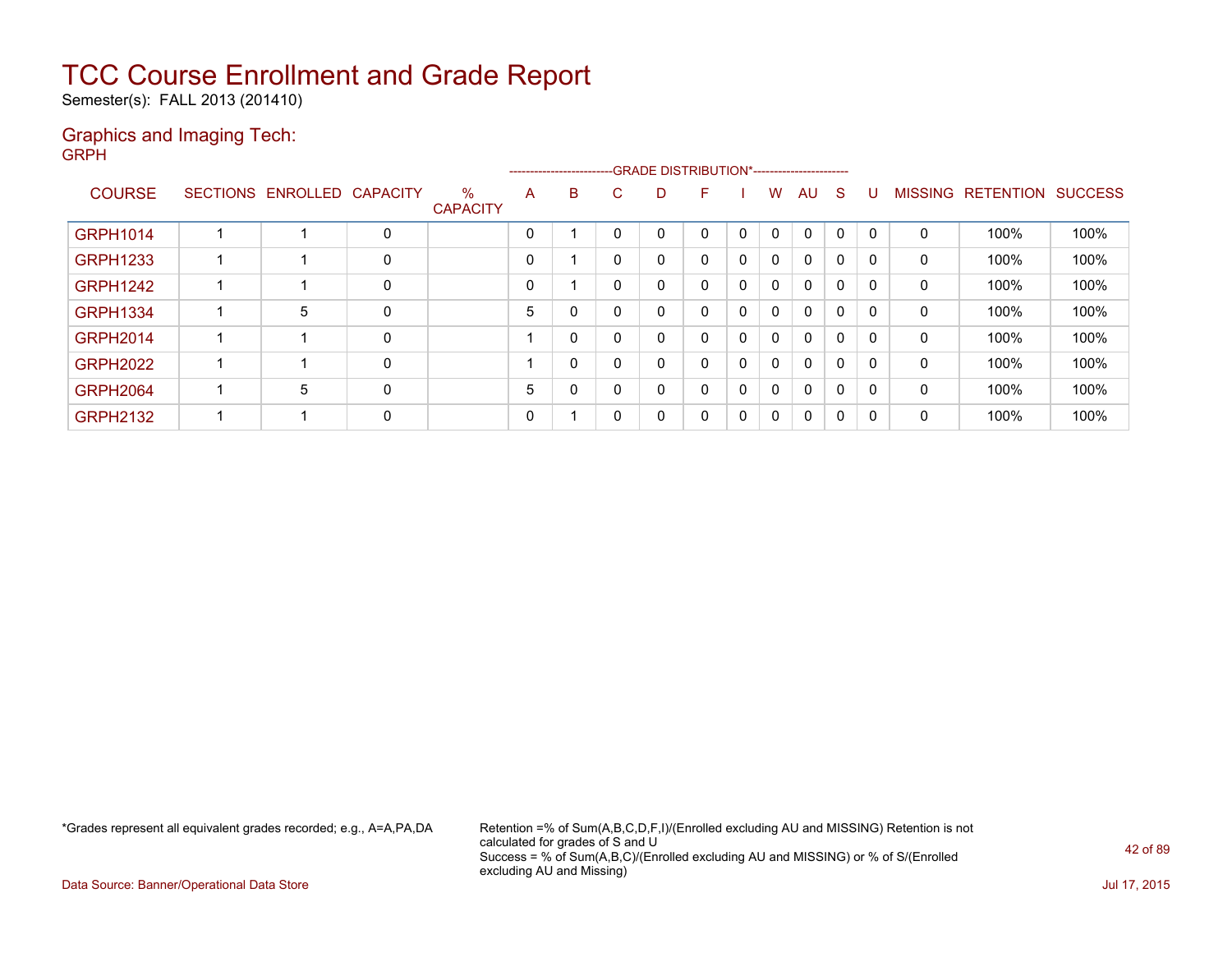Semester(s): FALL 2013 (201410)

### Hospitality and Food Services: **HFSV**

| .               |                            |    |                 |  | ------------------------GRADE DISTRIBUTION*----------------------- |  |                |          |  |                                                  |     |
|-----------------|----------------------------|----|-----------------|--|--------------------------------------------------------------------|--|----------------|----------|--|--------------------------------------------------|-----|
| <b>COURSE</b>   | SECTIONS ENROLLED CAPACITY |    | <b>CAPACITY</b> |  |                                                                    |  |                |          |  | % A B C D F I W AU S U MISSING RETENTION SUCCESS |     |
| <b>HFSV1413</b> |                            | 20 | 55%             |  |                                                                    |  | $\overline{0}$ | $\Omega$ |  | 100%                                             | 82% |

\*Grades represent all equivalent grades recorded; e.g., A=A,PA,DA Retention =% of Sum(A,B,C,D,F,I)/(Enrolled excluding AU and MISSING) Retention is not calculated for grades of S and U Success = % of Sum(A,B,C)/(Enrolled excluding AU and MISSING) or % of S/(Enrolled excluding AU and Missing)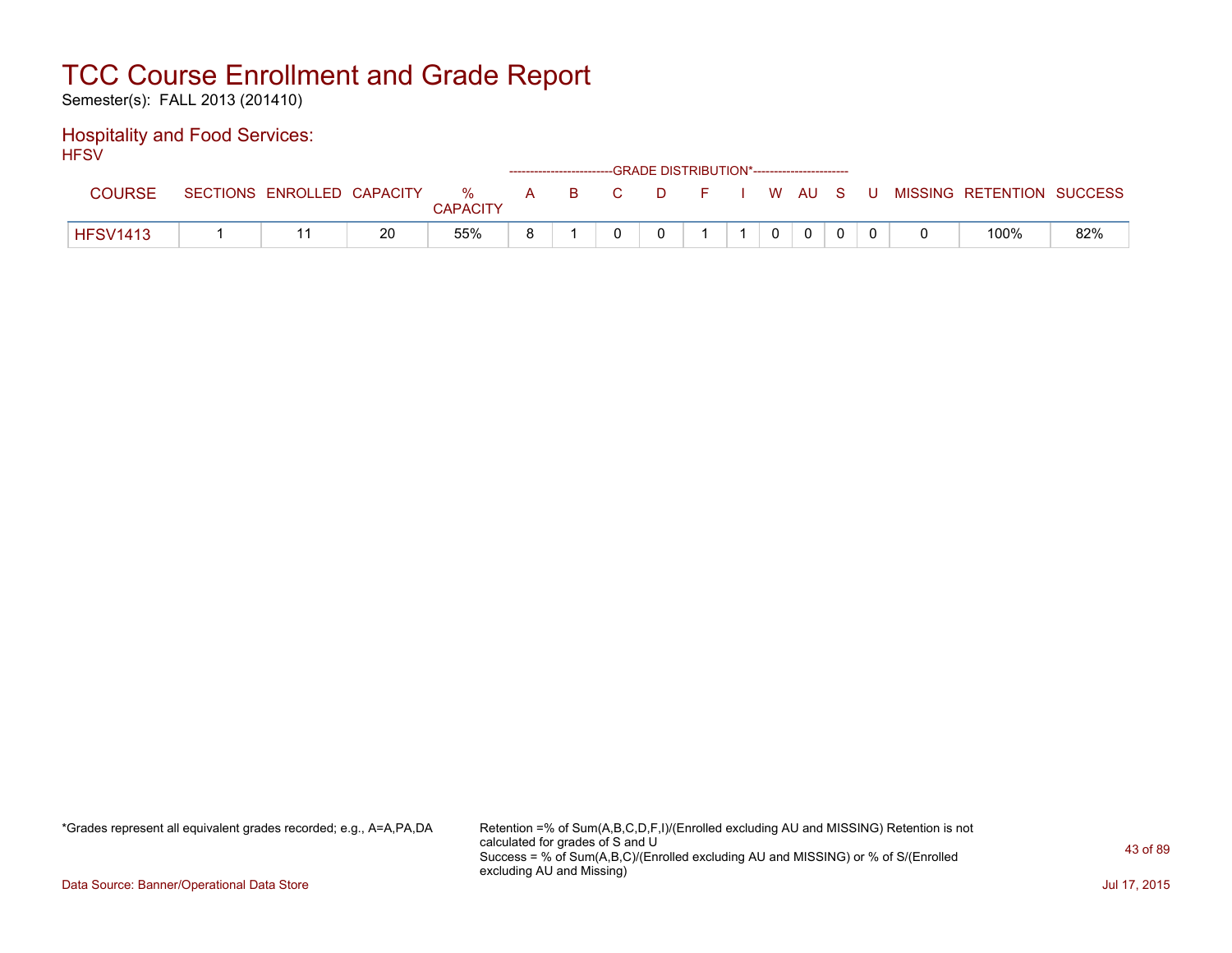Semester(s): FALL 2013 (201410)

### History:

**HIST** 

|                 |    |                            |       |                      |     |     |                |    | --------------------------GRADE DISTRIBUTION*----------------------- |              |     |              |              |             |              |                                  |     |
|-----------------|----|----------------------------|-------|----------------------|-----|-----|----------------|----|----------------------------------------------------------------------|--------------|-----|--------------|--------------|-------------|--------------|----------------------------------|-----|
| <b>COURSE</b>   |    | SECTIONS ENROLLED CAPACITY |       | %<br><b>CAPACITY</b> | Α   | B   | C              | D  | F                                                                    |              | w   | AU           | S            |             |              | <b>MISSING RETENTION SUCCESS</b> |     |
| <b>HIST1033</b> | 5  | 70                         | 110   | 64%                  | 9   |     | 6              |    | 12                                                                   | 0            | 31  | $\mathbf{0}$ | 0            | $\mathbf 0$ | $\mathbf 0$  | 56%                              | 37% |
| <b>HIST1053</b> |    | 87                         | 165   | 53%                  | 14  | 23  | 15             | 8  |                                                                      | $\mathbf{0}$ | 19  |              | $\mathbf{0}$ |             | $\mathbf{0}$ | 78%                              | 60% |
| <b>HIST1063</b> | 3  | 45                         | 70    | 64%                  | 10  | 12  | 9              | 3  | 5                                                                    | 0            | 6   | 0            | 0            | 0           | 0            | 87%                              | 69% |
| <b>HIST1073</b> |    | 12                         | 30    | 40%                  | 2   |     | $\overline{2}$ |    |                                                                      | 0            |     |              | 0            |             | 0            | 64%                              | 45% |
| <b>HIST1483</b> | 39 | 860                        | 1.030 | 83%                  | 212 | 198 | 110            | 47 | 117                                                                  | $\mathbf{0}$ | 176 | 0            | 0            | $\Omega$    | 0            | 80%                              | 60% |
| <b>HIST1493</b> | 82 | 1,655                      | 2,173 | 76%                  | 543 | 384 | 230            | 93 | 178                                                                  |              | 225 |              | 0            | 0           | 0            | 86%                              | 70% |
| <b>HIST2023</b> |    | 9                          | 20    | 45%                  | 6   |     | 0              | 0  |                                                                      | 0            |     | 0            | 0            |             | 0            | 89%                              | 78% |
| <b>HIST2043</b> |    | 14                         | 30    | 47%                  | 4   | 4   | 0              |    | 3                                                                    | 0            | 2   | 0            | 0            |             | $\mathbf 0$  | 86%                              | 57% |

\*Grades represent all equivalent grades recorded; e.g., A=A,PA,DA Retention =% of Sum(A,B,C,D,F,I)/(Enrolled excluding AU and MISSING) Retention is not calculated for grades of S and U Success = % of Sum(A,B,C)/(Enrolled excluding AU and MISSING) or % of S/(Enrolled excluding AU and Missing)

Data Source: Banner/Operational Data Store Jul 17, 2015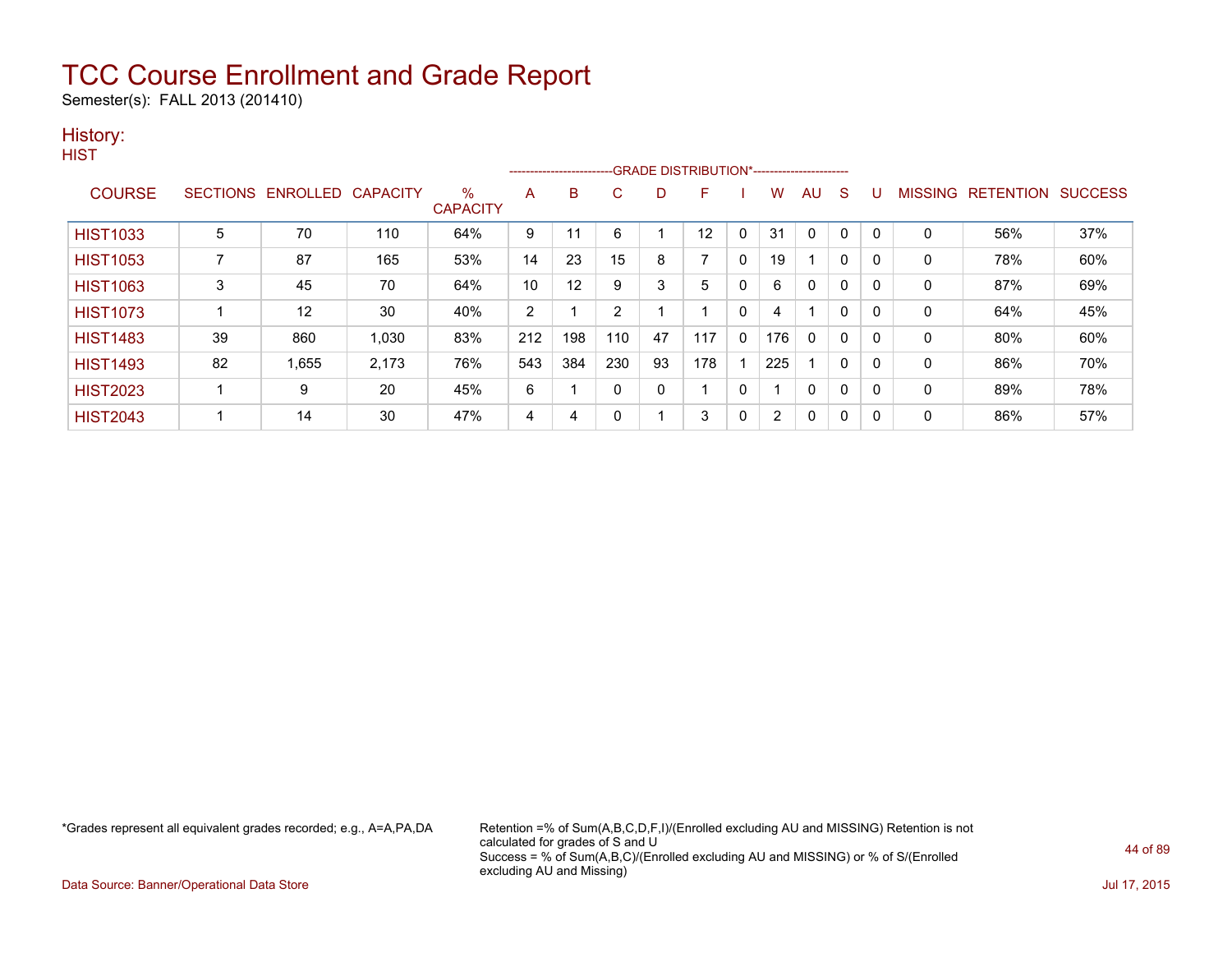Semester(s): FALL 2013 (201410)

### Health Information Technology: **HITC**

|                 |                 |                   |    |                         |    | ------------------------- |          | -GRADE DISTRIBUTION*---------------------- |   |              |                |              |              |          |                |                  |                |
|-----------------|-----------------|-------------------|----|-------------------------|----|---------------------------|----------|--------------------------------------------|---|--------------|----------------|--------------|--------------|----------|----------------|------------------|----------------|
| <b>COURSE</b>   | <b>SECTIONS</b> | ENROLLED CAPACITY |    | $\%$<br><b>CAPACITY</b> | A  | в                         | C.       | D                                          | F |              | W              | AU           | S            |          | <b>MISSING</b> | <b>RETENTION</b> | <b>SUCCESS</b> |
| <b>HITC1113</b> | 3               | 30                | 46 | 65%                     | 6  | 11                        | 7        | 3                                          |   | 0            | $\overline{2}$ | $\mathbf{0}$ | 0            | $\Omega$ | 0              | 93%              | 80%            |
| <b>HITC1131</b> | 3               | 34                | 46 | 74%                     | 24 | 5                         | $\Omega$ | 0                                          | 0 | 0            | 5              | $\mathbf{0}$ | $\mathbf{0}$ | $\Omega$ | 0              | 85%              | 85%            |
| <b>HITC1223</b> |                 | 7                 | 18 | 39%                     | 5  |                           |          | 0                                          | 0 | 0            | $\mathbf{0}$   | $\Omega$     | 0            | 0        | 0              | 100%             | 100%           |
| <b>HITC1242</b> | 3               | 29                | 46 | 63%                     | 22 | 5                         |          |                                            | 0 | 0            | $\mathbf{0}$   | $\mathbf{0}$ | 0            | $\Omega$ | 0              | 100%             | 97%            |
| <b>HITC2113</b> |                 | 13                | 18 | 72%                     | 10 | 2                         | 0        | 0                                          | 0 | 0            |                | $\mathbf{0}$ | 0            | $\Omega$ | $\Omega$       | 92%              | 92%            |
| <b>HITC2121</b> |                 | 6                 | 10 | 60%                     |    | 3                         |          |                                            | 0 | $\mathbf{0}$ | $\mathbf{0}$   | $\mathbf{0}$ | $\Omega$     | $\Omega$ | 0              | 100%             | 83%            |
| <b>HITC2133</b> |                 | 6                 | 10 | 60%                     | 0  | 4                         | 2        | 0                                          | 0 | 0            | $\mathbf{0}$   | $\mathbf{0}$ | 0            | $\Omega$ | 0              | 100%             | 100%           |
| <b>HITC2153</b> | $\overline{2}$  | 28                | 36 | 78%                     | 11 | 7                         | 8        | 0                                          | 0 | $\mathbf{0}$ | 2              | $\mathbf{0}$ | $\Omega$     | $\Omega$ | 0              | 93%              | 93%            |
| <b>HITC2213</b> |                 | 17                | 18 | 94%                     | 9  | 3                         | 4        | 0                                          | 0 | 0            |                | $\mathbf{0}$ | 0            | $\Omega$ | $\Omega$       | 94%              | 94%            |
| <b>HITC2993</b> | 3               | 37                | 46 | 80%                     | 6  | 13                        | 10       | 5                                          |   | 0            | $\overline{2}$ | 0            | 0            | 0        | 0              | 95%              | 78%            |

\*Grades represent all equivalent grades recorded; e.g., A=A,PA,DA Retention =% of Sum(A,B,C,D,F,I)/(Enrolled excluding AU and MISSING) Retention is not calculated for grades of S and U Success = % of Sum(A,B,C)/(Enrolled excluding AU and MISSING) or % of S/(Enrolled excluding AU and Missing)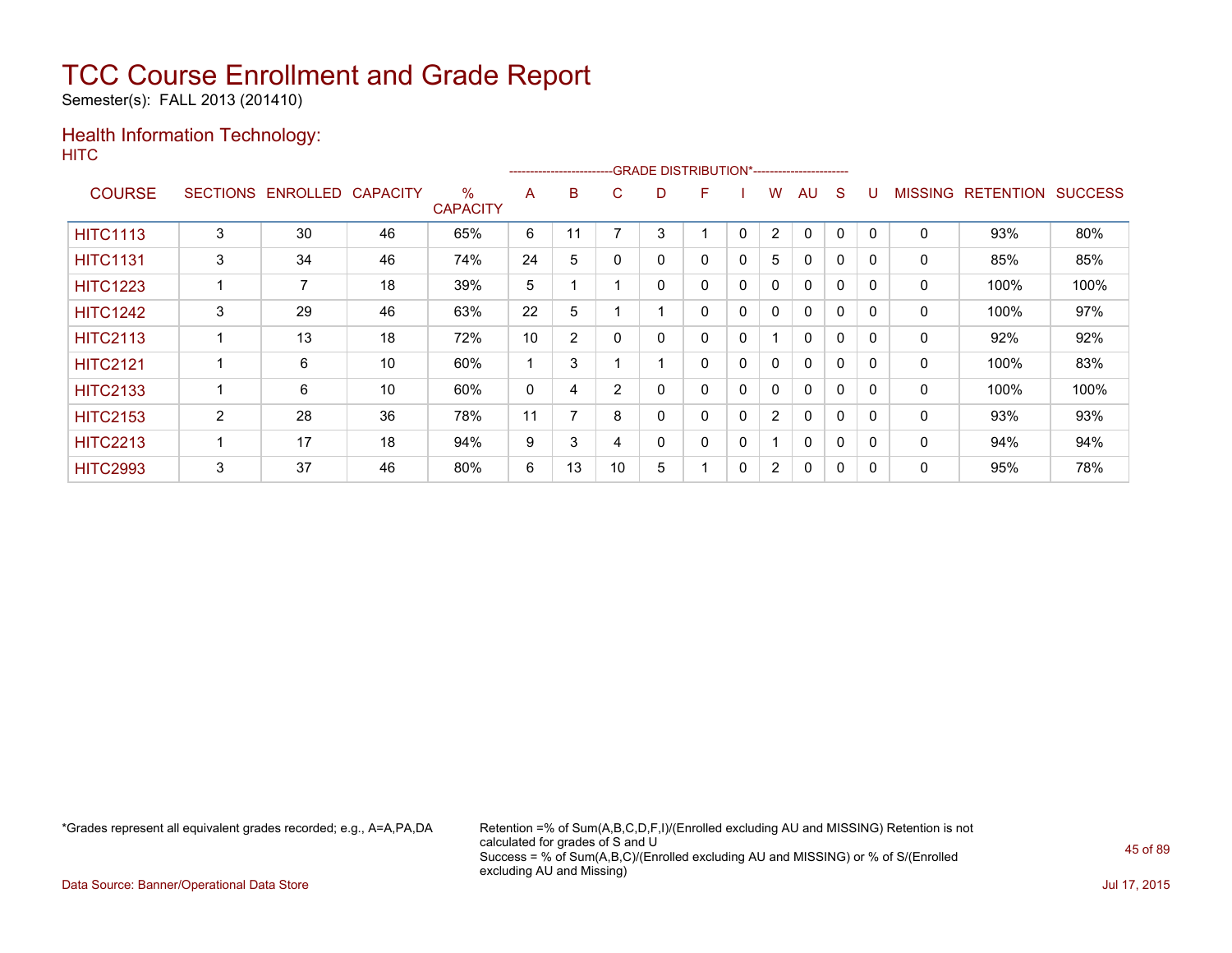Semester(s): FALL 2013 (201410)

### Horticulture Technology:

**HORT** 

|                 |                 |          |                 |                         |                |          |   |                | -----------------------GRADE DISTRIBUTION*----------------------- |                |                |              |              |          |                |                  |                |
|-----------------|-----------------|----------|-----------------|-------------------------|----------------|----------|---|----------------|-------------------------------------------------------------------|----------------|----------------|--------------|--------------|----------|----------------|------------------|----------------|
| <b>COURSE</b>   | <b>SECTIONS</b> | ENROLLED | <b>CAPACITY</b> | $\%$<br><b>CAPACITY</b> | A              | B        | Ü | D              | F                                                                 |                | W              | AU           | S            |          | <b>MISSING</b> | <b>RETENTION</b> | <b>SUCCESS</b> |
| <b>HORT1141</b> |                 | 11       | 20              | 55%                     | 11             |          |   | 0              | 0                                                                 | $\mathbf{0}$   | 0              | $\mathbf 0$  | $\mathbf{0}$ | $\Omega$ | $\Omega$       | 100%             | 100%           |
| <b>HORT1303</b> | $\overline{2}$  | 21       | 40              | 52%                     | 10             | 5        | 2 |                |                                                                   |                |                | $\mathbf{0}$ | $\Omega$     | 0        | $\mathbf{0}$   | 95%              | 81%            |
| <b>HORT1313</b> |                 | 8        | 20              | 40%                     | $\overline{ }$ |          |   | 0              | 0                                                                 | 0              | 0              | $\mathbf{0}$ | $\Omega$     | 0        | 0              | 100%             | 100%           |
| <b>HORT1343</b> |                 | 12       | 20              | 60%                     | 5              |          |   | $\overline{2}$ |                                                                   | 0              | $\overline{2}$ | $\mathbf{0}$ | $\Omega$     | 0        | 0              | 83%              | 58%            |
| <b>HORT1381</b> |                 | 11       | 10              | 110%                    | 10             | $\Omega$ |   | 0              | 0                                                                 | 0              |                | $\mathbf{0}$ | $\Omega$     | $\Omega$ | 0              | 91%              | 91%            |
| <b>HORT2413</b> |                 | 8        | 20              | 40%                     | 4              |          |   | 0              | 0                                                                 | $\overline{2}$ | 0              | $\Omega$     | $\Omega$     |          | 0              | 100%             | 75%            |
| <b>HORT2433</b> |                 | 10       | 15              | 67%                     | 5              | 3        |   | 0              | 0                                                                 | 0              |                | $\mathbf{0}$ | $\Omega$     | $\Omega$ | $\mathbf{0}$   | 90%              | 90%            |
| <b>HORT2513</b> |                 | 4        | 15              | 27%                     | 2              | 0        |   | 0              | 0                                                                 |                | 0              | $\mathbf{0}$ | $\Omega$     | 0        | $\mathbf{0}$   | 100%             | 75%            |
| <b>HORT2991</b> |                 | 12       | 20              | 60%                     | 12             | 0        |   | 0              | 0                                                                 | 0              | 0              | $\mathbf{0}$ | 0            |          | 0              | 100%             | 100%           |

\*Grades represent all equivalent grades recorded; e.g., A=A,PA,DA Retention =% of Sum(A,B,C,D,F,I)/(Enrolled excluding AU and MISSING) Retention is not calculated for grades of S and U Success = % of Sum(A,B,C)/(Enrolled excluding AU and MISSING) or % of S/(Enrolled excluding AU and Missing)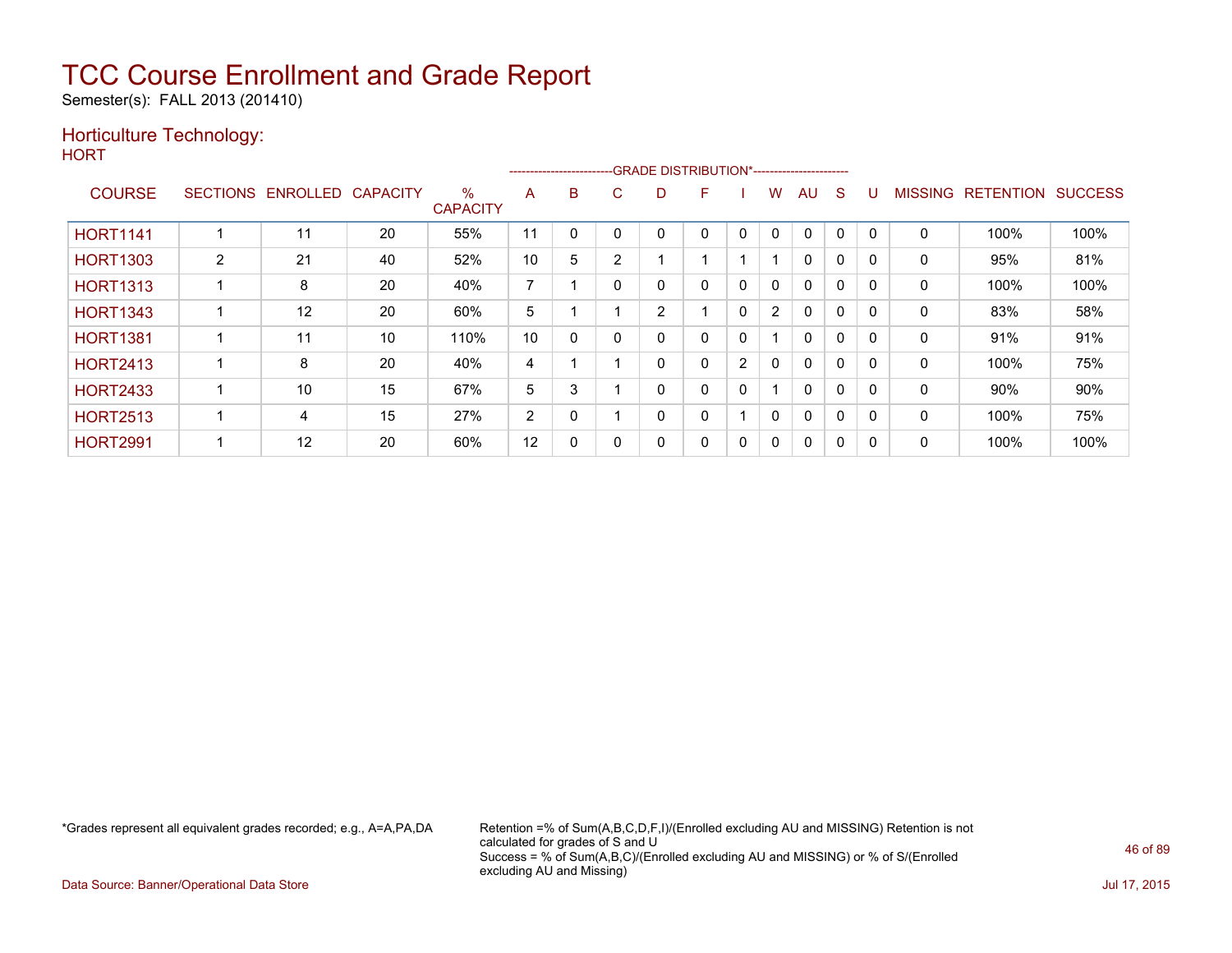Semester(s): FALL 2013 (201410)

### Human Resources: **HRES**

| .               |                            |    |                      | ------------------- |    | -GRADE DISTRIBUTION*----------------------- |   |          |           |              |   |   |                           |     |
|-----------------|----------------------------|----|----------------------|---------------------|----|---------------------------------------------|---|----------|-----------|--------------|---|---|---------------------------|-----|
| <b>COURSE</b>   | SECTIONS ENROLLED CAPACITY |    | %<br><b>CAPACITY</b> | $\mathsf{A}$        | B. |                                             |   | W        | <b>AU</b> | <sub>S</sub> |   |   | MISSING RETENTION SUCCESS |     |
| <b>HRES1313</b> | 21                         | 21 | 100%                 | 20                  | 0  |                                             |   | $\Omega$ | 0         |              |   | 0 | 100%                      | 95% |
| <b>HRES1333</b> | 21                         | 40 | 52%                  | 17                  | າ  |                                             | 0 |          | 0         | 0            |   | 0 | 95%                       | 90% |
| <b>HRES2313</b> | 16                         | 25 | 64%                  | 8                   | 4  | ົ                                           |   | 0        | 0         | 0            | 0 | 0 | 100%                      | 88% |
| <b>HRES2343</b> | 44                         | 40 | 28%                  | 10                  |    |                                             |   |          | 0         |              |   | 0 | 91%                       | 91% |

\*Grades represent all equivalent grades recorded; e.g., A=A,PA,DA Retention =% of Sum(A,B,C,D,F,I)/(Enrolled excluding AU and MISSING) Retention is not calculated for grades of S and U Success = % of Sum(A,B,C)/(Enrolled excluding AU and MISSING) or % of S/(Enrolled excluding AU and Missing)

Data Source: Banner/Operational Data Store Jul 17, 2015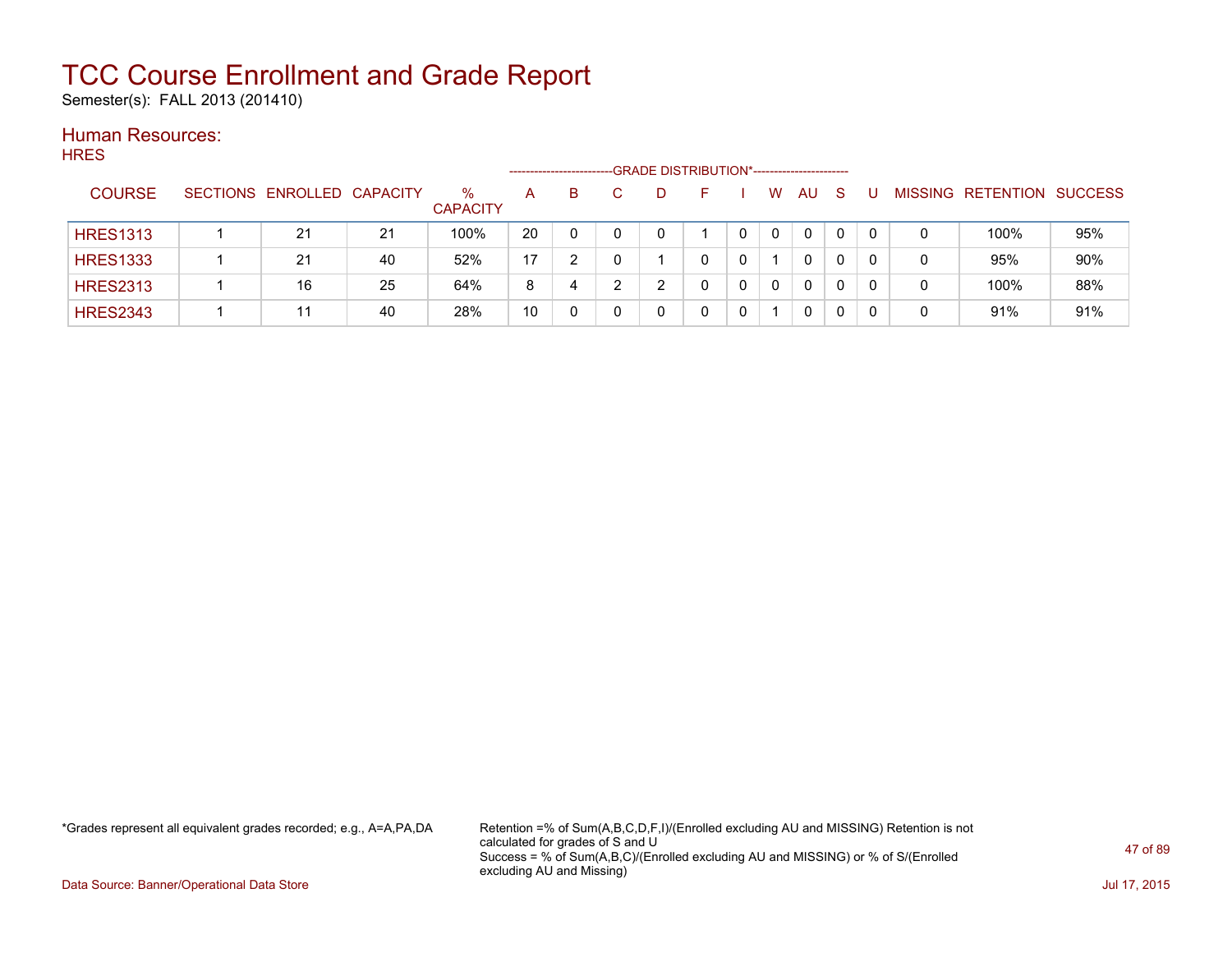Semester(s): FALL 2013 (201410)

### Human Services:

**HSVC** 

| .               |                |                   |                 |                         |                |                |                | -GRADE DISTRIBUTION*---------------------- |                |          |                |              |              |              |                |                  |                |
|-----------------|----------------|-------------------|-----------------|-------------------------|----------------|----------------|----------------|--------------------------------------------|----------------|----------|----------------|--------------|--------------|--------------|----------------|------------------|----------------|
| <b>COURSE</b>   |                | SECTIONS ENROLLED | <b>CAPACITY</b> | $\%$<br><b>CAPACITY</b> | A              | B              | С              | D                                          | F              |          | W              | AU           | S            |              | <b>MISSING</b> | <b>RETENTION</b> | <b>SUCCESS</b> |
| <b>HSVC1113</b> | 4              | 77                | 115             | 67%                     | 38             | 14             | 8              | 0                                          | 3              | 0        | 14             | $\mathbf{0}$ | $\mathbf{0}$ | $\mathbf{0}$ | $\Omega$       | 82%              | 78%            |
| <b>HSVC1213</b> | $\overline{2}$ | 54                | 60              | 90%                     | 43             | 4              |                | 0                                          | 1              |          | 4              | 0            | 0            | 0            | $\mathbf{0}$   | 93%              | 89%            |
| <b>HSVC1313</b> | $\overline{2}$ | 26                | 60              | 43%                     | 17             | 0              | 0              |                                            | $\overline{2}$ | 0        | 6              | $\mathbf{0}$ | 0            | $\Omega$     | $\Omega$       | 77%              | 65%            |
| <b>HSVC1413</b> | $\mathbf 1$    | 16                | 20              | 80%                     | 9              | $\overline{2}$ | $\overline{2}$ | 0                                          | $\Omega$       | $\Omega$ | 3              | $\Omega$     | $\Omega$     | $\Omega$     | $\mathbf{0}$   | 81%              | 81%            |
| <b>HSVC2003</b> |                | 22                | 25              | 88%                     | 11             | 4              | $\overline{2}$ | 3                                          | 0              | 0        | $\overline{2}$ | $\mathbf{0}$ | $\Omega$     | $\Omega$     | 0              | 91%              | 77%            |
| <b>HSVC2023</b> | $\overline{2}$ | 44                | 60              | 73%                     | 15             | 14             | 5              | 1                                          | 5              | 0        | 4              | $\mathbf{0}$ | $\mathbf{0}$ | $\mathbf{0}$ | $\mathbf{0}$   | 91%              | 77%            |
| <b>HSVC2053</b> | $\overline{2}$ | 28                | 50              | 56%                     | 20             | 4              | 0              | $\overline{2}$                             | $\mathbf{1}$   | 0        |                | $\mathbf{0}$ | 0            | $\Omega$     | $\Omega$       | 96%              | 86%            |
| <b>HSVC2073</b> |                | 5                 | 30              | 17%                     | 3              |                | 0              | 0                                          |                | 0        | 0              | $\mathbf{0}$ | 0            | $\mathbf{0}$ | $\mathbf{0}$   | 100%             | 80%            |
| <b>HSVC2103</b> | 1              | $\overline{2}$    | 20              | 10%                     | $\overline{2}$ | 0              | 0              | 0                                          | 0              | 0        | 0              | 0            | 0            | $\Omega$     | $\Omega$       | 100%             | 100%           |
| <b>HSVC2113</b> | 1              | 11                | 20              | 55%                     | $\overline{7}$ | $\Omega$       | $\Omega$       | 0                                          | 0              | 3        |                | $\mathbf{0}$ | 0            | $\Omega$     | $\mathbf{0}$   | 91%              | 64%            |
| <b>HSVC2153</b> |                |                   | 5               | 20%                     | 1              | $\mathbf{0}$   | 0              | 0                                          | 0              | 0        | 0              | $\mathbf{0}$ | 0            | $\Omega$     | 0              | 100%             | 100%           |
| <b>HSVC2413</b> | $\mathbf 1$    | 6                 | 20              | 30%                     | 3              | 2              | 0              | 0                                          | $\mathbf 1$    | 0        | $\mathbf{0}$   | 0            | 0            | $\mathbf{0}$ | 0              | 100%             | 83%            |
| <b>HSVC2613</b> |                | 7                 | 20              | 35%                     | $\overline{2}$ | $\overline{2}$ | $\overline{2}$ | 0                                          | 0              | 0        |                | $\mathbf{0}$ | 0            | $\Omega$     | $\Omega$       | 86%              | 86%            |
| <b>HSVC2701</b> |                | 43                | 40              | 108%                    | 37             | 0              | 0              | 0                                          | 0              | 4        | $\overline{2}$ | $\mathbf{0}$ | 0            | 0            | $\mathbf{0}$   | 95%              | 86%            |
| <b>HSVC2991</b> |                | $\overline{7}$    | 20              | 35%                     | 3              | 0              | 0              | 0                                          | 0              | 0        | 4              | 0            | 0            | $\Omega$     | 0              | 43%              | 43%            |

\*Grades represent all equivalent grades recorded; e.g., A=A,PA,DA Retention =% of Sum(A,B,C,D,F,I)/(Enrolled excluding AU and MISSING) Retention is not calculated for grades of S and U Success = % of Sum(A,B,C)/(Enrolled excluding AU and MISSING) or % of S/(Enrolled excluding AU and Missing)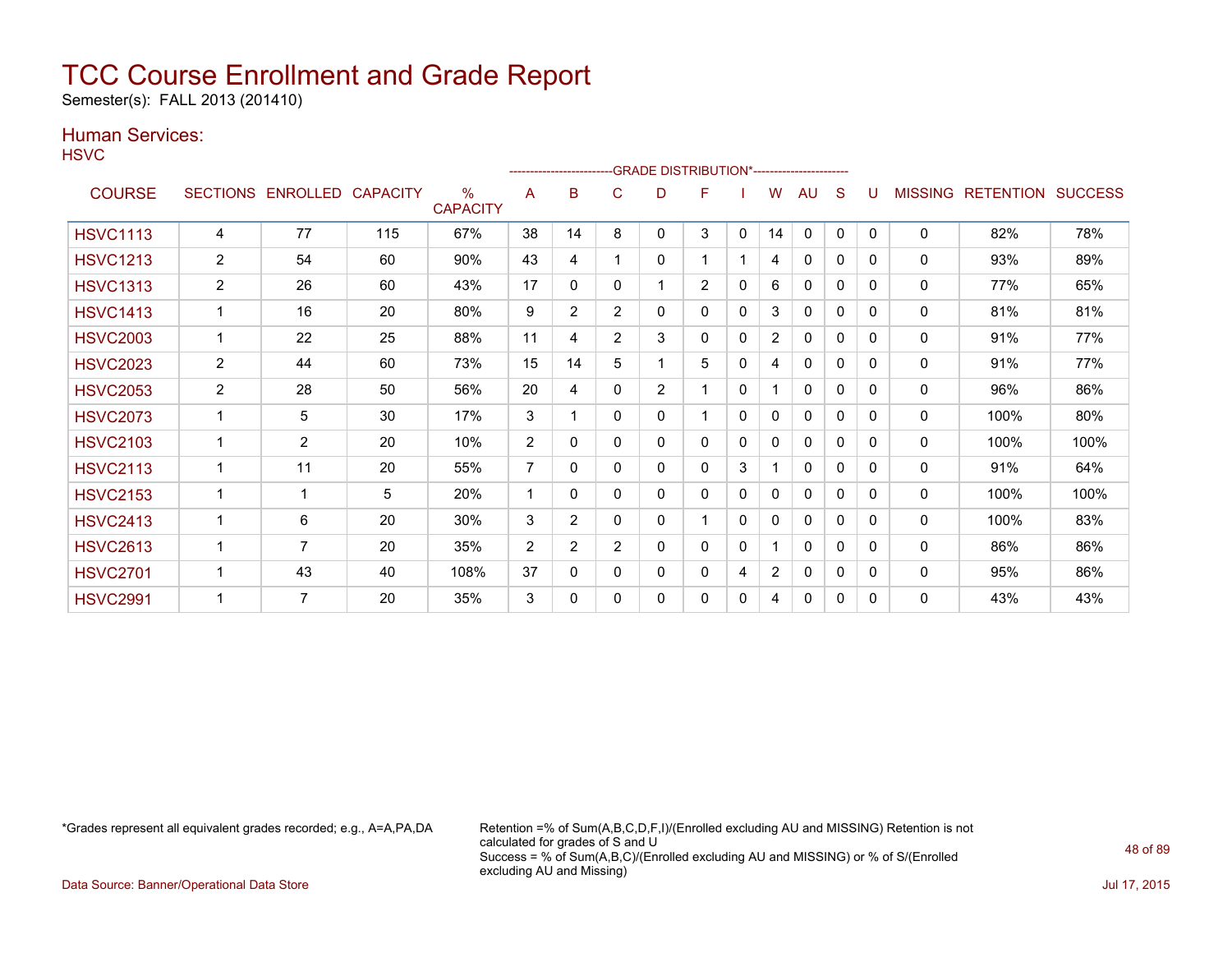Semester(s): FALL 2013 (201410)

### Humanities:

|                 |                 |          |          |                      |     |     |     |                   | --------------------------GRADE DISTRIBUTION*----------------------- |              |     |    |              |          |         |                  |                |
|-----------------|-----------------|----------|----------|----------------------|-----|-----|-----|-------------------|----------------------------------------------------------------------|--------------|-----|----|--------------|----------|---------|------------------|----------------|
| <b>COURSE</b>   | <b>SECTIONS</b> | ENROLLED | CAPACITY | %<br><b>CAPACITY</b> | A   | B   | C   | D                 | F                                                                    |              | W   | AU | S            |          | MISSING | <b>RETENTION</b> | <b>SUCCESS</b> |
| <b>HUMN2113</b> | 50              | 1,038    | 1,234    | 84%                  | 404 | 223 | 145 | 50                | 110                                                                  | $\mathbf{0}$ | 106 | 0  | $\Omega$     | $\Omega$ | 0       | 90%              | 74%            |
| <b>HUMN2223</b> | 22              | 382      | 545      | 70%                  | 187 | 74  | 45  | $12 \overline{ }$ | 28                                                                   | $\mathbf{0}$ | 36  | 0  | 0            | 0        | 0       | 91%              | 80%            |
| <b>HUMN2323</b> | 3               | 71       | 70       | 101%                 | 44  | 13  | ⇁   | 3                 | 2                                                                    | $\mathbf{0}$ | 2   | 0  | 0            | 0        | 0       | 97%              | 90%            |
| <b>HUMN2333</b> |                 | 21       | 20       | 105%                 | 4   | 6   | 3   | $\mathbf 0$       | 5                                                                    | $\mathbf{0}$ | 3   | 0  | $\Omega$     | 0        | 0       | 86%              | 62%            |
| <b>HUMN2443</b> | 6               | 119      | 130      | 92%                  | 30  | 37  | 18  | 3                 | 10                                                                   | $\Omega$     | 21  | 0  | $\mathbf{0}$ | $\Omega$ | 0       | 82%              | 71%            |
| <b>HUMN2553</b> | 2               | 30       | 32       | 94%                  | 14  | 6   | 0   |                   | 5                                                                    | 0            |     | 0  | 0            | 0        | 0       | 87%              | 67%            |
| <b>HUMN2613</b> | 1               | 19       | 20       | 95%                  | 6   | 3   | 2   | 0                 | 0                                                                    | $\mathbf{0}$ | 8   | 0  | 0            | $\Omega$ | 0       | 58%              | 58%            |
| <b>HUMN2663</b> | 5               | 102      | 110      | 93%                  | 44  | 25  | ⇁   | 3                 | 6                                                                    | $\mathbf{0}$ | 17  | 0  | $\Omega$     | 0        | 0       | 83%              | 75%            |
| <b>HUMN2883</b> | ٠               | 5        | 20       | 25%                  | 2   |     | 0   | 0                 |                                                                      | $\mathbf{0}$ |     | 0  | 0            | $\Omega$ | 0       | 80%              | 60%            |

\*Grades represent all equivalent grades recorded; e.g., A=A,PA,DA Retention =% of Sum(A,B,C,D,F,I)/(Enrolled excluding AU and MISSING) Retention is not calculated for grades of S and U Success = % of Sum(A,B,C)/(Enrolled excluding AU and MISSING) or % of S/(Enrolled excluding AU and Missing)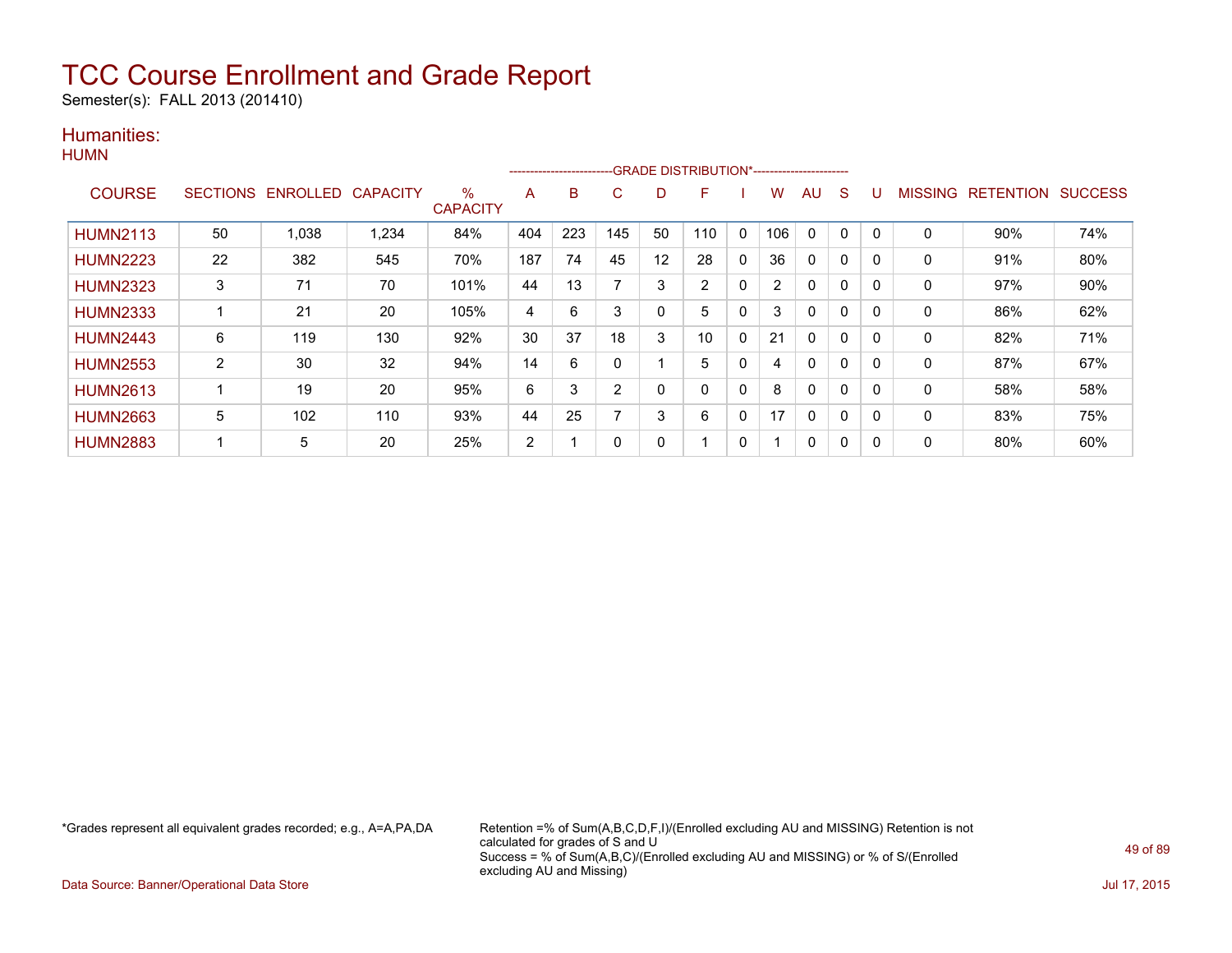Semester(s): FALL 2013 (201410)

### Interpreter Education:

INED

|                 |                 |                 |                 |                         |    | ------------------------ |                | -GRADE DISTRIBUTION*---------------------- |                |              |                       |                |              |          |                |                  |                |
|-----------------|-----------------|-----------------|-----------------|-------------------------|----|--------------------------|----------------|--------------------------------------------|----------------|--------------|-----------------------|----------------|--------------|----------|----------------|------------------|----------------|
| <b>COURSE</b>   | <b>SECTIONS</b> | <b>ENROLLED</b> | <b>CAPACITY</b> | $\%$<br><b>CAPACITY</b> | A  | в                        | C              | D                                          | F              |              | W                     | AU             | S            |          | <b>MISSING</b> | <b>RETENTION</b> | <b>SUCCESS</b> |
| <b>INED1363</b> |                 | 76              | 105             | 72%                     | 20 | 26                       | 14             |                                            | 3              | 0            | 10                    | $\overline{2}$ | $\Omega$     | 0        | 0              | 86%              | 81%            |
| <b>INED1373</b> | $\overline{2}$  | 23              | 30              | 77%                     | 4  | 9                        | 3              | 0                                          |                | 0            | 6                     | 0              | 0            | 0        | 0              | 74%              | 70%            |
| <b>INED1413</b> | $\overline{2}$  | 24              | 30              | 80%                     | 7  | 6                        | 3              |                                            | 4              | 0            | 3                     | $\Omega$       | 0            | $\Omega$ | 0              | 88%              | 67%            |
| <b>INED1423</b> | $\overline{2}$  | 19              | 30              | 63%                     | 4  | 5                        | 3              | 0                                          | 3              | 0            | 3                     |                | $\Omega$     | $\Omega$ | 0              | 83%              | 67%            |
| <b>INED2213</b> |                 | 11              | 15              | 73%                     |    | 6                        |                | 0                                          | 0              | $\mathbf{0}$ | 3                     | $\mathbf{0}$   | $\Omega$     | $\Omega$ | 0              | 73%              | 73%            |
| <b>INED2393</b> |                 | 11              | 15              | 73%                     | 4  | 4                        |                | 0                                          |                | 0            | $\mathbf{2}^{\prime}$ | $\Omega$       | $\mathbf{0}$ | $\Omega$ | 0              | 82%              | 73%            |
| <b>INED2414</b> | 2               | 25              | 30              | 83%                     | 13 | 6                        | $\overline{2}$ | 0                                          | $\overline{2}$ | 0            | $\overline{2}$        | $\mathbf{0}$   | $\Omega$     | 0        | 0              | 92%              | 84%            |
| <b>INED2524</b> |                 | 6               | 15              | 40%                     | 3  | $\overline{2}$           |                | 0                                          | 0              | 0            |                       | $\mathbf{0}$   | 0            | 0        | 0              | 83%              | 83%            |
| <b>INED2613</b> |                 | 11              | 15              | 73%                     | 3  | 4                        |                | 2                                          | 0              | 0            |                       | 0              | 0            | 0        | 0              | 91%              | 73%            |
| <b>INED2643</b> |                 | 11              | 15              | 73%                     | 8  |                          |                | 0                                          | 0              | 0            |                       | 0              | 0            | 0        | 0              | 91%              | 91%            |

\*Grades represent all equivalent grades recorded; e.g., A=A,PA,DA Retention =% of Sum(A,B,C,D,F,I)/(Enrolled excluding AU and MISSING) Retention is not calculated for grades of S and U Success = % of Sum(A,B,C)/(Enrolled excluding AU and MISSING) or % of S/(Enrolled excluding AU and Missing)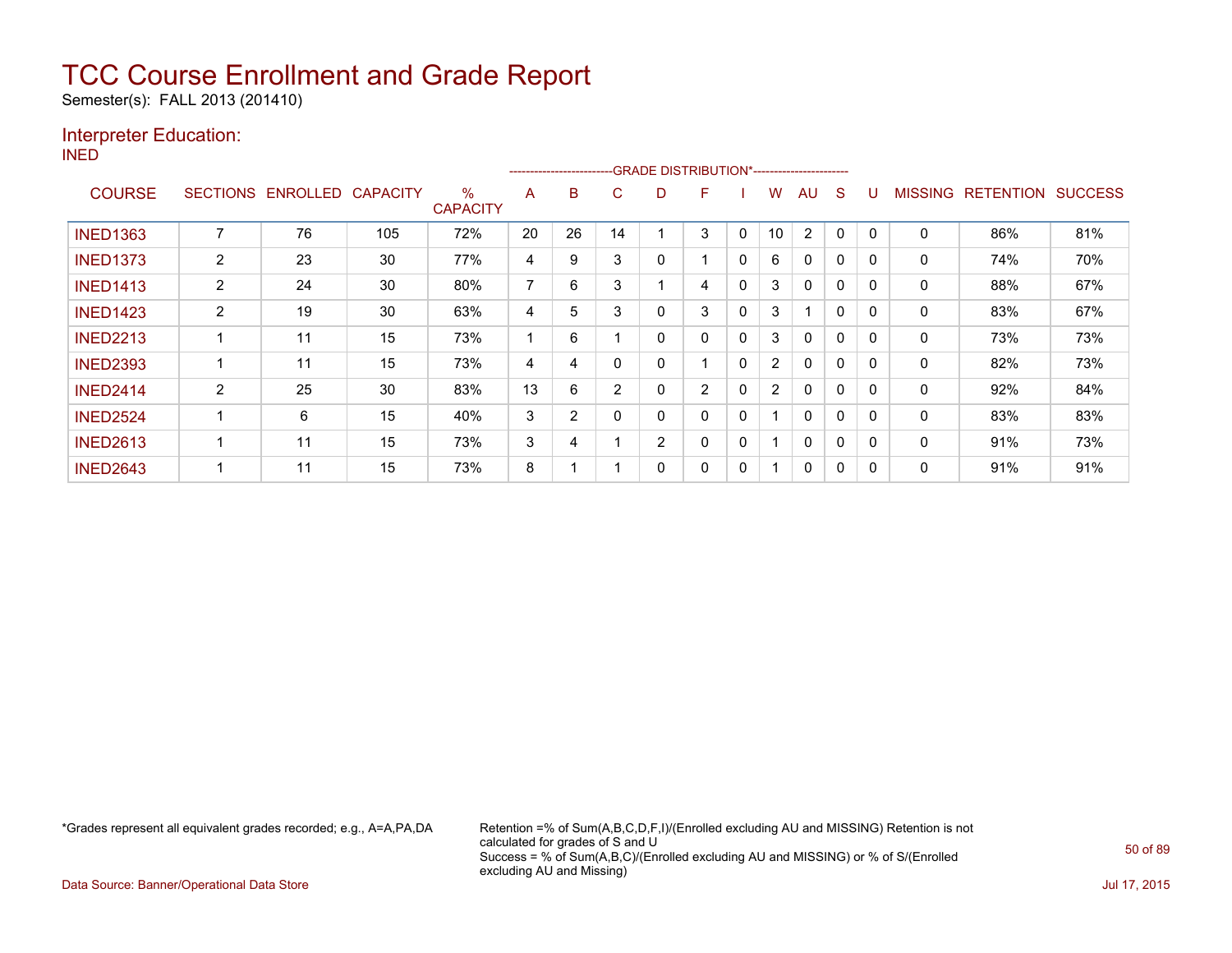Semester(s): FALL 2013 (201410)

### Interior Design:

INTD

|                 |                |                   |                 |                      |                | --------------------- |                | -GRADE DISTRIBUTION*---------------------- |   |              |                |              |              |          |                |                  |                |
|-----------------|----------------|-------------------|-----------------|----------------------|----------------|-----------------------|----------------|--------------------------------------------|---|--------------|----------------|--------------|--------------|----------|----------------|------------------|----------------|
| <b>COURSE</b>   |                | SECTIONS ENROLLED | <b>CAPACITY</b> | %<br><b>CAPACITY</b> | A              | B                     | C              | D                                          | F |              | W              | AU           | S            |          | <b>MISSING</b> | <b>RETENTION</b> | <b>SUCCESS</b> |
| <b>INTD1313</b> |                | 15                | 15              | 100%                 | 10             | 2                     |                | 0                                          | 0 | $\mathbf{0}$ | $\overline{2}$ | $\mathbf{0}$ | 0            | $\Omega$ | 0              | 87%              | 87%            |
| <b>INTD1353</b> |                | 11                | 15              | 73%                  | $\overline{7}$ | $\overline{2}$        |                | $\overline{2}$                             | 0 | 0            | 0              | 0            | 0            |          | 0              | 100%             | 82%            |
| <b>INTD1383</b> |                | 14                | 15              | 93%                  | 6              | 8                     |                | 0                                          | 0 | 0            | 0              | $\mathbf{0}$ | 0            | $\Omega$ | 0              | 100%             | 100%           |
| <b>INTD1413</b> | 2              | 28                | 40              | 70%                  | 16             | 5                     | $\overline{2}$ | 0                                          |   | $\mathbf{0}$ | 4              | $\mathbf{0}$ | $\mathbf{0}$ | $\Omega$ | 0              | 86%              | 82%            |
| <b>INTD1453</b> |                | 15                | 15              | 100%                 | 13             |                       | $\Omega$       | 0                                          | 0 | 0            |                | $\mathbf{0}$ | $\mathbf{0}$ | $\Omega$ | $\mathbf{0}$   | 93%              | 93%            |
| <b>INTD1463</b> |                | 7                 | 15              | 47%                  | 3              | $\overline{2}$        |                |                                            |   | 0            | 0              | $\mathbf{0}$ | $\mathbf{0}$ | $\Omega$ | 0              | 100%             | 71%            |
| <b>INTD2313</b> |                | 17                | 20              | 85%                  | 6              | 6                     |                |                                            |   | $\mathbf{0}$ | $\overline{2}$ | 0            | $\Omega$     | 0        | 0              | 88%              | 76%            |
| <b>INTD2323</b> | $\overline{2}$ | 19                | 18              | 106%                 | 11             | 4                     | 2              |                                            |   | 0            | 0              | $\mathbf{0}$ | 0            | $\Omega$ | 0              | 100%             | 89%            |
| <b>INTD2343</b> |                | 3                 | 10              | 30%                  | 2              |                       | $\Omega$       | 0                                          | 0 | $\mathbf{0}$ | 0              | $\mathbf{0}$ | $\mathbf{0}$ | $\Omega$ | 0              | 100%             | 100%           |
| <b>INTD2383</b> |                | 15                | 15              | 100%                 | 10             | $\overline{2}$        |                | 0                                          | 0 | 0            | $\overline{2}$ | $\mathbf{0}$ | $\Omega$     | $\Omega$ | 0              | 87%              | 87%            |
| <b>INTD2993</b> |                | 6                 | 15              | 40%                  | $\overline{2}$ |                       | $\overline{2}$ | 0                                          | 0 | 0            |                | $\mathbf{0}$ | 0            | $\Omega$ | 0              | 83%              | 83%            |

\*Grades represent all equivalent grades recorded; e.g., A=A,PA,DA Retention =% of Sum(A,B,C,D,F,I)/(Enrolled excluding AU and MISSING) Retention is not calculated for grades of S and U Success = % of Sum(A,B,C)/(Enrolled excluding AU and MISSING) or % of S/(Enrolled excluding AU and Missing)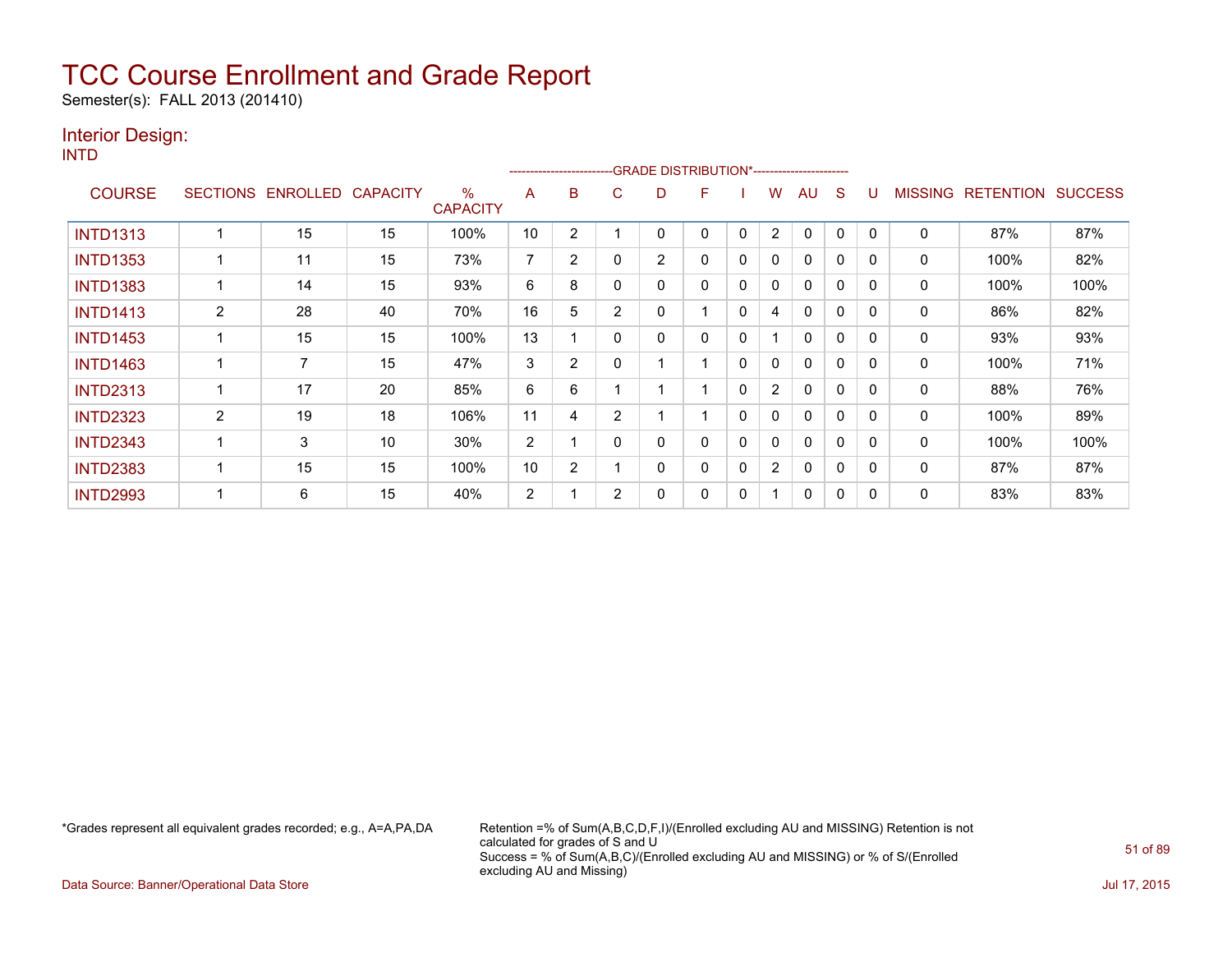Semester(s): FALL 2013 (201410)

#### Italian: ITAL

| 'I AL           |                            |    |                         | --------------------- |    | -GRADE DISTRIBUTION*----------------------- |    |   |             |    |    |   |   |                           |      |
|-----------------|----------------------------|----|-------------------------|-----------------------|----|---------------------------------------------|----|---|-------------|----|----|---|---|---------------------------|------|
| <b>COURSE</b>   | SECTIONS ENROLLED CAPACITY |    | $\%$<br><b>CAPACITY</b> | A                     | B. | D                                           | н. |   | W           | AU | -S | U |   | MISSING RETENTION SUCCESS |      |
| <b>ITAL1001</b> | 22                         | 23 | 96%                     | 21                    |    |                                             | 0  |   |             | 0  | 0  |   | 0 | 95%                       | 95%  |
| <b>ITAL1103</b> | 12                         | 20 | 60%                     | 4                     |    |                                             |    | 0 | $\mathbf 0$ | 3  | 0  |   | 0 | 100%                      | 89%  |
| <b>ITAL2113</b> | 9                          | 20 | 45%                     |                       |    |                                             |    | 0 | $\Omega$    | 2  | 0  |   | 0 | 100%                      | 100% |
| <b>ITAL2993</b> | 11                         | 16 | 69%                     | 5                     |    |                                             |    | 0 | $\mathbf 0$ | 6  | 0  |   |   | 100%                      | 100% |

\*Grades represent all equivalent grades recorded; e.g., A=A,PA,DA Retention =% of Sum(A,B,C,D,F,I)/(Enrolled excluding AU and MISSING) Retention is not calculated for grades of S and U Success = % of Sum(A,B,C)/(Enrolled excluding AU and MISSING) or % of S/(Enrolled excluding AU and Missing)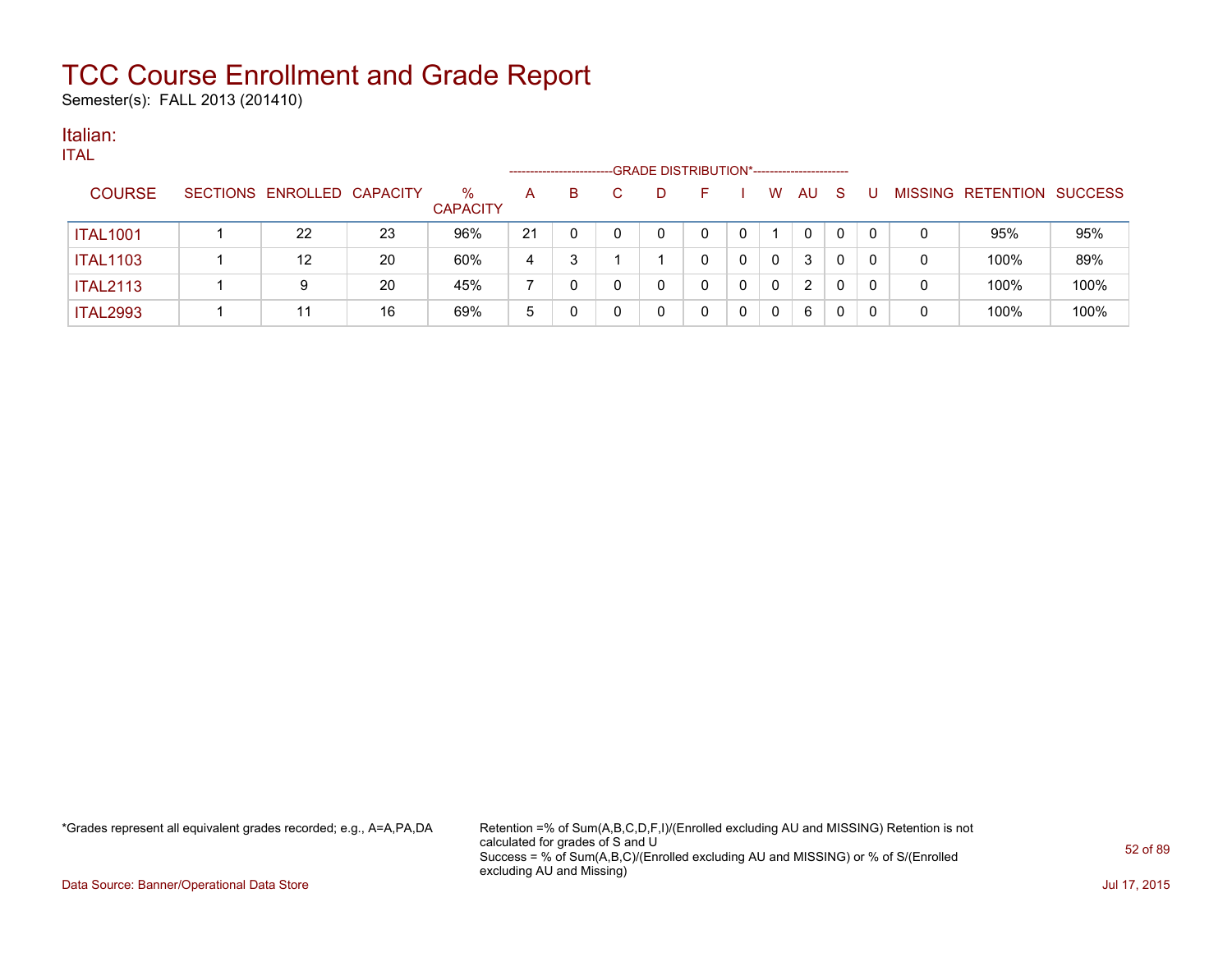Semester(s): FALL 2013 (201410)

### Information Tech Convergence: **ITCV**

|                 |                            |    |                         |   |    | -GRADE DISTRIBUTION*----------------------- |  |                      |    |    |  |                           |      |
|-----------------|----------------------------|----|-------------------------|---|----|---------------------------------------------|--|----------------------|----|----|--|---------------------------|------|
| <b>COURSE</b>   | SECTIONS ENROLLED CAPACITY |    | $\%$<br><b>CAPACITY</b> | А | B. |                                             |  | W.                   | AU | -S |  | MISSING RETENTION SUCCESS |      |
| <b>ITCV2023</b> | 14                         | 16 | 88%                     | 5 | 6  |                                             |  | $\mathbf{2}^{\circ}$ | 0  | 0  |  | 86%                       | 86%  |
| <b>ITCV2033</b> | 14                         | 16 | 88%                     | 9 | 4  |                                             |  |                      | 0  |    |  | 100%                      | 100% |
| <b>ITCV2293</b> |                            | 16 | 56%                     | າ |    |                                             |  | 2                    | 0  |    |  | 78%                       | 78%  |

\*Grades represent all equivalent grades recorded; e.g., A=A,PA,DA Retention =% of Sum(A,B,C,D,F,I)/(Enrolled excluding AU and MISSING) Retention is not calculated for grades of S and U Success = % of Sum(A,B,C)/(Enrolled excluding AU and MISSING) or % of S/(Enrolled excluding AU and Missing)

Data Source: Banner/Operational Data Store Jul 17, 2015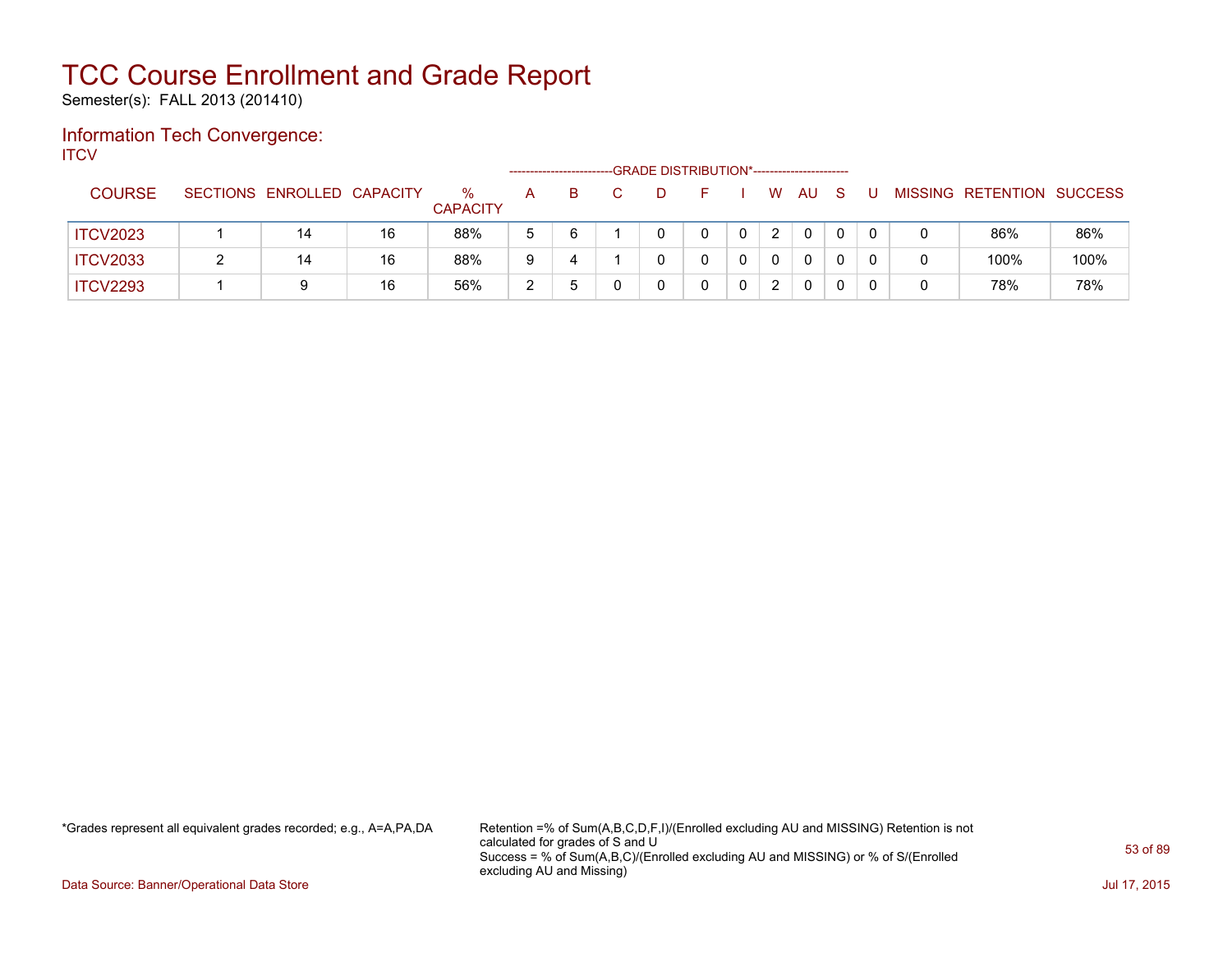Semester(s): FALL 2013 (201410)

#### Japanese: JAPN

| .               |   |                            |    |                         | ------------------- |   |   | -GRADE DISTRIBUTION*----------------------- |   |          |              |              |    |              |   |                           |     |
|-----------------|---|----------------------------|----|-------------------------|---------------------|---|---|---------------------------------------------|---|----------|--------------|--------------|----|--------------|---|---------------------------|-----|
| <b>COURSE</b>   |   | SECTIONS ENROLLED CAPACITY |    | $\%$<br><b>CAPACITY</b> | A                   | B |   |                                             | F |          | W            | <b>AU</b>    | -S | U            |   | MISSING RETENTION SUCCESS |     |
| <b>JAPN1103</b> | 3 | 38                         | 62 | 61%                     | 24                  | 5 | 3 |                                             |   |          | 3            | $\mathbf{0}$ | 0  | $\mathbf{0}$ | 0 | 92%                       | 84% |
| <b>JAPN1213</b> |   | 11                         | 20 | 55%                     | 6                   | າ |   |                                             |   | $\Omega$ | 2            | $\mathbf{0}$ | 0  | 0            | 0 | 82%                       | 82% |
| <b>JAPN1313</b> |   | 13                         | 22 | 59%                     | 6                   | 4 | າ |                                             |   | $\Omega$ | 0            | 0            | 0  | $\mathbf{0}$ | 0 | 100%                      | 92% |
| <b>JAPN2113</b> |   | 9                          | 20 | 45%                     | $\mathbf{0}$        | 4 | າ | າ                                           |   |          | <sup>n</sup> | $\mathbf{0}$ | 0  | $\mathbf{0}$ | 0 | 100%                      | 67% |
| <b>JAPN2993</b> |   | 4                          | 4  | 100%                    | 2                   |   |   |                                             |   | 2        |              | 0            | 0  | 0            | 0 | 100%                      | 50% |

\*Grades represent all equivalent grades recorded; e.g., A=A,PA,DA Retention =% of Sum(A,B,C,D,F,I)/(Enrolled excluding AU and MISSING) Retention is not calculated for grades of S and U Success = % of Sum(A,B,C)/(Enrolled excluding AU and MISSING) or % of S/(Enrolled excluding AU and Missing)

Data Source: Banner/Operational Data Store Jul 17, 2015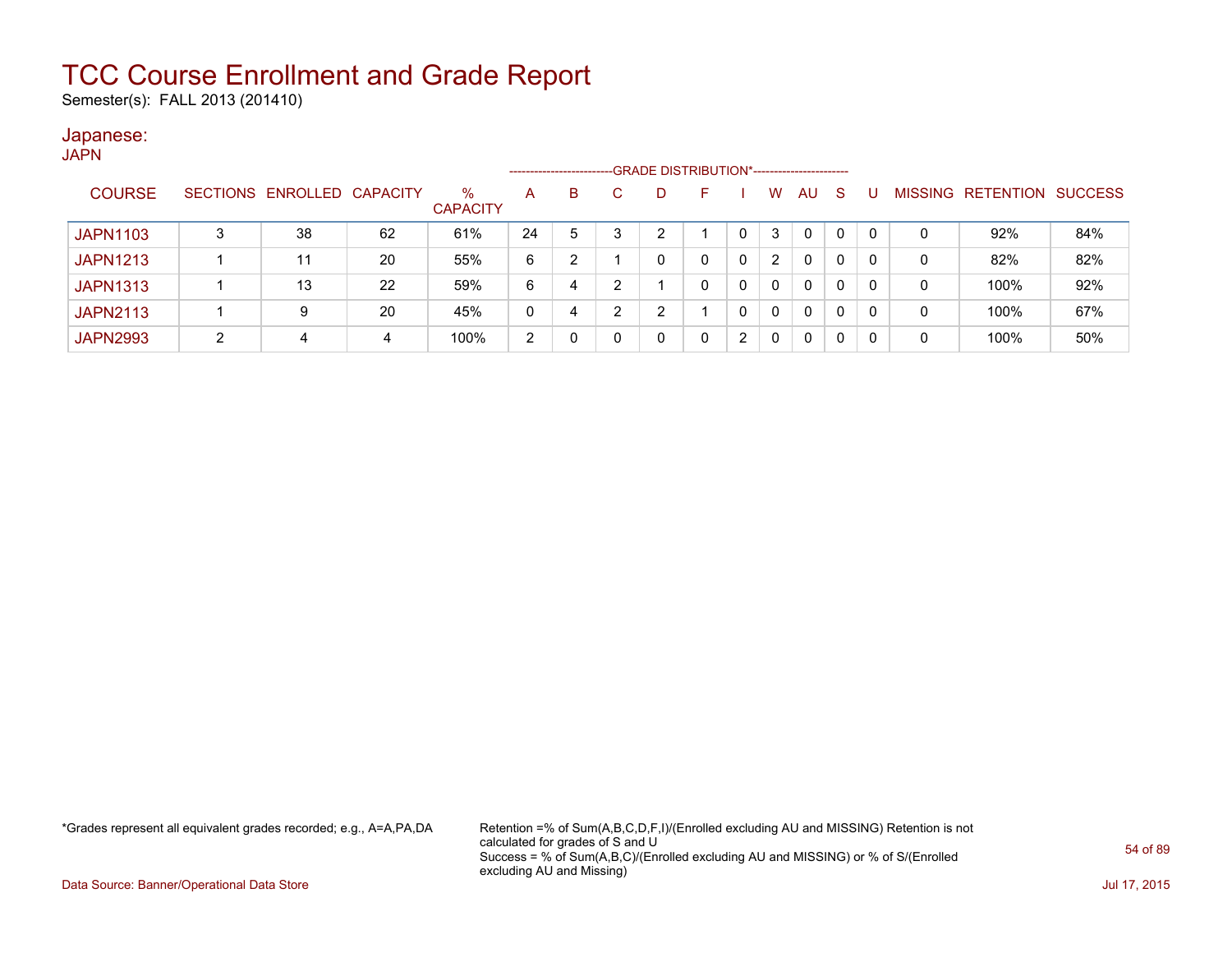Semester(s): FALL 2013 (201410)

### Journalism Mass Communications: JRMC

|                 |                 |                   |    |                                  |                |              |              |   | <b>GRADE DISTRIBUTION*-----------------------</b> |             |                |              |   |              |                |                  |                |
|-----------------|-----------------|-------------------|----|----------------------------------|----------------|--------------|--------------|---|---------------------------------------------------|-------------|----------------|--------------|---|--------------|----------------|------------------|----------------|
| <b>COURSE</b>   | <b>SECTIONS</b> | ENROLLED CAPACITY |    | $\frac{0}{0}$<br><b>CAPACITY</b> | A              | в            | C            | D | F                                                 |             | W              | AU           | S |              | <b>MISSING</b> | <b>RETENTION</b> | <b>SUCCESS</b> |
| <b>JRMC1013</b> | $\overline{2}$  | 22                | 35 | 63%                              | 11             | 4            | 4            | 0 | 0                                                 | $\Omega$    | 3              | $\mathbf{0}$ | 0 | $\mathbf{0}$ | 0              | 86%              | 86%            |
| <b>JRMC1103</b> | $\overline{2}$  | 27                | 30 | 90%                              | 13             | 9            |              | 3 |                                                   | 0           | 0              | 0            | 0 | 0            | 0              | 100%             | 85%            |
| <b>JRMC1113</b> | 2               | 22                | 29 | 76%                              | 8              | 5            | 4            |   | 0                                                 | 2           | $\overline{2}$ | $\mathbf{0}$ | 0 | $\Omega$     | 0              | 91%              | 77%            |
| <b>JRMC1123</b> |                 | 13                | 14 | 93%                              | 6              | 3            |              | 0 | 0                                                 | $\mathbf 0$ | 3              | 0            | 0 | 0            | 0              | 77%              | 77%            |
| <b>JRMC1613</b> |                 | $\overline{7}$    | 8  | 88%                              | 4              |              | 0            |   | 0                                                 |             | 0              | 0            | 0 | 0            | 0              | 100%             | 71%            |
| <b>JRMC2013</b> |                 | 10                | 20 | 50%                              | 5              |              | $\mathbf{0}$ | 0 | 0                                                 | 0           | 4              | 0            | 0 | 0            | 0              | 60%              | 60%            |
| <b>JRMC2173</b> |                 | 6                 | 15 | 40%                              | 2              | 2            | 0            | 0 | 0                                                 | 0           | $\overline{2}$ | $\mathbf{0}$ | 0 | 0            | 0              | 67%              | 67%            |
| <b>JRMC2183</b> | 1               | 16                | 20 | 80%                              | 8              | 4            | 0            |   | 0                                                 | 0           | 3              | 0            | 0 | 0            | 0              | 81%              | 75%            |
| <b>JRMC2263</b> |                 | $\overline{7}$    | 6  | 117%                             | $\overline{7}$ | $\Omega$     | 0            | 0 | 0                                                 | 0           | 0              | 0            | 0 | $\Omega$     | 0              | 100%             | 100%           |
| <b>JRMC2373</b> |                 | 1                 | 15 | 7%                               | 0              | $\mathbf{0}$ | 0            | 0 | 0                                                 | 0           |                | 0            | 0 | 0            | 0              | 0%               | 0%             |
| <b>JRMC2513</b> |                 | 3                 | 20 | 15%                              | 3              | 0            | 0            | 0 | 0                                                 | 0           | 0              | 0            | 0 | 0            | 0              | 100%             | 100%           |
| <b>JRMC2523</b> |                 | 4                 | 20 | 20%                              | 4              | 0            | $\mathbf{0}$ | 0 | 0                                                 | 0           | 0              | 0            | 0 | $\Omega$     | 0              | 100%             | 100%           |
| <b>JRMC2573</b> | $\overline{2}$  | 12                | 14 | 86%                              | 8              | 3            |              | 0 | 0                                                 | 0           | 0              | $\mathbf{0}$ | 0 | 0            | 0              | 100%             | 100%           |
| <b>JRMC2973</b> |                 | $\mathbf 1$       | 20 | 5%                               |                | 0            | 0            | 0 | 0                                                 | 0           | 0              | 0            | 0 | 0            | 0              | 100%             | 100%           |
| <b>JRMC2991</b> |                 | 3                 | 10 | 30%                              | 3              | 0            | 0            | 0 | 0                                                 | 0           | 0              | 0            | 0 | 0            | 0              | 100%             | 100%           |

\*Grades represent all equivalent grades recorded; e.g., A=A,PA,DA Retention =% of Sum(A,B,C,D,F,I)/(Enrolled excluding AU and MISSING) Retention is not calculated for grades of S and U Success = % of Sum(A,B,C)/(Enrolled excluding AU and MISSING) or % of S/(Enrolled excluding AU and Missing)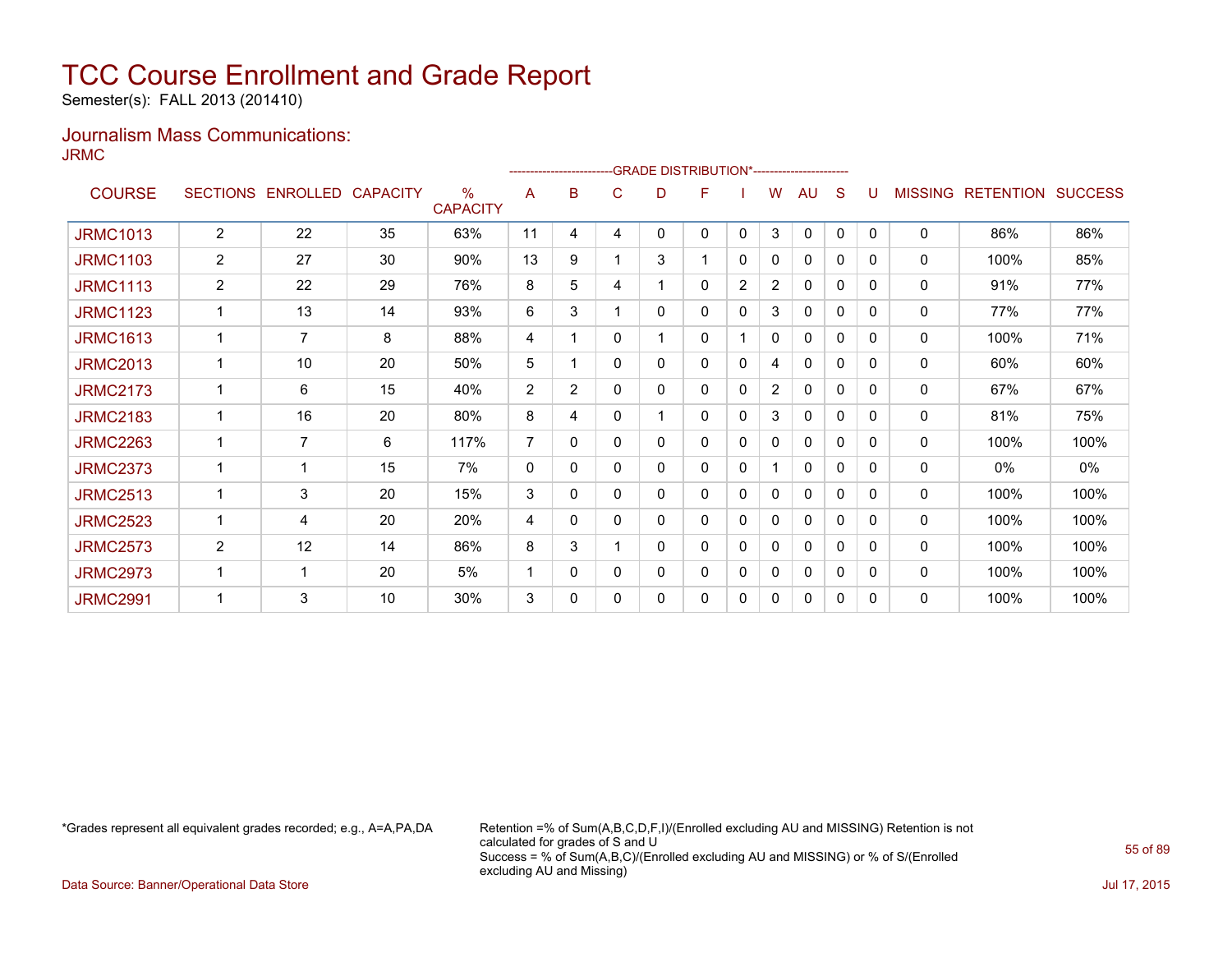Semester(s): FALL 2013 (201410)

### Latin:

| LATN            |                            |    |                      |    |    |                                             |     |  |        |       |                           |     |
|-----------------|----------------------------|----|----------------------|----|----|---------------------------------------------|-----|--|--------|-------|---------------------------|-----|
|                 |                            |    |                      |    |    | -GRADE DISTRIBUTION*----------------------- |     |  |        |       |                           |     |
| <b>COURSE</b>   | SECTIONS ENROLLED CAPACITY |    | %<br><b>CAPACITY</b> | A. | B. | D                                           | - F |  | , WAUS | - U - | MISSING RETENTION SUCCESS |     |
| <b>LATN1103</b> | 20                         | 20 | 100%                 | 14 |    |                                             |     |  |        |       | 84%                       | 84% |
| <b>LATN1213</b> | 10                         | 20 | 50%                  |    |    |                                             |     |  |        |       | 78%                       | 78% |

\*Grades represent all equivalent grades recorded; e.g., A=A,PA,DA Retention =% of Sum(A,B,C,D,F,I)/(Enrolled excluding AU and MISSING) Retention is not calculated for grades of S and U Success = % of Sum(A,B,C)/(Enrolled excluding AU and MISSING) or % of S/(Enrolled excluding AU and Missing)

Data Source: Banner/Operational Data Store Jul 17, 2015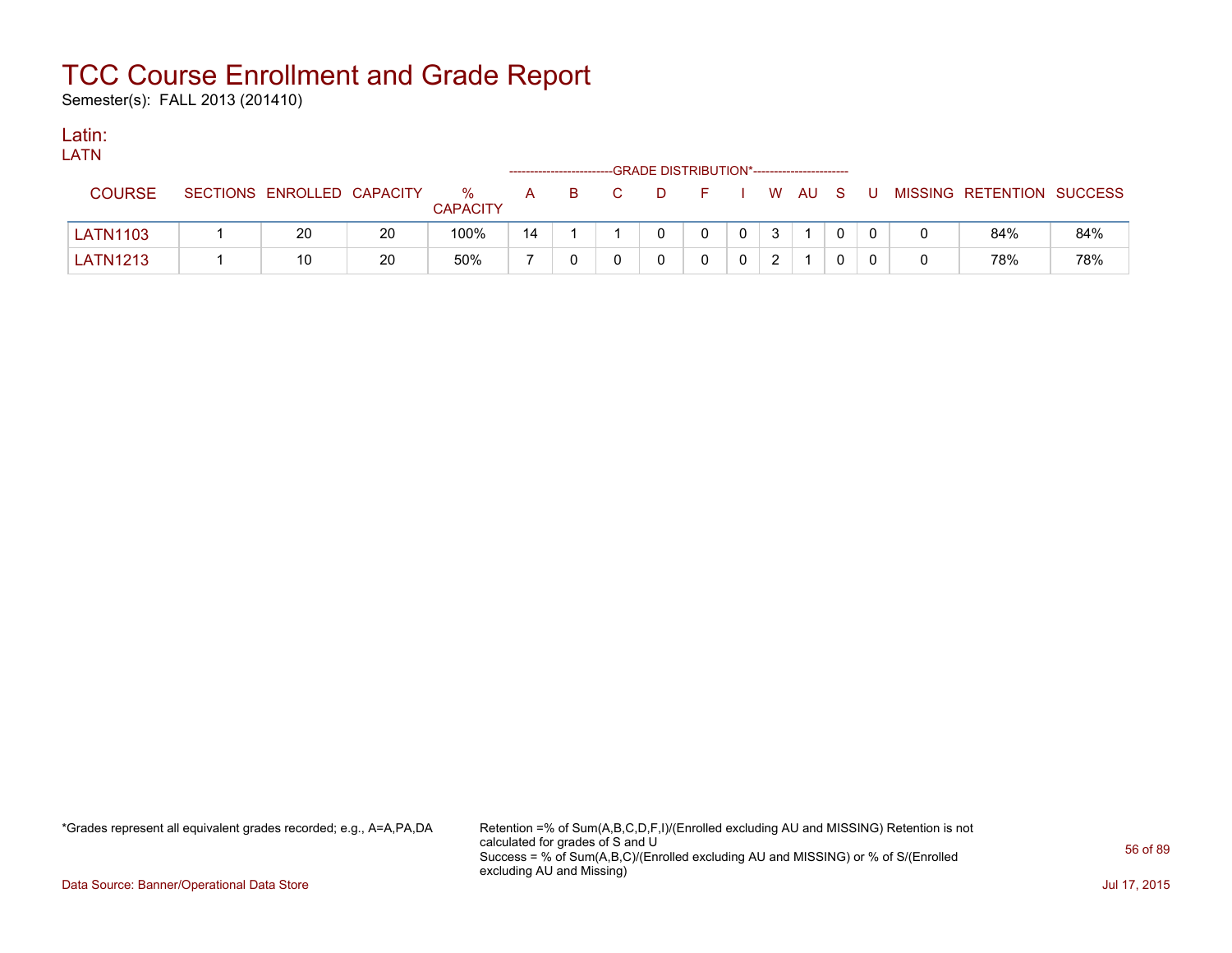Semester(s): FALL 2013 (201410)

### Mathematics:

MATH

|                 |                |                            |       |                         |              |                |             |                | -GRADE DISTRIBUTION*---------------------- |              |                |                |              |              |              |                           |      |
|-----------------|----------------|----------------------------|-------|-------------------------|--------------|----------------|-------------|----------------|--------------------------------------------|--------------|----------------|----------------|--------------|--------------|--------------|---------------------------|------|
| <b>COURSE</b>   |                | SECTIONS ENROLLED CAPACITY |       | $\%$<br><b>CAPACITY</b> | A            | в              | C           | D              | F                                          |              | W              | <b>AU</b>      | S            | U            |              | MISSING RETENTION SUCCESS |      |
| <b>MATH0003</b> | 56             | 892                        | 1,104 | 81%                     | 159          | 163            | 128         | 51             | 189                                        | 3            | 197            | $\mathbf{1}$   | $\mathbf{0}$ | $\mathbf{0}$ | $\mathbf 1$  | 78%                       | 51%  |
| <b>MATH0013</b> | 57             | 1,026                      | 1,140 | 90%                     | 165          | 181            | 165         | 88             | 220                                        | $\mathbf{0}$ | 205            | 2              | $\Omega$     | 0            | 0            | 80%                       | 50%  |
| <b>MATH0055</b> | 15             | 227                        | 300   | 76%                     | 42           | 36             | 30          | 17             | 50                                         | $\mathbf{0}$ | 52             | 0              | $\Omega$     | 0            | $\mathbf{0}$ | 77%                       | 48%  |
| <b>MATH0105</b> | 30             | 517                        | 600   | 86%                     | 87           | 88             | 89          | 40             | 121                                        | $\mathbf{0}$ | 91             | $\mathbf{1}$   | $\Omega$     | 0            | 0            | 82%                       | 51%  |
| <b>MATH0123</b> | 54             | 911                        | 1.060 | 86%                     | 148          | 171            | 155         | 99             | 185                                        | $\mathbf{0}$ | 151            | $\overline{2}$ | $\Omega$     | $\Omega$     | 0            | 83%                       | 52%  |
| <b>MATH0803</b> | $\mathbf{1}$   | 3                          | 20    | 15%                     | $\mathbf{1}$ | $\overline{2}$ | 0           | $\Omega$       | $\mathbf{0}$                               | $\mathbf{0}$ | 0              | 0              | $\mathbf{0}$ | 0            | 0            | 100%                      | 100% |
| <b>MATH1454</b> | $\overline{2}$ | 21                         | 40    | 52%                     | 9            | 4              | 1           |                | $\overline{2}$                             | 0            | 4              | 0              | $\Omega$     | $\Omega$     | 0            | 81%                       | 67%  |
| <b>MATH1473</b> | 8              | 119                        | 212   | 56%                     | 21           | 26             | 20          | 12             | 22                                         | 0            | 16             | $\overline{2}$ | $\Omega$     | 0            | 0            | 86%                       | 57%  |
| <b>MATH1483</b> | $\mathbf 1$    | 6                          | 20    | 30%                     | $\mathbf{0}$ | $\mathbf 1$    | 1           | 1              | -1                                         | $\mathbf{0}$ | $\overline{2}$ | 0              | $\Omega$     | $\Omega$     | 0            | 67%                       | 33%  |
| <b>MATH1513</b> | 80             | 1,902                      | 2,271 | 84%                     | 494          | 438            | 312         | 116            | 200                                        | $\mathbf{0}$ | 339            | 3              | $\Omega$     | 0            | 0            | 82%                       | 66%  |
| <b>MATH1613</b> | 14             | 257                        | 368   | 70%                     | 66           | 51             | 50          | 18             | 18                                         | $\mathbf{0}$ | 52             | $\overline{c}$ | $\Omega$     | 0            | 0            | 80%                       | 65%  |
| <b>MATH1715</b> | 4              | 101                        | 120   | 84%                     | 24           | 21             | 20          | 4              | 19                                         | $\mathbf{0}$ | 13             | 0              | $\Omega$     | 0            | 0            | 87%                       | 64%  |
| <b>MATH2114</b> | 13             | 257                        | 284   | 90%                     | 90           | 55             | 36          | $\overline{7}$ | 20                                         | $\mathbf{0}$ | 46             | 3              | $\Omega$     | 0            | 0            | 82%                       | 71%  |
| <b>MATH2124</b> | 8              | 138                        | 186   | 74%                     | 30           | 40             | 22          | 6              | 8                                          | 0            | 29             | 3              | $\mathbf{0}$ | $\Omega$     | 0            | 79%                       | 68%  |
| <b>MATH2134</b> | 6              | 114                        | 133   | 86%                     | 32           | 23             | 23          | 4              | 3                                          | 0            | 27             | $\overline{2}$ | $\mathbf{0}$ | $\Omega$     | 0            | 76%                       | 70%  |
| <b>MATH2193</b> | 25             | 492                        | 631   | 78%                     | 161          | 104            | 71          | 36             | 40                                         | 0            | 80             | $\Omega$       | $\Omega$     | $\Omega$     | 0            | 84%                       | 68%  |
| <b>MATH2423</b> | $\overline{2}$ | 17                         | 40    | 42%                     | 8            | $\mathbf{0}$   | 4           | 2              |                                            | 0            | $\overline{2}$ | 0              | 0            | 0            | 0            | 88%                       | 71%  |
| <b>MATH2513</b> | $\mathbf{1}$   | 10                         | 20    | 50%                     | 2            | 1              | $\Omega$    | 1              | 1                                          | $\Omega$     | 5              | $\mathbf{0}$   | $\Omega$     | $\Omega$     | 0            | 50%                       | 30%  |
| <b>MATH2523</b> | 10             | 194                        | 292   | 66%                     | 48           | 33             | 38          | 18             | 20                                         | $\mathbf{0}$ | 35             | $\overline{2}$ | $\Omega$     | 0            | 0            | 82%                       | 62%  |
| <b>MATH2553</b> | $\overline{2}$ | 20                         | 40    | 50%                     | 4            | 2              | $\mathbf 1$ | 5              | 4                                          | $\mathbf{0}$ | 4              | 0              | $\Omega$     | 0            | 0            | 80%                       | 35%  |
| <b>MATH2613</b> | 5              | 56                         | 109   | 51%                     | 18           | 19             | 7           |                | 0                                          | 0            | 11             | 0              | $\mathbf{0}$ | 0            | 0            | 80%                       | 79%  |

\*Grades represent all equivalent grades recorded; e.g., A=A,PA,DA Retention =% of Sum(A,B,C,D,F,I)/(Enrolled excluding AU and MISSING) Retention is not calculated for grades of S and U Success = % of Sum(A,B,C)/(Enrolled excluding AU and MISSING) or % of S/(Enrolled excluding AU and Missing) Data Source: Banner/Operational Data Store Jul 17, 2015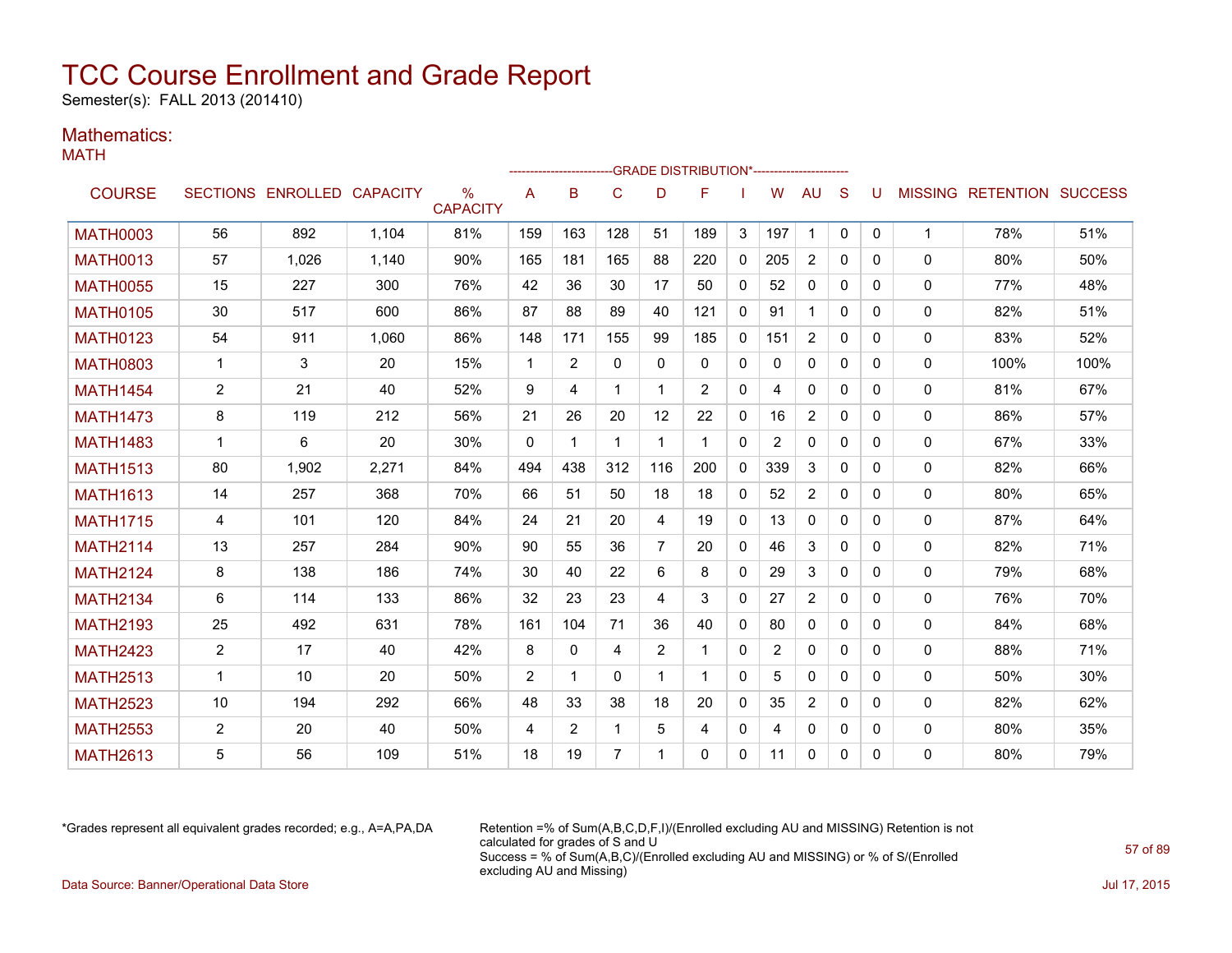Semester(s): FALL 2013 (201410)

### Medical Assistant:

| ۰. |
|----|
|    |

|                 |                            |    |                      | ----------------- |   |   | -GRADE DISTRIBUTION*----------------------- |              |   |              |              |   |   |                   |         |
|-----------------|----------------------------|----|----------------------|-------------------|---|---|---------------------------------------------|--------------|---|--------------|--------------|---|---|-------------------|---------|
| <b>COURSE</b>   | SECTIONS ENROLLED CAPACITY |    | %<br><b>CAPACITY</b> | А                 | B |   |                                             |              | W | AU           | <sub>S</sub> | U |   | MISSING RETENTION | SUCCESS |
| <b>MDAS1315</b> | 11                         | 16 | 69%                  | 5                 | 4 |   |                                             | $\mathbf{0}$ |   | $\mathbf{0}$ |              |   | 0 | 91%               | 91%     |
| <b>MDAS1343</b> | 11                         | 16 | 69%                  | 4                 | 5 |   |                                             |              |   | 0            |              |   | 0 | 91%               | 91%     |
| <b>MDAS2234</b> | 12                         | 20 | 60%                  | 3                 | 5 | 3 |                                             |              |   | $\Omega$     |              |   | 0 | 92%               | 92%     |
| <b>MDAS2336</b> |                            |    | 100%                 |                   |   |   |                                             |              |   | 0            |              |   | 0 | 100%              | 100%    |

\*Grades represent all equivalent grades recorded; e.g., A=A,PA,DA Retention =% of Sum(A,B,C,D,F,I)/(Enrolled excluding AU and MISSING) Retention is not calculated for grades of S and U Success = % of Sum(A,B,C)/(Enrolled excluding AU and MISSING) or % of S/(Enrolled excluding AU and Missing)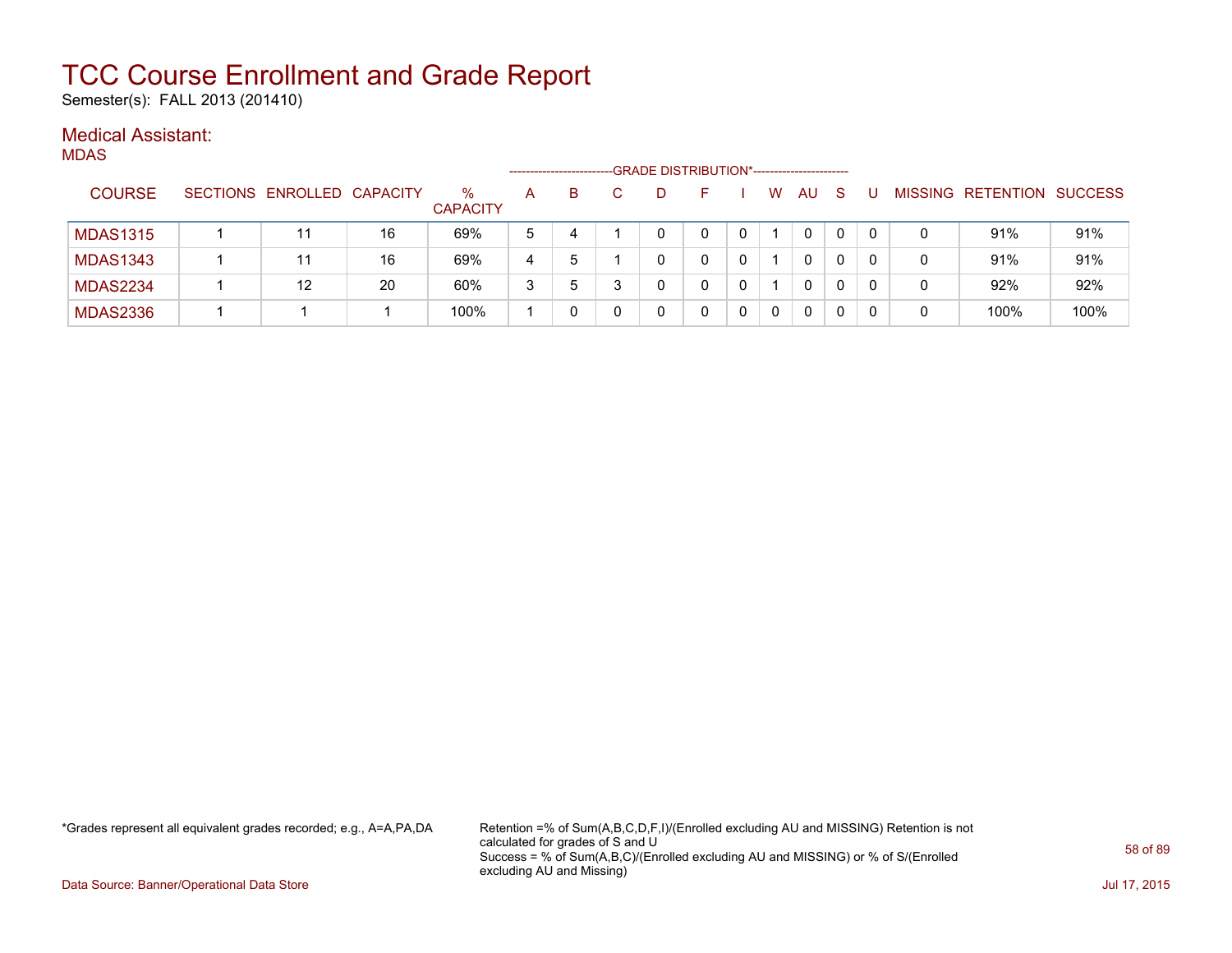Semester(s): FALL 2013 (201410)

### Medical Laboratory Technology: MDLT

|                 |                |                   |          |                         |    |    |    | ------------------------GRADE DISTRIBUTION*----------------------- |   |              |                      |              |   |              |                |                  |                |
|-----------------|----------------|-------------------|----------|-------------------------|----|----|----|--------------------------------------------------------------------|---|--------------|----------------------|--------------|---|--------------|----------------|------------------|----------------|
| <b>COURSE</b>   |                | SECTIONS ENROLLED | CAPACITY | $\%$<br><b>CAPACITY</b> | A  | B  | C. | D.                                                                 | F |              | W                    | AU           | S | U            | <b>MISSING</b> | <b>RETENTION</b> | <b>SUCCESS</b> |
| <b>MDLT1203</b> | 3              | 32                | 36       | 89%                     | 18 | 12 |    |                                                                    | 0 |              | $\overline{2}$       | 0            | 0 | $\mathsf{C}$ | 0              | 94%              | 94%            |
| <b>MDLT1212</b> | $\overline{2}$ | 32                | 36       | 89%                     | 12 | 11 |    | 4                                                                  | 0 | 0            | $\overline{2}$       | $\mathbf{0}$ | 0 |              | 0              | 94%              | 81%            |
| <b>MDLT1222</b> | 3              | 32                | 36       | 89%                     | 23 | 4  |    |                                                                    |   | 0            | 3                    | $\mathbf{0}$ | 0 |              | 0              | 91%              | 88%            |
| <b>MDLT2305</b> |                | 15                | 16       | 94%                     | 3  | 5  | 5  | 0                                                                  | 0 | $\mathbf{0}$ | $\overline{2}$       | $\mathbf{0}$ | 0 |              | 0              | 87%              | 87%            |
| MDLT2344        |                | 15                | 16       | 94%                     |    | 6  | 6  | 0                                                                  | 0 | $\mathbf{0}$ | $\overline{2}$       | $\mathbf{0}$ | 0 | $\Omega$     | 0              | 87%              | 87%            |
| MDLT2426        |                | 15                | 16       | 94%                     | 5  |    |    | 0                                                                  | 0 | $\mathbf{0}$ | $\overline{2}$       | $\mathbf{0}$ | 0 | $\Omega$     | 0              | 87%              | 87%            |
| <b>MDLT2991</b> |                | 15                | 16       | 94%                     | 13 | 0  |    | 0                                                                  | 0 | $\mathbf{0}$ | $\mathbf{2}^{\circ}$ | $\mathbf{0}$ | 0 | 0            | 0              | 87%              | 87%            |

\*Grades represent all equivalent grades recorded; e.g., A=A,PA,DA Retention =% of Sum(A,B,C,D,F,I)/(Enrolled excluding AU and MISSING) Retention is not calculated for grades of S and U Success = % of Sum(A,B,C)/(Enrolled excluding AU and MISSING) or % of S/(Enrolled excluding AU and Missing)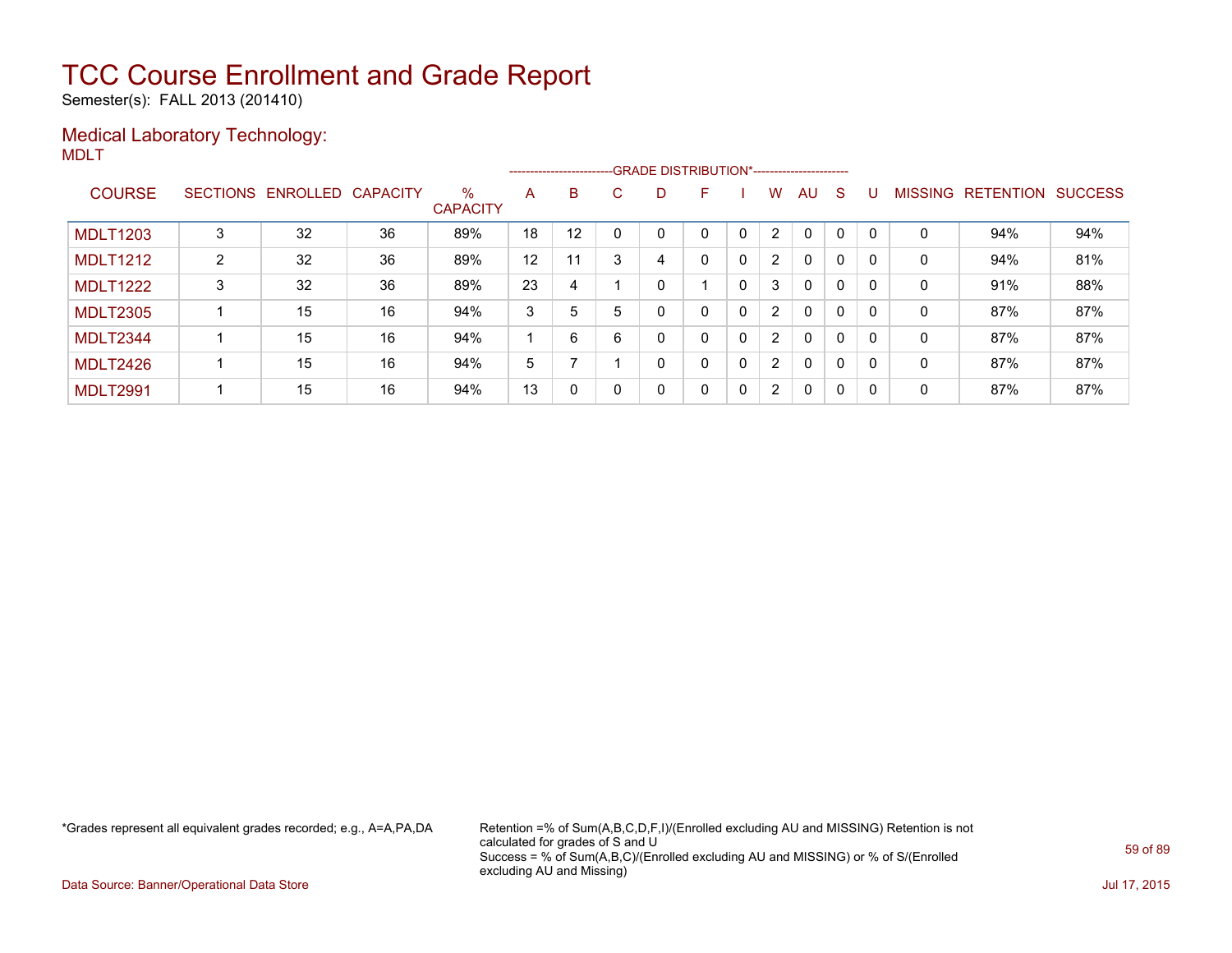Semester(s): FALL 2013 (201410)

### Medical Transcription:

MDTR

| .             |                            |               |   |     | ------------------------GRADE DISTRIBUTION*----------------------- |  |          |       |                           |      |
|---------------|----------------------------|---------------|---|-----|--------------------------------------------------------------------|--|----------|-------|---------------------------|------|
| <b>COURSE</b> | SECTIONS ENROLLED CAPACITY | %<br>CAPACITY | A | BC. | $D = F$                                                            |  | I WAUS   | . U . | MISSING RETENTION SUCCESS |      |
| MDTR2305      |                            | 8%            |   |     |                                                                    |  | $\Omega$ |       | 100%                      | 100% |

\*Grades represent all equivalent grades recorded; e.g., A=A,PA,DA Retention =% of Sum(A,B,C,D,F,I)/(Enrolled excluding AU and MISSING) Retention is not calculated for grades of S and U Success = % of Sum(A,B,C)/(Enrolled excluding AU and MISSING) or % of S/(Enrolled excluding AU and Missing)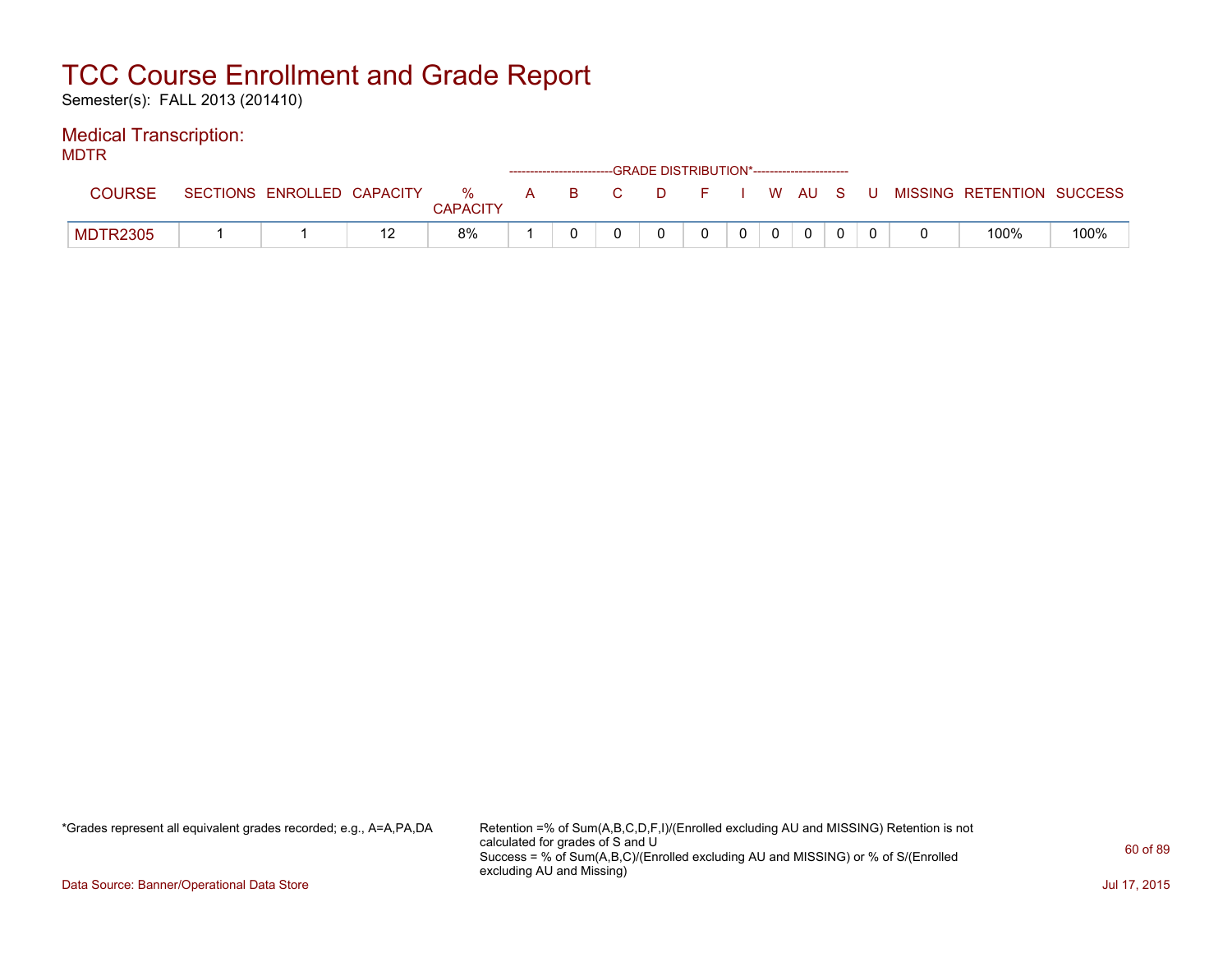Semester(s): FALL 2013 (201410)

### Management: MGMT

| .               |                |                            |     |                         | --------------------- |    |              | -GRADE DISTRIBUTION*----------------------- |    |              |    |              |              |     |   |                                  |      |
|-----------------|----------------|----------------------------|-----|-------------------------|-----------------------|----|--------------|---------------------------------------------|----|--------------|----|--------------|--------------|-----|---|----------------------------------|------|
| <b>COURSE</b>   |                | SECTIONS ENROLLED CAPACITY |     | $\%$<br><b>CAPACITY</b> | A                     | B. | C            | D                                           | F  |              | W  | <b>AU</b>    | S            |     |   | <b>MISSING RETENTION SUCCESS</b> |      |
| <b>MGMT1353</b> |                | 20                         | 20  | 100%                    | 9                     |    | <sup>o</sup> | 3                                           | 2  |              | 4  | $\mathbf{0}$ | $\mathbf{0}$ | - 0 | 0 | 80%                              | 55%  |
| <b>MGMT2103</b> |                | 2                          | 10  | 20%                     | 2                     |    |              | 0                                           | 0  | $\mathbf{0}$ | 0  | $\mathbf{0}$ | 0            |     | 0 | 100%                             | 100% |
| <b>MGMT2123</b> | $\overline{2}$ | 30                         | 40  | 75%                     | 9                     |    | ົ            | ົ                                           | 9  | 0            |    | $\mathbf{0}$ | 0            | 0   | 0 | 97%                              | 60%  |
| <b>MGMT2323</b> |                | 19                         | 20  | 95%                     | 4                     | 4  |              |                                             | 4  | $\Omega$     | 5  | $\mathbf{0}$ | 0            | - 0 | 0 | 74%                              | 47%  |
| <b>MGMT2363</b> | 15             | 212                        | 308 | 69%                     | 103                   | 40 | 20           |                                             | 13 | $\mathbf{0}$ | 29 | $\mathbf{0}$ | $\mathbf{0}$ | 0   | 0 | 86%                              | 77%  |
| <b>MGMT2453</b> |                | 8                          | 20  | 40%                     | 2                     | 2  |              |                                             | 0  | 0            | 2  | 0            | 0            | -0  | 0 | 75%                              | 62%  |

\*Grades represent all equivalent grades recorded; e.g., A=A,PA,DA Retention =% of Sum(A,B,C,D,F,I)/(Enrolled excluding AU and MISSING) Retention is not calculated for grades of S and U Success = % of Sum(A,B,C)/(Enrolled excluding AU and MISSING) or % of S/(Enrolled excluding AU and Missing)

Data Source: Banner/Operational Data Store Jul 17, 2015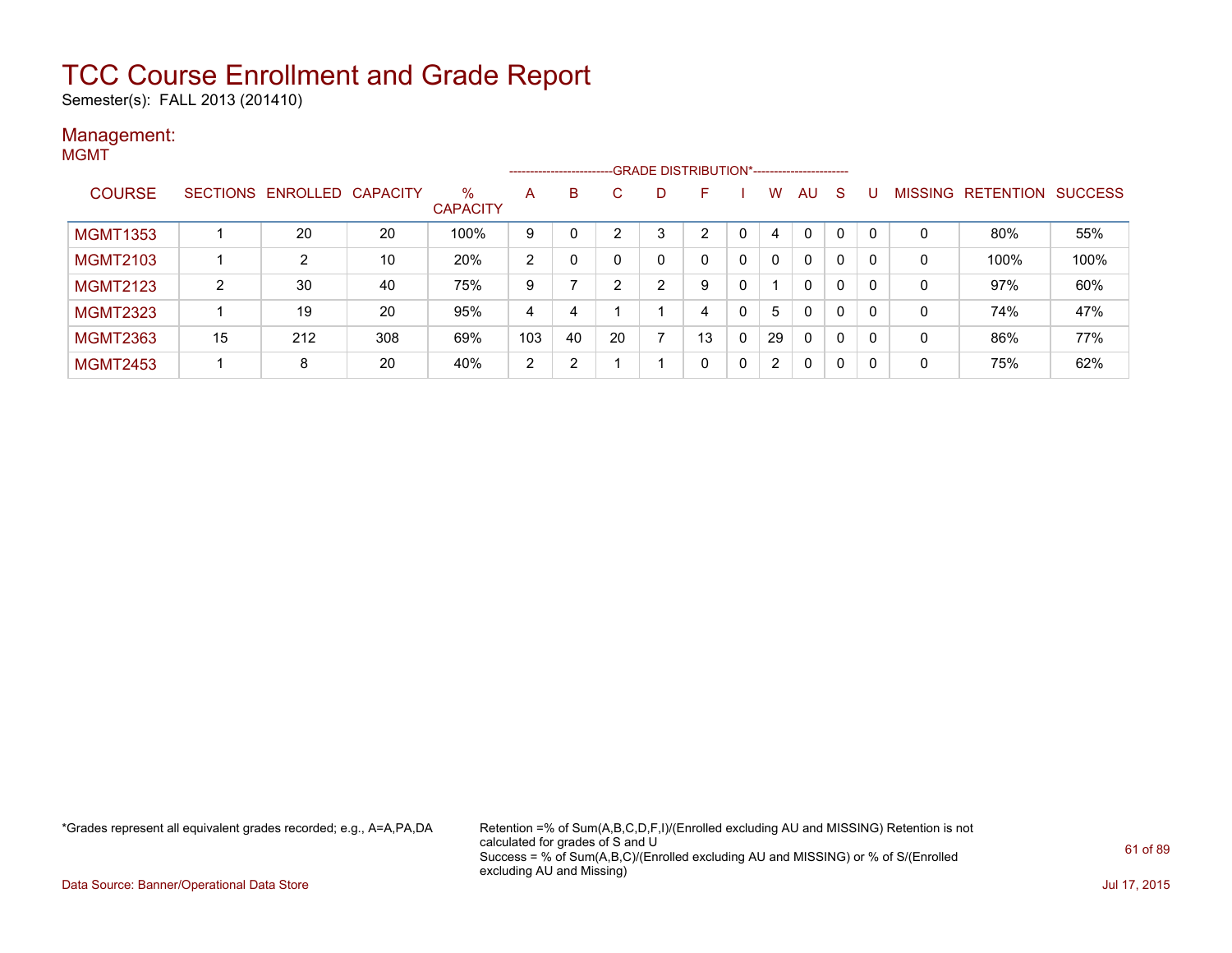Semester(s): FALL 2013 (201410)

### Marketing:

**MKTG** 

|                 |                 |          |                 |                                  |                | ------------------------- |                |                | -GRADE DISTRIBUTION*---------------------- |              |                |              |              |              |                |                  |                |
|-----------------|-----------------|----------|-----------------|----------------------------------|----------------|---------------------------|----------------|----------------|--------------------------------------------|--------------|----------------|--------------|--------------|--------------|----------------|------------------|----------------|
| <b>COURSE</b>   | <b>SECTIONS</b> | ENROLLED | <b>CAPACITY</b> | $\frac{0}{0}$<br><b>CAPACITY</b> | A              | B                         | С              | D              | F                                          |              | w              | AU           | S            |              | <b>MISSING</b> | <b>RETENTION</b> | <b>SUCCESS</b> |
| <b>MKTG1313</b> | $\overline{2}$  | 28       | 40              | 70%                              | 16             | 10                        |                | 0              |                                            | $\mathbf{0}$ | 0              | 0            | 0            | $\Omega$     | $\mathbf 0$    | 100%             | 96%            |
| <b>MKTG1393</b> |                 | 8        | 8               | 100%                             | 3              |                           | 0              | 0              | 3                                          | 0            |                | $\mathbf{0}$ | 0            | $\Omega$     | 0              | 88%              | 50%            |
| <b>MKTG1403</b> |                 | 3        | 10              | 30%                              | 3              | 0                         | 0              | 0              | 0                                          | $\Omega$     | $\mathbf{0}$   | $\mathbf{0}$ | $\mathbf{0}$ | $\Omega$     | $\mathbf 0$    | 100%             | 100%           |
| <b>MKTG1423</b> |                 | 2        | 10              | 20%                              | 2              | 0                         | 0              | 0              | 0                                          | 0            | 0              | 0            | 0            | $\Omega$     | 0              | 100%             | 100%           |
| <b>MKTG1433</b> |                 |          | 10              | 10%                              |                | 0                         | 0              | 0              | 0                                          | 0            | 0              | 0            | 0            | $\Omega$     | 0              | 100%             | 100%           |
| <b>MKTG1443</b> |                 | 5        | 10              | 50%                              | 3              | 0                         |                | 0              | 0                                          | $\mathbf{0}$ |                | $\mathbf{0}$ | $\mathbf 0$  | $\Omega$     | 0              | 80%              | 80%            |
| <b>MKTG1453</b> | 1               |          | 10              | 10%                              |                | 0                         | 0              | 0              | 0                                          | $\mathbf{0}$ | 0              | $\mathbf{0}$ | $\mathbf 0$  | $\Omega$     | $\mathbf 0$    | 100%             | 100%           |
| <b>MKTG2343</b> | 2               | 28       | 40              | 70%                              | 16             | 3                         |                | $\overline{2}$ | 4                                          | 0            | $\overline{2}$ | 0            | 0            | <sup>0</sup> | 0              | 93%              | 71%            |
| <b>MKTG2363</b> |                 | 19       | 20              | 95%                              | $\overline{7}$ |                           | $\overline{2}$ | $\overline{2}$ | $\overline{2}$                             | $\Omega$     | 5              | $\mathbf{0}$ | $\mathbf 0$  | $\Omega$     | 0              | 74%              | 53%            |
| <b>MKTG2393</b> | 1               | 12       | 20              | 60%                              | 7              | 4                         |                | 0              | 0                                          | $\mathbf{0}$ | $\mathbf{0}$   | 0            | $\mathbf{0}$ | $\Omega$     | $\mathbf 0$    | 100%             | 100%           |
| <b>MKTG2423</b> | 6               | 108      | 120             | 90%                              | 44             | 31                        | 11             | 3              | 11                                         | $\mathbf{0}$ | 8              | $\mathbf{0}$ | 0            | $\Omega$     | 0              | 93%              | 80%            |
| <b>MKTG2433</b> |                 | 16       | 20              | 80%                              | 15             |                           | 0              | 0              | 0                                          | 0            | 0              | 0            | 0            | $\Omega$     | 0              | 100%             | 100%           |

\*Grades represent all equivalent grades recorded; e.g., A=A,PA,DA Retention =% of Sum(A,B,C,D,F,I)/(Enrolled excluding AU and MISSING) Retention is not calculated for grades of S and U Success = % of Sum(A,B,C)/(Enrolled excluding AU and MISSING) or % of S/(Enrolled excluding AU and Missing)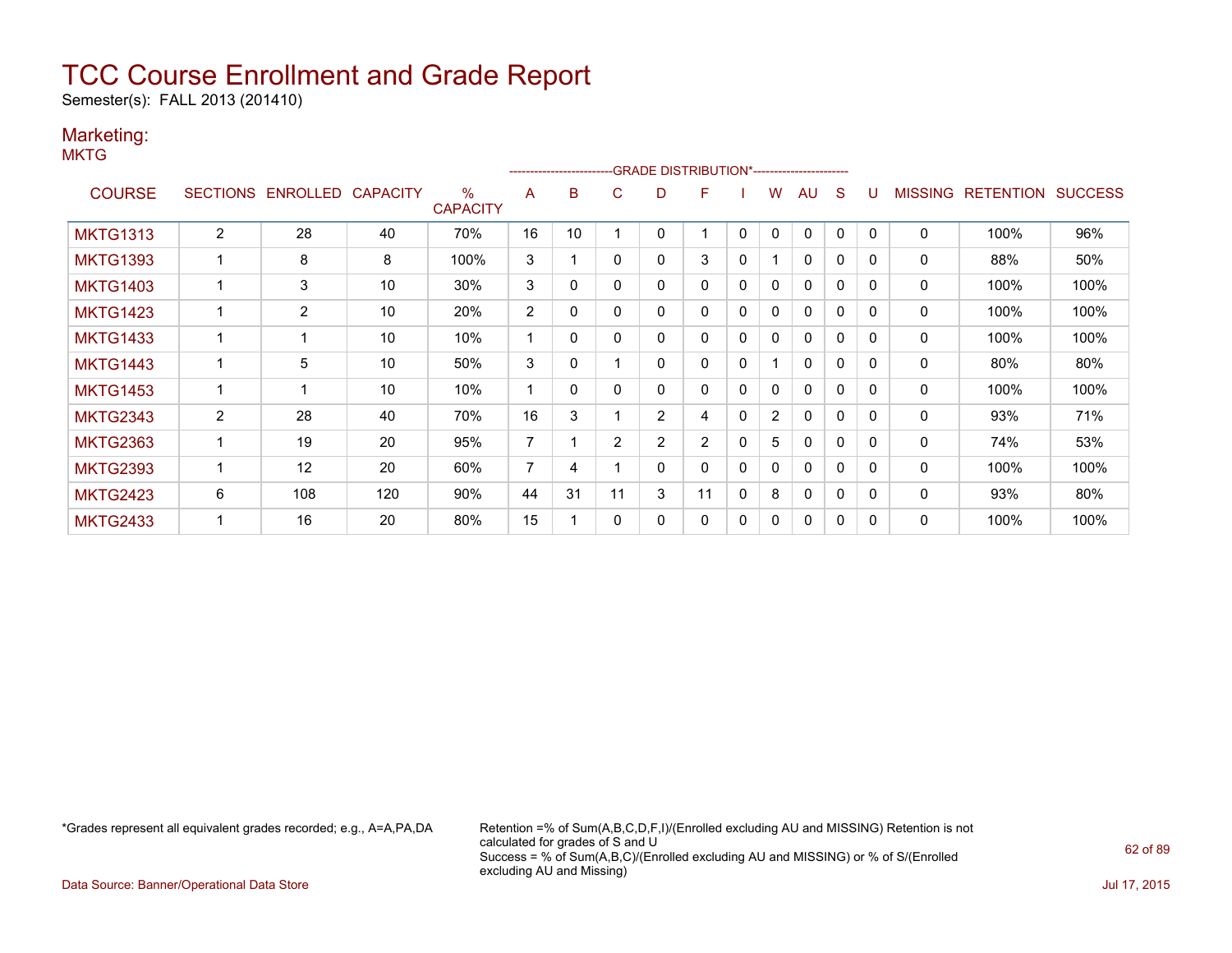Semester(s): FALL 2013 (201410)

### Music: **MUSC**

|                 |                |                            |     |                      |                | -------------------- |                | -GRADE DISTRIBUTION*---------------------- |              |              |                |              |              |          |              |                           |      |
|-----------------|----------------|----------------------------|-----|----------------------|----------------|----------------------|----------------|--------------------------------------------|--------------|--------------|----------------|--------------|--------------|----------|--------------|---------------------------|------|
| <b>COURSE</b>   |                | SECTIONS ENROLLED CAPACITY |     | %<br><b>CAPACITY</b> | A              | B                    | $\mathsf{C}$   | D                                          | F            |              | W              | <b>AU</b>    | S            | U        |              | MISSING RETENTION SUCCESS |      |
| <b>MUSC1002</b> | $\overline{2}$ | 30                         | 54  | 56%                  | 13             | 4                    | 3              | 0                                          | 4            | 0            | 6              | 0            | 0            | 0        | 0            | 80%                       | 67%  |
| <b>MUSC1013</b> | $\mathbf{1}$   | 15                         | 24  | 62%                  | 8              | 2                    | $\mathbf 1$    | 1                                          | $\mathbf{1}$ | $\mathbf 1$  | 1              | 0            | $\mathbf{0}$ | $\Omega$ | $\mathbf{0}$ | 93%                       | 73%  |
| <b>MUSC1030</b> | $\mathbf{1}$   | 46                         | 70  | 66%                  | 0              | 0                    | $\Omega$       | $\mathbf{0}$                               | 0            | 0            | 4              | 0            | 33           | 9        | 0            |                           | 72%  |
| <b>MUSC1053</b> | 3              | 38                         | 48  | 79%                  | 28             | 2                    | 1              | 1                                          | 1            | 0            | 5              | 0            | 0            | 0        | 0            | 87%                       | 82%  |
| <b>MUSC1062</b> | $\mathbf 1$    | 15                         | 15  | 100%                 | 8              | 4                    | $\mathbf 1$    | 0                                          | 1            | 0            | 1              | 0            | 0            | 0        | 0            | 93%                       | 87%  |
| <b>MUSC1113</b> | 6              | 91                         | 148 | 61%                  | 46             | 19                   | 9              | 5                                          | 3            | $\Omega$     | 9              | $\mathbf{0}$ | $\mathbf{0}$ | $\Omega$ | 0            | 90%                       | 81%  |
| <b>MUSC1153</b> | $\mathbf{1}$   | $\overline{7}$             | 20  | 35%                  | $\mathbf{1}$   | 2                    | $\overline{2}$ | 1                                          | 0            | 0            | 1              | 0            | 0            | 0        | 0            | 86%                       | 71%  |
| <b>MUSC1171</b> | $\overline{2}$ | 14                         | 32  | 44%                  | $\overline{7}$ | 0                    | 0              | $\mathbf{0}$                               | 1            | 0            | 5              | $\mathbf{1}$ | $\mathbf{0}$ | 0        | 0            | 62%                       | 54%  |
| <b>MUSC1191</b> | 17             | 44                         | 170 | 26%                  | 35             | 3                    | 3              | $\mathbf{0}$                               | $\Omega$     | $\Omega$     | 3              | 0            | $\Omega$     | $\Omega$ | 0            | 93%                       | 93%  |
| <b>MUSC1192</b> | 18             | 56                         | 180 | 31%                  | 39             | 6                    | 1              | $\mathbf{0}$                               | $\mathbf{0}$ | 0            | 8              | 2            | $\mathbf{0}$ | $\Omega$ | 0            | 85%                       | 85%  |
| <b>MUSC1201</b> | 1              | 1                          | 10  | 10%                  | 1              | 0                    | 0              | $\mathbf{0}$                               | 0            | 0            | 0              | 0            | $\mathbf{0}$ | 0        | 0            | 100%                      | 100% |
| <b>MUSC1202</b> | $\overline{2}$ | 6                          | 20  | 30%                  | 5              | 1                    | 0              | $\mathbf{0}$                               | 0            | 0            | 0              | $\mathbf{0}$ | $\mathbf{0}$ | 0        | 0            | 100%                      | 100% |
| <b>MUSC1241</b> | $\overline{2}$ | 4                          | 20  | 20%                  | 4              | 0                    | $\Omega$       | $\mathbf{0}$                               | $\Omega$     | $\mathbf{0}$ | 0              | 0            | $\mathbf{0}$ | $\Omega$ | 0            | 100%                      | 100% |
| <b>MUSC1242</b> | 3              | 14                         | 32  | 44%                  | 11             | 1                    | $\Omega$       | 0                                          | 0            | 0            | $\overline{2}$ | 0            | $\mathbf{0}$ | 0        | 0            | 86%                       | 86%  |
| <b>MUSC1251</b> | $\mathbf{1}$   | $\mathbf{1}$               | 10  | 10%                  | $\mathbf{1}$   | $\mathbf{0}$         | $\mathbf 0$    | $\mathbf{0}$                               | 0            | 0            | 0              | 0            | $\mathbf{0}$ | 0        | 0            | 100%                      | 100% |
| <b>MUSC1252</b> | 3              | 9                          | 30  | 30%                  | 8              | $\mathbf{0}$         | $\Omega$       | $\mathbf{0}$                               | 0            | 0            | 1              | $\mathbf{0}$ | $\mathbf{0}$ | $\Omega$ | 0            | 89%                       | 89%  |
| <b>MUSC1312</b> | $\mathbf{1}$   | 3                          | 10  | 30%                  | 3              | $\mathbf{0}$         | $\Omega$       | $\mathbf{0}$                               | $\Omega$     | $\Omega$     | 0              | 0            | $\mathbf{0}$ | $\Omega$ | 0            | 100%                      | 100% |
| <b>MUSC1322</b> | 1              | $\overline{c}$             | 10  | 20%                  | 2              | 0                    | 0              | 0                                          | 0            | 0            | 0              | 0            | $\mathbf{0}$ | 0        | 0            | 100%                      | 100% |
| <b>MUSC1332</b> | $\mathbf{1}$   | 1                          | 10  | 10%                  | $\mathbf 1$    | $\mathbf{0}$         | $\mathbf{0}$   | $\mathbf{0}$                               | $\mathbf{0}$ | 0            | 0              | 0            | $\mathbf{0}$ | 0        | 0            | 100%                      | 100% |
| <b>MUSC1342</b> | $\mathbf{1}$   | 1                          | 10  | 10%                  | 0              | $\mathbf{0}$         | $\mathbf{0}$   | 0                                          | 0            | 0            | 1              | 0            | $\mathbf{0}$ | 0        | 0            | 0%                        | 0%   |
| <b>MUSC1351</b> | $\mathbf{1}$   | 1                          | 10  | 10%                  | $\mathbf 1$    | 0                    | 0              | 0                                          | 0            | 0            | 0              | 0            | 0            | 0        | 0            | 100%                      | 100% |
| <b>MUSC1371</b> | $\mathbf 1$    | $\mathbf 1$                | 10  | 10%                  | 1              | 0                    | $\Omega$       | 0                                          | 0            | 0            | 0              | 0            | 0            | 0        | 0            | 100%                      | 100% |

\*Grades represent all equivalent grades recorded; e.g., A=A,PA,DA Retention =% of Sum(A,B,C,D,F,I)/(Enrolled excluding AU and MISSING) Retention is not calculated for grades of S and U Success = % of Sum(A,B,C)/(Enrolled excluding AU and MISSING) or % of S/(Enrolled excluding AU and Missing)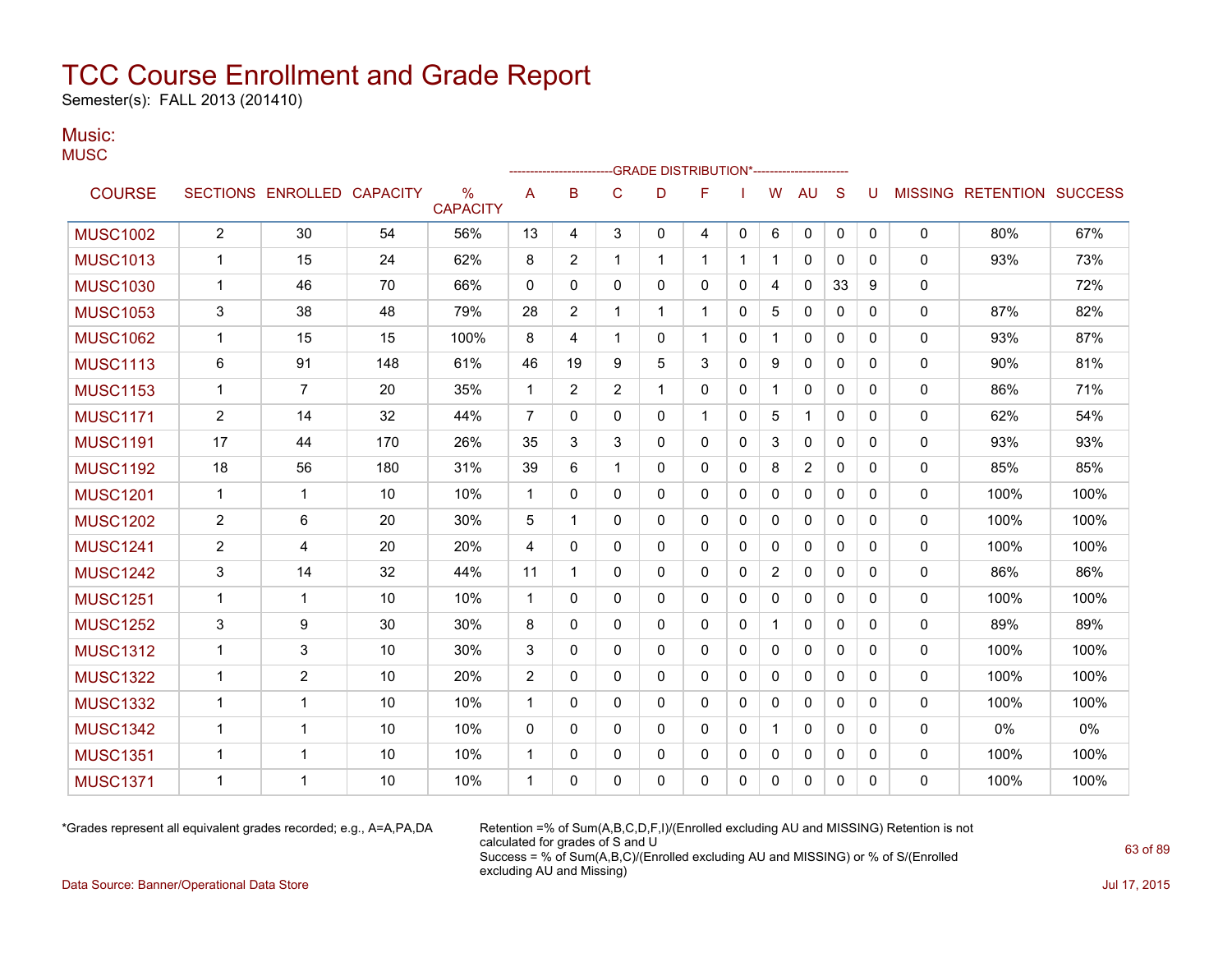Semester(s): FALL 2013 (201410)

### Music: **MUSC**

|                 |                |                            |                |                      |                |                |              | -GRADE DISTRIBUTION*---------------------- |                |              |              |                |          |              |             |                                  |      |
|-----------------|----------------|----------------------------|----------------|----------------------|----------------|----------------|--------------|--------------------------------------------|----------------|--------------|--------------|----------------|----------|--------------|-------------|----------------------------------|------|
| <b>COURSE</b>   |                | SECTIONS ENROLLED CAPACITY |                | %<br><b>CAPACITY</b> | A              | B              | $\mathsf{C}$ | D                                          | F              |              | W            | <b>AU</b>      | S        | U            |             | <b>MISSING RETENTION SUCCESS</b> |      |
| <b>MUSC1372</b> | $\mathbf{1}$   | 3                          | 10             | 30%                  | 3              | 0              | 0            | 0                                          | 0              | 0            | 0            | 0              | 0        | 0            | $\mathbf 0$ | 100%                             | 100% |
| <b>MUSC1381</b> | 2              | $\overline{2}$             | 20             | 10%                  | $\mathbf{1}$   | 1              | 0            | 0                                          | 0              | 0            | 0            | 0              | 0        | 0            | 0           | 100%                             | 100% |
| <b>MUSC1382</b> | $\overline{2}$ | $\overline{2}$             | 20             | 10%                  | 2              | 0              | 0            | 0                                          | 0              | 0            | 0            | 0              | 0        | 0            | 0           | 100%                             | 100% |
| <b>MUSC1412</b> | 1              | 3                          | 10             | 30%                  | 3              | 0              | 0            | 0                                          | $\mathbf{0}$   | $\mathbf{0}$ | 0            | 0              | 0        | $\mathbf{0}$ | $\Omega$    | 100%                             | 100% |
| <b>MUSC1432</b> | 1              | $\overline{c}$             | 10             | 20%                  | 2              | 0              | 0            | 0                                          | 0              | 0            | $\mathbf 0$  | 0              | 0        | $\mathbf{0}$ | 0           | 100%                             | 100% |
| <b>MUSC1441</b> | 1              | $\mathbf 1$                | 10             | 10%                  | $\mathbf{1}$   | 0              | 0            | 0                                          | 0              | 0            | 0            | 0              | 0        | $\mathbf{0}$ | 0           | 100%                             | 100% |
| <b>MUSC1442</b> | 1              | 1                          | 10             | 10%                  | $\mathbf{1}$   | 0              | 0            | 0                                          | 0              | 0            | 0            | 0              | 0        | $\mathbf{0}$ | $\mathbf 0$ | 100%                             | 100% |
| <b>MUSC1492</b> | 1              | 4                          | 10             | 40%                  | 0              | 2              | $\mathbf 1$  | 1                                          | 0              | 0            | 0            | 0              | 0        | $\mathbf{0}$ | $\mathbf 0$ | 100%                             | 75%  |
| <b>MUSC1541</b> | 1              | 11                         | 20             | 55%                  | 8              | 2              | $\Omega$     | 0                                          | 0              | $\mathbf{0}$ | $\mathbf{1}$ | $\mathbf{0}$   | 0        | $\Omega$     | $\mathbf 0$ | 91%                              | 91%  |
| <b>MUSC1551</b> | $\mathbf{1}$   | 29                         | 50             | 58%                  | 21             | 3              | $\Omega$     | 0                                          | 0              | 0            | 3            | $\overline{c}$ | 0        | $\Omega$     | $\mathbf 0$ | 89%                              | 89%  |
| <b>MUSC1612</b> | 7              | 26                         | 44             | 59%                  | 13             | 1              | $\mathbf 1$  | 1                                          | $\mathbf{0}$   | 0            | 10           | $\mathbf{0}$   | 0        | $\mathbf{0}$ | 0           | 62%                              | 58%  |
| <b>MUSC1622</b> | 5              | 10                         | 12             | 83%                  | 8              | 0              | $\mathbf 1$  | 0                                          | 1              | 0            | 0            | 0              | 0        | 0            | 0           | 100%                             | 90%  |
| <b>MUSC1632</b> | 6              | 14                         | 16             | 88%                  | 7              | 1              | 1            | 0                                          | $\overline{2}$ | 0            | 3            | 0              | 0        | 0            | 0           | 79%                              | 64%  |
| <b>MUSC1642</b> | $\overline{c}$ | 2                          | $\overline{c}$ | 100%                 | $\mathbf{1}$   | 1              | 0            | 0                                          | 0              | $\mathbf{0}$ | 0            | $\mathbf{0}$   | 0        | $\mathbf{0}$ | 0           | 100%                             | 100% |
| <b>MUSC1651</b> | 1              | 45                         | 70             | 64%                  | 44             | $\mathbf 1$    | $\Omega$     | 0                                          | 0              | $\mathbf{0}$ | 0            | $\mathbf{0}$   | 0        | $\Omega$     | $\Omega$    | 100%                             | 100% |
| <b>MUSC1661</b> | 1              | 21                         | 25             | 84%                  | 21             | 0              | 0            | 0                                          | 0              | 0            | 0            | 0              | 0        | $\mathbf{0}$ | $\mathbf 0$ | 100%                             | 100% |
| <b>MUSC1711</b> | 1              | 5                          | 10             | 50%                  | 5              | 0              | $\Omega$     | 0                                          | 0              | 0            | $\mathbf{0}$ | 0              | 0        | $\mathbf{0}$ | $\mathbf 0$ | 100%                             | 100% |
| <b>MUSC1721</b> | 1              | 4                          | 5              | 80%                  | 4              | 0              | 0            | 0                                          | 0              | 0            | 0            | 0              | 0        | 0            | 0           | 100%                             | 100% |
| <b>MUSC1731</b> | 1              | 4                          | 5              | 80%                  | 4              | 0              | $\Omega$     | 0                                          | 0              | $\Omega$     | $\mathbf{0}$ | $\mathbf{0}$   | $\Omega$ | $\Omega$     | $\Omega$    | 100%                             | 100% |
| <b>MUSC1781</b> | $\mathbf 1$    | 4                          | 5              | 80%                  | $\overline{2}$ | $\overline{2}$ | $\Omega$     | 0                                          | 0              | $\mathbf{0}$ | $\mathbf{0}$ | $\mathbf{0}$   | $\Omega$ | $\Omega$     | $\Omega$    | 100%                             | 100% |
| <b>MUSC1791</b> | 1              | 9                          | 10             | 90%                  | 8              | 0              | 0            | 0                                          | 0              | 0            |              | 0              | 0        | 0            | 0           | 89%                              | 89%  |
| <b>MUSC1802</b> | 1              | 4                          | 20             | 20%                  | 4              | 0              | 0            | 0                                          | 0              | 0            | 0            | 0              | 0        | 0            | 0           | 100%                             | 100% |

\*Grades represent all equivalent grades recorded; e.g., A=A,PA,DA Retention =% of Sum(A,B,C,D,F,I)/(Enrolled excluding AU and MISSING) Retention is not calculated for grades of S and U Success = % of Sum(A,B,C)/(Enrolled excluding AU and MISSING) or % of S/(Enrolled excluding AU and Missing)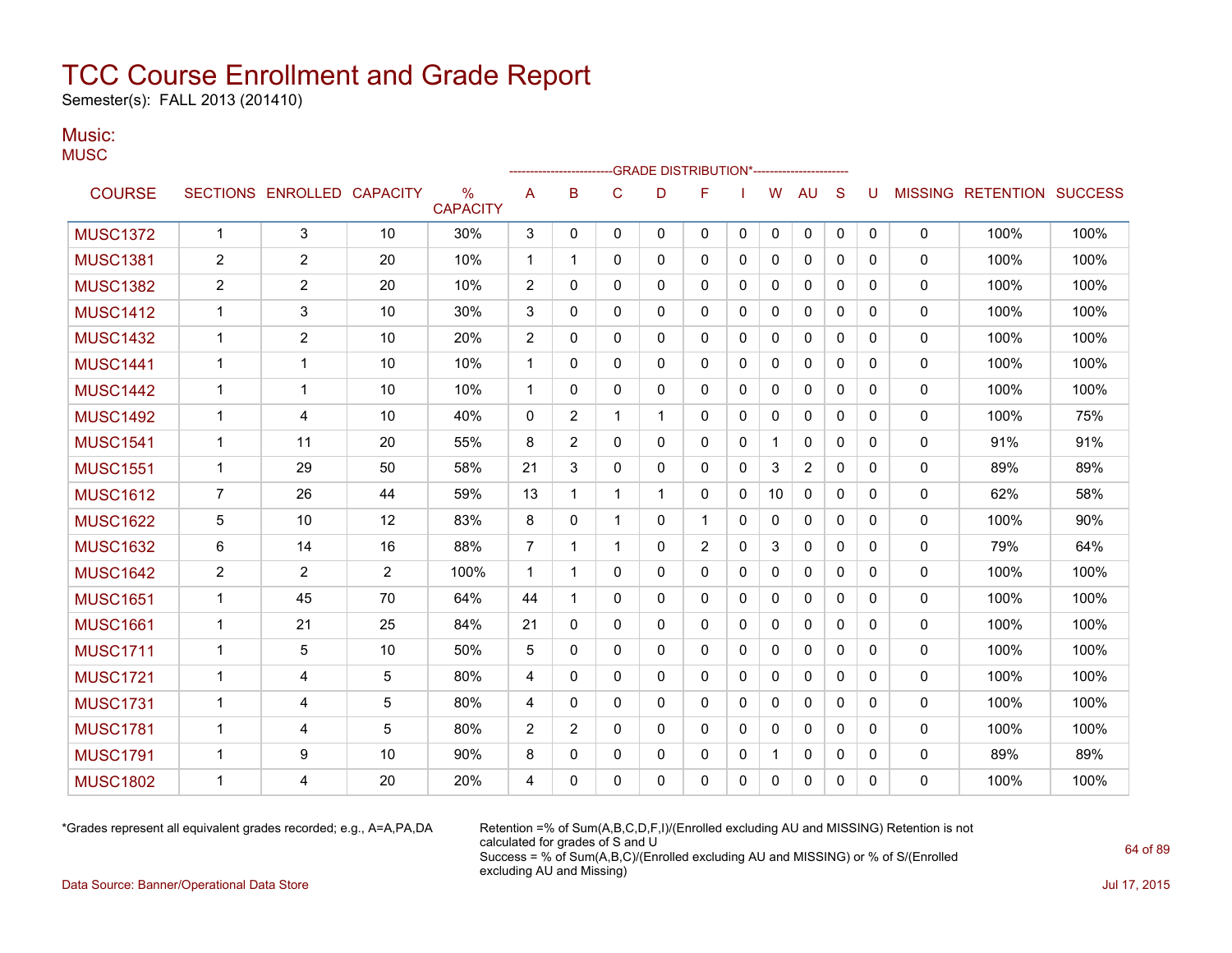Semester(s): FALL 2013 (201410)

#### Music: MUSC.

| $\sqrt{2}$      |   |                            |    |                         |   | ---------------------- |   |   | -GRADE DISTRIBUTION*----------------------- |   |                |              |              |          |   |                                  |      |
|-----------------|---|----------------------------|----|-------------------------|---|------------------------|---|---|---------------------------------------------|---|----------------|--------------|--------------|----------|---|----------------------------------|------|
| <b>COURSE</b>   |   | SECTIONS ENROLLED CAPACITY |    | $\%$<br><b>CAPACITY</b> | A | B                      |   | D |                                             |   | w              | <b>AU</b>    | -S           |          |   | <b>MISSING RETENTION SUCCESS</b> |      |
| <b>MUSC2013</b> |   | 17                         | 30 | 57%                     |   | 4                      | າ |   | 0                                           | 0 | $\overline{2}$ | 0            |              | $\Omega$ | 0 | 88%                              | 82%  |
| <b>MUSC2062</b> | 2 | 18                         | 23 | 78%                     | 6 | 4                      | 5 |   | 0                                           | 0 | $\overline{2}$ | 0            | $\Omega$     | 0        | 0 | 89%                              | 83%  |
| <b>MUSC2181</b> |   |                            | 20 | 35%                     |   |                        |   | 0 | 0                                           | 0 | 0              | $\mathbf{0}$ | $\mathbf{0}$ | $\Omega$ | 0 | 100%                             | 100% |
| <b>MUSC2202</b> | C | 3                          | 20 | 15%                     |   |                        |   | 0 | 0                                           | 0 | 0              | $\mathbf{0}$ | $\Omega$     | $\Omega$ | 0 | 100%                             | 100% |
| <b>MUSC2242</b> | C | 3                          | 20 | 15%                     | 3 |                        |   | 0 |                                             | 0 | 0              | 0            | $\Omega$     | 0        | 0 | 100%                             | 100% |

\*Grades represent all equivalent grades recorded; e.g., A=A,PA,DA Retention =% of Sum(A,B,C,D,F,I)/(Enrolled excluding AU and MISSING) Retention is not calculated for grades of S and U Success = % of Sum(A,B,C)/(Enrolled excluding AU and MISSING) or % of S/(Enrolled excluding AU and Missing)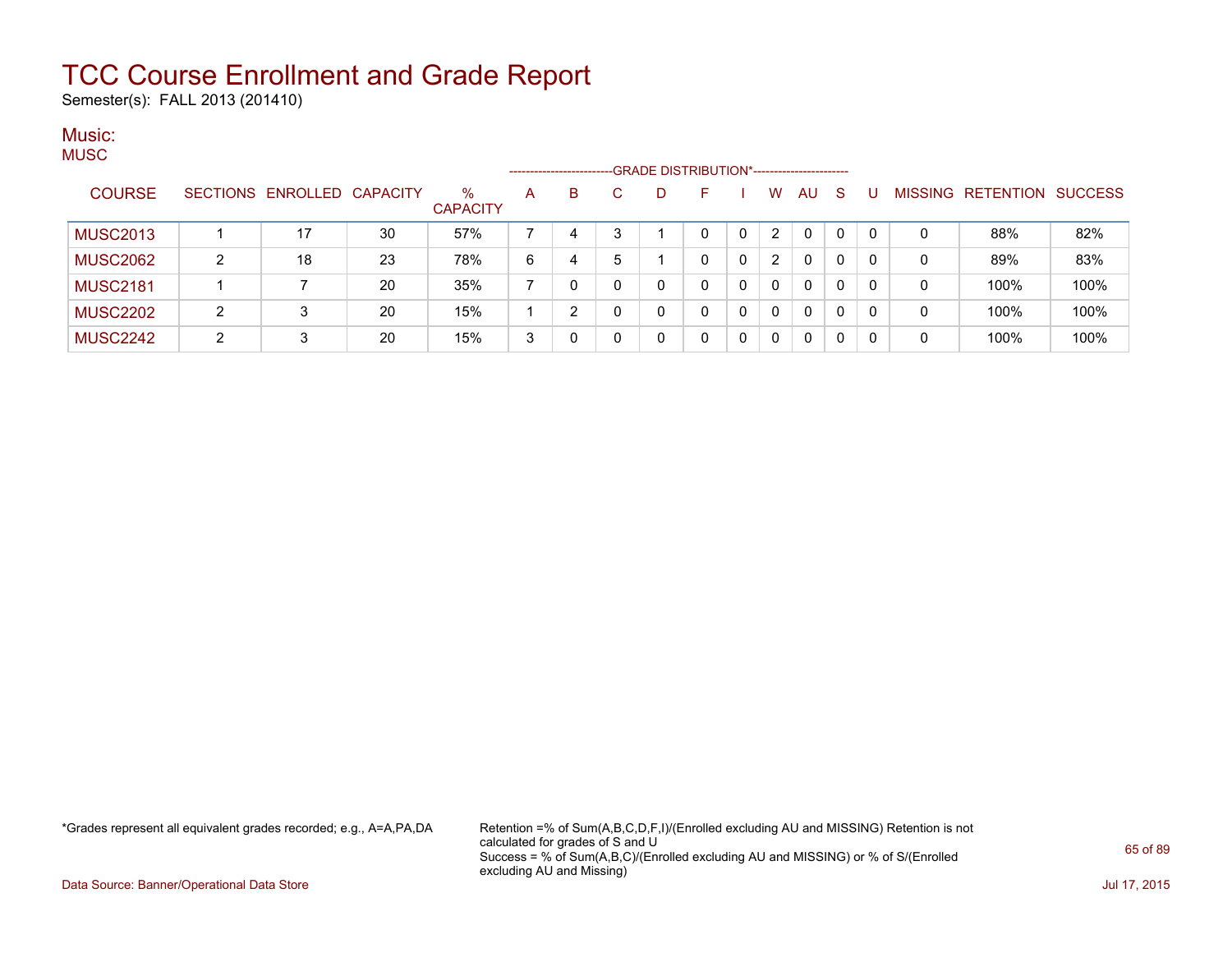Semester(s): FALL 2013 (201410)

#### Native American Studies: NAMS

| טווראו          |                            |    |                         |              |    |    |        | ------------------------GRADE DISTRIBUTION*----------------------- |                |                |              |     |                           |     |
|-----------------|----------------------------|----|-------------------------|--------------|----|----|--------|--------------------------------------------------------------------|----------------|----------------|--------------|-----|---------------------------|-----|
| <b>COURSE</b>   | SECTIONS ENROLLED CAPACITY |    | $\%$<br><b>CAPACITY</b> | $\mathbf{A}$ | B. | C. | $\Box$ | <b>1</b>                                                           |                |                | W AUS        | - U | MISSING RETENTION SUCCESS |     |
| <b>NAMS2113</b> | <u>_</u>                   | 30 | 70%                     | 18           |    |    |        |                                                                    | 0 <sup>1</sup> | $\overline{2}$ | $\mathbf{0}$ |     | 90%                       | 90% |

\*Grades represent all equivalent grades recorded; e.g., A=A,PA,DA Retention =% of Sum(A,B,C,D,F,I)/(Enrolled excluding AU and MISSING) Retention is not calculated for grades of S and U Success = % of Sum(A,B,C)/(Enrolled excluding AU and MISSING) or % of S/(Enrolled excluding AU and Missing)

Data Source: Banner/Operational Data Store Jul 17, 2015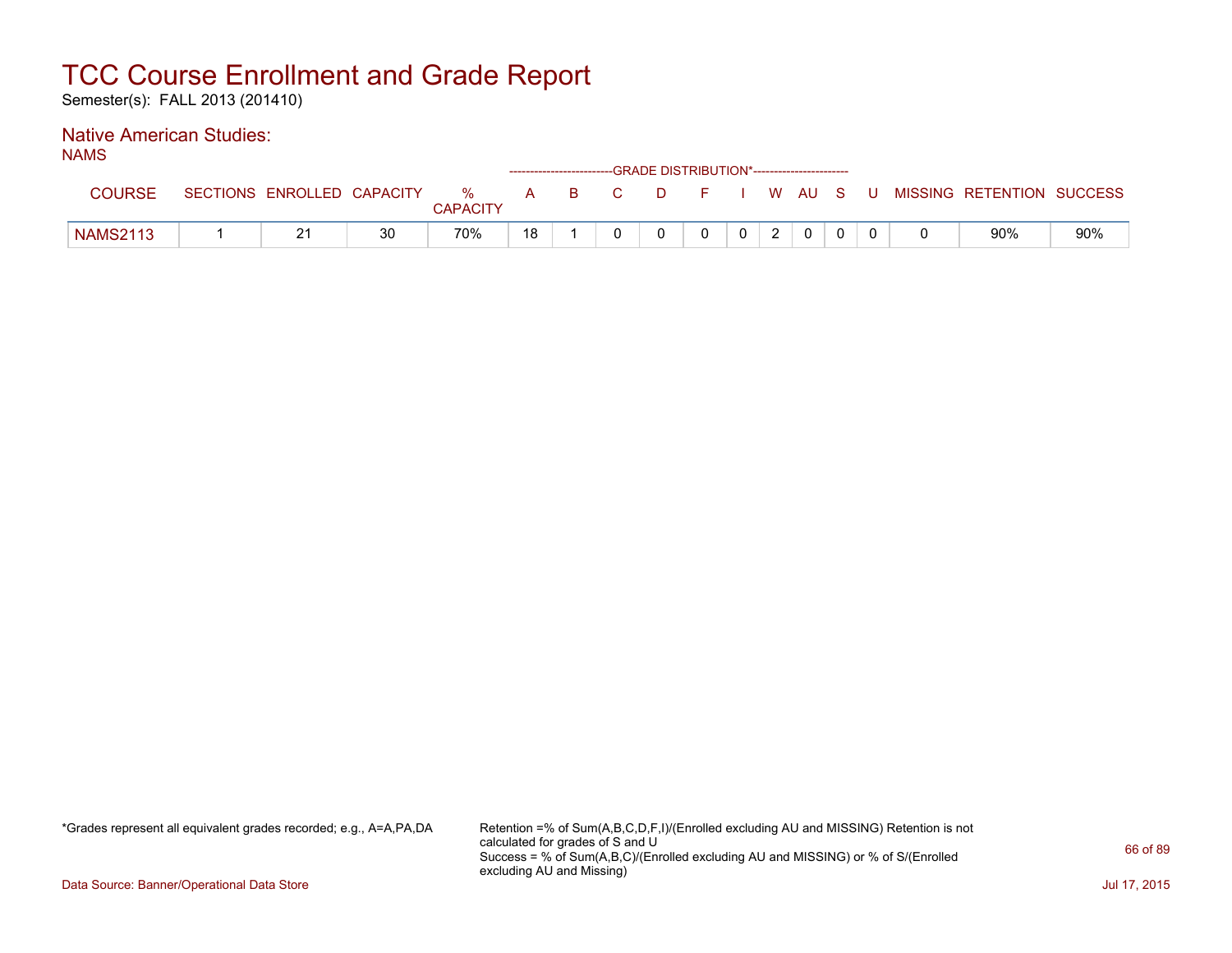Semester(s): FALL 2013 (201410)

### Nursing:

NURS

|                 |                |                            |     |                         |             |                |                | -GRADE DISTRIBUTION*----------------------- |                |              |                |                |              |              |                |                          |     |
|-----------------|----------------|----------------------------|-----|-------------------------|-------------|----------------|----------------|---------------------------------------------|----------------|--------------|----------------|----------------|--------------|--------------|----------------|--------------------------|-----|
| <b>COURSE</b>   |                | SECTIONS ENROLLED CAPACITY |     | $\%$<br><b>CAPACITY</b> | A           | в              | С              | D                                           | F              |              | W              | AU             | S            | U            | <b>MISSING</b> | <b>RETENTION SUCCESS</b> |     |
| <b>NURS1013</b> | $\mathbf{1}$   | 17                         | 20  | 85%                     | 6           | 8              |                | $\Omega$                                    | 0              | $\Omega$     | $\overline{2}$ | $\mathbf 0$    | $\mathbf{0}$ | $\mathbf{0}$ | 0              | 88%                      | 88% |
| <b>NURS1023</b> | 1              | 12                         | 20  | 60%                     | 9           | $\overline{2}$ | $\Omega$       | 0                                           | 0              | $\Omega$     |                | $\mathbf{0}$   | $\Omega$     | $\Omega$     | $\mathbf{0}$   | 92%                      | 92% |
| <b>NURS1033</b> | $\mathbf{1}$   | 18                         | 20  | 90%                     | 17          | 0              | $\Omega$       | 0                                           | 0              | 0            |                | $\mathbf{0}$   | $\Omega$     | $\Omega$     | $\mathbf 0$    | 94%                      | 94% |
| <b>NURS1043</b> | 1              | 9                          | 20  | 45%                     | 4           | $\overline{2}$ |                | 0                                           | $\overline{2}$ | 0            | 0              | 0              | $\Omega$     | 0            | 0              | 100%                     | 78% |
| <b>NURS1133</b> | 6              | 72                         | 97  | 74%                     | 38          | 23             | $\overline{2}$ | 0                                           | 1              |              | $\overline{7}$ | $\mathbf{0}$   | $\Omega$     | 0            | $\mathbf 0$    | 90%                      | 88% |
| <b>NURS1207</b> | $\overline{2}$ | 24                         | 50  | 48%                     | 3           | 15             | 4              | 1                                           | 0              | 0            |                | 0              | $\Omega$     | 0            | $\mathbf{0}$   | 96%                      | 92% |
| <b>NURS1363</b> | $\overline{2}$ | 10                         | 25  | 40%                     | $\mathbf 1$ | 6              | 0              | 0                                           | 0              | 0            | 3              | 0              | 0            | $\Omega$     | $\Omega$       | 70%                      | 70% |
| <b>NURS1393</b> | $\overline{2}$ | 29                         | 64  | 45%                     | 4           | 19             | 0              | 1                                           | 0              | 0            | 5              | 0              | 0            | 0            | $\mathbf 0$    | 83%                      | 79% |
| <b>NURS1421</b> | $\overline{c}$ | 48                         | 60  | 80%                     | 38          | 8              | $\Omega$       | 0                                           | $\overline{2}$ | $\Omega$     | $\mathbf{0}$   | $\mathbf{0}$   | $\Omega$     | 0            | $\mathbf{0}$   | 100%                     | 96% |
| <b>NURS1457</b> | $\overline{2}$ | 94                         | 96  | 98%                     | 12          | 52             | $\Omega$       | 22                                          | 0              | $\Omega$     | 6              | $\overline{2}$ | $\Omega$     | $\Omega$     | 0              | 93%                      | 70% |
| <b>NURS1471</b> |                | 12                         | 20  | 60%                     | $\Omega$    | $\Omega$       | 0              | 0                                           | 0              | $\Omega$     |                | $\Omega$       | 11           | $\Omega$     | $\Omega$       |                          | 92% |
| <b>NURS2303</b> | $\overline{2}$ | 31                         | 49  | 63%                     | 15          | 9              | 3              | 0                                           | 1              | $\Omega$     | 3              | $\Omega$       | $\Omega$     | 0            | 0              | 90%                      | 87% |
| <b>NURS2403</b> | $\mathbf{1}$   | 30                         | 50  | 60%                     | 16          | 10             |                | 0                                           | 0              | $\Omega$     | 3              | $\Omega$       | $\Omega$     | 0            | 0              | 90%                      | 90% |
| <b>NURS2423</b> | 4              | 94                         | 110 | 85%                     | 30          | 49             | 9              | 6                                           | 0              | $\mathbf{0}$ | $\mathbf{0}$   | $\mathbf{0}$   | $\mathbf{0}$ | $\Omega$     | 0              | 100%                     | 94% |
| <b>NURS2433</b> | 3              | 88                         | 105 | 84%                     | 52          | 33             |                |                                             | 1              | $\Omega$     | $\mathbf{0}$   | $\mathbf{0}$   | $\Omega$     | $\Omega$     | $\Omega$       | 100%                     | 98% |
| <b>NURS2453</b> | $\overline{2}$ | 57                         | 60  | 95%                     | 18          | 37             |                | 0                                           | 0              | $\mathbf{0}$ |                | $\mathbf{0}$   | $\mathbf{0}$ | $\Omega$     | 0              | 98%                      | 98% |
| <b>NURS2512</b> | 4              | 60                         | 124 | 48%                     | 41          | 16             | $\Omega$       |                                             | 0              | $\Omega$     | $\overline{2}$ | $\mathbf{0}$   | $\Omega$     | $\Omega$     | $\mathbf{0}$   | 97%                      | 95% |
| <b>NURS2543</b> | $\overline{2}$ | 62                         | 95  | 65%                     | 9           | 49             | 3              | 0                                           | 0              | $\Omega$     |                | $\mathbf{0}$   | $\Omega$     | $\Omega$     | 0              | 98%                      | 98% |
| <b>NURS2564</b> | 2              | 80                         | 110 | 73%                     | 19          | 50             | 4              | 4                                           | 0              | 0            | 3              | 0              | 0            | $\Omega$     | $\mathbf{0}$   | 96%                      | 91% |

\*Grades represent all equivalent grades recorded; e.g., A=A,PA,DA Retention =% of Sum(A,B,C,D,F,I)/(Enrolled excluding AU and MISSING) Retention is not calculated for grades of S and U Success = % of Sum(A,B,C)/(Enrolled excluding AU and MISSING) or % of S/(Enrolled excluding AU and Missing)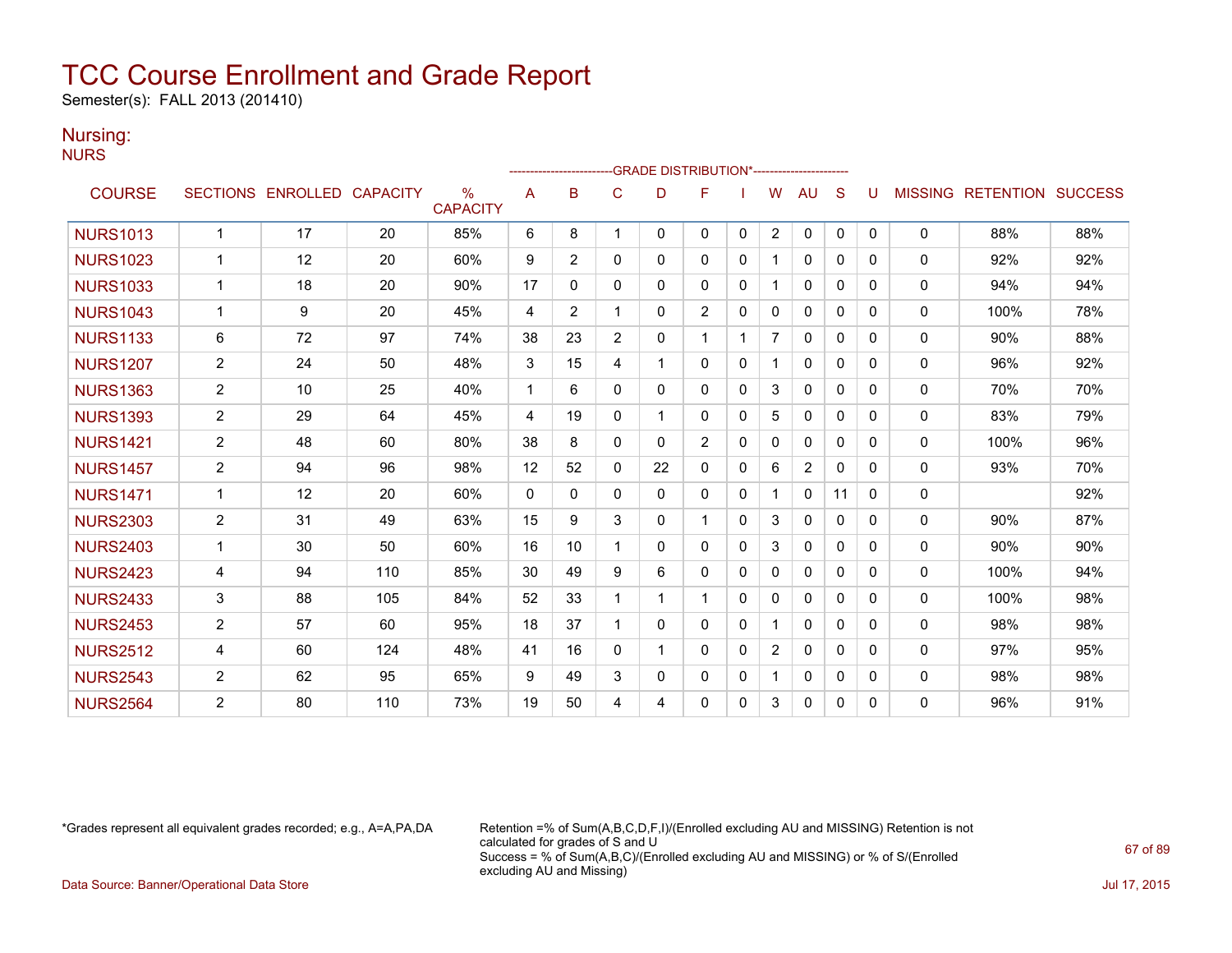Semester(s): FALL 2013 (201410)

### Occupational Therapy Assistant: OCTA<sup>'</sup>

|                 |   |                   |                 |                         |    |   |    | --------------------------GRADE DISTRIBUTION*----------------------- |              |   |   |              |              |              |                |                  |                |
|-----------------|---|-------------------|-----------------|-------------------------|----|---|----|----------------------------------------------------------------------|--------------|---|---|--------------|--------------|--------------|----------------|------------------|----------------|
| <b>COURSE</b>   |   | SECTIONS ENROLLED | <b>CAPACITY</b> | $\%$<br><b>CAPACITY</b> | A  | B | C. | D                                                                    | F            |   | W | AU.          | S            |              | <b>MISSING</b> | <b>RETENTION</b> | <b>SUCCESS</b> |
| <b>OCTA1203</b> |   | 26                | 26              | 100%                    | 13 |   | ◠  |                                                                      | 3            | 0 | 0 | $\Omega$     | $\Omega$     | $\Omega$     | 0              | 100%             | 85%            |
| <b>OCTA1303</b> |   | 19                | 20              | 95%                     | 18 | 0 |    | 0                                                                    | 0            | 0 | 0 | 0            | 0            | 0            | 0              | 100%             | 100%           |
| OCTA1352        |   | 21                | 21              | 100%                    | 11 |   |    | 0                                                                    | 0            | 0 | 0 | $\Omega$     | $\Omega$     | $\mathbf{0}$ | 0              | 100%             | 100%           |
| OCTA1363        | 2 | 21                | 20              | 105%                    | 12 | 3 | 3  | 0                                                                    | 0            | 0 | 3 | 0            | 0            | $\mathbf{0}$ | 0              | 86%              | 86%            |
| OCTA2203        |   | 18                | 20              | 90%                     | 16 |   | 0  | 0                                                                    | 0            | 0 |   | $\Omega$     | $\Omega$     | $\Omega$     | 0              | 94%              | 94%            |
| OCTA2233        |   | 18                | 20              | 90%                     | 15 | 2 | 0  | $\mathbf{0}$                                                         | 0            | 0 |   | $\mathbf{0}$ | $\mathbf{0}$ | $\Omega$     | 0              | 94%              | 94%            |
| OCTA2263        |   | 18                | 20              | 90%                     | 17 | 0 | 0  | 0                                                                    | $\mathbf{0}$ | 0 | 1 | $\mathbf{0}$ | $\mathbf{0}$ | $\mathbf{0}$ | 0              | 94%              | 94%            |

\*Grades represent all equivalent grades recorded; e.g., A=A,PA,DA Retention =% of Sum(A,B,C,D,F,I)/(Enrolled excluding AU and MISSING) Retention is not calculated for grades of S and U Success = % of Sum(A,B,C)/(Enrolled excluding AU and MISSING) or % of S/(Enrolled excluding AU and Missing)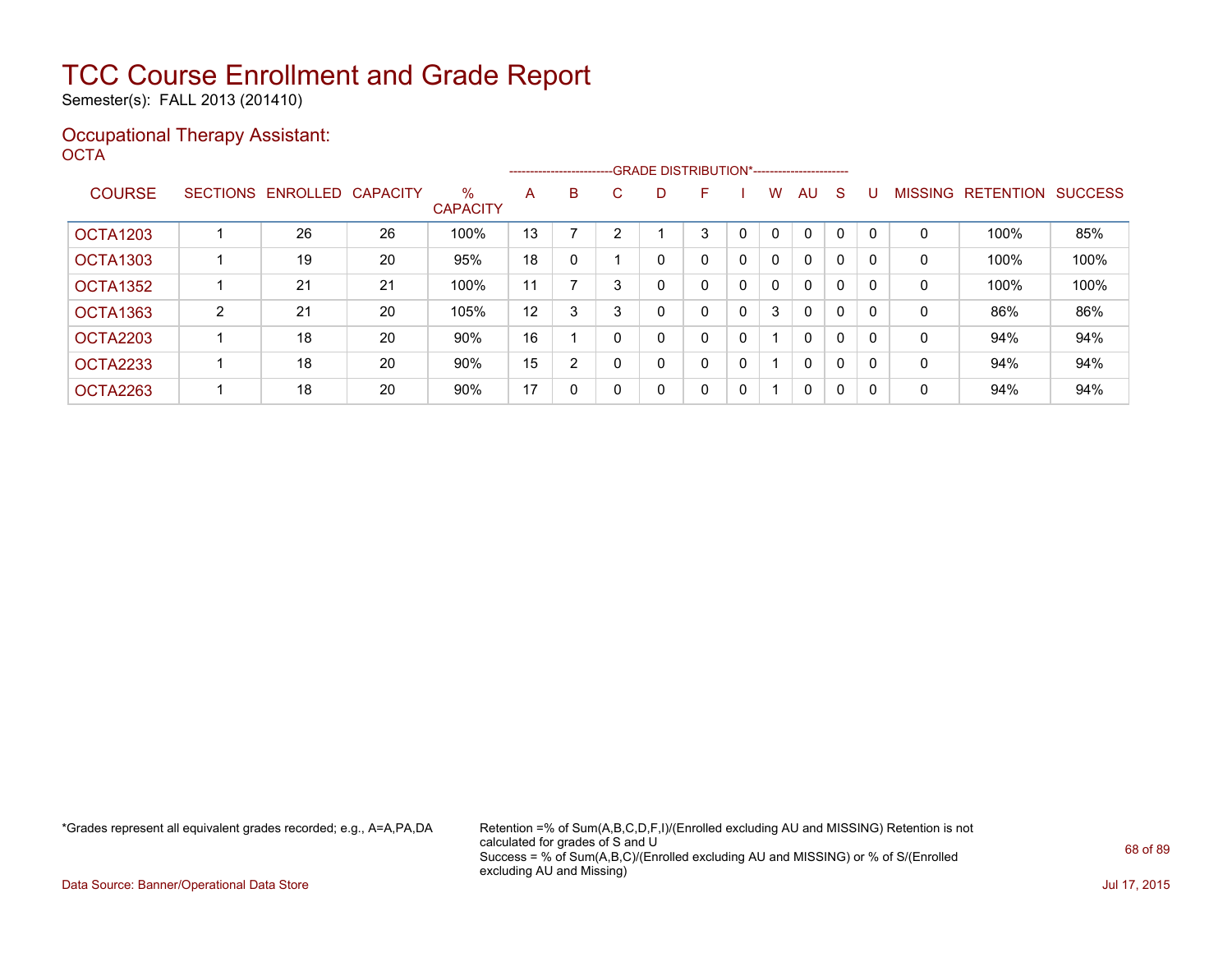Semester(s): FALL 2013 (201410)

### Physical Education:

PHED

|                 |                |                            |     |                                  |                |                |                | -- GRADE DISTRIBUTION*----------------------- |                |              |                |              |              |          |              |                           |      |
|-----------------|----------------|----------------------------|-----|----------------------------------|----------------|----------------|----------------|-----------------------------------------------|----------------|--------------|----------------|--------------|--------------|----------|--------------|---------------------------|------|
| <b>COURSE</b>   |                | SECTIONS ENROLLED CAPACITY |     | $\frac{0}{0}$<br><b>CAPACITY</b> | A              | B              | C              | D                                             | F              |              | W              | <b>AU</b>    | S            | U        |              | MISSING RETENTION SUCCESS |      |
| <b>PHED1002</b> | $\mathbf{1}$   | 8                          | 20  | 40%                              | 6              | $\Omega$       | $\mathbf{0}$   | 0                                             | $\mathbf{0}$   | $\mathbf{0}$ | $\overline{2}$ | 0            | $\mathbf{0}$ | 0        | 0            | 75%                       | 75%  |
| <b>PHED1113</b> | 3              | 56                         | 60  | 93%                              | 15             | 16             | 8              | 6                                             | 9              | 0            | $\overline{2}$ | $\mathbf{0}$ | $\Omega$     | 0        | 0            | 96%                       | 70%  |
| <b>PHED1143</b> | $\mathbf{1}$   | 10                         | 20  | 50%                              | $\mathbf 1$    | $\overline{2}$ | 0              | $\mathbf 1$                                   | $\overline{2}$ | 0            | 4              | 0            | $\mathbf{0}$ | 0        | 0            | 60%                       | 30%  |
| <b>PHED1252</b> | $\mathbf 1$    | 7                          | 12  | 58%                              | 5              | $\Omega$       | $\Omega$       | 0                                             | $\mathbf{0}$   | 0            | $\overline{2}$ | $\mathbf{0}$ | $\Omega$     | 0        | $\mathbf{0}$ | 71%                       | 71%  |
| <b>PHED1302</b> | $\mathbf{1}$   | 3                          | 10  | 30%                              | 2              | 0              | 0              | 0                                             | $\mathbf{0}$   | 0            |                | 0            | $\Omega$     | 0        | 0            | 67%                       | 67%  |
| <b>PHED1341</b> | 1              | 15                         | 15  | 100%                             | 8              | 3              | $\mathbf{0}$   | 0                                             | $\mathbf{0}$   | 0            | 4              | $\mathbf{0}$ | $\Omega$     | 0        | 0            | 73%                       | 73%  |
| <b>PHED1412</b> | 4              | 39                         | 75  | 52%                              | 27             | 1              | $\overline{c}$ | $\overline{c}$                                | 0              | 0            | 4              | 3            | $\mathbf{0}$ | 0        | 0            | 89%                       | 83%  |
| <b>PHED1422</b> | $\mathbf{1}$   | 3                          | 15  | 20%                              | 2              | $\Omega$       | 0              | 0                                             | $\mathbf{0}$   | $\mathbf{0}$ | 1              | $\mathbf{0}$ | $\Omega$     | 0        | 0            | 67%                       | 67%  |
| <b>PHED1552</b> | $\mathbf{1}$   | 6                          | 12  | 50%                              | 5              | 1              | $\mathbf{0}$   | $\Omega$                                      | $\mathbf{0}$   | $\Omega$     | $\mathbf{0}$   | $\Omega$     | $\Omega$     | 0        | $\Omega$     | 100%                      | 100% |
| <b>PHED1652</b> | 3              | 24                         | 35  | 69%                              | 18             | 1              | $\mathbf 1$    | 1                                             | $\mathbf{0}$   | $\Omega$     | 3              | $\mathbf{0}$ | $\Omega$     | $\Omega$ | 0            | 88%                       | 83%  |
| <b>PHED2012</b> | 4              | 33                         | 56  | 59%                              | 18             | 7              | 3              | $\Omega$                                      | $\mathbf{0}$   | $\Omega$     | 5              | $\mathbf{0}$ | $\Omega$     | $\Omega$ | 0            | 85%                       | 85%  |
| <b>PHED2111</b> | $\mathbf 1$    | 32                         | 40  | 80%                              | 12             | $\overline{7}$ | $\overline{c}$ | 1                                             | $\overline{2}$ | 0            | 8              | 0            | $\mathbf{0}$ | 0        | 0            | 75%                       | 66%  |
| <b>PHED2212</b> | 8              | 116                        | 148 | 78%                              | 97             | 2              | 6              | 0                                             |                | 0            | 10             | 0            | $\mathbf{0}$ | 0        | 0            | 91%                       | 91%  |
| <b>PHED2252</b> | $\mathbf{1}$   | 1                          | 12  | 8%                               | $\mathbf 1$    | 0              | $\mathbf{0}$   | 0                                             | $\mathbf{0}$   | $\mathbf{0}$ | $\mathbf{0}$   | $\mathbf{0}$ | $\mathbf{0}$ | 0        | $\mathbf{0}$ | 100%                      | 100% |
| <b>PHED2263</b> | $\overline{2}$ | 38                         | 40  | 95%                              | 9              | 8              | 5              | 4                                             | 6              | $\Omega$     | 6              | $\mathbf{0}$ | $\Omega$     | 0        | $\mathbf{0}$ | 84%                       | 58%  |
| <b>PHED2312</b> | $\overline{2}$ | 11                         | 25  | 44%                              | 10             | $\mathbf{0}$   | $\mathbf 0$    | 0                                             | $\mathbf 1$    | 0            | 0              | $\mathbf{0}$ | $\mathbf{0}$ | 0        | 0            | 100%                      | 91%  |
| <b>PHED2322</b> | 3              | 33                         | 47  | 70%                              | 19             | 4              | 1              | 0                                             | 3              | $\mathbf{0}$ | 6              | $\mathbf{0}$ | $\Omega$     | 0        | 0            | 82%                       | 73%  |
| <b>PHED2332</b> | $\mathbf 1$    | 12                         | 15  | 80%                              | $\overline{7}$ | 1              | 1              | 0                                             | $\mathbf{0}$   | 0            | 3              | $\mathbf{0}$ | $\mathbf{0}$ | 0        | 0            | 75%                       | 75%  |
| <b>PHED2422</b> | $\mathbf{1}$   | 8                          | 20  | 40%                              | 6              | 1              | $\Omega$       | $\Omega$                                      | $\Omega$       | $\Omega$     |                | $\Omega$     | $\Omega$     | $\Omega$ | $\mathbf{0}$ | 88%                       | 88%  |
| <b>PHED2513</b> | $\mathbf{1}$   | 1                          | 10  | 10%                              | $\mathbf{1}$   | $\Omega$       | $\Omega$       | $\Omega$                                      | $\Omega$       | $\Omega$     | $\Omega$       | $\mathbf{0}$ | $\Omega$     | 0        | $\mathbf{0}$ | 100%                      | 100% |
| <b>PHED2603</b> | $\mathbf 1$    | 24                         | 24  | 100%                             | 19             | 3              | 0              | 1                                             | $\mathbf{0}$   | 0            |                | 0            | $\mathbf{0}$ | 0        | 0            | 96%                       | 92%  |
| <b>PHED2653</b> | $\mathbf 1$    | 22                         | 22  | 100%                             | 11             | 8              | $\overline{2}$ | $\Omega$                                      | 0              | 0            |                | 0            | 0            | 0        | 0            | 95%                       | 95%  |

\*Grades represent all equivalent grades recorded; e.g., A=A,PA,DA Retention =% of Sum(A,B,C,D,F,I)/(Enrolled excluding AU and MISSING) Retention is not calculated for grades of S and U Success = % of Sum(A,B,C)/(Enrolled excluding AU and MISSING) or % of S/(Enrolled excluding AU and Missing)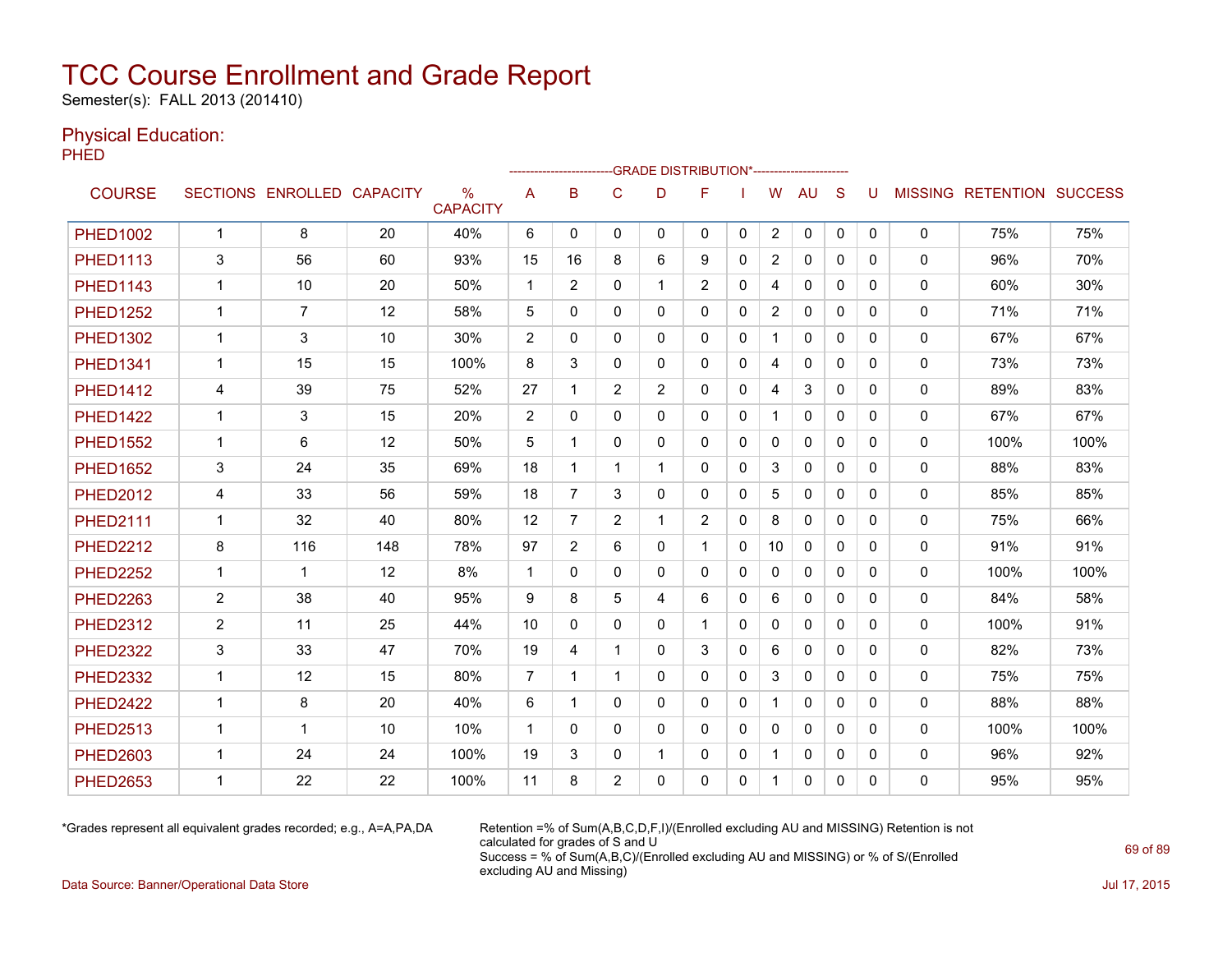Semester(s): FALL 2013 (201410)

### Physical Education:

PHED

|                 |                            |    |                      |   |    | -GRADE DISTRIBUTION*---------------------- |       |   |              |              |       |   |                           |     |
|-----------------|----------------------------|----|----------------------|---|----|--------------------------------------------|-------|---|--------------|--------------|-------|---|---------------------------|-----|
| <b>COURSE</b>   | SECTIONS ENROLLED CAPACITY |    | %<br><b>CAPACITY</b> | A | B. | D.                                         | - F - |   |              | W AUS        | - U - |   | MISSING RETENTION SUCCESS |     |
| <b>PHED2991</b> |                            | 10 | 70%                  |   |    |                                            |       |   | $\mathbf{0}$ | $\mathbf{0}$ |       |   | 100%                      | 86% |
| <b>PHED2992</b> |                            | 12 | 92%                  |   |    |                                            |       | ∩ | 2            |              |       | 0 | 82%                       | 64% |

\*Grades represent all equivalent grades recorded; e.g., A=A,PA,DA Retention =% of Sum(A,B,C,D,F,I)/(Enrolled excluding AU and MISSING) Retention is not calculated for grades of S and U Success = % of Sum(A,B,C)/(Enrolled excluding AU and MISSING) or % of S/(Enrolled excluding AU and Missing)

Data Source: Banner/Operational Data Store Jul 17, 2015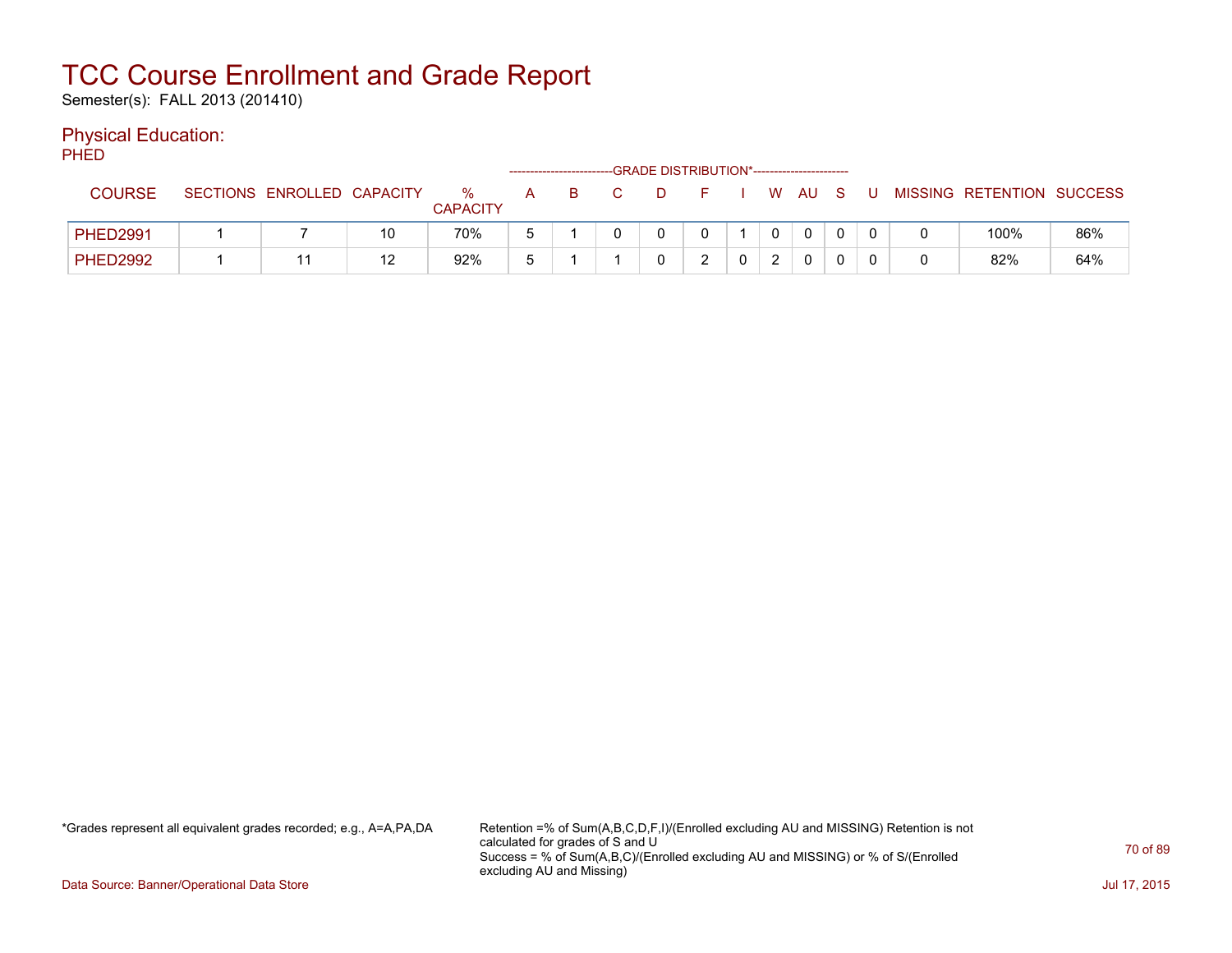Semester(s): FALL 2013 (201410)

### Philosophy:

PHIL

|                 |                 |          |                 |                         | --GRADE DISTRIBUTION*-----------------------<br>------------------------ |                |    |    |    |   |              |          |              |          |             |                  |                |
|-----------------|-----------------|----------|-----------------|-------------------------|--------------------------------------------------------------------------|----------------|----|----|----|---|--------------|----------|--------------|----------|-------------|------------------|----------------|
| <b>COURSE</b>   | <b>SECTIONS</b> | ENROLLED | <b>CAPACITY</b> | $\%$<br><b>CAPACITY</b> | A                                                                        | B              | C  | D  |    |   | w            | AU       | S            |          | MISSING     | <b>RETENTION</b> | <b>SUCCESS</b> |
| <b>PHIL1113</b> | 15              | 217      | 390             | 56%                     | 69                                                                       | 38             | 34 | 12 | 19 | 0 | 44           |          | $\Omega$     | $\Omega$ | 0           | 80%              | 65%            |
| <b>PHIL1143</b> |                 | 58       | 140             | 41%                     | 35                                                                       | 9              | 6  | 0  | 5  | 0 | 3            | 0        | 0            | 0        | 0           | 95%              | 86%            |
| <b>PHIL1213</b> | 3               | 24       | 40              | 60%                     | 20                                                                       |                |    | 0  | ົ  | 0 |              | 0        | $\Omega$     | 0        | 0           | 96%              | 88%            |
| <b>PHIL1223</b> |                 |          | 10              | 70%                     | 3                                                                        | $\overline{2}$ |    | 0  |    | 0 | $\mathbf{0}$ | $\Omega$ | $\mathbf{0}$ | 0        | $\mathbf 0$ | 100%             | 86%            |
| <b>PHIL2133</b> |                 | 11       | 30              | 37%                     | 5                                                                        |                | ົ  | 0  | 4  | 0 | $\mathbf{0}$ | 0        | 0            | 0        | 0           | 100%             | 64%            |
| <b>PHIL2153</b> | 3               | 34       | 60              | 57%                     | 3                                                                        | 6              | 3  | 5  | 4  | 0 | 13           | 0        | 0            | 0        | 0           | 62%              | 35%            |

\*Grades represent all equivalent grades recorded; e.g., A=A,PA,DA Retention =% of Sum(A,B,C,D,F,I)/(Enrolled excluding AU and MISSING) Retention is not calculated for grades of S and U Success = % of Sum(A,B,C)/(Enrolled excluding AU and MISSING) or % of S/(Enrolled excluding AU and Missing)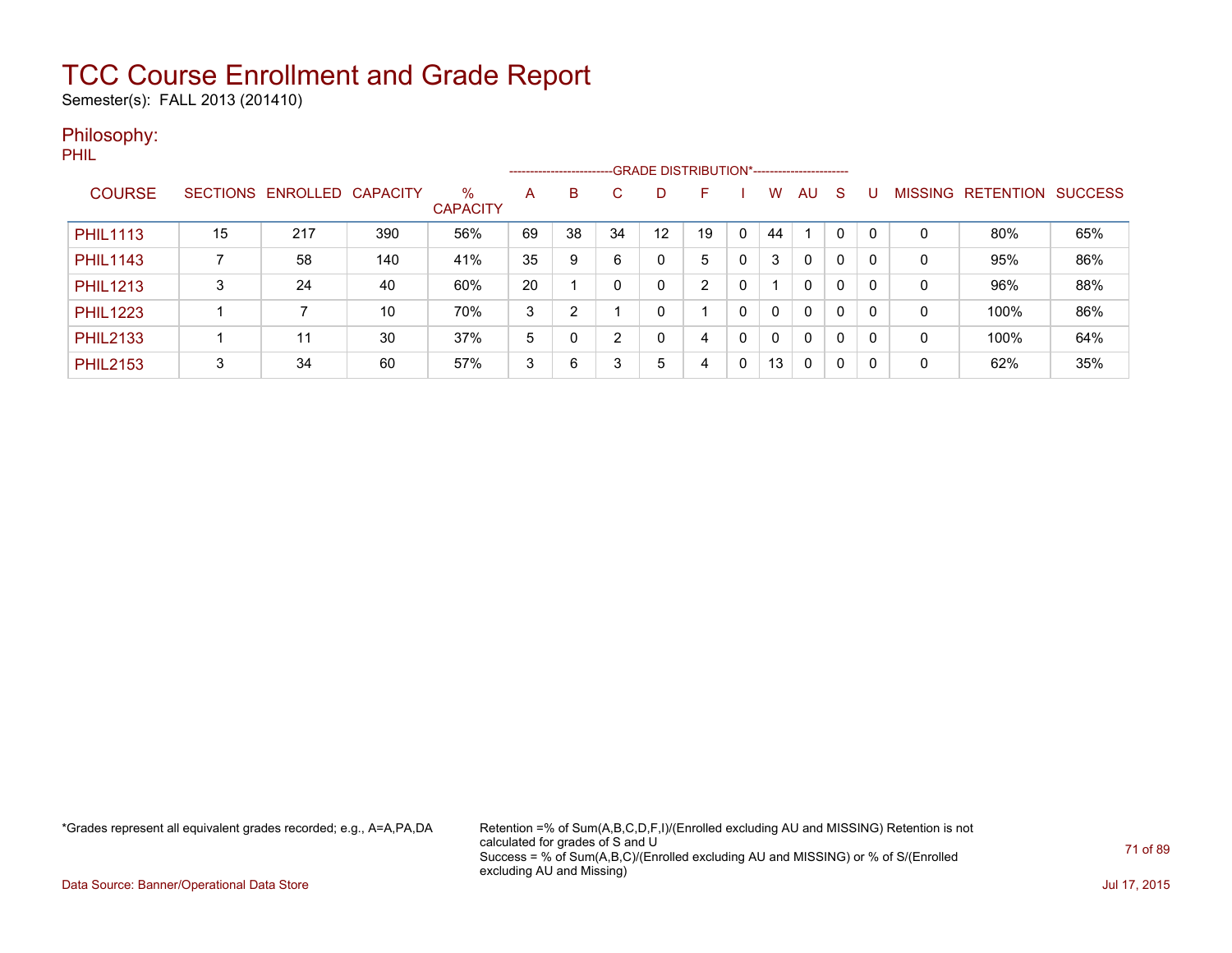Semester(s): FALL 2013 (201410)

### Pharmacy Technology:

PHMT

|                 |                            |    | -GRADE DISTRIBUTION*-----------------------<br>---------------------- |    |   |  |  |   |   |                      |              |   |  |  |                           |     |
|-----------------|----------------------------|----|-----------------------------------------------------------------------|----|---|--|--|---|---|----------------------|--------------|---|--|--|---------------------------|-----|
| <b>COURSE</b>   | SECTIONS ENROLLED CAPACITY |    | $\%$<br><b>CAPACITY</b>                                               | A  | B |  |  |   |   | W                    | AU           | S |  |  | MISSING RETENTION SUCCESS |     |
| <b>PHMT1318</b> | 39                         | 50 | 78%                                                                   | 27 |   |  |  | 3 |   | $\overline{2}$       | $\mathbf{0}$ |   |  |  | 95%                       | 87% |
| <b>PHMT1414</b> | 39                         | 40 | 98%                                                                   | 24 | 6 |  |  | ີ |   | 2                    | $\mathbf{0}$ |   |  |  | 95%                       | 82% |
| <b>PHMT1524</b> | 38                         | 47 | 81%                                                                   | 31 |   |  |  | າ | 3 | $\mathbf{2}^{\circ}$ | $\mathbf{0}$ |   |  |  | 95%                       | 82% |

\*Grades represent all equivalent grades recorded; e.g., A=A,PA,DA Retention =% of Sum(A,B,C,D,F,I)/(Enrolled excluding AU and MISSING) Retention is not calculated for grades of S and U Success = % of Sum(A,B,C)/(Enrolled excluding AU and MISSING) or % of S/(Enrolled excluding AU and Missing)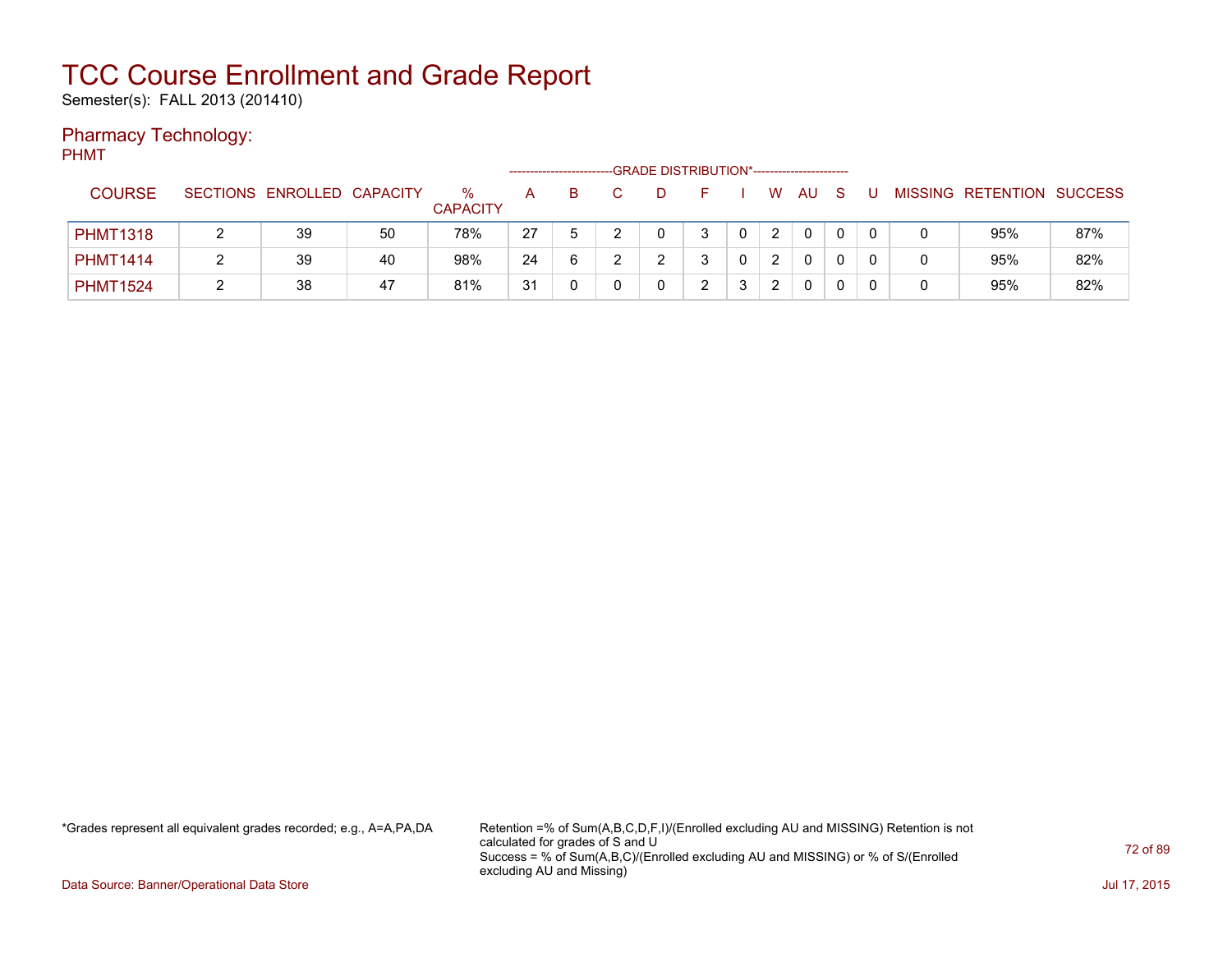Semester(s): FALL 2013 (201410)

#### Physical Science:

PH<sub>SC</sub>

| ----            |    |                            |     |                      |    |    |    |    |    |                |    |              |              |   |                           |     |
|-----------------|----|----------------------------|-----|----------------------|----|----|----|----|----|----------------|----|--------------|--------------|---|---------------------------|-----|
| <b>COURSE</b>   |    | SECTIONS ENROLLED CAPACITY |     | ℅<br><b>CAPACITY</b> | A  |    |    |    |    |                |    | W AU         | - S          |   | MISSING RETENTION SUCCESS |     |
| <b>PHSC1114</b> | 15 | 209                        | 334 | 63%                  | 56 | 66 | 35 | 10 | 18 | $\overline{0}$ | 24 | $\mathbf{0}$ | $\mathbf{0}$ |   | 89%                       | 75% |
| <b>PHSC2151</b> |    | 21                         | 20  | 105%                 | ⊿  |    |    |    |    | $\mathbf{0}$   | ົາ | $\mathbf{0}$ |              | 0 | 90%                       | 57% |

\*Grades represent all equivalent grades recorded; e.g., A=A,PA,DA Retention =% of Sum(A,B,C,D,F,I)/(Enrolled excluding AU and MISSING) Retention is not calculated for grades of S and U Success = % of Sum(A,B,C)/(Enrolled excluding AU and MISSING) or % of S/(Enrolled excluding AU and Missing)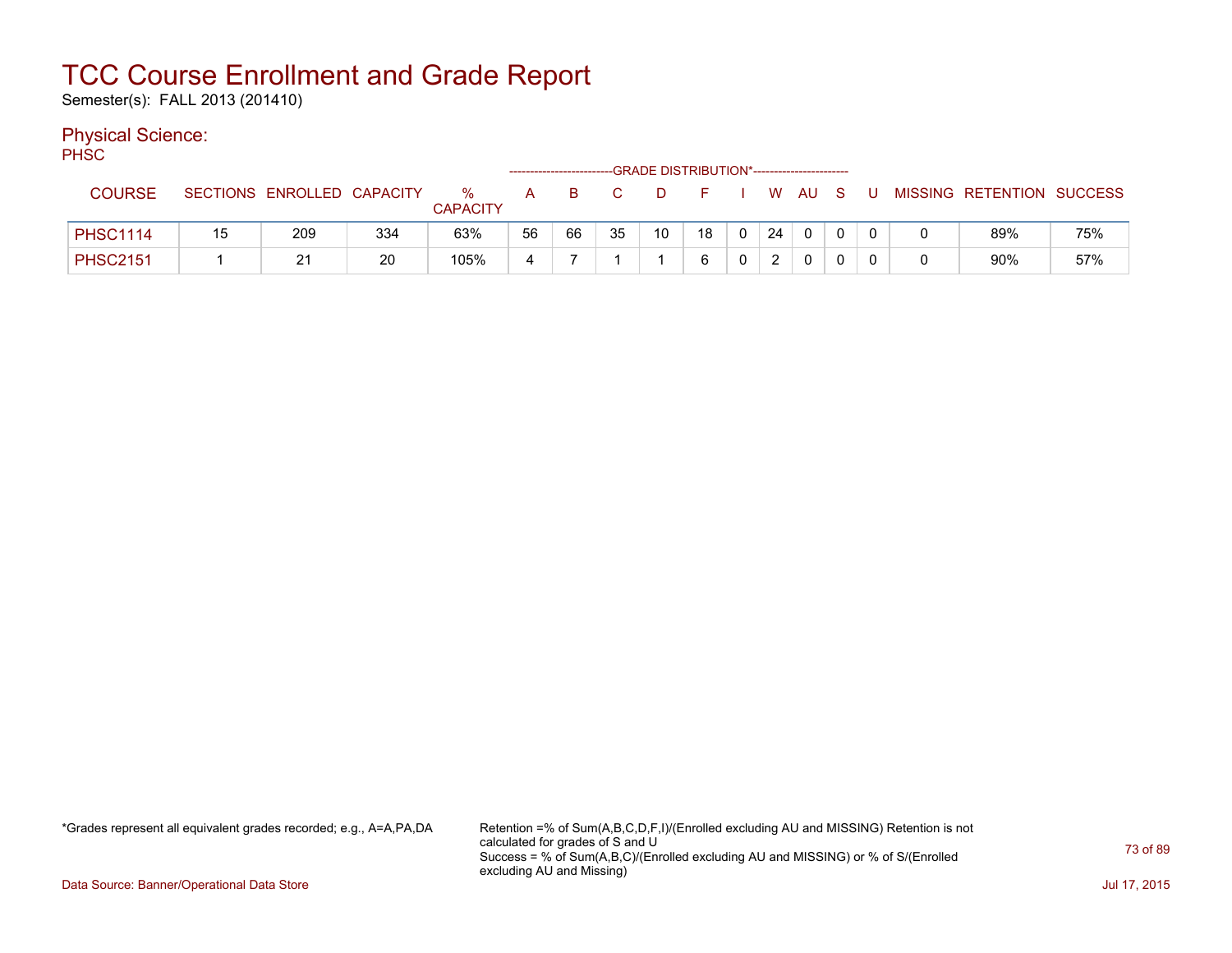Semester(s): FALL 2013 (201410)

#### Physical Therapist Assistant: PHTA

|                 |   |                   |                 |                         |    |    | -------------------------GRADE DISTRIBUTION*----------------------- |   |   |              |                |              |              |          |                |                  |                |
|-----------------|---|-------------------|-----------------|-------------------------|----|----|---------------------------------------------------------------------|---|---|--------------|----------------|--------------|--------------|----------|----------------|------------------|----------------|
| <b>COURSE</b>   |   | SECTIONS ENROLLED | <b>CAPACITY</b> | $\%$<br><b>CAPACITY</b> | A  | B  | C.                                                                  | D | F |              | W              | AU           | <sub>S</sub> |          | <b>MISSING</b> | <b>RETENTION</b> | <b>SUCCESS</b> |
| <b>PHTA1203</b> | 3 | 34                | 38              | 89%                     | 13 | 13 |                                                                     |   |   |              | 3              | $\Omega$     | 0            |          | 0              | 91%              | 91%            |
| <b>PHTA1242</b> |   | 33                | 36              | 92%                     | 31 | 0  |                                                                     |   | 0 | 0            | $\overline{2}$ | $\mathbf{0}$ | 0            |          | 0              | 94%              | 94%            |
| <b>PHTA1303</b> | 3 | 33                | 38              | 87%                     | 22 | 9  |                                                                     | 0 | 0 | 0            | $\overline{2}$ | $\mathbf{0}$ | $\Omega$     |          | 0              | 94%              | 94%            |
| <b>PHTA2343</b> | 2 | 24                | 27              | 89%                     | 3  | 17 |                                                                     |   | 0 | 0            | 0              | $\mathbf{0}$ | 0            |          | 0              | 100%             | 100%           |
| <b>PHTA2373</b> | 2 | 24                | 25              | 96%                     | 24 | 0  |                                                                     |   | 0 | 0            | 0              | $\mathbf{0}$ | 0            |          | 0              | 100%             | 100%           |
| <b>PHTA2432</b> |   | 24                | 26              | 92%                     | 20 | 4  |                                                                     | 0 | 0 | 0            | 0              | $\mathbf{0}$ | 0            | $\Omega$ | 0              | 100%             | 100%           |
| <b>PHTA2442</b> |   | 24                | 35              | 69%                     | 24 | 0  |                                                                     | 0 | 0 | $\mathbf{0}$ | $\mathbf{0}$   | $\mathbf{0}$ | 0            |          | 0              | 100%             | 100%           |
| <b>PHTA2543</b> |   | 24                | 35              | 69%                     | 15 | 9  |                                                                     | 0 | 0 | 0            | 0              | $\mathbf{0}$ | 0            | $\Omega$ | 0              | 100%             | 100%           |

\*Grades represent all equivalent grades recorded; e.g., A=A,PA,DA Retention =% of Sum(A,B,C,D,F,I)/(Enrolled excluding AU and MISSING) Retention is not calculated for grades of S and U Success = % of Sum(A,B,C)/(Enrolled excluding AU and MISSING) or % of S/(Enrolled excluding AU and Missing)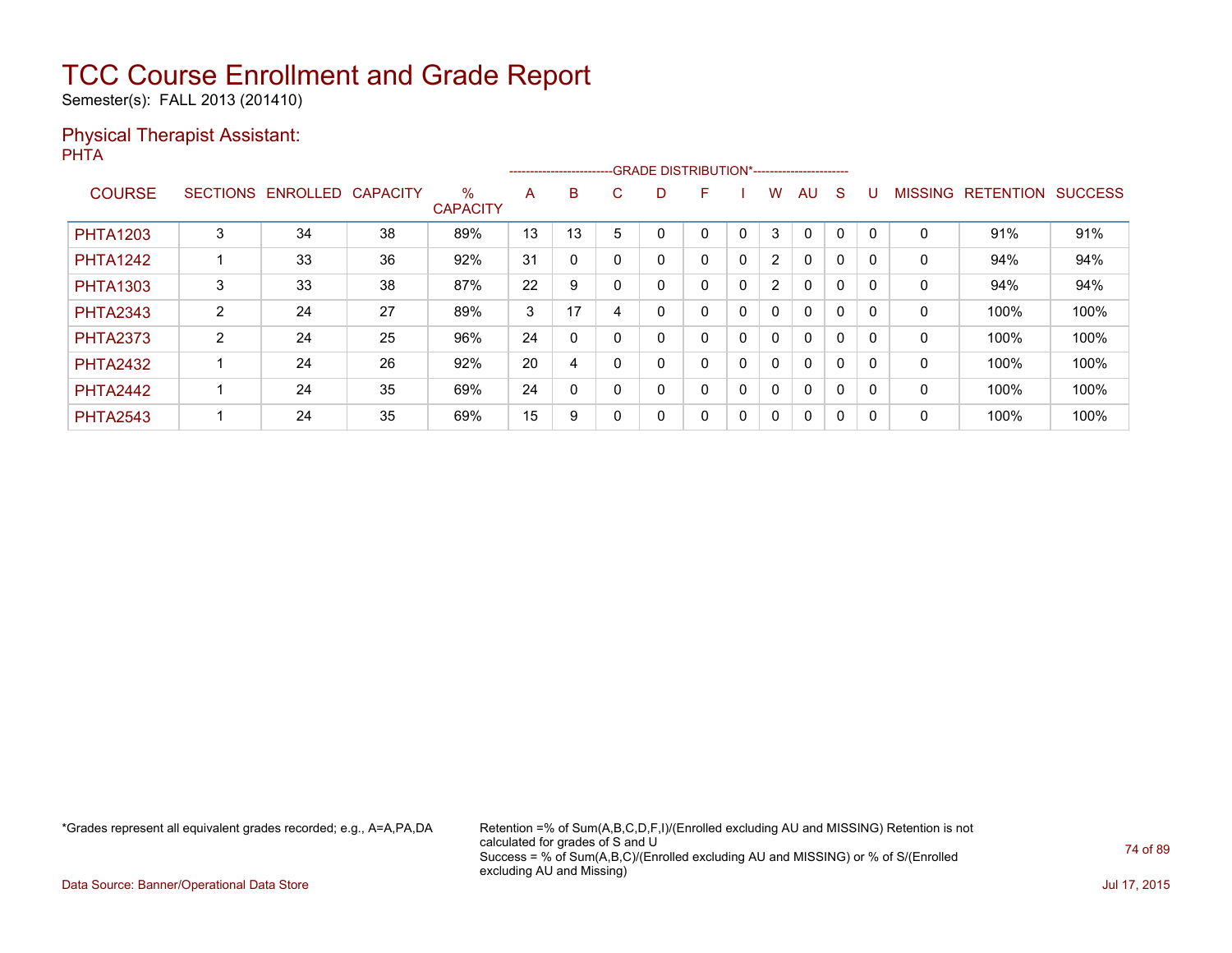Semester(s): FALL 2013 (201410)

#### Physics:

**PHYS** 

|                 |    |                            |     |                         |    |    |    |   | ------------------------GRADE DISTRIBUTION*----------------------- |   |    |              |   |          |   |                   |                |
|-----------------|----|----------------------------|-----|-------------------------|----|----|----|---|--------------------------------------------------------------------|---|----|--------------|---|----------|---|-------------------|----------------|
| <b>COURSE</b>   |    | SECTIONS ENROLLED CAPACITY |     | $\%$<br><b>CAPACITY</b> | A  | B  |    |   | F                                                                  |   | w  | AU           | S |          |   | MISSING RETENTION | <b>SUCCESS</b> |
| <b>PHYS1003</b> |    | 16                         | 24  | 67%                     | 4  | っ  |    |   | ົ                                                                  |   | 8  | $\mathbf{0}$ | 0 |          | 0 | 50%               | 38%            |
| <b>PHYS1014</b> |    | 14                         | 20  | 70%                     | 3  | 0  | 4  |   | 2                                                                  | 0 | 4  | 0            | 0 | 0        | 0 | 71%               | 50%            |
| <b>PHYS1114</b> | 12 | 207                        | 288 | 72%                     | 76 | 63 | 26 | 3 | 8                                                                  | 0 | 31 | $\mathbf{0}$ | 0 | 0        | 0 | 85%               | 80%            |
| <b>PHYS1214</b> | 3  | 47                         | 63  | 75%                     | 14 | 16 | 8  | 3 |                                                                    | 0 | 5  | 0            | 0 | 0        | 0 | 89%               | 81%            |
| <b>PHYS2034</b> | 4  | 97                         | 96  | 101%                    | 37 | 25 | 14 | 6 | 4                                                                  | 0 | 11 | $\mathbf{0}$ | 0 | $\Omega$ | 0 | 89%               | 78%            |
| <b>PHYS2124</b> | 3  | 60                         | 71  | 85%                     | 24 | 22 | 9  | ົ | 0                                                                  | 0 | 3  | 0            | 0 |          | 0 | 95%               | 92%            |

\*Grades represent all equivalent grades recorded; e.g., A=A,PA,DA Retention =% of Sum(A,B,C,D,F,I)/(Enrolled excluding AU and MISSING) Retention is not calculated for grades of S and U Success = % of Sum(A,B,C)/(Enrolled excluding AU and MISSING) or % of S/(Enrolled excluding AU and Missing)

Data Source: Banner/Operational Data Store Jul 17, 2015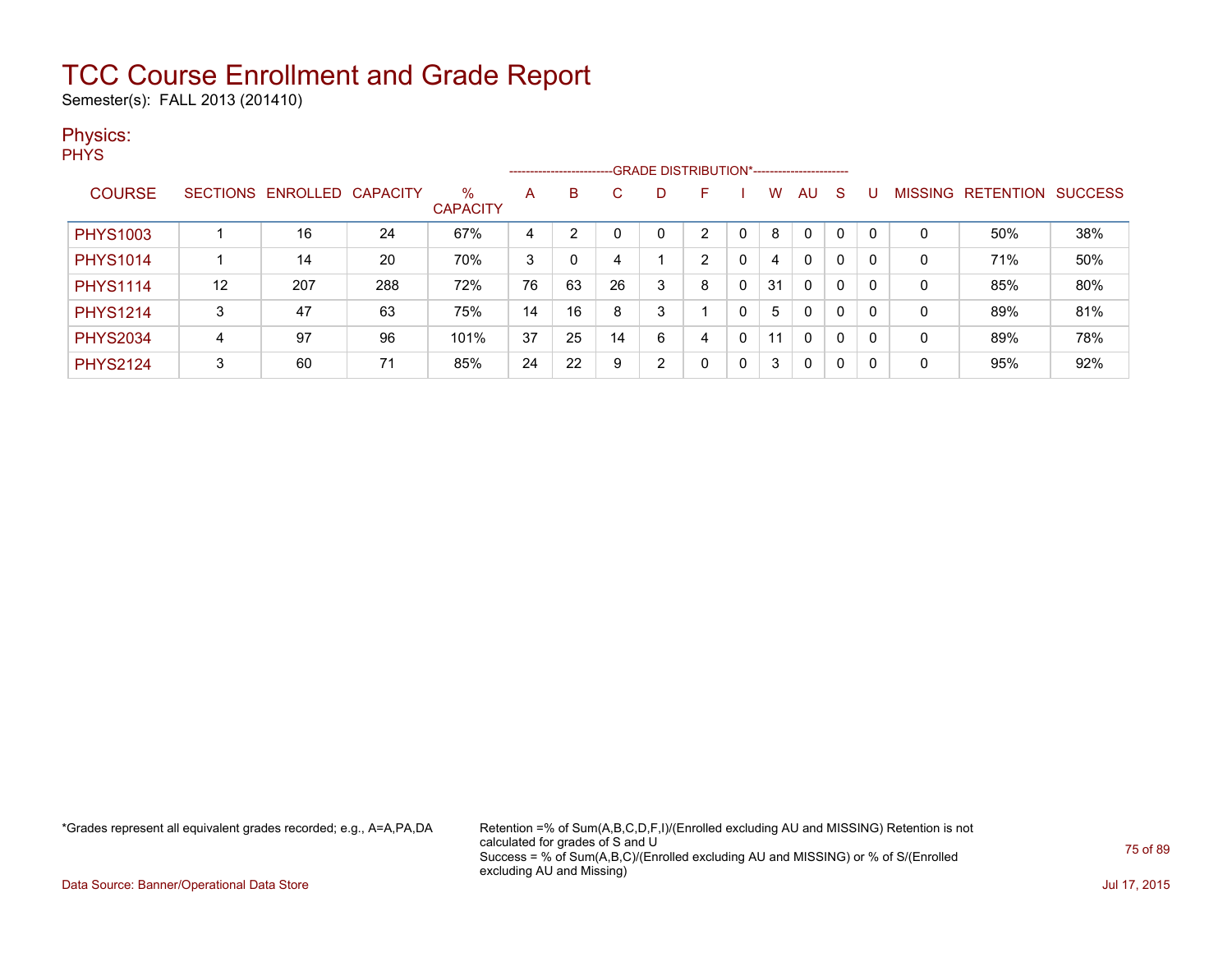Semester(s): FALL 2013 (201410)

#### Paralegal:

PLGL

|                 |                 |          |                 |                         |    |              |            | ------------------------GRADE DISTRIBUTION*----------------------- |   |                |              |              |             |              |                |                  |                |
|-----------------|-----------------|----------|-----------------|-------------------------|----|--------------|------------|--------------------------------------------------------------------|---|----------------|--------------|--------------|-------------|--------------|----------------|------------------|----------------|
| <b>COURSE</b>   | <b>SECTIONS</b> | ENROLLED | <b>CAPACITY</b> | $\%$<br><b>CAPACITY</b> | A  | B            | C.         | D                                                                  | F |                | w            | AU           | S           |              | <b>MISSING</b> | <b>RETENTION</b> | <b>SUCCESS</b> |
| <b>PLGL1213</b> | C               | 26       | 45              | 58%                     | ⇁  | 5            | $\sqrt{2}$ | 2                                                                  | 5 | C              | 4            | $\mathbf 0$  | $\Omega$    |              | 0              | 85%              | 58%            |
| <b>PLGL1313</b> |                 | 21       | 18              | 117%                    | 5  | 4            | 9          | 2                                                                  | 0 | 0              |              | $\mathbf{0}$ | $\mathbf 0$ | O            | 0              | 95%              | 86%            |
| <b>PLGL2333</b> |                 | 22       | 25              | 88%                     | 8  | 9            | ົ          |                                                                    |   | $\Omega$       |              | $\mathbf{0}$ | $\mathbf 0$ | $\mathsf{C}$ | 0              | 95%              | 86%            |
| <b>PLGL2353</b> |                 | 14       | 25              | 56%                     | 11 | 3            |            | 0                                                                  | 0 | $\overline{0}$ | 0            | $\mathbf{0}$ | $\mathbf 0$ |              | 0              | 100%             | 100%           |
| <b>PLGL2363</b> |                 | 10       | 25              | 40%                     | 4  | 4            |            | 0                                                                  |   | 0              | $\mathbf{0}$ | $\mathbf{0}$ | $\mathbf 0$ | <sup>0</sup> | 0              | 100%             | 90%            |
| <b>PLGL2483</b> |                 | 9        | 20              | 45%                     | 6  |              |            |                                                                    | 0 | 0              | $\Omega$     | 0            | $\mathbf 0$ | $\Omega$     | $\mathbf{0}$   | 100%             | 89%            |
| <b>PLGL2493</b> |                 | 12       | 20              | 60%                     |    | 5            |            |                                                                    |   | 0              | $\mathbf{0}$ | 0            | 0           |              | 0              | 100%             | 83%            |
| <b>PLGL2802</b> |                 |          | 0               |                         |    | $\mathbf{0}$ |            | 0                                                                  | 0 | 0              | $\Omega$     | 0            | 0           | $\Gamma$     | 0              | 100%             | 100%           |

\*Grades represent all equivalent grades recorded; e.g., A=A,PA,DA Retention =% of Sum(A,B,C,D,F,I)/(Enrolled excluding AU and MISSING) Retention is not calculated for grades of S and U Success = % of Sum(A,B,C)/(Enrolled excluding AU and MISSING) or % of S/(Enrolled excluding AU and Missing)

Data Source: Banner/Operational Data Store Jul 17, 2015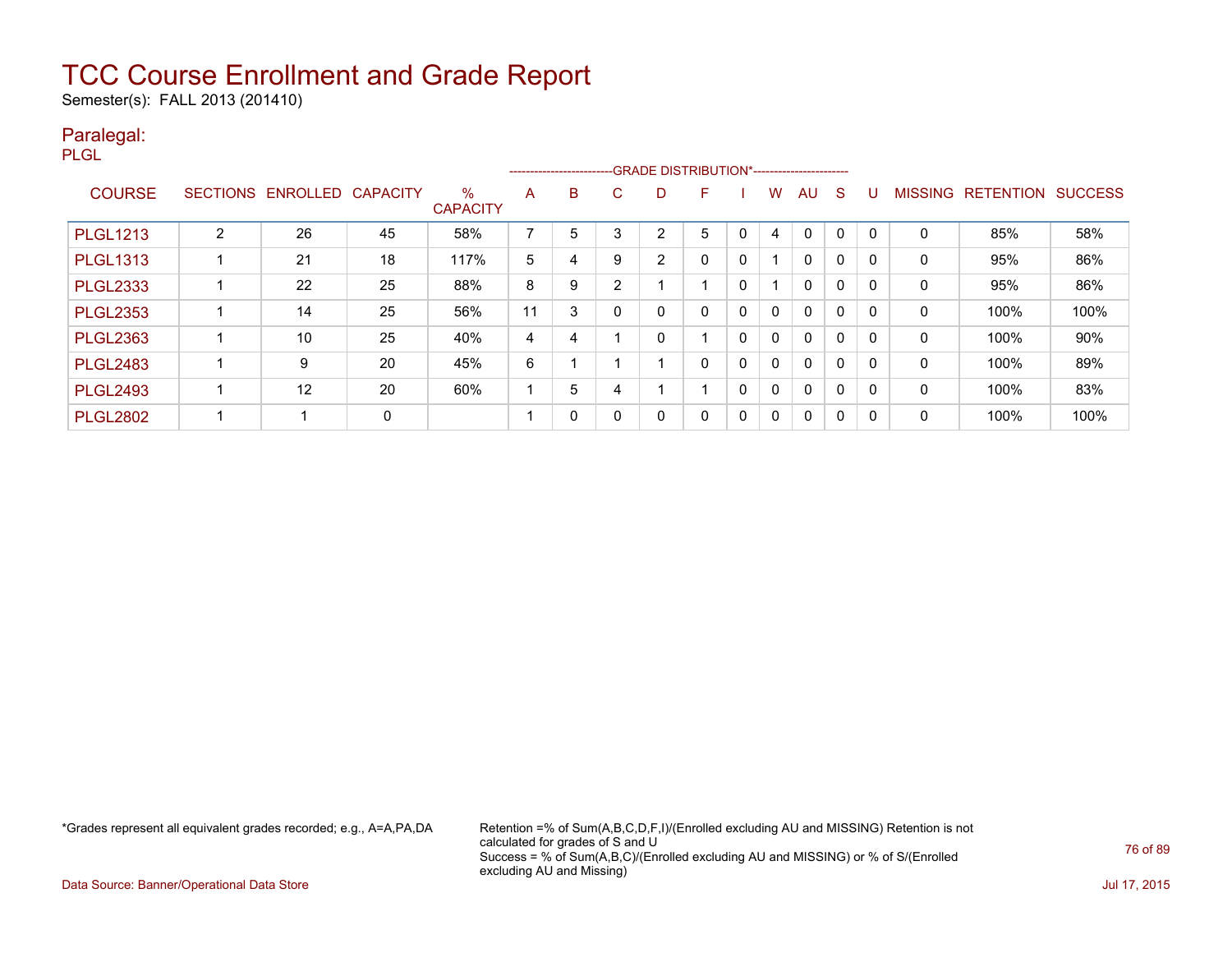Semester(s): FALL 2013 (201410)

#### Political Science: **POLS**

|                 |    |                            |       |                         |     | --------------------- |     | -GRADE DISTRIBUTION*----------------------- |     |   |     |    |          |          |                |                  |                |
|-----------------|----|----------------------------|-------|-------------------------|-----|-----------------------|-----|---------------------------------------------|-----|---|-----|----|----------|----------|----------------|------------------|----------------|
| <b>COURSE</b>   |    | SECTIONS ENROLLED CAPACITY |       | $\%$<br><b>CAPACITY</b> | Α   | B                     |     |                                             | н.  |   | w   | AU | -S       |          | <b>MISSING</b> | <b>RETENTION</b> | <b>SUCCESS</b> |
| <b>POLS1113</b> | 99 | 2,064                      | 2,685 | 77%                     | 734 | 509                   | 264 | 152                                         | 206 | 2 | 195 |    | $\Omega$ | $\Omega$ |                | 91%              | 73%            |
| <b>POLS2103</b> |    | 9                          | 30    | 30%                     | 6   | 3                     | 0   | 0                                           |     | 0 | 0   | 0  | $\Omega$ | $\Omega$ | 0              | 100%             | 100%           |
| <b>POLS2133</b> |    | 8                          | 20    | 40%                     | 3   | ົ                     | 0   | 0                                           |     |   |     | 0  | $\Omega$ | 0        | 0              | 100%             | 62%            |
| <b>POLS2153</b> |    | 12                         | 20    | 60%                     | 6   | 5                     |     | 0                                           |     | 0 | 0   | 0  | $\Omega$ | $\Omega$ | 0              | 100%             | 92%            |
| <b>POLS2203</b> |    | 14                         | 20    | 70%                     |     | 6                     |     |                                             |     | 0 |     | 0  | $\Omega$ | $\Omega$ | 0              | 100%             | 93%            |

\*Grades represent all equivalent grades recorded; e.g., A=A,PA,DA Retention =% of Sum(A,B,C,D,F,I)/(Enrolled excluding AU and MISSING) Retention is not calculated for grades of S and U Success = % of Sum(A,B,C)/(Enrolled excluding AU and MISSING) or % of S/(Enrolled excluding AU and Missing)

Data Source: Banner/Operational Data Store **July 17, 2015**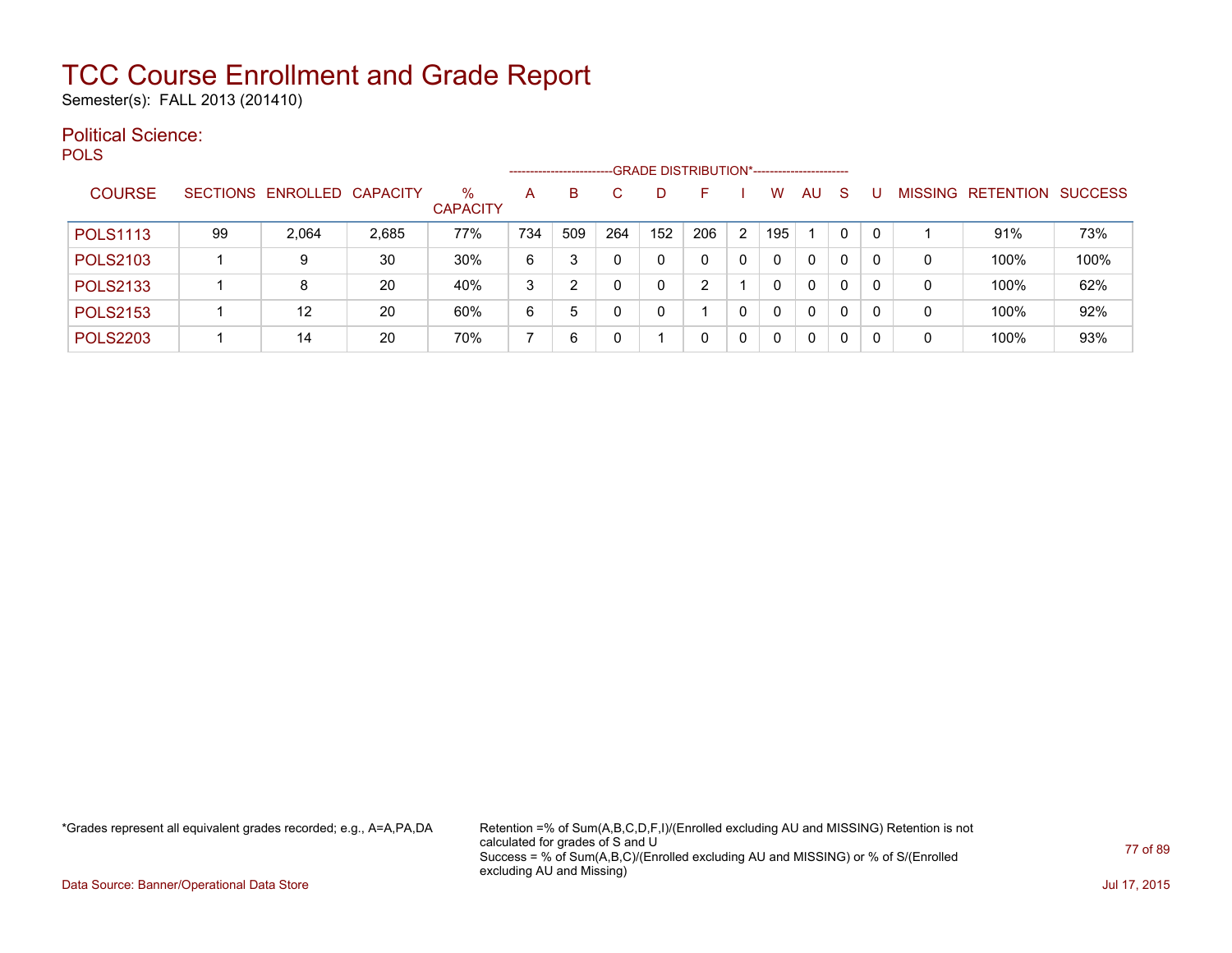Semester(s): FALL 2013 (201410)

#### Psychology:

PSYC

|                 |                 |                   |       |                      |                | ------------------------- |                |    | -- GRADE DISTRIBUTION*------------------------ |              |                |              |              |          |                |                          |     |
|-----------------|-----------------|-------------------|-------|----------------------|----------------|---------------------------|----------------|----|------------------------------------------------|--------------|----------------|--------------|--------------|----------|----------------|--------------------------|-----|
| <b>COURSE</b>   | <b>SECTIONS</b> | ENROLLED CAPACITY |       | %<br><b>CAPACITY</b> | Α              | B                         | C              | D  | F                                              |              | W              | AU           | S            |          | <b>MISSING</b> | <b>RETENTION SUCCESS</b> |     |
| <b>PSYC1113</b> | 80              | 1,702             | 2,115 | 80%                  | 550            | 408                       | 275            | 91 | 134                                            | 3            | 240            |              | $\mathbf{0}$ | $\Omega$ | 0              | 86%                      | 72% |
| <b>PSYC1313</b> | $\overline{7}$  | 142               | 190   | 75%                  | 44             | 32                        | 18             | 11 | 14                                             | 4            | 19             | $\mathbf{0}$ | 0            | $\Omega$ | $\mathbf 0$    | 87%                      | 66% |
| <b>PSYC2023</b> | 30              | 538               | 735   | 73%                  | 231            | 133                       | 64             | 23 | 25                                             | $\mathbf{0}$ | 62             | $\mathbf{0}$ | 0            | $\Omega$ | 0              | 88%                      | 80% |
| <b>PSYC2053</b> | 4               | 54                | 61    | 89%                  | 19             | 10                        | 10             | 2  | 4                                              |              | 8              | $\mathbf{0}$ | 0            | $\Omega$ | 0              | 85%                      | 72% |
| <b>PSYC2133</b> |                 | 10                | 15    | 67%                  | 5              |                           | $\overline{2}$ | 0  | 0                                              | 0            | $\overline{2}$ | $\mathbf{0}$ | 0            | $\Omega$ | $\mathbf 0$    | 80%                      | 80% |
| <b>PSYC2193</b> | 3               | 71                | 85    | 84%                  | 32             | 22                        | 4              |    | 3                                              | $\mathbf{0}$ | 9              | $\mathbf{0}$ | $\Omega$     | $\Omega$ | 0              | 87%                      | 82% |
| <b>PSYC2213</b> |                 | 13                | 15    | 87%                  | $\overline{2}$ | 3                         | 3              | 0  |                                                | $\mathbf{0}$ | 4              | $\mathbf{0}$ | 0            | $\Omega$ | 0              | 69%                      | 62% |
| <b>PSYC2223</b> | $\overline{2}$  | 19                | 35    | 54%                  | 11             | 3                         | 2              | 0  | $\overline{2}$                                 | $\mathbf{0}$ |                | $\mathbf{0}$ | $\Omega$     | $\Omega$ | $\mathbf{0}$   | 95%                      | 84% |
| <b>PSYC2423</b> | 4               | 79                | 90    | 88%                  | 25             | 20                        | 6              | 0  | 10                                             | $\mathbf{0}$ | 18             | $\mathbf{0}$ | 0            | $\Omega$ | 0              | 77%                      | 65% |
| <b>PSYC2523</b> | 4               | 74                | 90    | 82%                  | 27             | 23                        | 6              | 3  | 5                                              | 0            | 10             | $\mathbf{0}$ | 0            | $\Omega$ | 0              | 86%                      | 76% |
| <b>PSYC2533</b> | $\overline{2}$  | 36                | 40    | 90%                  | 4              | 8                         | 16             |    | 4                                              | $\mathbf{0}$ | $\overline{2}$ | 1            | 0            | 0        | $\mathbf{0}$   | 94%                      | 80% |
| <b>PSYC2713</b> |                 | 10                | 10    | 100%                 | 2              | 2                         | 2              | 2  | 0                                              | 0            | 2              | 0            | $\Omega$     | $\Omega$ | 0              | 80%                      | 60% |
| <b>PSYC2813</b> | 6               | 74                | 105   | 70%                  | 18             | 24                        | 11             | 5  | 4                                              | 0            | 12             | 0            | 0            | 0        | 0              | 84%                      | 72% |

\*Grades represent all equivalent grades recorded; e.g., A=A,PA,DA Retention =% of Sum(A,B,C,D,F,I)/(Enrolled excluding AU and MISSING) Retention is not calculated for grades of S and U Success = % of Sum(A,B,C)/(Enrolled excluding AU and MISSING) or % of S/(Enrolled excluding AU and Missing)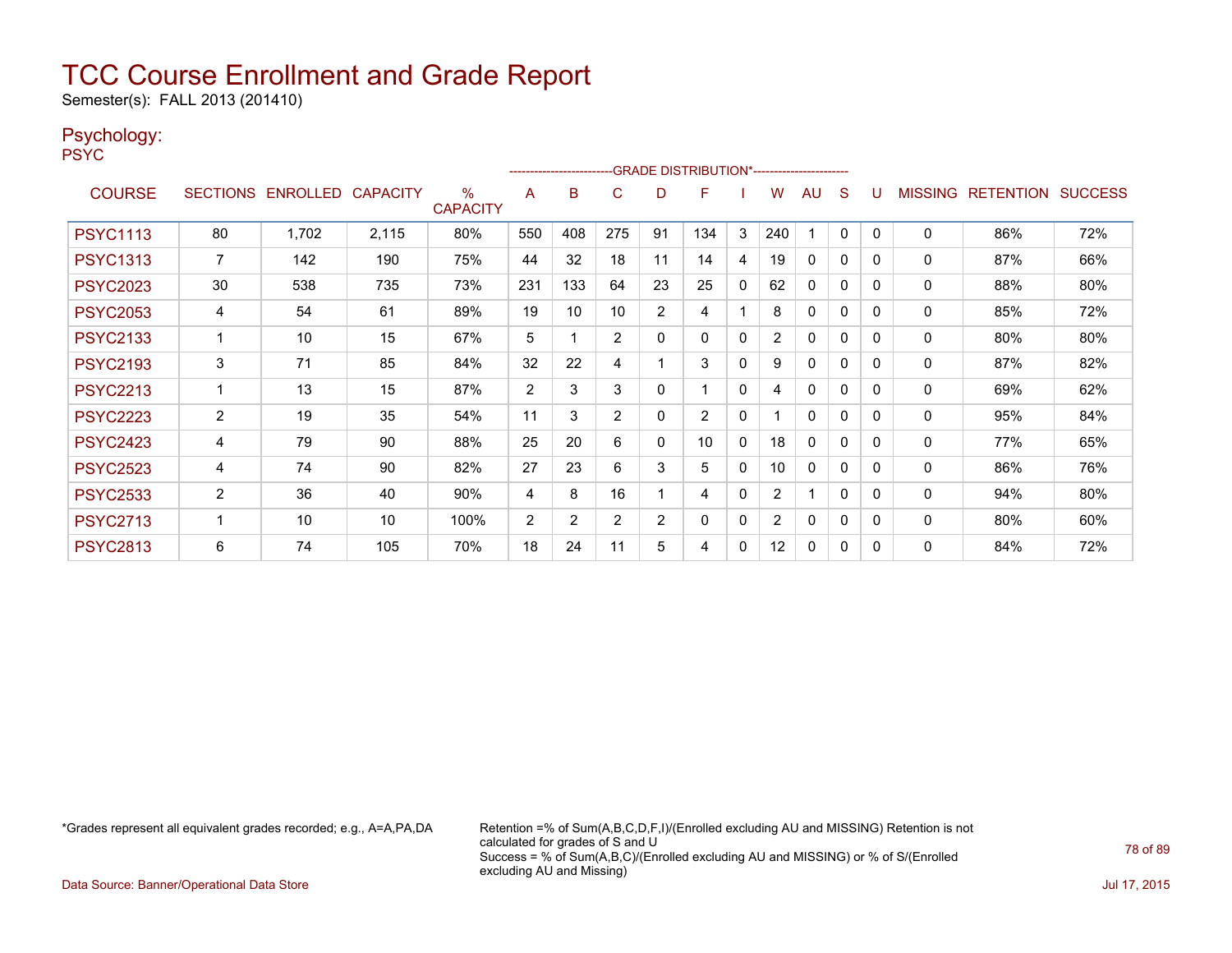Semester(s): FALL 2013 (201410)

#### Quality Control Technology: **QCTT**

|               |   |                            |    |                         | --------------------- |    | -GRADE DISTRIBUTION*----------------------- |    |   |    |     |    |          |   |                           |     |
|---------------|---|----------------------------|----|-------------------------|-----------------------|----|---------------------------------------------|----|---|----|-----|----|----------|---|---------------------------|-----|
| <b>COURSE</b> |   | SECTIONS ENROLLED CAPACITY |    | $\%$<br><b>CAPACITY</b> | A                     | B. | D                                           | ⊢. |   | W  | AU. | -S |          |   | MISSING RETENTION SUCCESS |     |
| QCTT1223      | ົ | 32                         | 40 | 80%                     | 9                     | 11 |                                             | 0  | 0 | 10 | 0   | 0  | $\Omega$ | 0 | 69%                       | 66% |
| QCTT1313      |   | 21                         | 20 | 105%                    | 13                    | 3  |                                             |    | 0 | 2  | 0   | 0  | 0        | 0 | 90%                       | 90% |
| QCTT1443      | 2 | 5                          | 30 | 17%                     | 4                     | 0  |                                             |    |   |    | 0   | 0  | 0        | 0 | 80%                       | 80% |
| QCTT2153      |   |                            | 15 | 13%                     |                       | 0  |                                             |    |   |    | 0   | 0  |          |   | 50%                       | 50% |

\*Grades represent all equivalent grades recorded; e.g., A=A,PA,DA Retention =% of Sum(A,B,C,D,F,I)/(Enrolled excluding AU and MISSING) Retention is not calculated for grades of S and U Success = % of Sum(A,B,C)/(Enrolled excluding AU and MISSING) or % of S/(Enrolled excluding AU and Missing)

Data Source: Banner/Operational Data Store Jul 17, 2015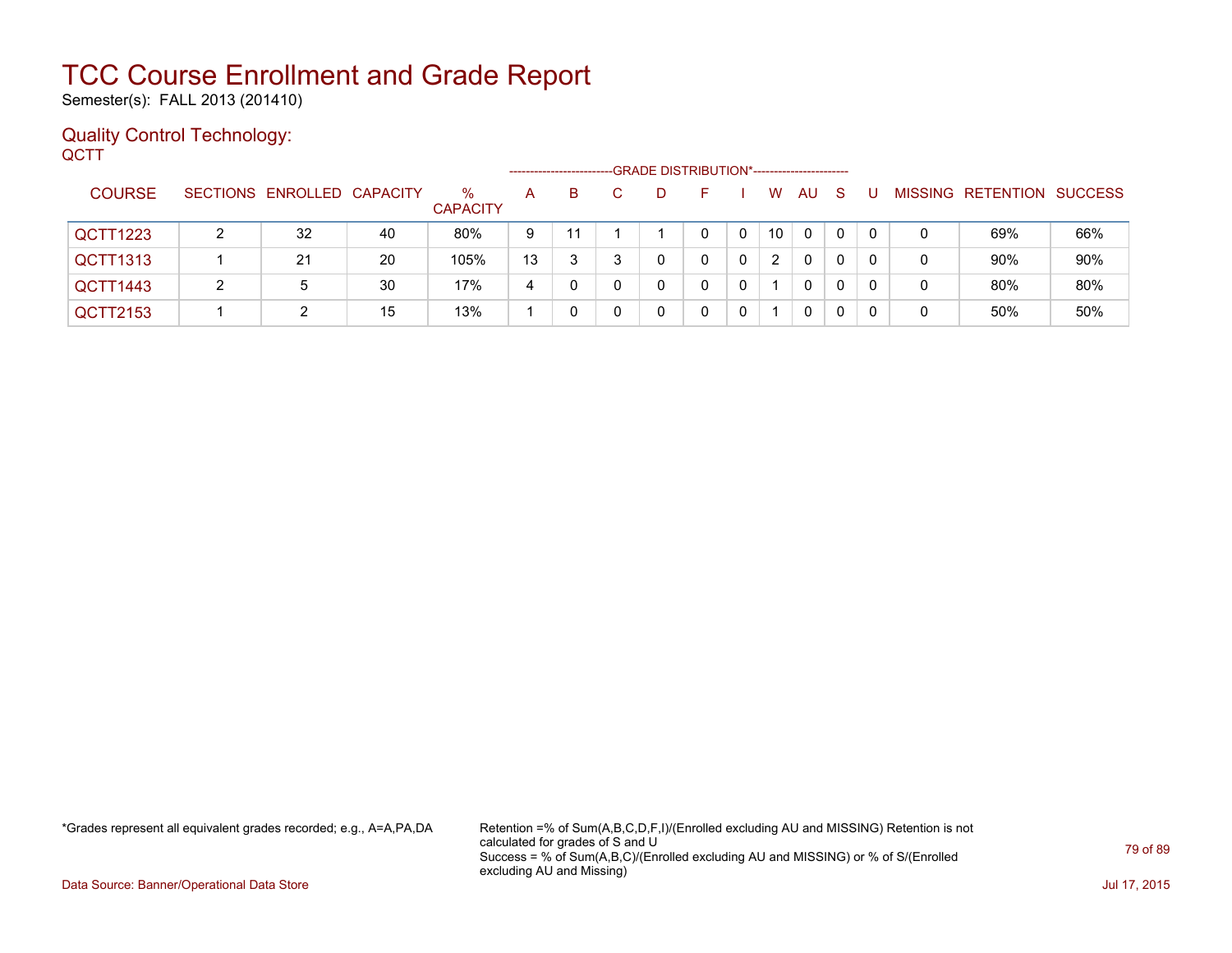Semester(s): FALL 2013 (201410)

#### Radiography:

RADT

|                 |                 |          |                 |                         |    | ------------------------ |    | -GRADE DISTRIBUTION*----------------------- |   |              |              |              |              |              |                |                  |                |
|-----------------|-----------------|----------|-----------------|-------------------------|----|--------------------------|----|---------------------------------------------|---|--------------|--------------|--------------|--------------|--------------|----------------|------------------|----------------|
| <b>COURSE</b>   | <b>SECTIONS</b> | ENROLLED | <b>CAPACITY</b> | $\%$<br><b>CAPACITY</b> | A  | B                        | C. | D                                           | F |              | w            | AU           | S            | υ            | <b>MISSING</b> | <b>RETENTION</b> | <b>SUCCESS</b> |
| <b>RADT1212</b> |                 | 18       | 0               |                         | 18 | 0                        |    |                                             | 0 | $\mathbf{0}$ | $\mathbf{0}$ | $\mathbf{0}$ | 0            | <sup>0</sup> | 0              | 100%             | 100%           |
| <b>RADT1224</b> |                 |          | 0               |                         |    | 0                        |    | 0                                           | 0 | $\mathbf{0}$ | $\Omega$     | $\mathbf{0}$ | 0            | $\Omega$     | 0              | 100%             | 100%           |
| <b>RADT1313</b> | 3               | 28       | 36              | 78%                     | 14 | 12                       |    | 0                                           | 0 | 0            |              | $\mathbf{0}$ | $\mathbf 0$  | <sup>0</sup> | 0              | 96%              | 96%            |
| <b>RADT1324</b> | $\overline{2}$  | 27       | 31              | 87%                     | 21 | 5                        |    | 0                                           | 0 | $\mathbf{0}$ |              | $\mathbf{0}$ | $\Omega$     | <sup>0</sup> | 0              | 96%              | 96%            |
| <b>RADT1372</b> | 3               | 28       | 27              | 104%                    | 6  | 14                       | 4  | 0                                           |   | $\mathbf{0}$ | 3            | $\mathbf{0}$ | $\Omega$     | $\Omega$     | 0              | 89%              | 86%            |
| <b>RADT2301</b> |                 | 13       | 0               |                         | 12 |                          |    | 0                                           | 0 | $\mathbf{0}$ | $\mathbf{0}$ | $\mathbf{0}$ | $\mathbf{0}$ | ∩            | 0              | 100%             | 100%           |
| <b>RADT2314</b> |                 | 13       | 0               |                         | 12 |                          | 0  | 0                                           | 0 | $\mathbf{0}$ | $\Omega$     | $\mathbf{0}$ | 0            | <sup>n</sup> | 0              | 100%             | 100%           |
| <b>RADT2336</b> | 3               | 36       | 33              | 109%                    | 29 |                          |    | 0                                           | 0 | 0            | 0            | $\mathbf{0}$ | 0            | <sup>0</sup> | 0              | 100%             | 100%           |
| <b>RADT2343</b> | $\overline{2}$  | 23       | 35              | 66%                     | 4  | 18                       |    | 0                                           | 0 | 0            | 0            | $\mathbf{0}$ | 0            | O            | 0              | 100%             | 100%           |
| <b>RADT2383</b> | 2               | 36       | 35              | 103%                    | 15 | 13                       | 8  | 0                                           | 0 | 0            | 0            | 0            | 0            |              | 0              | 100%             | 100%           |

\*Grades represent all equivalent grades recorded; e.g., A=A,PA,DA Retention =% of Sum(A,B,C,D,F,I)/(Enrolled excluding AU and MISSING) Retention is not calculated for grades of S and U Success = % of Sum(A,B,C)/(Enrolled excluding AU and MISSING) or % of S/(Enrolled excluding AU and Missing)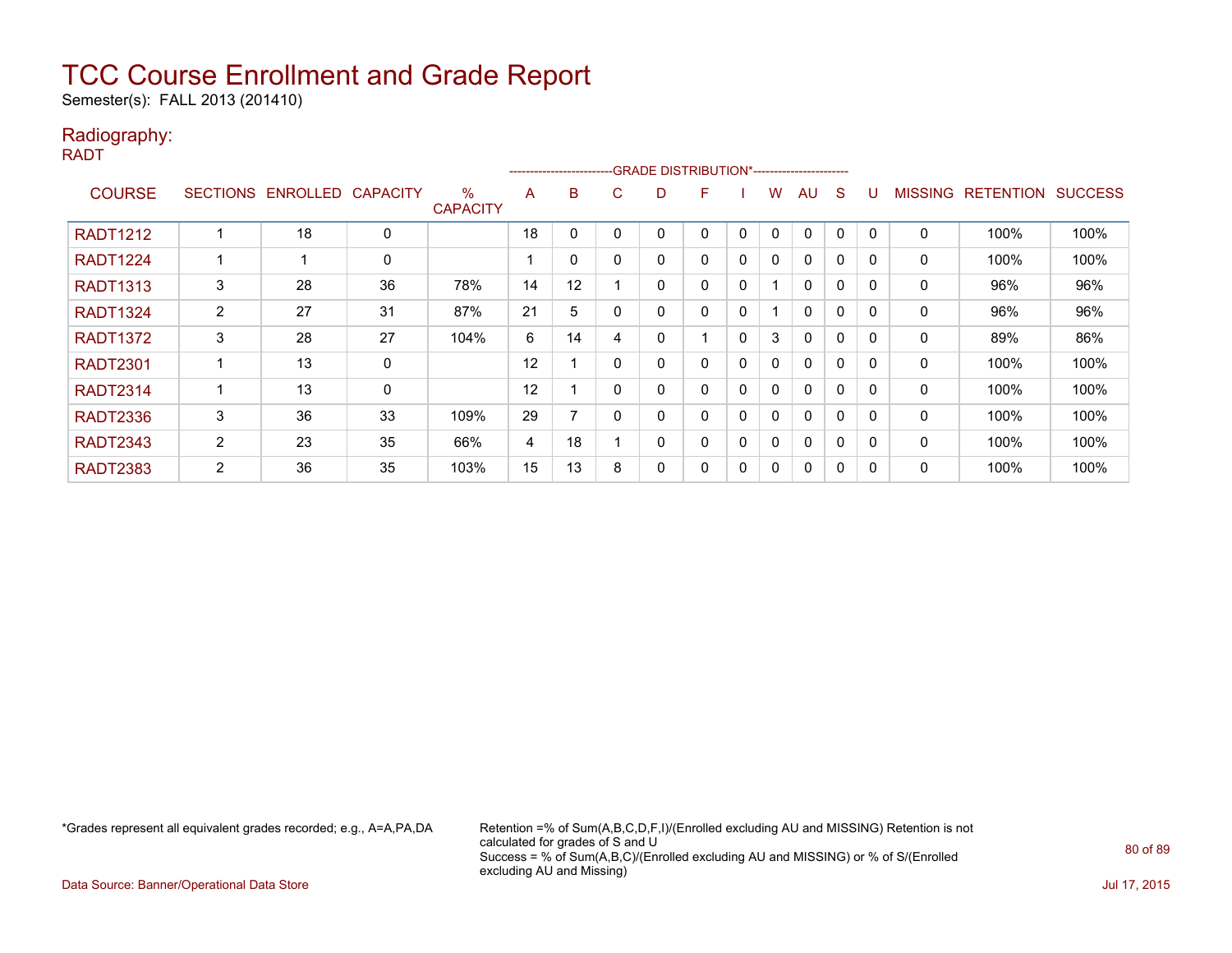Semester(s): FALL 2013 (201410)

#### Religious Studies:

RELG

|                 |                |                   |                 |                         |    |          |   |                | --------------------------GRADE DISTRIBUTION*----------------------- |          |                |              |          |              |                |                  |                |
|-----------------|----------------|-------------------|-----------------|-------------------------|----|----------|---|----------------|----------------------------------------------------------------------|----------|----------------|--------------|----------|--------------|----------------|------------------|----------------|
| <b>COURSE</b>   |                | SECTIONS ENROLLED | <b>CAPACITY</b> | $\%$<br><b>CAPACITY</b> | A  | B        | С | D              | E                                                                    |          | W              | AU           | S        | U            | <b>MISSING</b> | <b>RETENTION</b> | <b>SUCCESS</b> |
| <b>RELG1113</b> | 2              | 25                | 50              | 50%                     | 8  | 6        | ົ | 0              |                                                                      |          | 7              |              |          | $\mathbf{0}$ | 0              | 71%              | 67%            |
| <b>RELG1213</b> | 3              | 25                | 30              | 83%                     | 8  | 3        | ົ | $\overline{2}$ | $\overline{2}$                                                       | 0        | 8              | $\mathbf{0}$ | $\Omega$ |              | 0              | 68%              | 52%            |
| <b>RELG1223</b> |                | 10                | 10              | 100%                    | 3  | 3        |   | 0              |                                                                      | 0        | $\overline{2}$ | $\mathbf{0}$ | $\Omega$ |              | 0              | 80%              | 70%            |
| <b>RELG2113</b> | 3              | 44                | 60              | 73%                     |    |          |   | 4              |                                                                      | $\Omega$ | 21             | $\Omega$     | $\Omega$ | 0            | 0              | 52%              | 41%            |
| <b>RELG2123</b> | 2              | 43                | 50              | 86%                     | 16 | 5        | ົ | 2              | 2                                                                    | 0        | 16             | $\Omega$     | $\Omega$ | 0            | 0              | 63%              | 53%            |
| <b>RELG2173</b> | $\overline{2}$ | 20                | 30              | 67%                     | 13 |          |   | າ<br>∠         |                                                                      | 0        | $\overline{2}$ | $\Omega$     | $\Omega$ | 0            | 0              | 90%              | 75%            |
| <b>RELG2993</b> |                |                   |                 | 100%                    |    | $\Omega$ |   | 0              | $\mathbf{0}$                                                         | 0        | 0              | $\Omega$     | 0        | 0            | 0              | 100%             | 100%           |

\*Grades represent all equivalent grades recorded; e.g., A=A,PA,DA Retention =% of Sum(A,B,C,D,F,I)/(Enrolled excluding AU and MISSING) Retention is not calculated for grades of S and U Success = % of Sum(A,B,C)/(Enrolled excluding AU and MISSING) or % of S/(Enrolled excluding AU and Missing)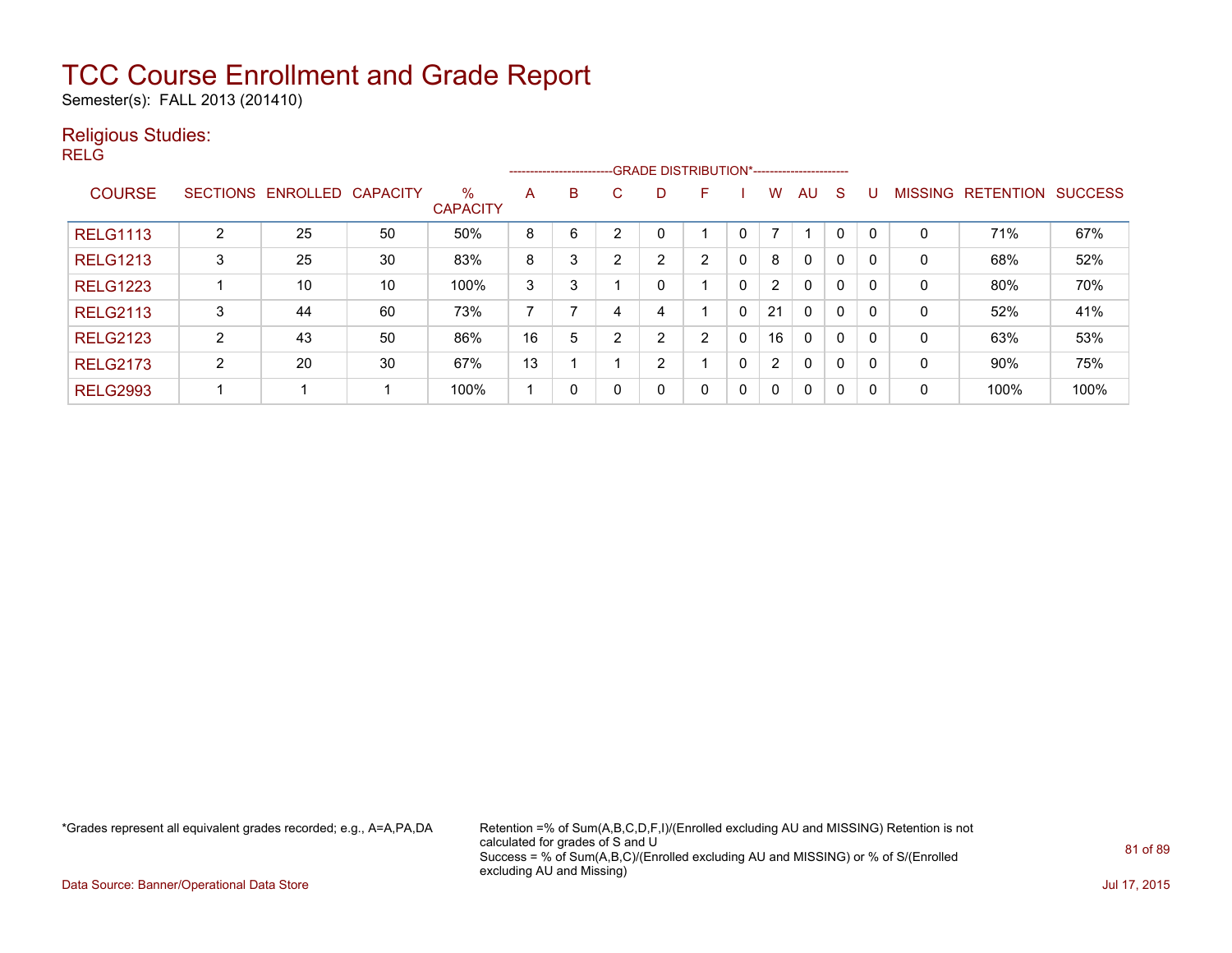Semester(s): FALL 2013 (201410)

#### Respiratory Care:

RESP

|                 |                 |          |                 |                         |                          |    |   | -------------------------GRADE                DISTRIBUTION*---------------------- |   |              |                       |             |          |          |                |                  |                |
|-----------------|-----------------|----------|-----------------|-------------------------|--------------------------|----|---|-----------------------------------------------------------------------------------|---|--------------|-----------------------|-------------|----------|----------|----------------|------------------|----------------|
| <b>COURSE</b>   | <b>SECTIONS</b> | ENROLLED | <b>CAPACITY</b> | $\%$<br><b>CAPACITY</b> | A                        | B. | C | D                                                                                 | F |              | w                     | AU          | S        |          | <b>MISSING</b> | <b>RETENTION</b> | <b>SUCCESS</b> |
| <b>RESP1213</b> |                 | 17       | 25              | 68%                     | 14                       | 3  | 0 | 0                                                                                 | 0 | $\Omega$     | 0                     | $\mathbf 0$ | $\Omega$ | $\Omega$ | 0              | 100%             | 100%           |
| <b>RESP1233</b> |                 | 20       | 25              | 80%                     | 11                       | 5  |   |                                                                                   | 0 | 0            | $\overline{2}$        | 0           | $\Omega$ | O        | 0              | 90%              | 85%            |
| <b>RESP1242</b> |                 | 20       | 25              | 80%                     | $\overline{\phantom{a}}$ | 6  |   |                                                                                   | 0 | $\mathbf{0}$ | $\overline{2}$        | 0           | 0        |          | 0              | 90%              | 85%            |
| <b>RESP1251</b> |                 | 20       | 20              | 100%                    | 17                       | 0  |   | 0                                                                                 | 0 | 0            | $\overline{2}$        | 0           | 0        |          | 0              | 90%              | 90%            |
| <b>RESP1313</b> |                 | 20       | 25              | 80%                     | 4                        | 7  | 6 |                                                                                   | 0 | 0            | $\mathbf{2}^{\prime}$ | 0           | $\Omega$ | $\Omega$ | 0              | 90%              | 85%            |
| <b>RESP1354</b> |                 | 20       | 25              | 80%                     | 7                        | ⇁  |   | 0                                                                                 | 0 | 0            | $\overline{2}$        | 0           | $\Omega$ | O        | 0              | $90\%$           | 90%            |
| <b>RESP1511</b> | 2               | 20       | 26              | 77%                     | 18                       | 0  |   | 0                                                                                 | 0 | 0            | $\overline{2}$        | 0           | $\Omega$ |          | 0              | 90%              | 90%            |
| <b>RESP2204</b> | 2               | 17       | 20              | 85%                     | 11                       | 6  | 0 | 0                                                                                 | 0 | 0            | 0                     | 0           | 0        | $\Omega$ | 0              | 100%             | 100%           |
| <b>RESP2324</b> |                 | 17       | 25              | 68%                     | 15                       | 2  |   | 0                                                                                 | 0 | 0            | 0                     | 0           | 0        |          | 0              | 100%             | 100%           |

\*Grades represent all equivalent grades recorded; e.g., A=A,PA,DA Retention =% of Sum(A,B,C,D,F,I)/(Enrolled excluding AU and MISSING) Retention is not calculated for grades of S and U Success = % of Sum(A,B,C)/(Enrolled excluding AU and MISSING) or % of S/(Enrolled excluding AU and Missing)

Data Source: Banner/Operational Data Store Jul 17, 2015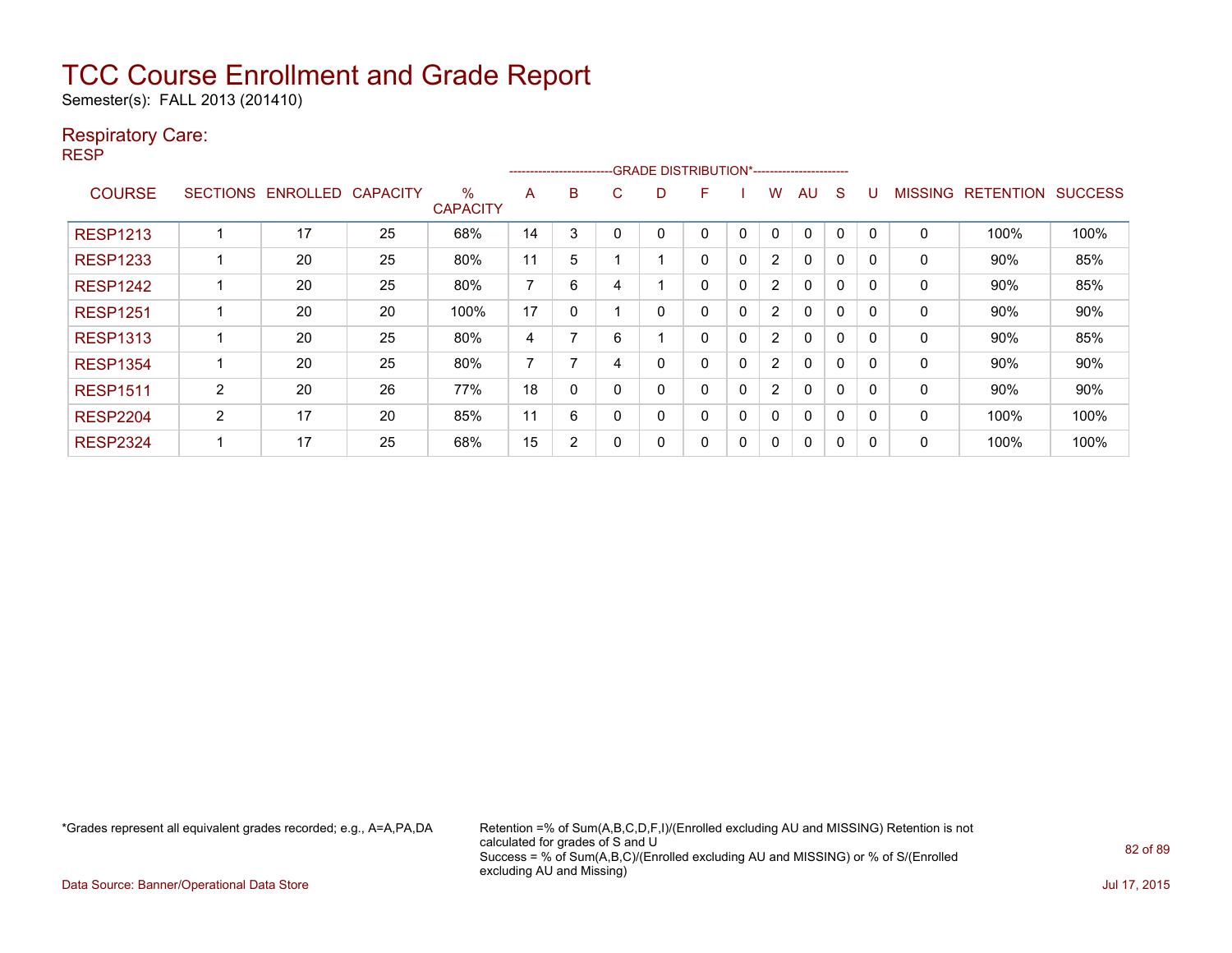Semester(s): FALL 2013 (201410)

#### Russian:

| <b>RUSS</b>     |                            |    |                         |  | ------------------------GRADE DISTRIBUTION*----------------------- |  |          |  |                                                |     |
|-----------------|----------------------------|----|-------------------------|--|--------------------------------------------------------------------|--|----------|--|------------------------------------------------|-----|
| <b>COURSE</b>   | SECTIONS ENROLLED CAPACITY |    | $\%$<br><b>CAPACITY</b> |  |                                                                    |  |          |  | A B C D F I W AU S U MISSING—RETENTION SUCCESS |     |
| <b>RUSS1103</b> |                            | 20 | 25%                     |  |                                                                    |  | $\Omega$ |  | 80%                                            | 80% |

\*Grades represent all equivalent grades recorded; e.g., A=A,PA,DA Retention =% of Sum(A,B,C,D,F,I)/(Enrolled excluding AU and MISSING) Retention is not calculated for grades of S and U Success = % of Sum(A,B,C)/(Enrolled excluding AU and MISSING) or % of S/(Enrolled excluding AU and Missing)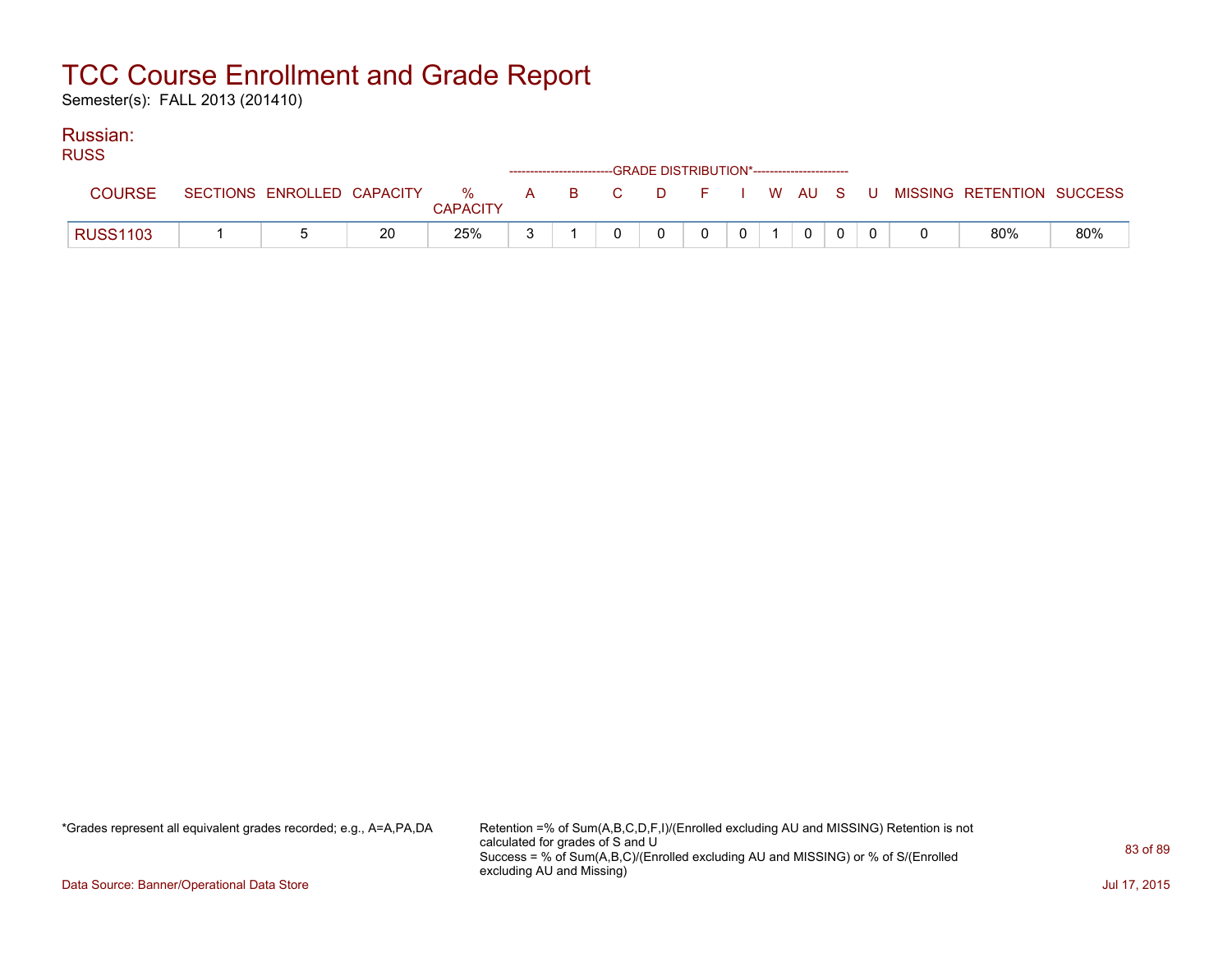Semester(s): FALL 2013 (201410)

#### Sociology:

**SOCI** 

|                 |                |                   |                 |                                  |                | -------------------------GRADE                DISTRIBUTION*--------------------- |                |    |    |              |                |              |              |          |                |                  |                |
|-----------------|----------------|-------------------|-----------------|----------------------------------|----------------|----------------------------------------------------------------------------------|----------------|----|----|--------------|----------------|--------------|--------------|----------|----------------|------------------|----------------|
| <b>COURSE</b>   |                | SECTIONS ENROLLED | <b>CAPACITY</b> | $\frac{0}{0}$<br><b>CAPACITY</b> | A              | B                                                                                | C              | D  | F  |              | w              | AU           | S            |          | <b>MISSING</b> | <b>RETENTION</b> | <b>SUCCESS</b> |
| <b>SOCI1113</b> | 29             | 517               | 740             | 70%                              | 228            | 143                                                                              | 59             | 15 | 32 | 0            | 40             | $\mathbf{0}$ | $\mathbf{0}$ | $\Omega$ | $\mathbf 0$    | 92%              | 83%            |
| SOCI1133        |                | 7                 | 10              | 70%                              | 5              |                                                                                  | 0              | 0  | 0  | $\mathbf 0$  |                | 0            | 0            | 0        | 0              | 86%              | 86%            |
| <b>SOCI2013</b> | 2              | 36                | 40              | 90%                              | 14             | 11                                                                               | 3              | 2  | 3  | $\mathbf 0$  | 3              | 0            | 0            | $\Omega$ | 0              | 92%              | 78%            |
| <b>SOCI2043</b> |                | 13                | 20              | 65%                              | -1             | 5                                                                                | $\overline{2}$ | 2  |    | 0            | 2              | 0            | 0            | $\Omega$ | 0              | 85%              | 62%            |
| <b>SOCI2053</b> | 4              | 19                | 34              | 56%                              | 10             | 4                                                                                | 3              | 0  | 0  | $\mathbf{0}$ | $\overline{2}$ | 0            | 0            | $\Omega$ | 0              | 89%              | 89%            |
| <b>SOCI2113</b> | 3              | 38                | 60              | 63%                              | 15             | 4                                                                                | 3              | 0  | 4  | 0            | 12             | 0            | $\mathbf{0}$ | $\Omega$ | 0              | 68%              | 58%            |
| <b>SOCI2123</b> | $\overline{c}$ | 28                | 40              | 70%                              | 8              |                                                                                  | $\overline{2}$ | 0  | 5  | 0            | 6              | 0            | 0            | $\Omega$ | 0              | 79%              | 61%            |
| <b>SOCI2143</b> |                | 8                 | 20              | 40%                              | 4              |                                                                                  | $\overline{2}$ |    | 0  | 0            | 0              | $\mathbf{0}$ | 0            | $\Omega$ | 0              | 100%             | 88%            |
| <b>SOCI2173</b> | $\overline{2}$ | 12                | 30              | 40%                              | $\overline{7}$ | $\overline{2}$                                                                   | $\overline{2}$ | 0  | 0  | 0            |                | 0            | 0            | $\Omega$ | 0              | 92%              | 92%            |
| <b>SOCI2223</b> | $\overline{2}$ | 6                 | 25              | 24%                              | 3              |                                                                                  | 0              |    | 0  | 0            |                | $\mathbf{0}$ | 0            | 0        | 0              | 83%              | 67%            |
| <b>SOCI2713</b> |                | 7                 | 10              | 70%                              | 0              |                                                                                  |                | 0  | 0  | 0            | 5              | 0            | 0            | $\Omega$ | 0              | 29%              | 29%            |
| <b>SOCI2813</b> | 5              | 23                | 60              | 38%                              | $\overline{c}$ | 9                                                                                | 2              |    | 1  |              | 7              | 0            | 0            | $\Omega$ | $\mathbf 0$    | 70%              | 57%            |
| <b>SOCI2993</b> |                | 19                | 20              | 95%                              | $\overline{7}$ | 4                                                                                | 2              | 2  | 0  | 0            | 4              | 0            | 0            | $\Omega$ | $\mathbf 0$    | 79%              | 68%            |

\*Grades represent all equivalent grades recorded; e.g., A=A,PA,DA Retention =% of Sum(A,B,C,D,F,I)/(Enrolled excluding AU and MISSING) Retention is not calculated for grades of S and U Success = % of Sum(A,B,C)/(Enrolled excluding AU and MISSING) or % of S/(Enrolled excluding AU and Missing)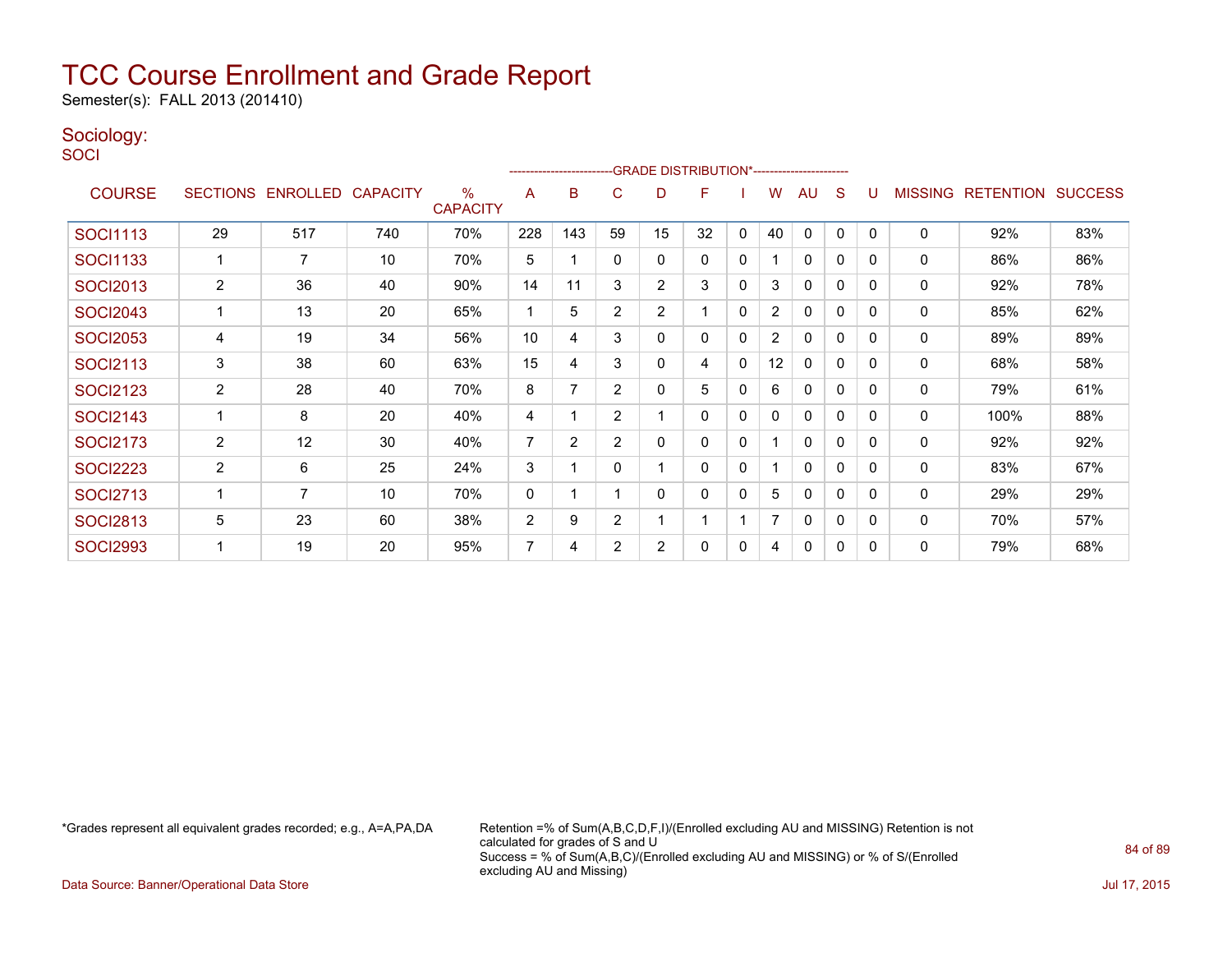Semester(s): FALL 2013 (201410)

#### Spanish:

SPAN

|                 |                       |                 |                 |                                  | --------------------- |    |                |    | -GRADE DISTRIBUTION*---------------------- |             |                |              |   |          |                |                  |                |
|-----------------|-----------------------|-----------------|-----------------|----------------------------------|-----------------------|----|----------------|----|--------------------------------------------|-------------|----------------|--------------|---|----------|----------------|------------------|----------------|
| <b>COURSE</b>   | <b>SECTIONS</b>       | <b>ENROLLED</b> | <b>CAPACITY</b> | $\frac{0}{0}$<br><b>CAPACITY</b> | A                     | B  | C.             | D  | F                                          |             | w              | AU           | S |          | <b>MISSING</b> | <b>RETENTION</b> | <b>SUCCESS</b> |
| <b>SPAN1001</b> |                       | 8               | 15              | 53%                              | 5                     | 2  | -0             |    | 0                                          | 0           |                | 0            | 0 | $\Omega$ | 0              | 88%              | 88%            |
| <b>SPAN1003</b> | $\mathbf{2}^{\prime}$ | 17              | 45              | 38%                              | 14                    | 2  | 0              | 0  | 0                                          | 0           |                | $\mathbf{0}$ | 0 | 0        | 0              | 94%              | 94%            |
| <b>SPAN1103</b> | 21                    | 350             | 470             | 74%                              | 147                   | 63 | 43             | 12 | 15                                         | 0           | 65             | 5            | 0 | 0        | 0              | 81%              | 73%            |
| <b>SPAN1201</b> |                       | 9               | 15              | 60%                              | 6                     |    | $\mathbf{0}$   | 0  |                                            | $\mathbf 0$ | 0              | 1            | 0 | $\Omega$ | 0              | 100%             | 88%            |
| <b>SPAN1213</b> | 11                    | 103             | 245             | 42%                              | 43                    | 24 | 11             | 4  | 5                                          |             | 15             | $\mathbf{0}$ | 0 | $\Omega$ | 0              | 85%              | 76%            |
| <b>SPAN1313</b> | $\overline{2}$        | 31              | 47              | 66%                              | 24                    |    | $\overline{2}$ |    | 0                                          | 0           | $\overline{2}$ |              | 0 | 0        | 0              | 93%              | 90%            |
| <b>SPAN2113</b> |                       | 9               | 20              | 45%                              | 6                     | 3  | 0              | 0  | 0                                          | 0           | 0              | 0            | 0 | 0        | 0              | 100%             | 100%           |
| <b>SPAN2213</b> |                       | 13              | 20              | 65%                              | 7                     | 4  |                | 0  | 0                                          | 0           |                | $\mathbf{0}$ | 0 | $\Omega$ | 0              | 92%              | 92%            |
| <b>SPAN2443</b> |                       | 9               | 20              | 45%                              | 8                     | 0  | 0              | ი  | 0                                          | 0           | 0              |              | 0 | 0        | 0              | 100%             | 100%           |
| <b>SPAN2453</b> |                       | 7               | 20              | 35%                              | 5                     | 0  | 0              | 0  | 0                                          | $\mathbf 0$ |                | 1            | 0 | $\Omega$ | 0              | 83%              | 83%            |
| <b>SPAN2473</b> | $\overline{2}$        | 16              | 40              | 40%                              | 11                    | 0  | $\mathbf{0}$   | 0  | 0                                          | 0           | $\overline{2}$ | 3            | 0 | 0        | 0              | 85%              | 85%            |

\*Grades represent all equivalent grades recorded; e.g., A=A,PA,DA Retention =% of Sum(A,B,C,D,F,I)/(Enrolled excluding AU and MISSING) Retention is not calculated for grades of S and U Success = % of Sum(A,B,C)/(Enrolled excluding AU and MISSING) or % of S/(Enrolled excluding AU and Missing)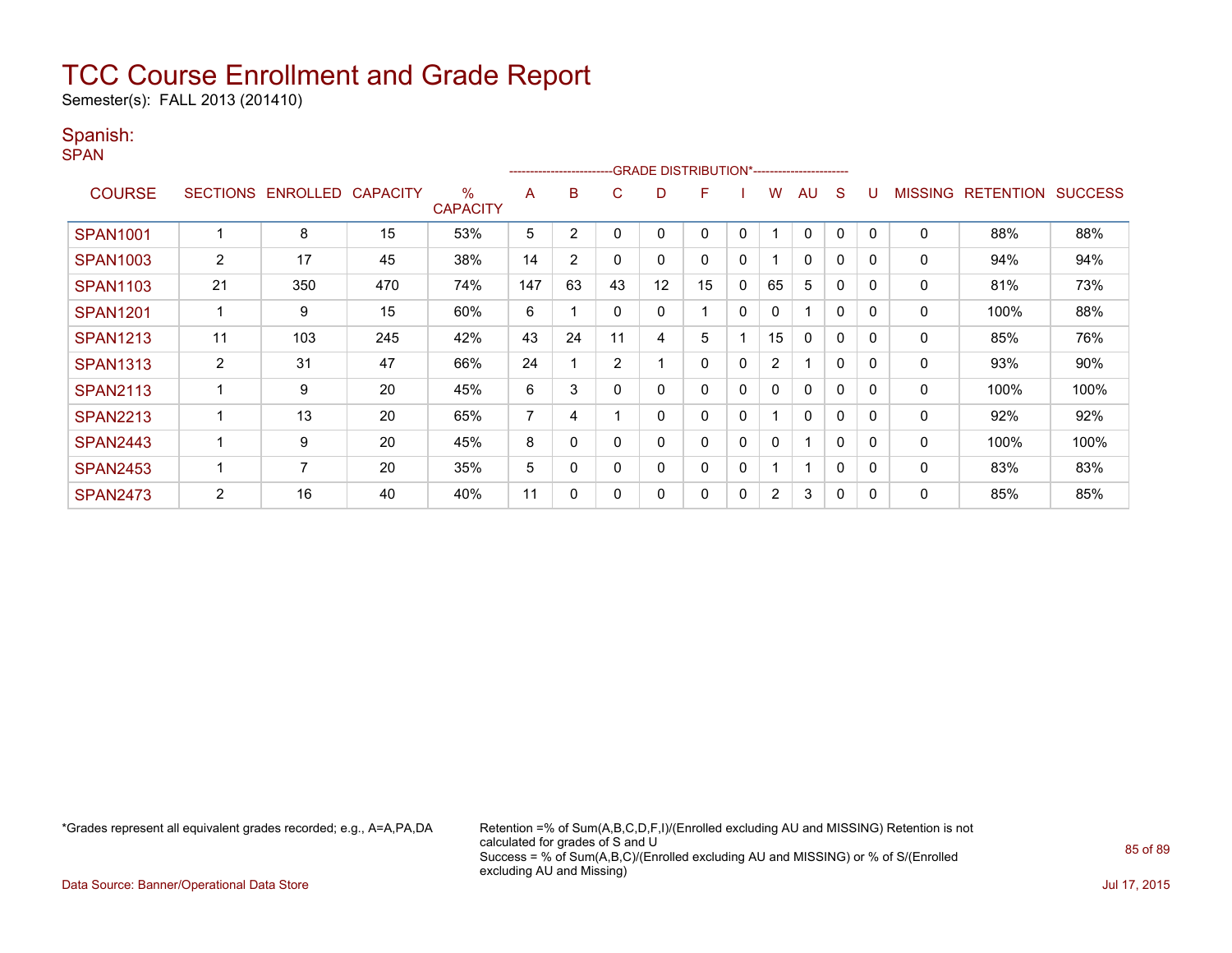Semester(s): FALL 2013 (201410)

#### Speech:

SPCH

|                 | -GRADE DISTRIBUTION*-----------------------<br>------------------------ |                            |       |                      |                |                |                |                |          |              |     |              |              |          |         |                   |      |
|-----------------|-------------------------------------------------------------------------|----------------------------|-------|----------------------|----------------|----------------|----------------|----------------|----------|--------------|-----|--------------|--------------|----------|---------|-------------------|------|
| <b>COURSE</b>   |                                                                         | SECTIONS ENROLLED CAPACITY |       | %<br><b>CAPACITY</b> | A              | в              | C              | D.             | F        |              | W   | <b>AU</b>    | S            | U        | MISSING | RETENTION SUCCESS |      |
| <b>SPCH1113</b> | 54                                                                      | 978                        | l.186 | 82%                  | 420            | 199            | 126            | 38             | 69       | 5            | 121 | $\Omega$     | 0            | 0        | 0       | 88%               | 76%  |
| <b>SPCH2053</b> | 4                                                                       | 47                         | 80    | 59%                  | 10             | 8              | 5              | $\overline{2}$ | 4        | $\mathbf{0}$ | 18  | $\mathbf{0}$ | $\Omega$     | $\Omega$ | 0       | 62%               | 49%  |
| <b>SPCH2093</b> |                                                                         | 5                          | 20    | 25%                  | 4              | 0              | 0              | 0              | 0        | 0            |     | 0            | 0            | 0        | 0       | 80%               | 80%  |
| <b>SPCH2103</b> |                                                                         | 13                         | 20    | 65%                  | $\overline{2}$ | 4              | $\overline{2}$ | 0              |          | $\mathbf{0}$ | 4   | 0            | 0            | $\Omega$ | 0       | 69%               | 62%  |
| <b>SPCH2333</b> | $\overline{2}$                                                          | 11                         | 20    | 55%                  | 6              | $\overline{2}$ |                | $\Omega$       | $\Omega$ | 0            | 2   | $\mathbf{0}$ | 0            | $\Omega$ | 0       | 82%               | 82%  |
| <b>SPCH2343</b> | $\overline{2}$                                                          | 2                          | 20    | 10%                  | 0              |                |                | 0              | 0        | $\mathbf{0}$ |     | $\mathbf{0}$ | $\mathbf{0}$ | $\Omega$ | 0       | 100%              | 100% |
| <b>SPCH2353</b> |                                                                         |                            | 3     | 33%                  | ٠              | 0              | 0              | 0              | 0        | 0            |     | 0            | 0            | 0        | 0       | 100%              | 100% |
| <b>SPCH2993</b> |                                                                         | 4                          | 0     |                      | 4              | 0              | 0              | 0              | 0        | 0            |     | 0            | 0            | 0        | 0       | 100%              | 100% |

\*Grades represent all equivalent grades recorded; e.g., A=A,PA,DA Retention =% of Sum(A,B,C,D,F,I)/(Enrolled excluding AU and MISSING) Retention is not calculated for grades of S and U Success = % of Sum(A,B,C)/(Enrolled excluding AU and MISSING) or % of S/(Enrolled excluding AU and Missing)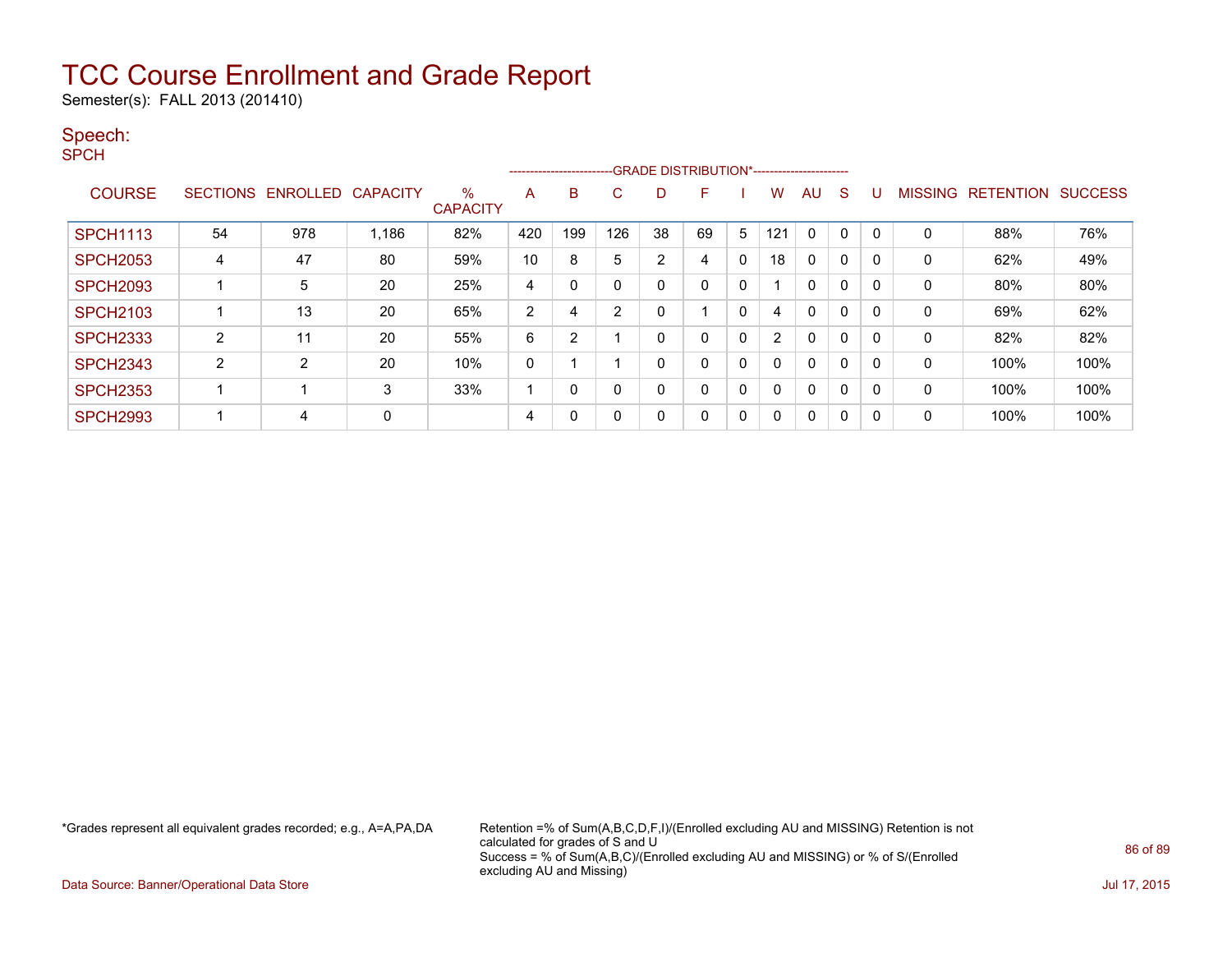Semester(s): FALL 2013 (201410)

#### Surgical Technology:

**SRGT** 

|                 |                 |                 |                 |                                  |   |                |          | ------------------------GRADE                DISTRIBUTION*---------------------- |   |              |   |              |          |              |                |                  |                |
|-----------------|-----------------|-----------------|-----------------|----------------------------------|---|----------------|----------|----------------------------------------------------------------------------------|---|--------------|---|--------------|----------|--------------|----------------|------------------|----------------|
| <b>COURSE</b>   | <b>SECTIONS</b> | <b>ENROLLED</b> | <b>CAPACITY</b> | $\frac{0}{0}$<br><b>CAPACITY</b> | A | в              | C        | D                                                                                | F |              | w | AU           | S        |              | <b>MISSING</b> | <b>RETENTION</b> | <b>SUCCESS</b> |
| <b>SRGT1102</b> |                 | 3               | $\mathbf 0$     |                                  | 3 | 0              | 0        | 0                                                                                | 0 | 0            | 0 | $\Omega$     | $\Omega$ | $\mathbf{0}$ | $\mathbf 0$    | 100%             | 100%           |
| <b>SRGT1112</b> |                 | 8               | 0               |                                  | 8 | 0              | 0        | 0                                                                                | 0 | 0            | 0 | 0            | 0        | 0            | 0              | 100%             | 100%           |
| <b>SRGT1124</b> |                 | 4               | 0               |                                  | 4 | 0              | 0        | 0                                                                                | 0 | 0            | 0 | $\Omega$     | 0        | 0            | 0              | 100%             | 100%           |
| <b>SRGT1211</b> |                 | 9               | 0               |                                  | 7 | $\overline{2}$ | 0        | 0                                                                                | 0 | 0            | 0 | 0            | 0        | 0            | 0              | 100%             | 100%           |
| <b>SRGT1222</b> |                 | 9               | $\mathbf 0$     |                                  | 6 | 3              | 0        | 0                                                                                | 0 | 0            | 0 | $\mathbf{0}$ | 0        | 0            | $\mathbf 0$    | 100%             | 100%           |
| <b>SRGT1333</b> |                 | 6               | $\mathbf 0$     |                                  | 5 |                | 0        | 0                                                                                | 0 | $\mathbf{0}$ | 0 | 0            | 0        | 0            | 0              | 100%             | 100%           |
| <b>SRGT1341</b> |                 | 3               | $\mathbf 0$     |                                  | 3 | 0              | 0        | 0                                                                                | 0 | 0            | 0 | $\mathbf{0}$ | 0        | $\Omega$     | $\mathbf 0$    | 100%             | 100%           |
| <b>SRGT2221</b> |                 | 9               | $\mathbf 0$     |                                  | 8 |                | 0        | 0                                                                                | 0 | $\mathbf{0}$ | 0 | $\mathbf{0}$ | 0        | $\Omega$     | 0              | 100%             | 100%           |
| <b>SRGT2312</b> |                 | 6               | 0               |                                  | 6 | $\Omega$       | 0        | 0                                                                                | 0 | $\mathbf{0}$ | 0 | $\mathbf{0}$ | 0        | $\Omega$     | $\mathbf{0}$   | 100%             | 100%           |
| <b>SRGT2323</b> |                 | 3               | 0               |                                  | 3 | $\mathbf{0}$   | 0        | 0                                                                                | 0 | $\mathbf{0}$ | 0 | $\mathbf{0}$ | 0        | $\Omega$     | $\mathbf{0}$   | 100%             | 100%           |
| <b>SRGT2332</b> |                 | 4               | $\mathbf{0}$    |                                  | 4 | $\Omega$       | 0        | 0                                                                                | 0 | $\mathbf{0}$ | 0 | $\mathbf{0}$ | 0        | $\Omega$     | $\mathbf{0}$   | 100%             | 100%           |
| <b>SRGT2434</b> |                 | 4               | $\mathbf 0$     |                                  | 3 |                | $\Omega$ | 0                                                                                | 0 | $\mathbf{0}$ | 0 | $\mathbf{0}$ | 0        | 0            | 0              | 100%             | 100%           |
| <b>SRGT2442</b> |                 | 4               | $\mathbf 0$     |                                  | 3 |                | 0        | 0                                                                                | 0 | 0            | 0 | $\Omega$     | 0        | 0            | $\mathbf{0}$   | 100%             | 100%           |

\*Grades represent all equivalent grades recorded; e.g., A=A,PA,DA Retention =% of Sum(A,B,C,D,F,I)/(Enrolled excluding AU and MISSING) Retention is not calculated for grades of S and U Success = % of Sum(A,B,C)/(Enrolled excluding AU and MISSING) or % of S/(Enrolled excluding AU and Missing)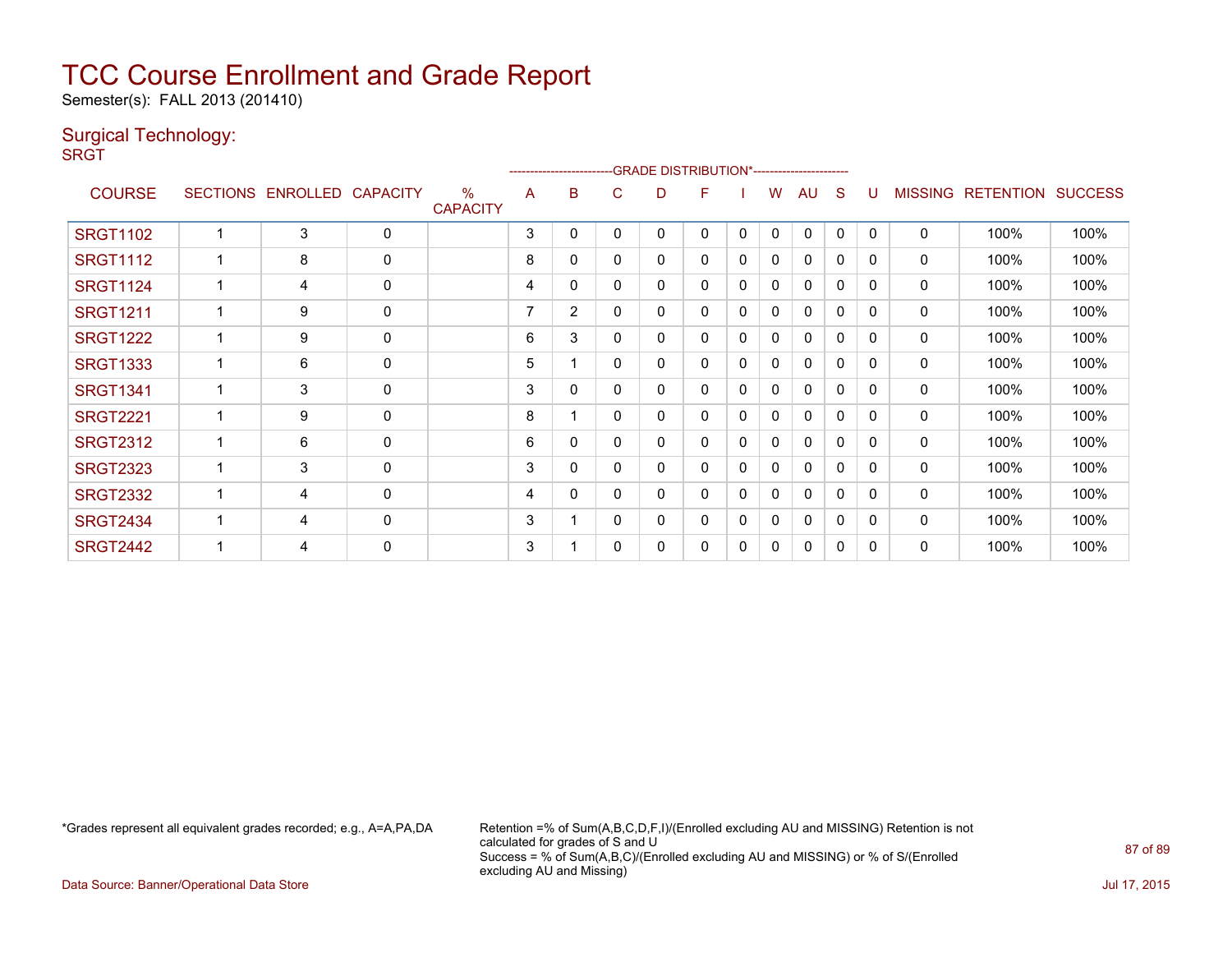Semester(s): FALL 2013 (201410)

#### Theatre:

THEA

|                 |                 | ------------------------GRADE                DISTRIBUTION*---------------------- |                 |                                  |                |          |   |   |                |              |              |              |              |              |                |                  |                |
|-----------------|-----------------|----------------------------------------------------------------------------------|-----------------|----------------------------------|----------------|----------|---|---|----------------|--------------|--------------|--------------|--------------|--------------|----------------|------------------|----------------|
| <b>COURSE</b>   | <b>SECTIONS</b> | ENROLLED                                                                         | <b>CAPACITY</b> | $\frac{0}{0}$<br><b>CAPACITY</b> | A              | B        | C | D | F              |              | w            | AU           | S            |              | <b>MISSING</b> | <b>RETENTION</b> | <b>SUCCESS</b> |
| <b>THEA1000</b> |                 | 13                                                                               | 40              | 32%                              | 0              | 0        | 0 | 0 | 0              | 0            | 0            | 0            | 13           | $\Omega$     | $\mathbf 0$    |                  | 100%           |
| <b>THEA1023</b> |                 | 7                                                                                | 20              | 35%                              | 3              | 0        |   | 0 | $\overline{2}$ | $\mathbf{0}$ |              | $\Omega$     | 0            | $\mathbf{0}$ | $\mathbf 0$    | 86%              | 57%            |
| <b>THEA1033</b> |                 | 12                                                                               | 16              | 75%                              | 5              | 4        | 0 | 0 | $\overline{2}$ | 0            |              | 0            | 0            | $\Omega$     | 0              | 92%              | 75%            |
| <b>THEA1053</b> |                 | 9                                                                                | 20              | 45%                              | $\overline{7}$ | 0        | 0 | 0 |                | $\mathbf{0}$ |              | $\Omega$     | 0            | $\mathbf{0}$ | 0              | 89%              | 78%            |
| <b>THEA1093</b> | 2               | 27                                                                               | 39              | 69%                              | 8              | 7        | 6 | 0 | 5              | 0            |              | 0            | $\mathbf{0}$ | $\Omega$     | 0              | 96%              | 78%            |
| <b>THEA1123</b> |                 | 4                                                                                | 8               | 50%                              | 3              |          | 0 | 0 | 0              | 0            | 0            | 0            | $\mathbf{0}$ | 0            | 0              | 100%             | 100%           |
| <b>THEA1133</b> |                 | 13                                                                               | 20              | 65%                              | 7              | 0        | 4 | 0 |                | 0            |              | 0            | $\mathbf{0}$ | $\Omega$     | 0              | 92%              | 85%            |
| <b>THEA1242</b> |                 | 4                                                                                | 5               | 80%                              |                |          | 0 | 0 |                | $\mathbf{0}$ |              | 0            | 0            | 0            | 0              | 75%              | 50%            |
| <b>THEA2013</b> |                 | 4                                                                                | 15              | 27%                              | 4              | 0        | 0 | 0 | 0              | 0            | 0            | $\mathbf{0}$ | $\mathbf{0}$ | $\Omega$     | 0              | 100%             | 100%           |
| <b>THEA2063</b> |                 | 3                                                                                | 20              | 15%                              | $\overline{2}$ |          | 0 | 0 | 0              | 0            | $\mathbf{0}$ | 0            | 0            | 0            | 0              | 100%             | 100%           |
| <b>THEA2253</b> | 1               |                                                                                  | -1              | 100%                             | 1              | $\Omega$ | 0 | 0 | 0              | 0            | 0            | $\mathbf{0}$ | $\mathbf{0}$ | $\Omega$     | 0              | 100%             | 100%           |
| <b>THEA2333</b> |                 | 9                                                                                | 18              | 50%                              | 3              | 4        |   | 0 | 0              | 0            |              | 0            | 0            | $\Omega$     | 0              | 89%              | 89%            |
| <b>THEA2453</b> |                 | 8                                                                                | 10              | 80%                              | 5              | 2        |   | 0 | 0              | 0            |              | 0            | 0            | $\Omega$     | 0              | 88%              | 88%            |

\*Grades represent all equivalent grades recorded; e.g., A=A,PA,DA Retention =% of Sum(A,B,C,D,F,I)/(Enrolled excluding AU and MISSING) Retention is not calculated for grades of S and U Success = % of Sum(A,B,C)/(Enrolled excluding AU and MISSING) or % of S/(Enrolled excluding AU and Missing)